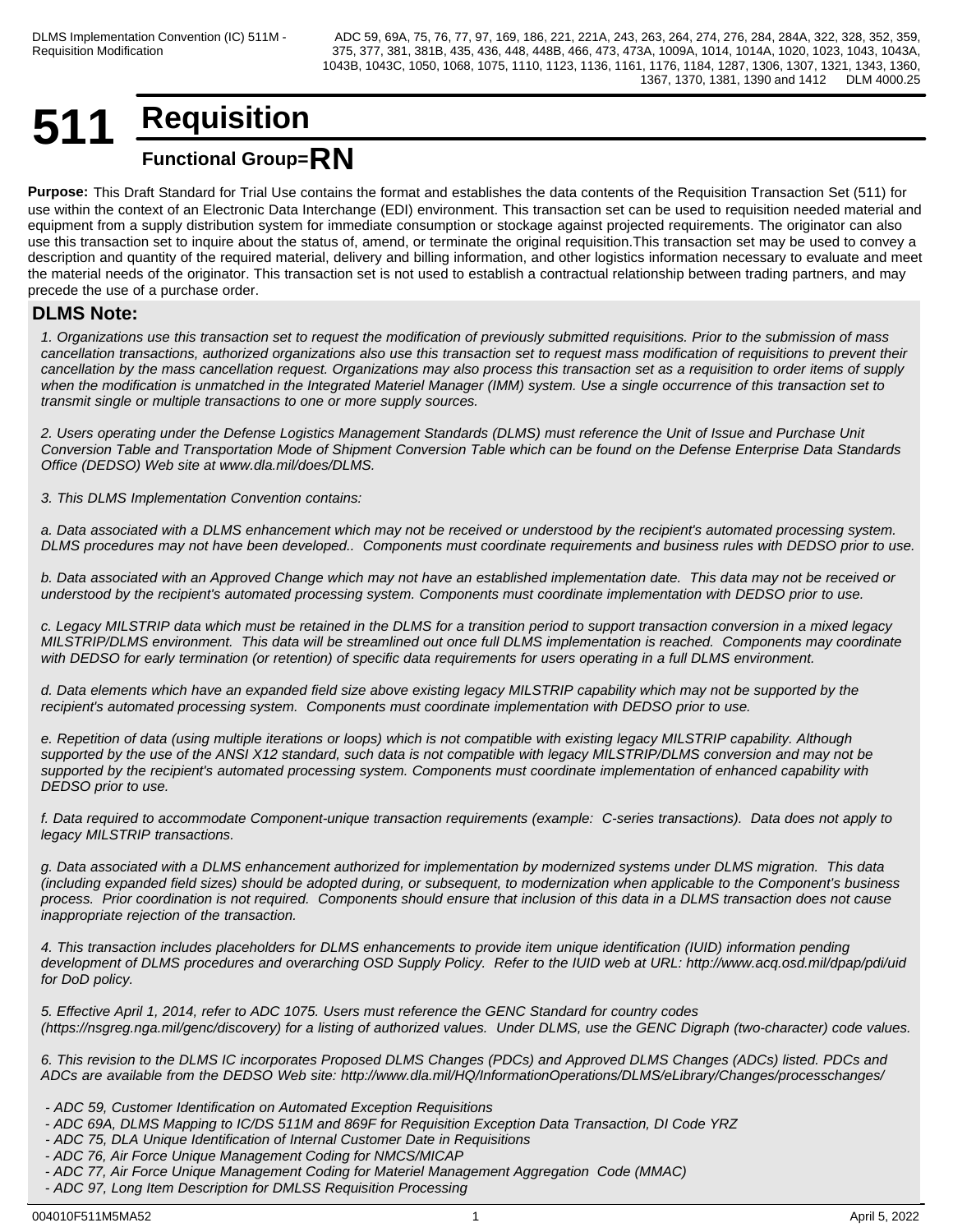*- ADC 169, Inclusion of Data Supporting UID of Items in DLMS Requisition and Material Release Processes*

 *- ADC 186, DLMS Requisition Revisions to Support Theatre Enterprise-Wide Logistics System (TEWLS)*

 *- ADC 221, Communication of Unit Price and Total Price under DLMS*

 *- ADC 221A, Revised Procedures associated with the DLMS Enhancement for Communication of Unit Price*

 *- ADC 243, Identification of Army Single Stock Fund (SSF) Requisitioning Actions and Edit Action Code (EAC) Authorization*

 *- ADC 263, Inclusion of Unit Price in Requisition Modification and Cancellation*

 *- ADC 264, DLMS Enhancement for Part-Numbered Requisition Format and USAF Unique Rules for Descriptive Information including Technical Order (T.O.) Number*

 *- ADC 274, DLMS and DLSS Changes to Support Army Exchange Pricing*

 *- ADC 276, Addition of Party to Receive Copy to Support Requirements for Theater Enterprise-Wide Logistics System (TEWLS) Requisitions*

 *- ADC 284, Revisions to DLMS Supplements to Add Shop Service Center (SSC) for BRAC Inventory Management and Stock Positioning (IMSP)*

 *- ADC 284A, Revisions to DLMS Supplements to Add Shop Service Center (SSC) for BRAC Inventory Management and Stock Positioning (IMSP)*

 *- ADC 322, Addition of Local Catalog ID qualifier to Support Requirements for Theater Enterprise-Wide Logistics System (TEWLS) Requisitions (Supply)*

 *- ADC 328, "Off-Line" Requisition Processing: Internet Ordering Application Request for Component Verification of Funds Availability and Recording of the Financial Obligation*

 *- ADC 352, Request for Management Code for PQDR Replacement Requisitions*

 *- ADC 359, Perpetuation of the Denial Management Code to the DLMS Requisition and Modification of Air Force BRAC IMSP SDR Procedures (Supply/SDR)*

 *- ADC 375, New Management Code for Navy-Funded Non-Production Support Materiel Ordered under BRAC SS&D/IMSP*

 *- ADC 377, Transaction Copies Required for DLA Support of Navy BRAC SS&D/IMSP DLRs, Navy Program-Managed Materiel, and Nuclear Consumable Support Materiel*

 *- ADC 381, Procedures and Additional Data Content supporting Requisitions, Requisition Alerts, and Unit of Use Requirements under Navy BRAC SS&D/IMSP*

 *- Approved Administrative Addendum ADC 381B, Administrative Revision to Identify Delivery Location Position*

 *- ADC 435, DLMS Revisions for Standard Financial Information Structure (SFIS) Compliance* 

 *- ADC 436, Administrative Revisions to DLMS Supplements to Remove Obsolete Routing Identifier Code (RIC) "Streamline" Notes and Update MILSTRIP/DLMS Documentation Associated with RICs (Supply/MILSTRIP/DODAAD)*

 *- ADC 448, Implementation of International Organization for Standardization (ISO) 3166-1 Codes for the Identification of Countries and their Subdivisions*

 *- ADC 448B, Delayed implementation for International Organization for Standardization (ISO) 3166-1 Codes for the Identification of Countries and their Subdivisions*

 *- ADC 466, Revised Procedures to Support Requisitioning and Transaction Exchange associated with DLA Disposition Services under Reutilization Business Integration (RBI)*

 *- ADC 473, DLMS Revisions to Add the Associated Purchase Order Number in Support of the DLA Interface with the Exchange*

 *- ADC 473A, DLMS Revisions to Add the Associated Purchase Order Number (Supports DLA Interface with the Exchange, Navy Exchange Service Command (NEXCOM), and Marine Corps Exchange (MCX) Non-Appropriated Funds (NAF) Activities and Non-DoD Customers) - ADC 1009A, DLMS Enhancements for Requisitioning to Improve Use of Mark-for Addressing, Expand Authorized Priority Designator Validation, Correct EMALL Purchase/Credit Card Format Rules, and Require Distribution of Status for Requisitions associated with Purchase/Credit Card Payment*

 *- ADC 1014, Revised Procedures for Inclusion of Contract Data in Transactions Associated with Government Furnished Property (GFP) and Management Control Activity (MCA) Validation of Contractor Furnished Materiel (CFM) Requisitions*

 *- ADC 1014A, Revised Procedures for Inclusion of GFP/CFM Contract Data in DLMS Transactions – Updated Mapping for Concurrent Identification of the Manufacturing Directive Number (MDN) and the Contract Line Item Number (CLIN)*

 *- ADC 1020, Inter-Service Ownership Transfer of Ammunition/ Ammunition Related Materiel*

 *- ADC 1023, Administrative Updates to Remove MILSTRIP References to Requisitioning from Plant Clearance Automated Reutilization Screening System (PCARSS)*

 *- ADC 1043, DLMS Revisions for Department of Defense (DoD) Standard Line of Accounting (SLOA)/Accounting Classification*

 *- ADC 1043A, Revised Procedures for Department of Defense (DOD) Standard Line of Accounting (SLOA)/Accounting Classification to Support Transaction Rejection Requirements*

 *- ADC 1043B, Revised Procedures for Department of Defense (DOD) Standard Line of Accounting (SLOA)/Accounting Classification to Modify Business Rules for Beginning Period of Availability*

 *- ADC 1043C, Administrative Corrections for SLOA Data in the 810L Logistics Bill and other DLMS ICs*

 *- ADC 1050, New DOD EMALL DoDAAC and Supply Status Cancellation Codes for DOD EMALL Credit Card Billing*

 *- ADC 1068, Enhanced Procedures for Requisitioning via DOD EMALL and GSA Internet Ordering: Component Verification of Funds Availability and Materiel Identification using the Supplier-Assigned Part Number and/or Supplier Commercial and Government Entity (CAGE) Code*

 *- ADC 1075, Implementation of Geopolitical Entities, Names, and Codes (GENC) Standard by DoD Components for the Identification of Countries and their Subdivisions.*

 *- Organizational Name and Other Non-Substantive (Administrative) Updates Completed on February 19, 2014*

 *- ADC 1110, Administrative Update to Identify Code DPC Delivery Priority Code as an Approved X12 Migration Code and Associated DLMS Documentation; Identifies Additional Data Elements Authorized for Modification in the Requisition Modification Process*

 *- ADC 1123, Revised Procedures for Management Control Activity (MCA) Validation of Government Furnished Material (GFM)/Contractor Furnished Material (CFM) Requisitions and Contractor DoDAAC Assignment*

 *- ADC 1136, Revise Unique Item Tracking (UIT) Procedures to support DODM 4140.01 UIT Policy and Clarify Requirements (Supply) - ADC 1161, Update uniform Procurement Instrument Identifier (PIID) numbering system in the Federal/DLMS Implementation Conventions*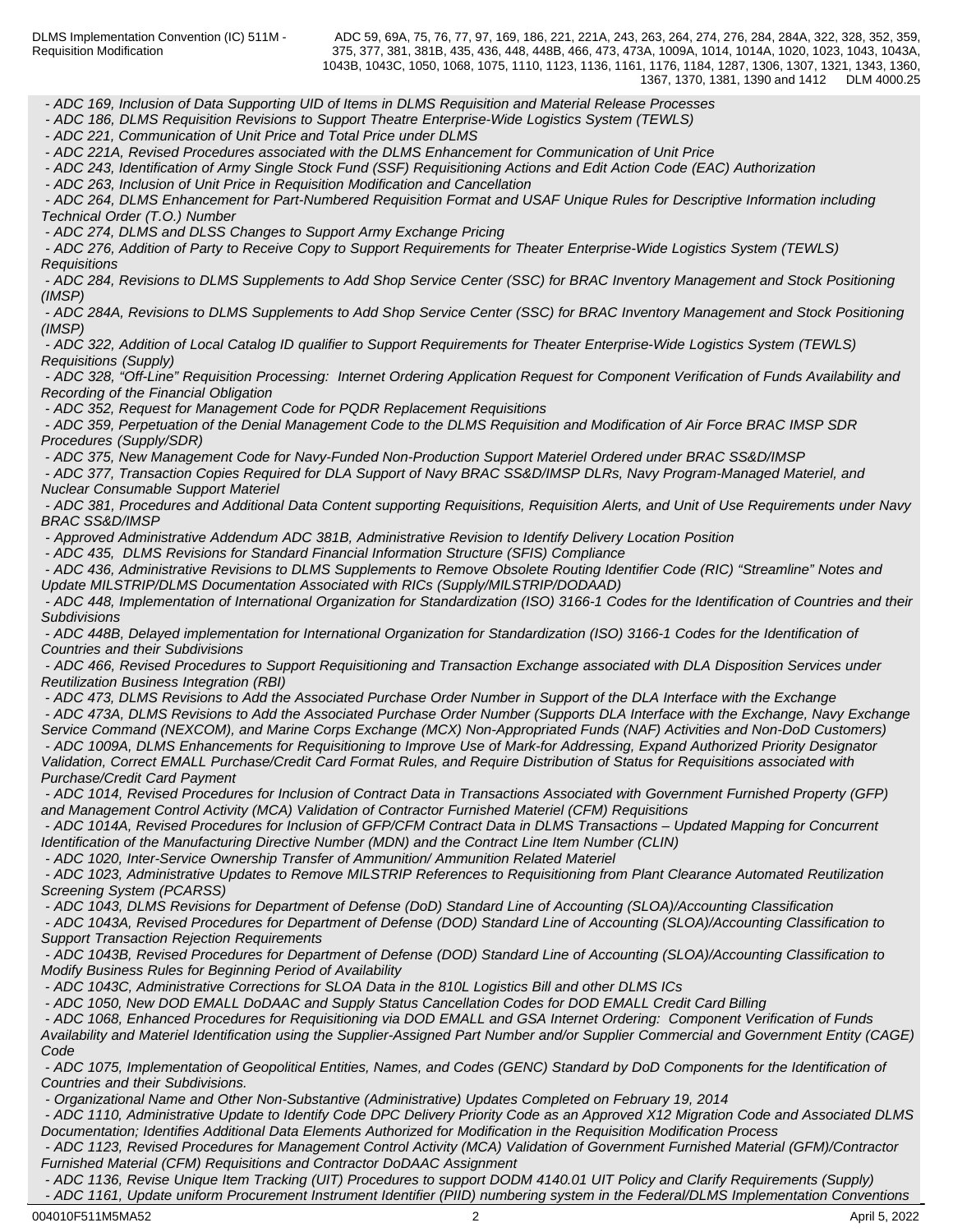DLMS Implementation Convention (IC) 511M - Requisition Modification

#### *and DLMS Manuals (Supply/Contract Administration)*

 *- ADC 1176, Revised Procedures for Requisitioning under Inter-Service Maintenance Agreement (Project Codes 3AB, 3AD, 3BB) and Revised DLMS 832N Catalog Data Support for Defense Logistics Agency (DLA) support of Navy Fleet Readiness Centers (FRCs)*

 *- ADC 1184, Removal of the Internal Order Number from the 511R Requisition Submitted via FEDMALL*

*- Administrative Update to Reflect Realignment to Recognize DLMS Program Office Completed on December 15, 2016 - ADC 1287, DLMS Implementation Convention (IC) Revisions for Data Element Mapping (Form Stock Number and Manufacturer's Part Number), Removal of Plant Equipment Number, and Administrative Updates*

*- ADC 1306, Carrier Identification and In-Transit Visibility Enhancements for the Federal Emergency Management Agency (FEMA) - ADC 1307, Update Requisition-Related DLMS Transactions to Include GS1 Barcode Information for the Navy Exchange Service Command (NEXCOM)*

*- Administrative Update to Reflect Realignment of DLMS Program Office to Enterprise Business Standards Office (EBSO) - Completed on October 22, 2018*

*- ADC 1321, Revise DLMS Requisition-Related Transactions to Include Customer Point of Contact Information*

*- ADC 1343, Missing Materiel Receipt Acknowledgement (MRA) Closeout (Supply)*

*- ADC 1360, Remove References to Disposal Condition Codes in DLA 4000.25 and DLMS Transactions 511M, 511R, and 869F*

- *ADC 1367, Administrative Update to Convert Federal Notes to DLMS Notes within DLMS Implementation Conventions*
- *ADC 1370, Administrative Update to Change Data Element N106 Usage from Must Use to Used*

*- ADC 1381, Administrative Update to DLMS 511M Requisition Modification and 511R Requisition to Remove Reference to Foreign Military Sales Transportation Costs*

*- ADC 1390, Use of Management Codes in DLMS 511R Requisition, 511M Requisition Modification and 869F Requisition Follow-Up (Supply)*

*- Administrative Update to Reflect Realignment of Enterprise Business Standards Office (EBSO) to Defense Enterprise Data Standards Office (DEDSO) - Completed on October 27, 2021*

*- ADC 1412, Replacement of Data Universal Numbering System Number with Unique Entity Identifier and Electronic Funds Transfer Indicator to Wide Area Workflow*

## **Heading:**

| Pos          | $\underline{\mathsf{Id}}$ | <b>Segment Name</b>                          | <b>Req</b> | <b>Max Use</b> | <b>Repeat</b> | <b>Notes</b>       | <b>Usage</b> |
|--------------|---------------------------|----------------------------------------------|------------|----------------|---------------|--------------------|--------------|
| 10           | <b>ST</b>                 | <b>Transaction Set Header</b>                | M          |                |               |                    | Must use     |
| 20           | <b>BR</b>                 | Beginning Segment for Material<br>Management | M          |                |               |                    | Must use     |
| 30           | G62                       | Date/Time                                    | O          | 10             |               |                    | Used         |
| 40           | <b>NTE</b>                | Note/Special Instruction                     | O          | 10             |               |                    | Not Used     |
| LOOP ID - LM |                           |                                              |            |                | 50            | <b>N1/50L</b>      |              |
| 50           | LM                        | Code Source Information                      | O          |                |               | N <sub>1</sub> /50 | Used         |
| 60           | LQ                        | <b>Industry Code</b>                         | М          | 100            |               |                    | Must use     |
| LOOP ID - N1 |                           |                                              |            |                | 20            | <b>N1/70L</b>      |              |
| 70           | N <sub>1</sub>            | Name                                         | M          |                |               | N1/70              | Must use     |
| $*80$        | N <sub>2</sub>            | Additional Name Information                  | O          | 2              |               |                    | Not Used     |
| $*90$        | N <sub>3</sub>            | Address Information                          | O          | $\overline{2}$ |               |                    | Not Used     |
| $*100$       | N <sub>4</sub>            | Geographic Location                          | O          |                |               |                    | Not Used     |
| 110          | G61                       | Contact                                      | O          | 5              |               |                    | Used         |

### **Detail:**

| <b>Pos</b>          | $\underline{\mathsf{Id}}$ | <b>Segment Name</b>                 | Req | <b>Max Use</b> | <b>Repeat</b> | <b>Notes</b> | <b>Usage</b> |
|---------------------|---------------------------|-------------------------------------|-----|----------------|---------------|--------------|--------------|
| <b>LOOP ID - LX</b> |                           |                                     |     |                | $\geq 1$      |              |              |
| 10                  | <b>LX</b>                 | Assigned Number                     | O   |                |               |              | Used         |
| 20                  | N <sub>9</sub>            | Reference Identification            | M   | >1             |               |              | Must use     |
| 30                  | PO <sub>1</sub>           | <b>Baseline Item Data</b>           | O   | >1             |               |              | Used         |
| 50                  | <b>PWK</b>                | Paperwork                           | O   |                |               |              | Not Used     |
| 60                  | <b>DD</b>                 | <b>Demand Detail</b>                | O   | 100            |               |              | Used         |
| 70                  | GF                        | <b>Furnished Goods and Services</b> | O   |                |               |              | Used         |
| 80                  | G62                       | Date/Time                           | O   | 20             |               |              | Used         |
| $*90$               | <b>MAN</b>                | Marks and Numbers                   | O   | 5              |               |              | Not Used     |
| 100                 | LIN                       | Item Identification                 | O   | >1             |               |              | Used         |
| 105                 | <b>MEA</b>                | Measurements                        | O   | >1             |               |              | Used         |
| 110                 | G69                       | Line Item Detail - Description      | O   | >1             |               |              | Used         |
| 120                 | <b>NTE</b>                | Note/Special Instruction            | O   | >1             |               |              | Used         |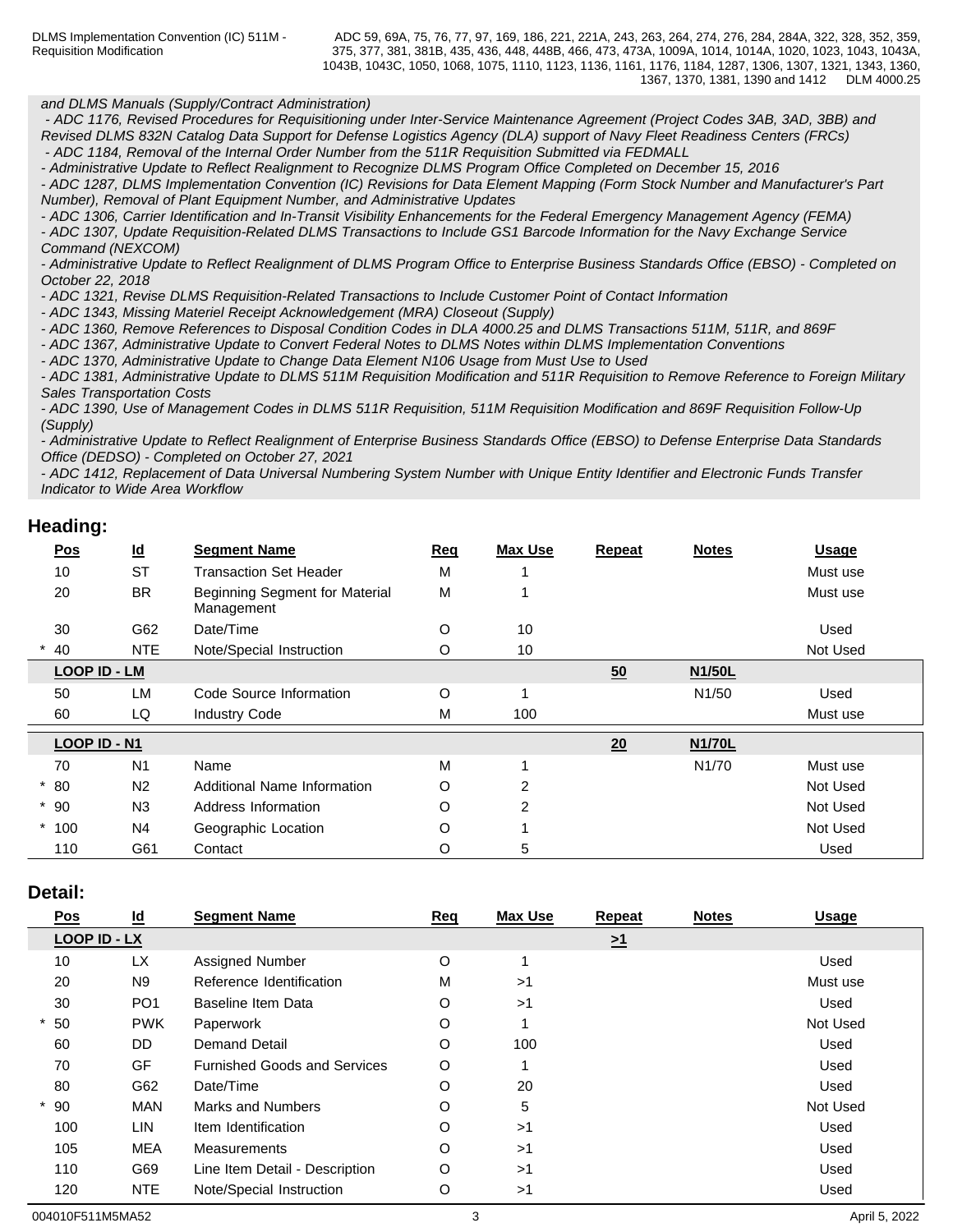|           | Pos                  | $\underline{\mathsf{Id}}$ | <b>Segment Name</b>                | Req         | <b>Max Use</b> | Repeat   | <b>Notes</b> | <b>Usage</b> |
|-----------|----------------------|---------------------------|------------------------------------|-------------|----------------|----------|--------------|--------------|
|           | <b>LOOP ID - LM</b>  |                           |                                    |             |                | 50       |              |              |
|           | 130                  | LM                        | Code Source Information            | $\mathsf O$ | 1              |          |              | Used         |
|           | 140                  | LQ                        | <b>Industry Code</b>               | M           | 100            |          |              | Must use     |
|           | <b>LOOP ID - QTY</b> |                           |                                    |             |                | $\geq 1$ | N2/150L      |              |
|           | 150                  | QTY                       | Quantity                           | $\mathsf O$ |                |          | N2/150       | Used         |
|           | * LOOP ID - LM       |                           |                                    |             |                | 50       |              |              |
|           | 160                  | LM                        | Code Source Information            | O           | $\mathbf 1$    |          |              | Used         |
| LQ<br>170 |                      |                           | <b>Industry Code</b>               | M           | 100            |          |              | Must use     |
|           | LOOP ID - N1         |                           |                                    |             |                | 100      | N2/180L      |              |
|           | 180                  | N <sub>1</sub>            | Name                               | $\circ$     |                |          | N2/180       | Used         |
|           | 190                  | N <sub>2</sub>            | <b>Additional Name Information</b> | O           | 2              |          |              | Used         |
|           | 200                  | N3                        | Address Information                | O           | 2              |          |              | Used         |
|           | 210                  | N <sub>4</sub>            | Geographic Location                | $\circ$     |                |          |              | Used         |
|           | 215                  | G61                       | Contact                            | $\circ$     | 5              |          |              | Not Used     |
|           | <b>LOOP ID - REF</b> |                           |                                    |             |                | $\geq 1$ | N2/220L      |              |
|           | 220                  | <b>REF</b>                | Reference Identification           | $\mathsf O$ |                |          | N2/220       | Used         |
|           | 230                  | G62                       | Date/Time                          | O           | 10             |          |              | Not Used     |
|           | 240                  | N <sub>9</sub>            | Reference Identification           | $\circ$     | >1             |          |              | Used         |
|           | 250                  | N <sub>1</sub>            | Name                               | $\circ$     |                |          |              | Used         |
|           | 260                  | R <sub>4</sub>            | Port or Terminal                   | $\circ$     |                |          |              | Not Used     |
|           | * LOOP ID - LM       |                           |                                    |             |                | 50       |              |              |
|           | 270                  | LM                        | Code Source Information            | $\mathsf O$ | $\mathbf{1}$   |          |              | Not Used     |
|           | 280                  | LQ                        | <b>Industry Code</b>               | M           | 100            |          |              | Must use     |
|           | LOOP ID - FA1        |                           |                                    |             |                | $\geq 1$ |              |              |
|           | 285                  | FA <sub>1</sub>           | Type of Financial Accounting Data  | $\circ$     |                |          |              | Used         |
|           | 286                  | FA <sub>2</sub>           | <b>Accounting Data</b>             | М           | >1             |          |              | Must use     |
|           | 290                  | <b>SE</b>                 | <b>Transaction Set Trailer</b>     | M           | $\mathbf{1}$   |          |              | Must use     |

## **Notes:**

1/50L The LM loop identifies logistic data common to the entire transaction set. 1/50 The LM loop identifies logistic data common to the entire transaction set. 1/70L The N1 loop identifies name and or address information common to the entire transaction set. 1/70 The N1 loop identifies name and or address information common to the entire transaction set. 2/150L Each iteration of the QTY loop qualifies a portion of the total quantity ordered with particular logistics information codes. 2/150 Each iteration of the QTY loop qualifies a portion of the total quantity ordered with particular logistics information codes. 2/180L The N1 loop identifies the name and address information unique to each use of the LX loop. 2/180 The N1 loop identifies the name and address information unique to each use of the LX loop. 2/220L The REF loop conveys serial and lot number inventory data. 2/220 The REF loop conveys serial and lot number inventory data.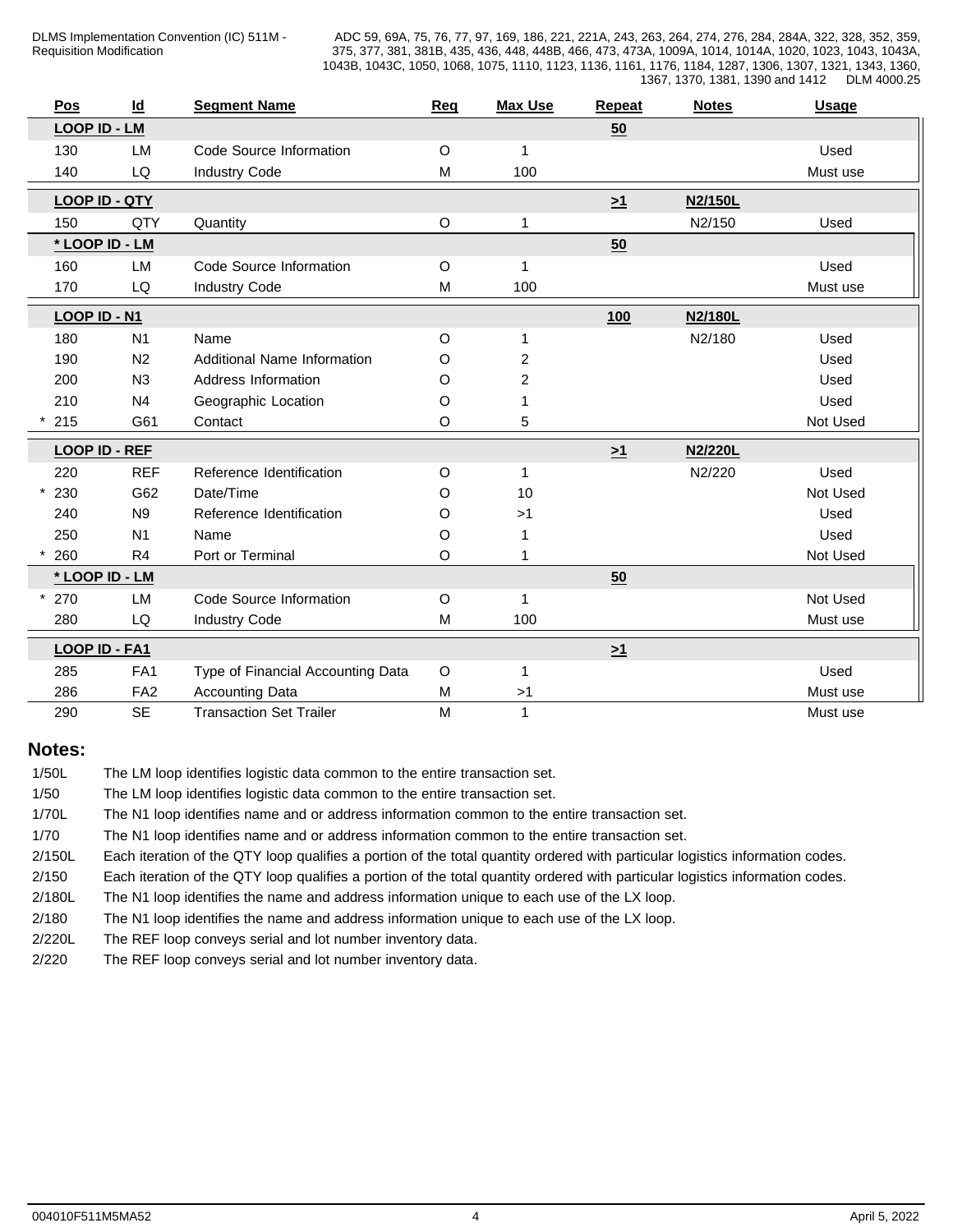## **ST Transaction Set Header**

| $Pos: 10$                  | Max: 1       |
|----------------------------|--------------|
| <b>Heading - Mandatory</b> |              |
| Loop: N/A                  | Elements: 21 |

#### **User Option (Usage):** Must use

**Purpose:** To indicate the start of a transaction set and to assign a control number

## **Semantics:**

1. The transaction set identifier (ST01) used by the translation routines of the interchange partners to select the appropriate transaction set definition (e.g., 810 selects the Invoice Transaction Set).

|  | $Ref$                   | $\underline{\mathsf{Id}}$ | <b>Element Name</b>                                                                                                                                                                                            | Req | <b>Type</b> | <b>Min/Max</b> | <b>Usage</b> |
|--|-------------------------|---------------------------|----------------------------------------------------------------------------------------------------------------------------------------------------------------------------------------------------------------|-----|-------------|----------------|--------------|
|  | ST <sub>01</sub>        | 143                       | <b>Transaction Set Identifier Code</b>                                                                                                                                                                         | м   | ID          | 3/3            | Must use     |
|  |                         |                           | <b>Description:</b> Code uniquely identifying a<br><b>Transaction Set</b>                                                                                                                                      |     |             |                |              |
|  |                         |                           | Code Name<br>Requisition<br>511                                                                                                                                                                                |     |             |                |              |
|  | ST <sub>02</sub><br>329 |                           | <b>Transaction Set Control Number</b><br><b>Description:</b> Identifying control number that must<br>be unique within the transaction set functional group<br>assigned by the originator for a transaction set |     | AN          | 4/9            | Must use     |
|  |                         |                           |                                                                                                                                                                                                                |     |             |                |              |
|  |                         |                           | <b>DLMS Note:</b> A unique number assigned by the<br>originator of the transaction set, or the originator's<br>application program.                                                                            |     |             |                |              |
|  |                         |                           |                                                                                                                                                                                                                |     |             |                |              |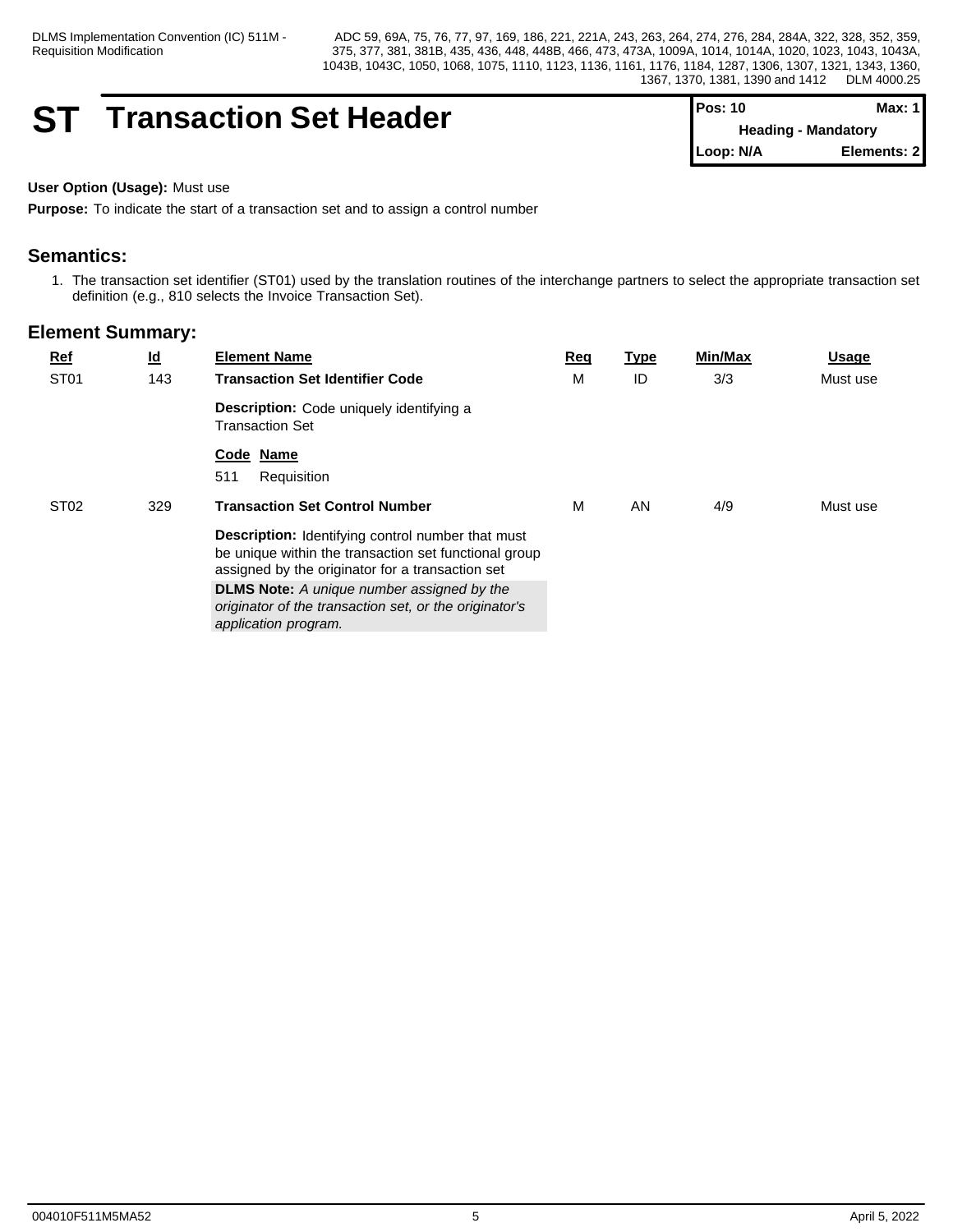## **BR Beginning Segment for Material Management**

| <b>Pos: 20</b> | Max: 1                     |
|----------------|----------------------------|
|                | <b>Heading - Mandatory</b> |
| Loop: N/A      | Elements: 7                |

## **User Option (Usage):** Must use

**Purpose:** To indicate the beginning of a material management transaction and transmit identifying numbers and dates

## **Syntax Rules:**

- 1. C0504 If BR05 is present, then BR04 is required.
- 2. P0708 If either BR07 or BR08 is present, then the other is required.
- 3. P1011 If either BR10 or BR11 is present, then the other is required.

## **Semantics:**

- 1. BR03 is the date of the transaction set preparation.
- 2. BR09 is the time of the transaction set preparation

## **DLMS Note:**

- *1. Use table 1 and 2 to request modification of individual transactions.*
- *2. Use table 1 and only 2/SE/290 to request a mass modification.*

| $Ref$       | $\underline{\mathsf{Id}}$ | <b>Element Name</b>                                                                                                                                                                                                                                                                                                                                | <b>Req</b>                                                                                                                                                                                                                                                                                                                                                                                                                                                                                                                                            | <b>Type</b> | Min/Max | <b>Usage</b> |  |  |  |  |
|-------------|---------------------------|----------------------------------------------------------------------------------------------------------------------------------------------------------------------------------------------------------------------------------------------------------------------------------------------------------------------------------------------------|-------------------------------------------------------------------------------------------------------------------------------------------------------------------------------------------------------------------------------------------------------------------------------------------------------------------------------------------------------------------------------------------------------------------------------------------------------------------------------------------------------------------------------------------------------|-------------|---------|--------------|--|--|--|--|
| <b>BR01</b> | 353                       | <b>Transaction Set Purpose Code</b>                                                                                                                                                                                                                                                                                                                | м                                                                                                                                                                                                                                                                                                                                                                                                                                                                                                                                                     | ID          | 2/2     | Must use     |  |  |  |  |
|             |                           | Description: Code identifying purpose of<br>transaction set                                                                                                                                                                                                                                                                                        |                                                                                                                                                                                                                                                                                                                                                                                                                                                                                                                                                       |             |         |              |  |  |  |  |
|             |                           | Code Name<br>00<br>Original<br>77<br><b>Simulation Exercise</b><br><b>DLMS Note:</b><br>ZZ<br><b>Mutually Defined</b><br><b>DLMS Note:</b>                                                                                                                                                                                                         | Use to identify a simulated mobilization exercise transaction set. Activities initiating simulated<br>mobilization exercises must ensure complete coordination with all activities involved. All transaction set<br>recipients must use extreme caution to ensure that individual transactions do not process as action<br>documents which affect accountable records.<br>1. Use to identify the Unit of Use Indicator. When included, the quantity and unit of measure values<br>associated with this transaction are applicable to the unit of use. |             |         |              |  |  |  |  |
| <b>BR02</b> | 640                       | 2. Authorized DLMS enhancement under DLA industrial activity support agreement. Refer to ADC 381.<br><b>Transaction Type Code</b>                                                                                                                                                                                                                  | M                                                                                                                                                                                                                                                                                                                                                                                                                                                                                                                                                     | ID          | 2/2     | Must use     |  |  |  |  |
|             |                           | <b>Description:</b> Code specifying the type of<br>transaction<br>Code Name<br>AM<br><b>Requisition Modification</b><br><b>DLMS Note:</b><br>Use to indicate the transaction set contains one or more modifications. Transaction set recipients may<br>process as a requisition when no record of original requisition exists in the IMM's system. |                                                                                                                                                                                                                                                                                                                                                                                                                                                                                                                                                       |             |         |              |  |  |  |  |
| <b>BR03</b> | 373                       | <b>Date</b><br><b>Description:</b> Date expressed as CCYYMMDD<br><b>DLMS Note:</b> This date corresponds to the Universal<br>Time Coordinate (UTC).                                                                                                                                                                                                | M                                                                                                                                                                                                                                                                                                                                                                                                                                                                                                                                                     | DT          | 8/8     | Must use     |  |  |  |  |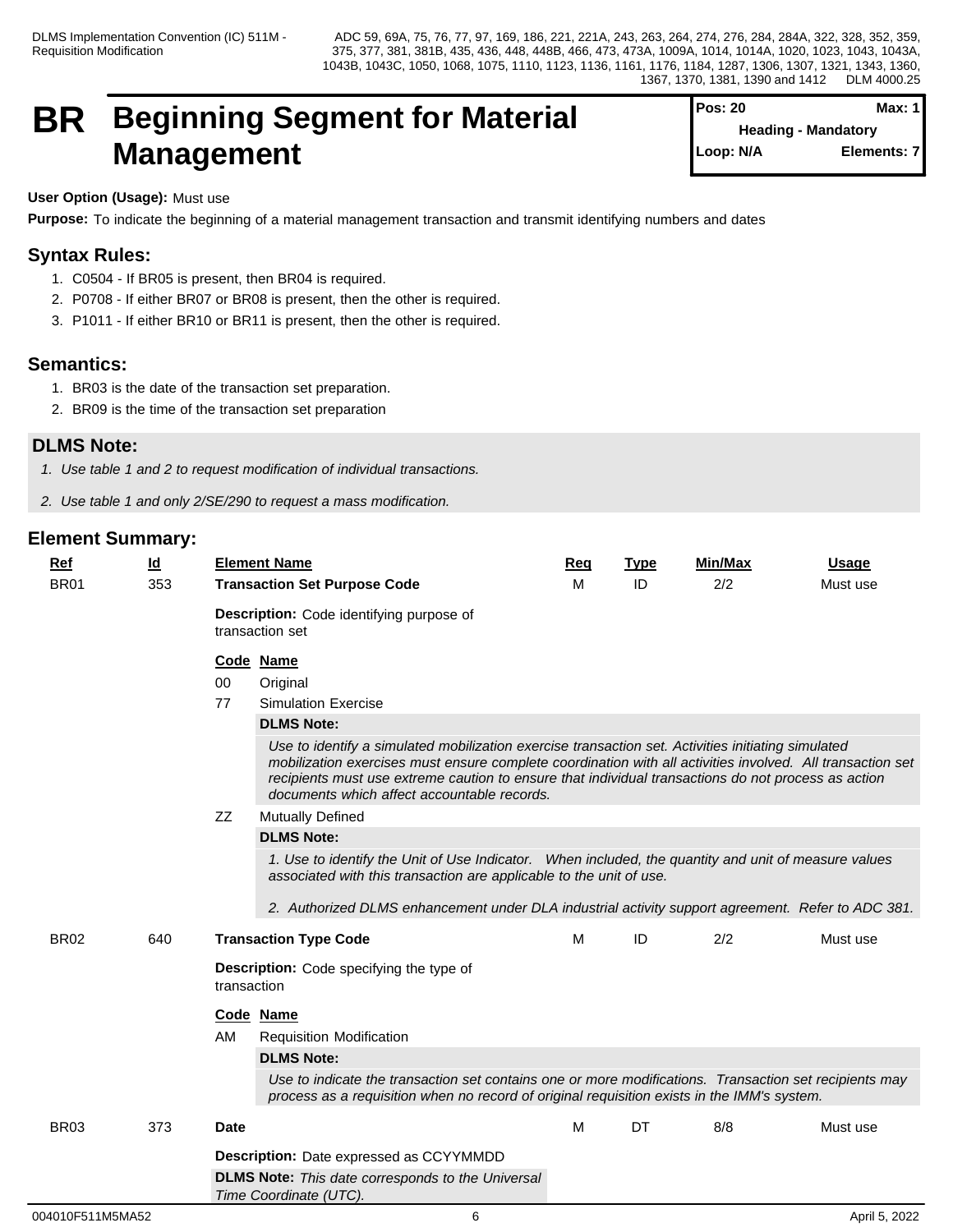| $Ref$       | $\underline{\mathsf{Id}}$ |                                                     | <b>Element Name</b>                                                                                                                                                                                                                                                                            | <b>Reg</b> | <b>Type</b> | Min/Max | <b>Usage</b> |  |  |  |
|-------------|---------------------------|-----------------------------------------------------|------------------------------------------------------------------------------------------------------------------------------------------------------------------------------------------------------------------------------------------------------------------------------------------------|------------|-------------|---------|--------------|--|--|--|
| <b>BR04</b> | 67                        |                                                     | <b>Identification Code</b>                                                                                                                                                                                                                                                                     | Χ          | AN          | 2/80    | Used         |  |  |  |
|             |                           |                                                     | <b>Description:</b> Code identifying a party or other code                                                                                                                                                                                                                                     |            |             |         |              |  |  |  |
| <b>BR05</b> | 66                        |                                                     | <b>Identification Code Qualifier</b>                                                                                                                                                                                                                                                           | O          | ID          | 1/2     | Used         |  |  |  |
|             |                           |                                                     | <b>Description:</b> Code designating the system/method                                                                                                                                                                                                                                         |            |             |         |              |  |  |  |
|             |                           | of code structure used for Identification Code (67) |                                                                                                                                                                                                                                                                                                |            |             |         |              |  |  |  |
|             |                           | Code Name                                           |                                                                                                                                                                                                                                                                                                |            |             |         |              |  |  |  |
|             |                           | 10                                                  | Department of Defense Activity Address Code (DODAAC)                                                                                                                                                                                                                                           |            |             |         |              |  |  |  |
|             |                           |                                                     | <b>DLMS Note:</b>                                                                                                                                                                                                                                                                              |            |             |         |              |  |  |  |
|             |                           | A <sub>2</sub>                                      | Use only to identify the organization to which a mass modification is applicable.<br>Military Assistance Program Address Code (MAPAC)                                                                                                                                                          |            |             |         |              |  |  |  |
|             |                           |                                                     | <b>DLMS Note:</b>                                                                                                                                                                                                                                                                              |            |             |         |              |  |  |  |
|             |                           |                                                     | Use to indicate the Security Assistance (SA) structured address data.                                                                                                                                                                                                                          |            |             |         |              |  |  |  |
|             |                           |                                                     |                                                                                                                                                                                                                                                                                                |            |             |         |              |  |  |  |
| <b>BR06</b> | 306                       |                                                     | <b>Action Code</b>                                                                                                                                                                                                                                                                             | O          | ID          | 1/2     | Used         |  |  |  |
|             |                           |                                                     | <b>Description:</b> Code indicating type of action                                                                                                                                                                                                                                             |            |             |         |              |  |  |  |
|             |                           |                                                     | <b>DLMS Note:</b> 1. Use only when the transaction set<br>contains a request for mass modification of<br>requisitions.                                                                                                                                                                         |            |             |         |              |  |  |  |
|             |                           |                                                     | 2. When used, the transaction set identifies                                                                                                                                                                                                                                                   |            |             |         |              |  |  |  |
|             |                           |                                                     | requisitions associated with an organization                                                                                                                                                                                                                                                   |            |             |         |              |  |  |  |
|             |                           |                                                     | (identified in 1/BR/020). The range of requisitions<br>may be qualified through the identification of a<br>series of project codes, special requirements codes<br>or priorities (identified in the 1/LM/050 loop) and/or a                                                                     |            |             |         |              |  |  |  |
|             |                           |                                                     |                                                                                                                                                                                                                                                                                                |            |             |         |              |  |  |  |
|             |                           | range of transaction number dates (identified in    |                                                                                                                                                                                                                                                                                                |            |             |         |              |  |  |  |
|             |                           | 1/G62/030).                                         |                                                                                                                                                                                                                                                                                                |            |             |         |              |  |  |  |
|             |                           |                                                     | Code Name                                                                                                                                                                                                                                                                                      |            |             |         |              |  |  |  |
|             |                           | 2                                                   | Change (Update)                                                                                                                                                                                                                                                                                |            |             |         |              |  |  |  |
|             |                           |                                                     | <b>DLMS Note:</b>                                                                                                                                                                                                                                                                              |            |             |         |              |  |  |  |
|             |                           |                                                     | Use for mass modifications to indicate that Special Requirements Code 555 should be assigned to all<br>requisitions that should not be canceled by a mass cancellation transaction.                                                                                                            |            |             |         |              |  |  |  |
|             |                           | 83                                                  | Future                                                                                                                                                                                                                                                                                         |            |             |         |              |  |  |  |
|             |                           |                                                     | <b>DLMS Note:</b>                                                                                                                                                                                                                                                                              |            |             |         |              |  |  |  |
|             |                           |                                                     | 1. Used by Navy industrial activities (IAs) to identify a Requisition Alert allowing stock positioning or<br>procurement action in response to the forecasted future funded requirement. The requisition alert is an<br>unfunded requirement.                                                  |            |             |         |              |  |  |  |
|             |                           |                                                     | 2. Authorized DLMS enhancement under DLA industrial activity support agreement. Refer to ADC 381.                                                                                                                                                                                              |            |             |         |              |  |  |  |
|             |                           | FI                                                  | File                                                                                                                                                                                                                                                                                           |            |             |         |              |  |  |  |
|             |                           |                                                     | <b>DLMS Note:</b>                                                                                                                                                                                                                                                                              |            |             |         |              |  |  |  |
|             |                           |                                                     | 1. Use with BR02 Code AM to identify a requisition modification image transaction. All transaction set<br>recipients must use extreme caution to ensure that individual transactions do not process as action<br>documents which affect accountable records.                                   |            |             |         |              |  |  |  |
|             |                           |                                                     | 2. Used on image transactions provided to DLA for Navy requisitions submitted directly to other<br>Component SoS, so that DLA will be able to support follow-on actions on behalf of the Navy industrial<br>activity (IA) under a DLA industrial activity support agreement. Refer to ADC 377. |            |             |         |              |  |  |  |
|             |                           |                                                     |                                                                                                                                                                                                                                                                                                |            |             | 4/8     |              |  |  |  |
| <b>BR09</b> | 337                       | Time                                                |                                                                                                                                                                                                                                                                                                | $\circ$    | TM          |         | Must use     |  |  |  |
|             |                           |                                                     | Description: Time expressed in 24-hour clock time<br>as follows: HHMM, or HHMMSS, or HHMMSSD, or                                                                                                                                                                                               |            |             |         |              |  |  |  |
|             |                           |                                                     | HHMMSSDD, where $H =$ hours (00-23), $M =$ minutes                                                                                                                                                                                                                                             |            |             |         |              |  |  |  |
|             |                           |                                                     | $(00-59)$ , S = integer seconds $(00-59)$ and DD =<br>decimal seconds; decimal seconds are expressed                                                                                                                                                                                           |            |             |         |              |  |  |  |

as follows:  $D = \text{tenths}$  (0-9) and  $DD = \text{hundredths}$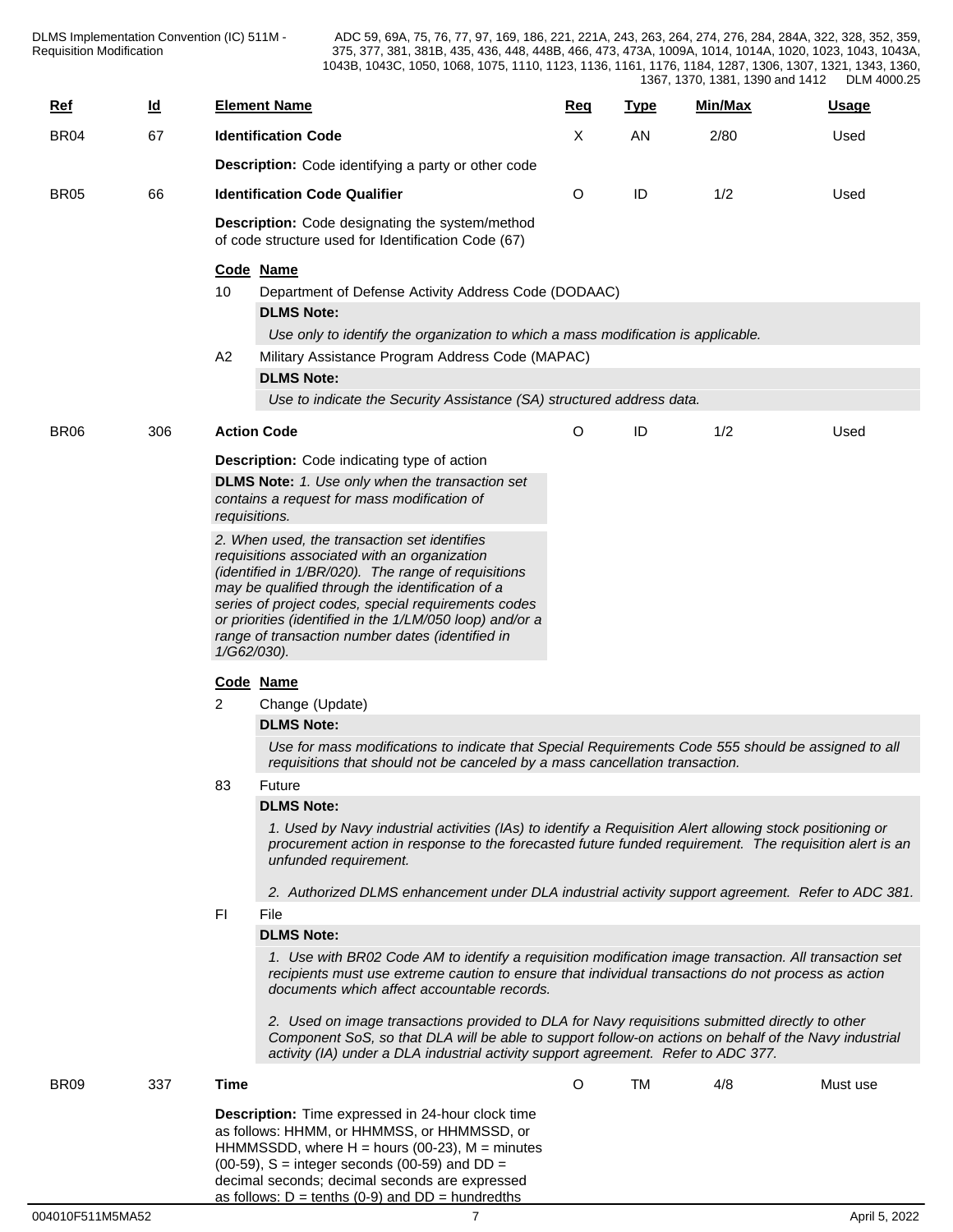| <u>Ref</u> | <u>ld</u> | <b>Element Name</b>                                                     | <u>Req</u> | <u>Type</u> | Min/Max | <b>Usage</b> |
|------------|-----------|-------------------------------------------------------------------------|------------|-------------|---------|--------------|
|            |           | $(00-99)$                                                               |            |             |         |              |
|            |           | <b>DLMS Note:</b> 1. Express the originating activity's<br>time in UTC. |            |             |         |              |
|            |           | 2. Express time in a four-position (HHMM) format.                       |            |             |         |              |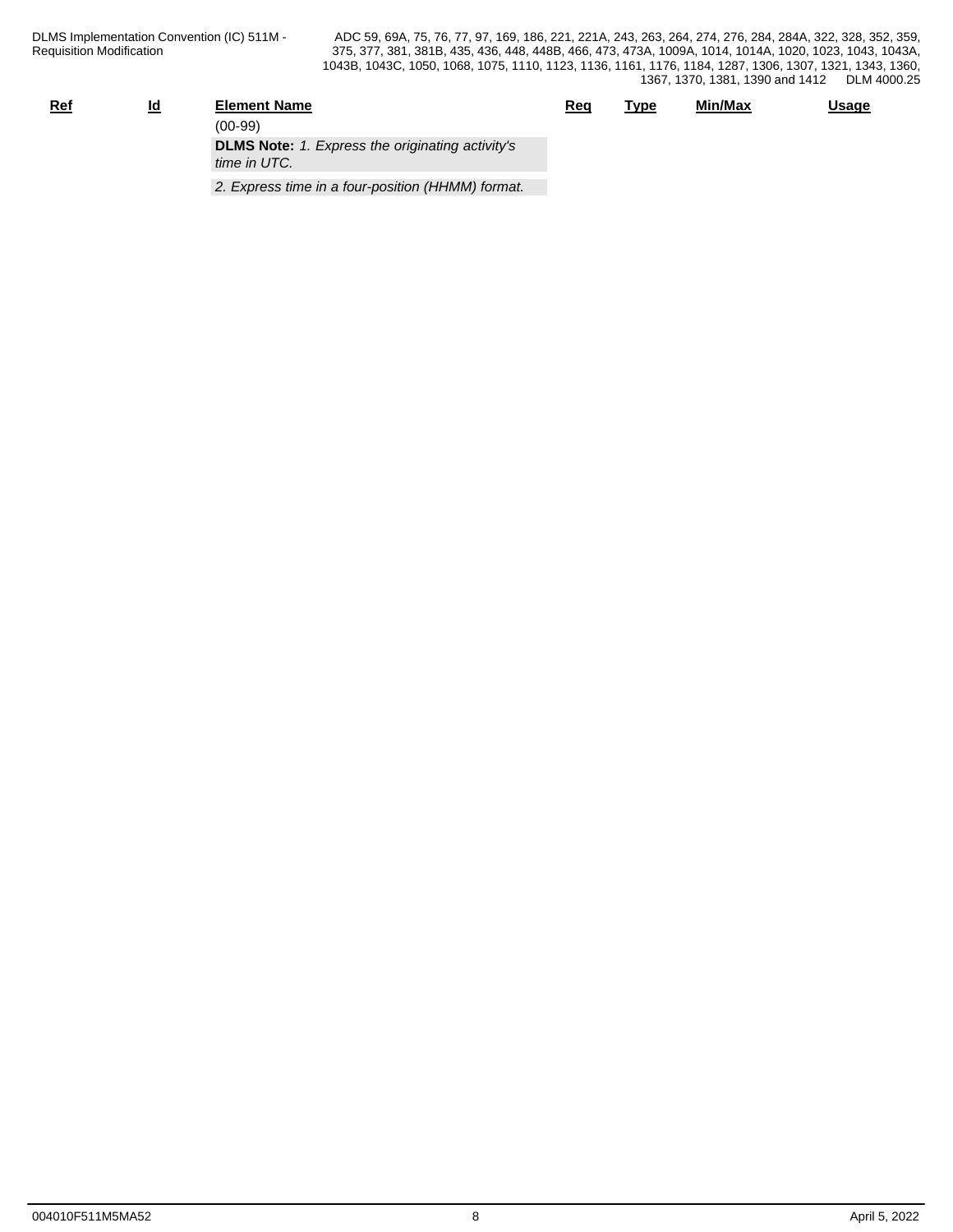## **G62 Date/Time Pos: 30 Max: 10 Pos: 30 Max: 10**

**Heading - Optional Loop: N/A Elements: 2**

### **User Option (Usage):** Used

**Purpose:** To specify pertinent dates and times

## **Syntax Rules:**

- 1. R0103 At least one of G6201 or G6203 is required.
- 2. P0102 If either G6201 or G6202 is present, then the other is required.
- 3. P0304 If either G6203 or G6204 is present, then the other is required.

## **DLMS Note:**

*1. Use in mass modification transactions to identify a range of requisition transaction number dates for which mass modification applies.*

*2. Use in mass modification transactions for ammunition items to identify the required delivery period.*

| <b>Ref</b> | $\underline{\mathsf{Id}}$ |             | <b>Element Name</b>                                                                              | <u>Req</u> | <b>Type</b> | Min/Max | <b>Usage</b> |
|------------|---------------------------|-------------|--------------------------------------------------------------------------------------------------|------------|-------------|---------|--------------|
| G6201      | 432                       |             | <b>Date Qualifier</b>                                                                            | х          | ID          | 2/2     | Must use     |
|            |                           |             | <b>Description:</b> Code specifying type of date                                                 |            |             |         |              |
|            |                           |             | Code Name                                                                                        |            |             |         |              |
|            |                           | 53          | Deliver Not Before Date                                                                          |            |             |         |              |
|            |                           |             | <b>DLMS Note:</b>                                                                                |            |             |         |              |
|            |                           |             | For conventional ammunition, use to indicate the required delivery period start date, inclusive. |            |             |         |              |
|            |                           | 54          | Deliver No Later Than Date                                                                       |            |             |         |              |
|            |                           |             | <b>DLMS Note:</b>                                                                                |            |             |         |              |
|            |                           |             | For conventional ammunition, use to indicate the required delivery period end date, inclusive.   |            |             |         |              |
|            |                           | 62          | <b>Accrual Start Date</b>                                                                        |            |             |         |              |
|            |                           |             | <b>DLMS Note:</b>                                                                                |            |             |         |              |
|            |                           |             | Use to indicate the range start date, inclusive.                                                 |            |             |         |              |
|            |                           | 63          | <b>Accrual End Date</b>                                                                          |            |             |         |              |
|            |                           |             | <b>DLMS Note:</b>                                                                                |            |             |         |              |
|            |                           |             | Use to indicate the range stop date, inclusive.                                                  |            |             |         |              |
| G6202      | 373                       | <b>Date</b> |                                                                                                  | X          | DT          | 8/8     | Must use     |
|            |                           |             | <b>Description:</b> Date expressed as CCYYMMDD                                                   |            |             |         |              |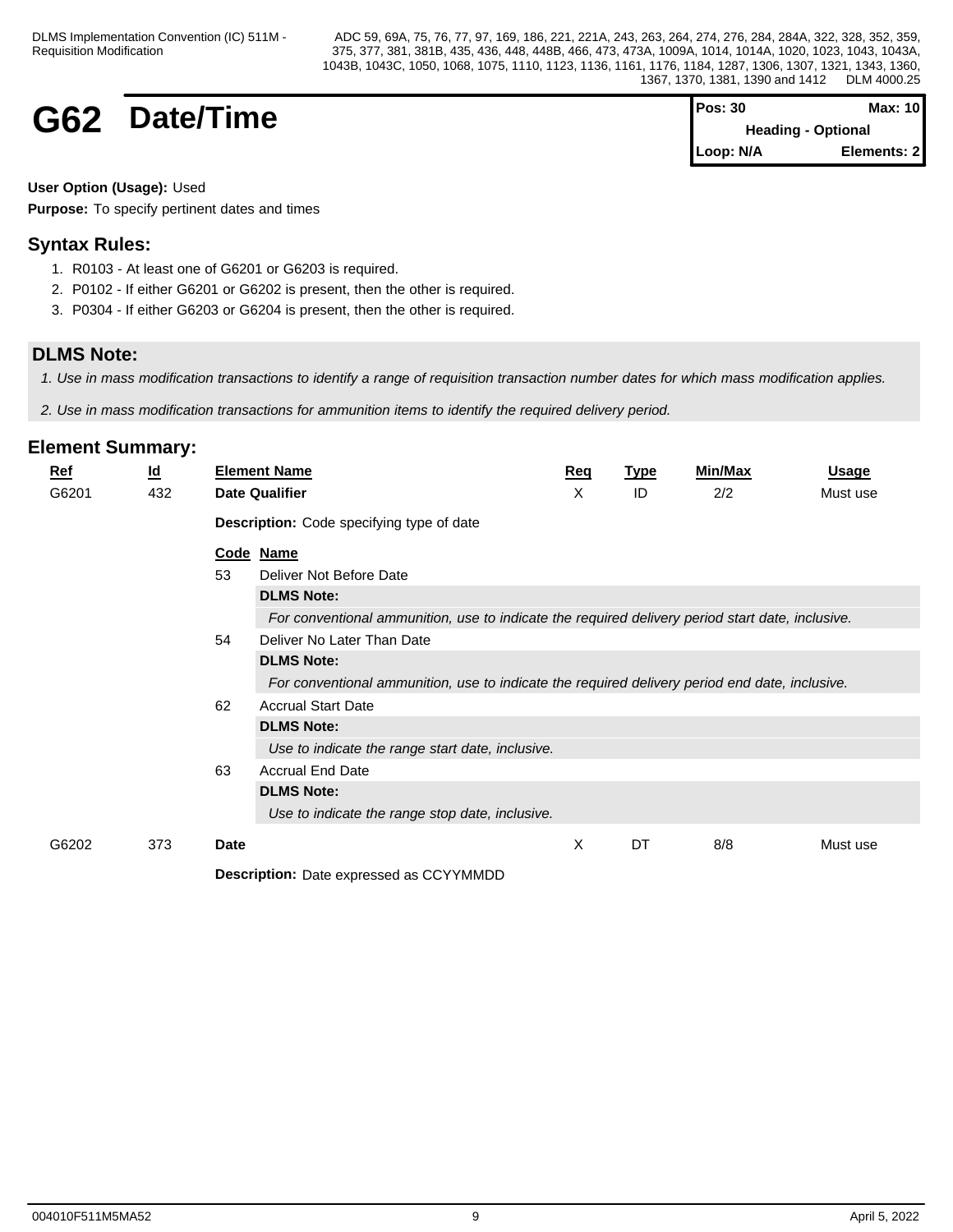## **LM** Code Source Information

| $Pos: 50$                 | Max: 1 I    |  |
|---------------------------|-------------|--|
| <b>Heading - Optional</b> |             |  |
| ∥Loop: LM                 | Elements: 1 |  |

### **User Option (Usage):** Used

**Purpose:** To transmit standard code list identification information

## **Comments:**

1. LM02 identifies the applicable industry code list source information.

## **DLMS Note:**

*Use this 1/LM/050 loop only in mass modification transactions to identify the applicable codes which further define the range of transactions to which this transaction set applies.*

| <u>Ref</u> | $\underline{\mathsf{Id}}$ | <b>Element Name</b>                                                          | Req | <b>Type</b> | Min/Max | <b>Usage</b> |
|------------|---------------------------|------------------------------------------------------------------------------|-----|-------------|---------|--------------|
| LM01       | 559                       | <b>Agency Qualifier Code</b>                                                 |     | ID          | 2/2     | Must use     |
|            |                           | <b>Description:</b> Code identifying the agency assigning<br>the code values |     |             |         |              |
|            |                           | Code Name                                                                    |     |             |         |              |
|            |                           | Department of Defense (DoD)<br>DF                                            |     |             |         |              |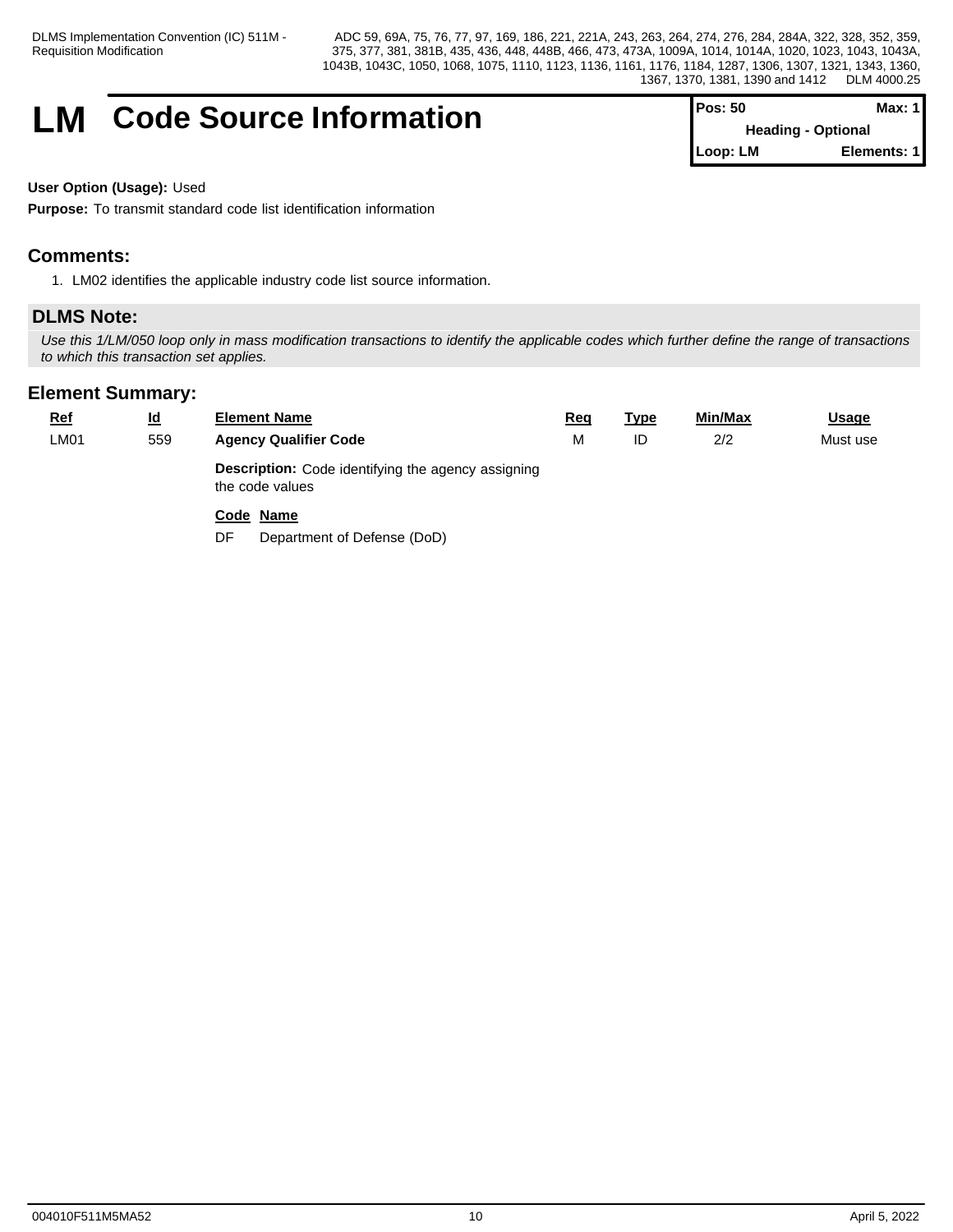

| <b>Pos: 60</b> | Max: 100                   |
|----------------|----------------------------|
|                | <b>Heading - Mandatory</b> |
| Loop: LM       | Elements: 2                |

**User Option (Usage):** Must use

**Purpose:** Code to transmit standard industry codes

## **Syntax Rules:**

1. C0102 - If LQ01 is present, then LQ02 is required.

## **DLMS Note:**

*Use to identify codes, as appropriate, consistent with management information requirements.*

| <u>Ref</u> | $\underline{\mathsf{Id}}$ |           | <b>Element Name</b>                                                                                               | <b>Req</b> | <b>Type</b> | <b>Min/Max</b> | Usage    |
|------------|---------------------------|-----------|-------------------------------------------------------------------------------------------------------------------|------------|-------------|----------------|----------|
| LQ01       | 1270                      |           | <b>Code List Qualifier Code</b>                                                                                   | O          | ID          | 1/3            | Must use |
|            |                           | code list | <b>Description:</b> Code identifying a specific industry<br><b>DLMS Note:</b> The following codes are authorized. |            |             |                |          |
|            |                           |           | Code Name                                                                                                         |            |             |                |          |
|            |                           | 78        | Project Code                                                                                                      |            |             |                |          |
|            |                           | 79        | <b>Priority Designator Code</b>                                                                                   |            |             |                |          |
|            |                           | AL        | Special Requirements Code                                                                                         |            |             |                |          |
|            |                           |           | <b>DLMS Note:</b>                                                                                                 |            |             |                |          |
|            |                           |           | 1. Use to identify precedence, special handling, and processing requirements.                                     |            |             |                |          |
|            |                           |           | 2. Under legacy MILSTRIP, this is carried in the required delivery date field.                                    |            |             |                |          |
|            |                           |           | 3. DLMS enhancement; see introductory DLMS note 3a.                                                               |            |             |                |          |
| LQ02       | 1271                      |           | <b>Industry Code</b>                                                                                              | X          | AN          | 1/30           | Must use |
|            |                           |           | <b>Description:</b> Code indicating a code from a specific<br>industry code list                                  |            |             |                |          |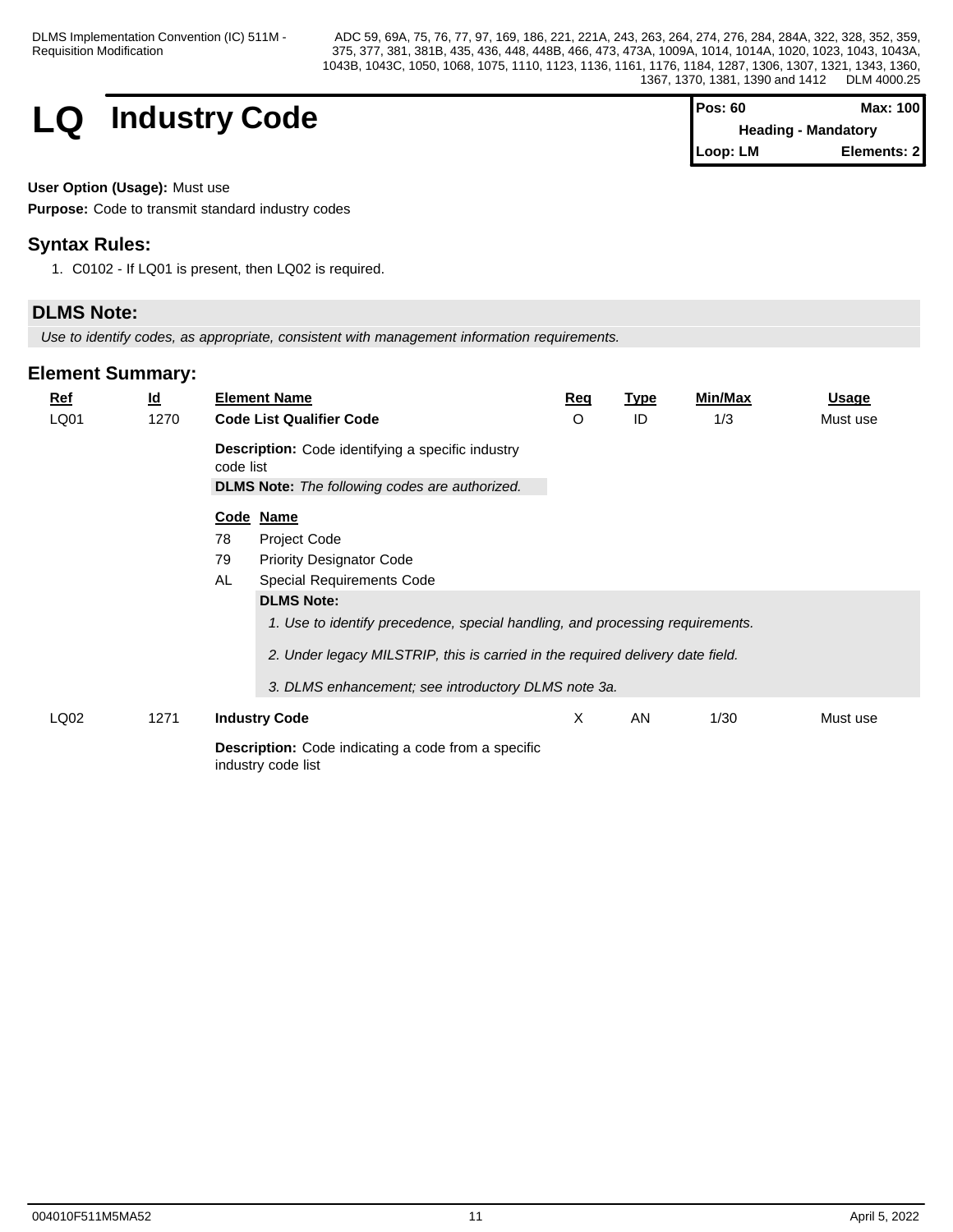**N1 Name Pos: 70 Max: 1 Max: 1 Max: 1 Max: 1 Max: 1 Max: 1 Max: 1 Max: 1 Max: 1 Heading - Mandatory Loop: N1 Elements: 4**

## **User Option (Usage):** Must use

**Purpose:** To identify a party by type of organization, name, and code

## **Syntax Rules:**

- 1. R0203 At least one of N102 or N103 is required.
- 2. P0304 If either N103 or N104 is present, then the other is required.

## **Comments:**

- 1. This segment, used alone, provides the most efficient method of providing organizational identification. To obtain this efficiency the "ID Code" (N104) must provide a key to the table maintained by the transaction processing party.
- 2. N105 and N106 further define the type of entity in N101.

## **DLMS Note:**

*1. Must use this 1/N1/070 loop to identify the organization originating the transaction set.*

*2. Use additional iterations of this 1/N1/070 loop to identify the supply source for mass modifications and for all Government Furnished Materiel (GFM) transactions.*

| Ref<br>N <sub>101</sub> | <u>ld</u><br>98 | <b>Element Name</b><br><b>Entity Identifier Code</b>                                                                                                               | Req<br>M                                                                                                                                                                                                                                                     | <b>Type</b><br>ID | <b>Min/Max</b><br>2/3 | <b>Usage</b><br>Must use |  |  |  |  |  |
|-------------------------|-----------------|--------------------------------------------------------------------------------------------------------------------------------------------------------------------|--------------------------------------------------------------------------------------------------------------------------------------------------------------------------------------------------------------------------------------------------------------|-------------------|-----------------------|--------------------------|--|--|--|--|--|
|                         |                 | Description: Code identifying an organizational<br>entity, a physical location, property or an individual<br><b>DLMS Note:</b> The following codes are authorized. |                                                                                                                                                                                                                                                              |                   |                       |                          |  |  |  |  |  |
|                         |                 | Code Name                                                                                                                                                          |                                                                                                                                                                                                                                                              |                   |                       |                          |  |  |  |  |  |
|                         |                 | <b>GP</b><br><b>Gateway Provider</b>                                                                                                                               |                                                                                                                                                                                                                                                              |                   |                       |                          |  |  |  |  |  |
|                         |                 | <b>DLMS Note:</b>                                                                                                                                                  |                                                                                                                                                                                                                                                              |                   |                       |                          |  |  |  |  |  |
|                         |                 |                                                                                                                                                                    | Use for transition period to support transaction conversion in a mixed legacy MILSTRIP/DLMS<br>environment. Use to identify Transaction Services as originator during conversion when legacy<br>MILSTRIP transaction does not contain a "From" organization. |                   |                       |                          |  |  |  |  |  |
|                         |                 | <b>OB</b><br>Ordered By                                                                                                                                            |                                                                                                                                                                                                                                                              |                   |                       |                          |  |  |  |  |  |
|                         |                 | <b>DLMS Note:</b>                                                                                                                                                  |                                                                                                                                                                                                                                                              |                   |                       |                          |  |  |  |  |  |
|                         |                 | Use to identify the organization that submitted the original requisition.                                                                                          |                                                                                                                                                                                                                                                              |                   |                       |                          |  |  |  |  |  |
|                         |                 | UK<br>System                                                                                                                                                       |                                                                                                                                                                                                                                                              |                   |                       |                          |  |  |  |  |  |
|                         |                 | <b>DLMS Note:</b>                                                                                                                                                  |                                                                                                                                                                                                                                                              |                   |                       |                          |  |  |  |  |  |
|                         |                 | Use to identify the originating system Communications Routing Identifier (COMMRI).                                                                                 |                                                                                                                                                                                                                                                              |                   |                       |                          |  |  |  |  |  |
|                         |                 | Z <sub>4</sub><br>Owning Inventory Control Point                                                                                                                   |                                                                                                                                                                                                                                                              |                   |                       |                          |  |  |  |  |  |
|                         |                 | <b>DLMS Note:</b>                                                                                                                                                  |                                                                                                                                                                                                                                                              |                   |                       |                          |  |  |  |  |  |
|                         |                 | Use only in mass modifications to identify the supply source.                                                                                                      |                                                                                                                                                                                                                                                              |                   |                       |                          |  |  |  |  |  |
|                         |                 | Z <sub>5</sub><br><b>Management Control Activity</b>                                                                                                               |                                                                                                                                                                                                                                                              |                   |                       |                          |  |  |  |  |  |
|                         |                 | <b>DLMS Note:</b>                                                                                                                                                  |                                                                                                                                                                                                                                                              |                   |                       |                          |  |  |  |  |  |
|                         |                 | 1. Use in mass modifications to identify the MCA for all Government Furnished Materiel (GFM)<br>transactions.                                                      |                                                                                                                                                                                                                                                              |                   |                       |                          |  |  |  |  |  |
|                         |                 | 2. Use in GFM or CFM requisition modifications forwarded to the source of supply by the MCA.                                                                       |                                                                                                                                                                                                                                                              |                   |                       |                          |  |  |  |  |  |
| N <sub>103</sub>        | 66              | <b>Identification Code Qualifier</b>                                                                                                                               | X                                                                                                                                                                                                                                                            | ID                | 1/2                   | Must use                 |  |  |  |  |  |
|                         |                 | <b>Description:</b> Code designating the system/method<br>of code structure used for Identification Code (67)                                                      |                                                                                                                                                                                                                                                              |                   |                       |                          |  |  |  |  |  |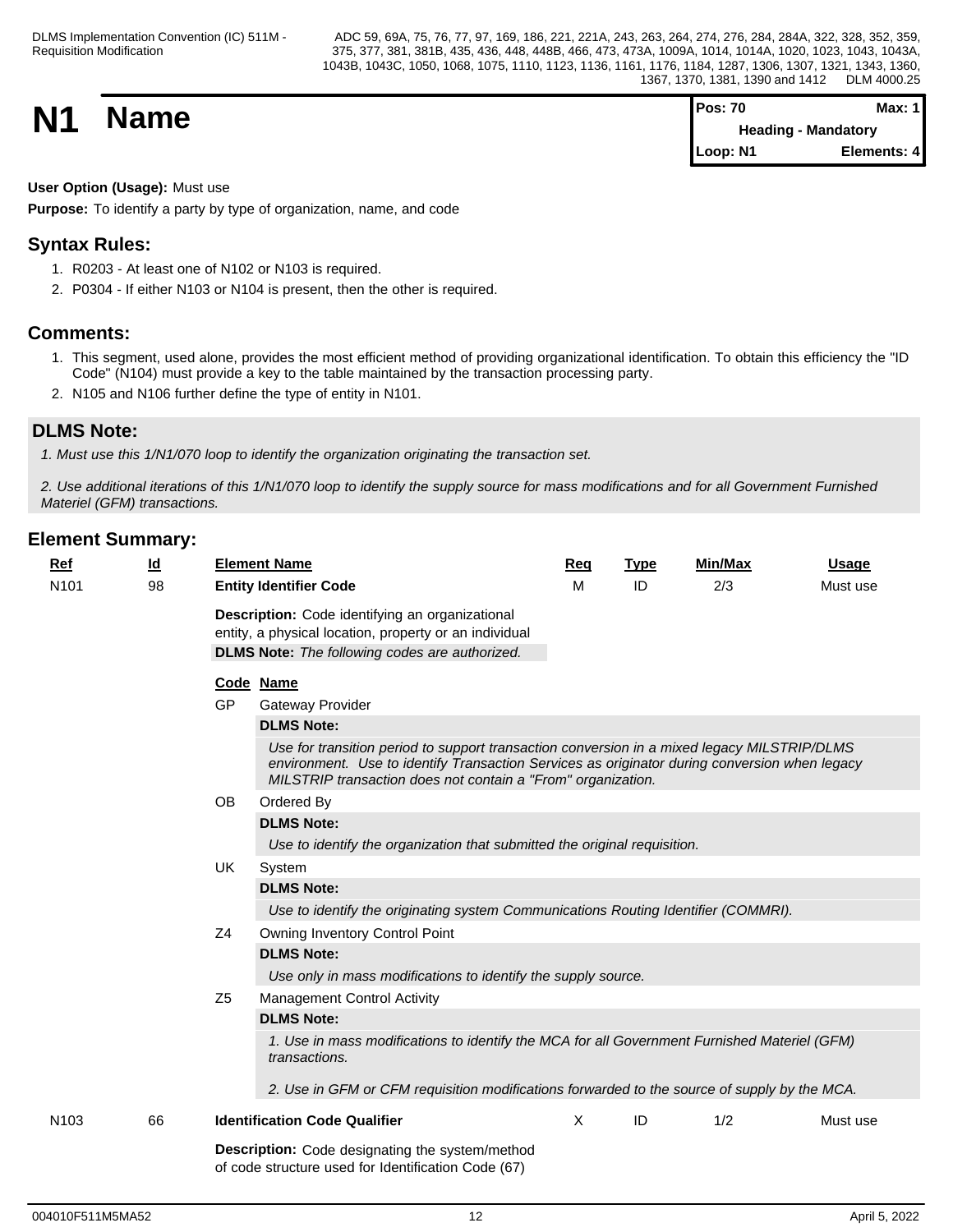|                  |    |                                                                                                                                                             | Code Name                                                                                                                                                                                                                                  |         |    |      |          |  |  |  |  |
|------------------|----|-------------------------------------------------------------------------------------------------------------------------------------------------------------|--------------------------------------------------------------------------------------------------------------------------------------------------------------------------------------------------------------------------------------------|---------|----|------|----------|--|--|--|--|
|                  |    | 10                                                                                                                                                          | Department of Defense Activity Address Code (DODAAC)                                                                                                                                                                                       |         |    |      |          |  |  |  |  |
|                  |    |                                                                                                                                                             | <b>DLMS Note:</b>                                                                                                                                                                                                                          |         |    |      |          |  |  |  |  |
|                  |    |                                                                                                                                                             | DLMS enhancement; see introductory DLMS note 3a.                                                                                                                                                                                           |         |    |      |          |  |  |  |  |
|                  |    | A2                                                                                                                                                          | Military Assistance Program Address Code (MAPAC)                                                                                                                                                                                           |         |    |      |          |  |  |  |  |
|                  |    |                                                                                                                                                             | <b>DLMS Note:</b>                                                                                                                                                                                                                          |         |    |      |          |  |  |  |  |
|                  |    |                                                                                                                                                             | Use to indicate the Security Assistance (SA) structured address data.                                                                                                                                                                      |         |    |      |          |  |  |  |  |
|                  |    | C <sub>4</sub>                                                                                                                                              | Department of Defense Communication Routing Identifier (COMMRI)                                                                                                                                                                            |         |    |      |          |  |  |  |  |
|                  |    |                                                                                                                                                             | <b>DLMS Note:</b>                                                                                                                                                                                                                          |         |    |      |          |  |  |  |  |
|                  |    |                                                                                                                                                             | 1. Use only when N101 is UK.                                                                                                                                                                                                               |         |    |      |          |  |  |  |  |
|                  |    |                                                                                                                                                             | 2. At this time a local code C4 is established for use in 511M version 4010. A data maintenance action<br>was submitted to ASC X12 to establish C4 Department of Defense Communication Routing Identifier<br>(COMMRI) in a future version. |         |    |      |          |  |  |  |  |
|                  |    | M4                                                                                                                                                          | Department of Defense Routing Identifier Code (RIC)                                                                                                                                                                                        |         |    |      |          |  |  |  |  |
| N <sub>104</sub> | 67 |                                                                                                                                                             | <b>Identification Code</b>                                                                                                                                                                                                                 | X       | AN | 2/80 | Must use |  |  |  |  |
|                  |    |                                                                                                                                                             | <b>Description:</b> Code identifying a party or other code                                                                                                                                                                                 |         |    |      |          |  |  |  |  |
| N <sub>106</sub> | 98 |                                                                                                                                                             | <b>Entity Identifier Code</b>                                                                                                                                                                                                              | $\circ$ | ID | 2/3  | Used     |  |  |  |  |
|                  |    | Description: Code identifying an organizational<br>entity, a physical location, property or an individual                                                   |                                                                                                                                                                                                                                            |         |    |      |          |  |  |  |  |
|                  |    |                                                                                                                                                             | Code Name                                                                                                                                                                                                                                  |         |    |      |          |  |  |  |  |
|                  |    | <b>FR</b>                                                                                                                                                   | Message From                                                                                                                                                                                                                               |         |    |      |          |  |  |  |  |
|                  |    |                                                                                                                                                             | <b>DLMS Note:</b>                                                                                                                                                                                                                          |         |    |      |          |  |  |  |  |
|                  |    |                                                                                                                                                             | 1. Must use with the appropriate 1/N101/070 code to indicate the organization cited in N104 is<br>originating the transaction set.                                                                                                         |         |    |      |          |  |  |  |  |
|                  |    |                                                                                                                                                             | 2. Must use with the 1/N101/070 code OB or Z5.                                                                                                                                                                                             |         |    |      |          |  |  |  |  |
|                  |    | TO                                                                                                                                                          | Message To                                                                                                                                                                                                                                 |         |    |      |          |  |  |  |  |
|                  |    |                                                                                                                                                             | <b>DLMS Note:</b>                                                                                                                                                                                                                          |         |    |      |          |  |  |  |  |
|                  |    | 1. Use only in mass modifications with the appropriate 1/N101/070 code to indicate that the organization<br>cited in N104 is receiving the transaction set. |                                                                                                                                                                                                                                            |         |    |      |          |  |  |  |  |

*2. Use only in mass modifications with 1/N101/070 code Z4 or Z5.*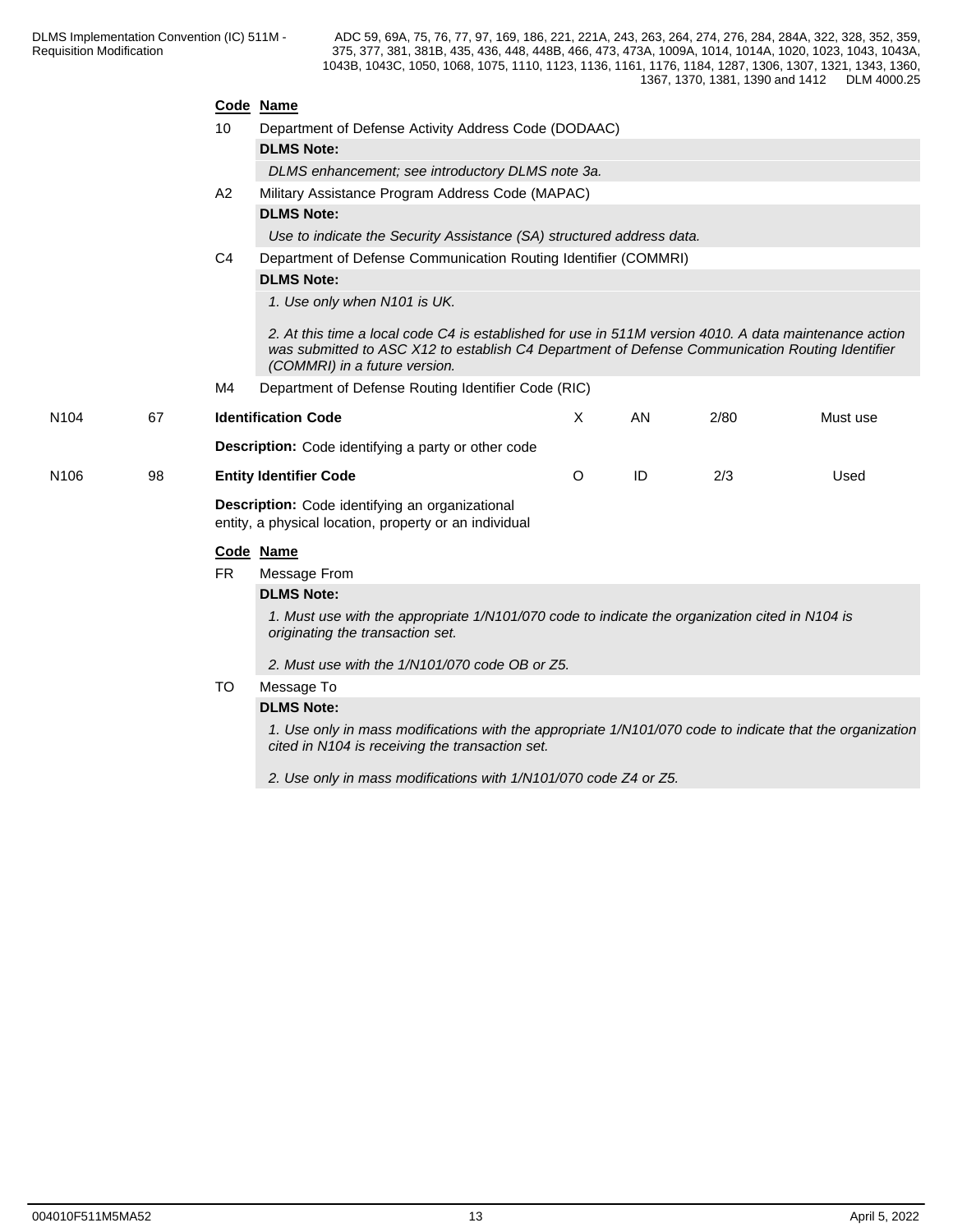**G61 Contact Pos:** 110 **Max:** 5 **Heading - Optional Loop: N1 Elements: 5**

### **User Option (Usage):** Used

**Purpose:** To identify a person or office to whom communications should be directed

## **Syntax Rules:**

1. P0304 - If either G6103 or G6104 is present, then the other is required.

## **Comments:**

1. G6103 qualifies G6104.

## **DLMS Note:**

*1. Use in other than mass modifications and under exceptional circumstances when requiring direct communication with the party originating the transaction set.*

*2. Use multiple repetitions to identify multiple points of contact or communication numbers. When using multiple repetitions to identify different communication numbers for a single point of contact, repeat the name cited in G6102.*

*3. Use for General Services Administration (GSA) requisitions. Refer to ADC 1321.*

*4. DLMS enhancement; see introductory DLMS note 3a.*

| Ref   | $\underline{\mathsf{Id}}$ | <b>Element Name</b>                                                                                                                                                                                                                                                                                                                                                                                                             | Req | <b>Type</b> | <b>Min/Max</b> | <b>Usage</b> |
|-------|---------------------------|---------------------------------------------------------------------------------------------------------------------------------------------------------------------------------------------------------------------------------------------------------------------------------------------------------------------------------------------------------------------------------------------------------------------------------|-----|-------------|----------------|--------------|
| G6101 | 366                       | <b>Contact Function Code</b>                                                                                                                                                                                                                                                                                                                                                                                                    | M   | ID          | 2/2            | Must use     |
|       |                           | Description: Code identifying the major duty or<br>responsibility of the person or group named                                                                                                                                                                                                                                                                                                                                  |     |             |                |              |
|       |                           | Code Name<br>AA<br>Authorized Representative<br>IC<br><b>Information Contact</b><br><b>DLMS Note:</b><br>1. Use to identify the point of contact. Refer to ADC 1321.<br>2. DLA Disposition Services uses in conjunction with the Ordered By DoDAAC to perpetuate the<br>customer contact name and phone number from the Reutilization/Transfer/Donation (RTD) Web<br>Application to DLA Disposition Services. Refer to ADC 466. |     |             |                |              |
| G6102 | 93                        | <b>Name</b><br>Description: Free-form name                                                                                                                                                                                                                                                                                                                                                                                      | M   | AN          | 1/60           | Must use     |
|       |                           | <b>DLMS Note:</b> Use a job title or description instead of<br>an individual's name if security or privacy concerns<br>do not permit the use of a name. Refer to ADC<br>1321.                                                                                                                                                                                                                                                   |     |             |                |              |
| G6103 | 365                       | <b>Communication Number Qualifier</b>                                                                                                                                                                                                                                                                                                                                                                                           | X   | ID          | 2/2            | Must use     |
|       |                           | Description: Code identifying the type of<br>communication number                                                                                                                                                                                                                                                                                                                                                               |     |             |                |              |
|       |                           | <b>DLMS Note:</b> 1. Use to identify the preferred method<br>of communication in the first repetition. Use<br>additional repetitions when identifying alternate<br>communication methods.                                                                                                                                                                                                                                       |     |             |                |              |
|       |                           | 2. Do not include blank spaces, dashes or<br>parenthesis between numbers.                                                                                                                                                                                                                                                                                                                                                       |     |             |                |              |
|       |                           | 3. Use to provide a commercial phone number<br>and/or e-mail address to facilitate carrier deliveries                                                                                                                                                                                                                                                                                                                           |     |             |                |              |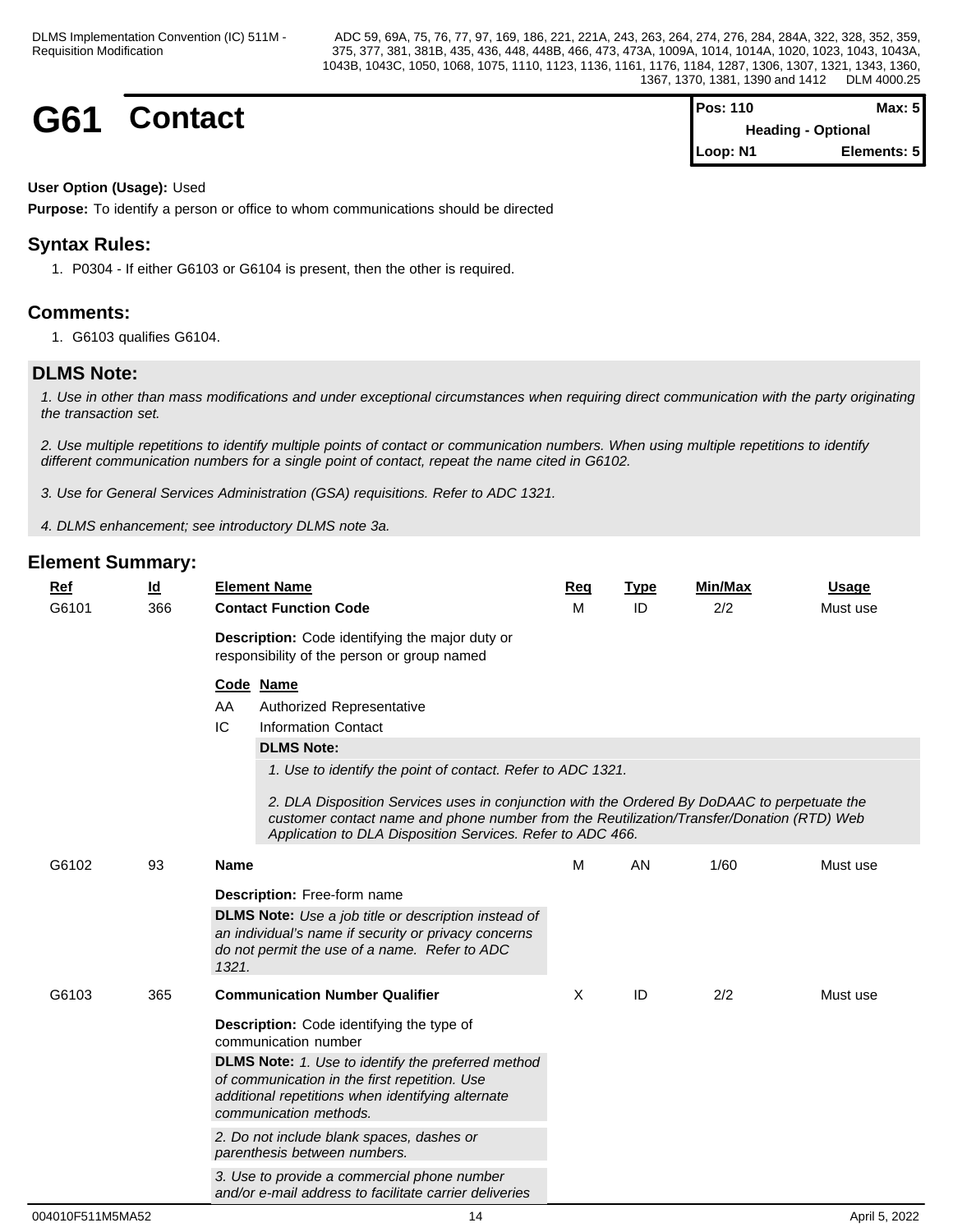| Ref   | $\underline{\mathsf{Id}}$ |           | <b>Element Name</b>                                                              | Req | <b>Type</b> | Min/Max | <b>Usage</b> |  |  |
|-------|---------------------------|-----------|----------------------------------------------------------------------------------|-----|-------------|---------|--------------|--|--|
|       |                           |           | or source of supply inquiries. Refer to ADC 1321.                                |     |             |         |              |  |  |
|       |                           |           | Code Name                                                                        |     |             |         |              |  |  |
|       |                           | AU        | <b>Defense Switched Network</b>                                                  |     |             |         |              |  |  |
|       |                           |           | <b>DLMS Note:</b>                                                                |     |             |         |              |  |  |
|       |                           |           | Use to identify the DSN telephone number.                                        |     |             |         |              |  |  |
|       |                           | <b>EM</b> | <b>Electronic Mail</b>                                                           |     |             |         |              |  |  |
|       |                           | EX        | <b>Telephone Extension</b>                                                       |     |             |         |              |  |  |
|       |                           |           | <b>DLMS Note:</b>                                                                |     |             |         |              |  |  |
|       |                           |           | Use immediately following codes AU, IT, or TE to identify a telephone extension. |     |             |         |              |  |  |
|       |                           | <b>FX</b> | Facsimile                                                                        |     |             |         |              |  |  |
|       |                           |           | <b>DLMS Note:</b>                                                                |     |             |         |              |  |  |
|       |                           |           | Use to identify the facsimile (FAX) telephone number.                            |     |             |         |              |  |  |
|       |                           | IT        | International Telephone                                                          |     |             |         |              |  |  |
|       |                           |           | <b>DLMS Note:</b>                                                                |     |             |         |              |  |  |
|       |                           |           | Include country and city code.                                                   |     |             |         |              |  |  |
|       |                           | <b>TE</b> | Telephone                                                                        |     |             |         |              |  |  |
|       |                           |           | <b>DLMS Note:</b>                                                                |     |             |         |              |  |  |
|       |                           |           | Use to identify a commercial phone number. Include the area code and number.     |     |             |         |              |  |  |
|       |                           | TL.       | Telex                                                                            |     |             |         |              |  |  |
|       |                           | <b>TX</b> | <b>TWX</b>                                                                       |     |             |         |              |  |  |
| G6104 | 364                       |           | <b>Communication Number</b>                                                      | Χ   | AN          | 1/80    | Must use     |  |  |
|       |                           |           | <b>Description:</b> Complete communications number                               |     |             |         |              |  |  |
|       |                           |           | including country or area code when applicable                                   |     |             |         |              |  |  |
|       |                           |           | DLMS Note: Do not include blank spaces, dashes                                   |     |             |         |              |  |  |
|       |                           |           | or parenthesis between numbers.                                                  |     |             |         |              |  |  |
| G6105 | 443                       |           | <b>Contact Inquiry Reference</b>                                                 | O   | AN          | 1/20    | Used         |  |  |
|       |                           |           | Description: Additional reference number or                                      |     |             |         |              |  |  |
|       |                           |           | description to clarify a contact number                                          |     |             |         |              |  |  |
|       |                           |           | DLMS Note: Use to indicate the office symbol or                                  |     |             |         |              |  |  |
|       |                           |           | activity code for the party identified.                                          |     |             |         |              |  |  |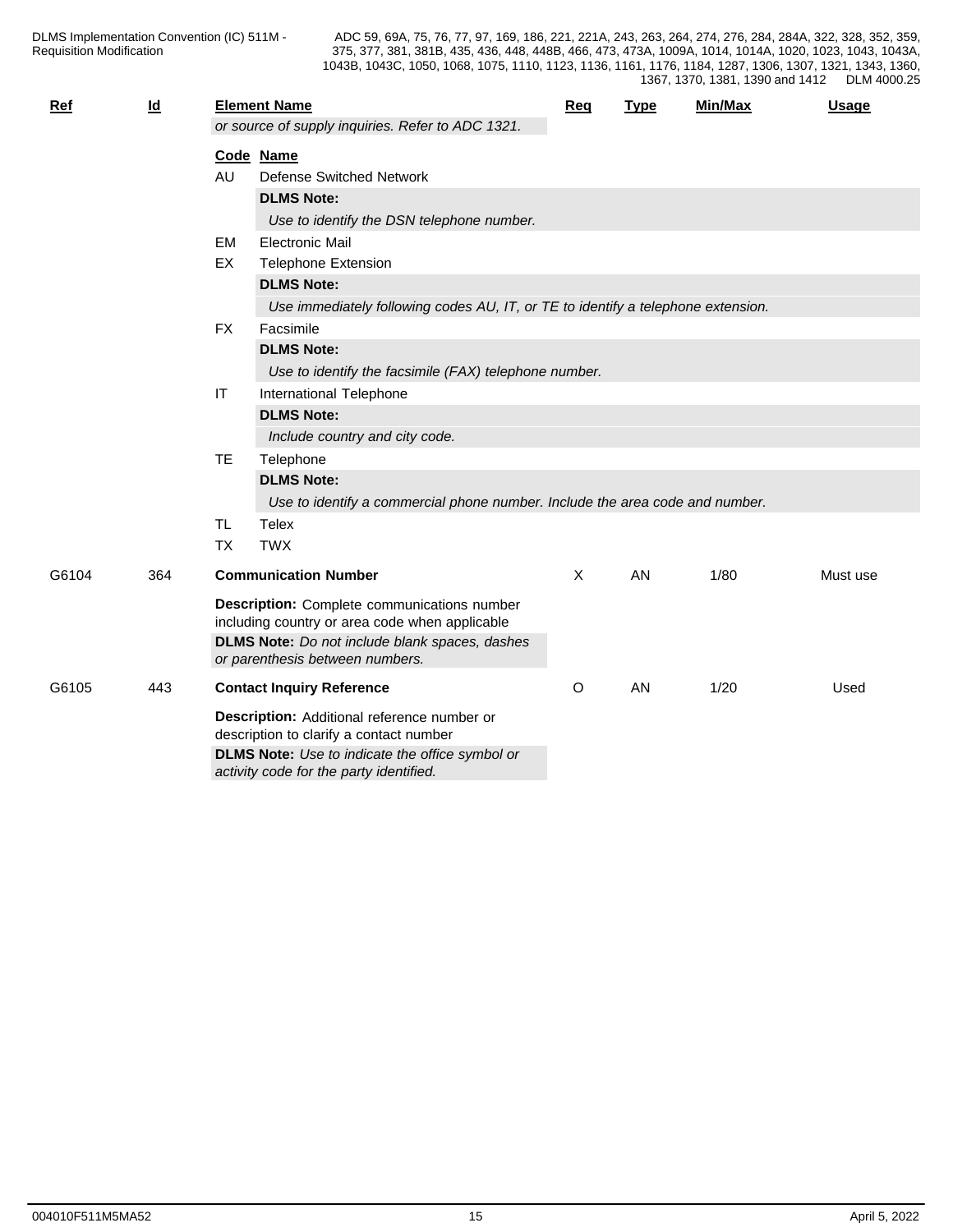DLMS Implementation Convention (IC) 511M - Requisition Modification

ADC 59, 69A, 75, 76, 77, 97, 169, 186, 221, 221A, 243, 263, 264, 274, 276, 284, 284A, 322, 328, 352, 359, 375, 377, 381, 381B, 435, 436, 448, 448B, 466, 473, 473A, 1009A, 1014, 1014A, 1020, 1023, 1043, 1043A, 1043B, 1043C, 1050, 1068, 1075, 1110, 1123, 1136, 1161, 1176, 1184, 1287, 1306, 1307, 1321, 1343, 1360, 1367, 1370, 1381, 1390 and 1412 DLM 4000.25

$$
\begin{array}{|c|c|c|c|}\n \hline\n & \text{Assigned Number} & \text{Pos: 10} & \text{Data: 1} \\
\hline\n & \text{Details: Optional} & \text{Deta: 2D} & \text{Max: 1} \\
\hline\n & \text{Deta: 3D} & \text{Deta: 3D} & \text{Max: 2D} \\
\hline\n & \text{Deta: 1D} & \text{Deta: 1D} & \text{Deta: 3D} & \text{Max: 1D} \\
\hline\n & \text{Deta: 1D} & \text{Deta: 1D} & \text{Deta: 1D} & \text{Deta: 1D} \\
\hline\n & \text{Deta: 1D} & \text{Deta: 1D} & \text{Deta: 1D} & \text{Deta: 1D} & \text{Deta: 1D} \\
\hline\n & \text{Deta: 1D} & \text{Deta: 1D} & \text{Deta: 1D} & \text{Deta: 1D} & \text{Deta: 1D} & \text{Deta: 1D} \\
\hline\n & \text{Deta: 1D} & \text{Deta: 1D} & \text{Deta: 1D} & \text{Deta: 1D} & \text{Deta: 1D} & \text{Deta: 1D} \\
\hline\n & \text{Deta: 1D} & \text{Deta: 1D} & \text{Deta: 1D} & \text{Deta: 1D} & \text{Deta: 1D} & \text{Deta: 1D} & \text{Deta: 1D} & \text{Deta: 1D} & \text{Deta: 1D} & \text{Deta: 1D} \\
\hline\n & \text{Deta: 1D} & \text{Deta: 1D} & \text{Deta: 1D} & \text{Deta: 1D} & \text{Deta: 1D} & \text{Deta: 1D} & \text{Deta: 1D} & \text{Deta: 1D} & \text{Deta: 1D} & \text{Deta: 1D} \\
\h
$$

| IPos: 10                 | Max: 1 I    |  |
|--------------------------|-------------|--|
| <b>Detail - Optional</b> |             |  |
| l Loop: LX               | Elements: 1 |  |

**User Option (Usage):** Used

**Purpose:** To reference a line number in a transaction set

## **DLMS Note:**

*1. Use for individual modification transactions as a counter to identify the number of 2/LX/010 loop iterations in the transaction set.*

*2. Do not use this or any table 2 segments, except 2/SE/290, for mass modifications.*

| <u>Ref</u> | <u>ld</u> | <b>Element Name</b>                                                                 | <u>Req</u> | Type | <b>Min/Max</b> | <u>Usage</u> |
|------------|-----------|-------------------------------------------------------------------------------------|------------|------|----------------|--------------|
| LX01       | 554       | <b>Assigned Number</b>                                                              | М          | N0   | 1/6            | Must use     |
|            |           | <b>Description:</b> Number assigned for differentiation<br>within a transaction set |            |      |                |              |
|            |           | <b>DLMS Note:</b> In the first 2/LX/010 loop iteration, cite                        |            |      |                |              |
|            |           | numeric 1. In each subsequent loop iteration,<br>increase incrementally by 1.       |            |      |                |              |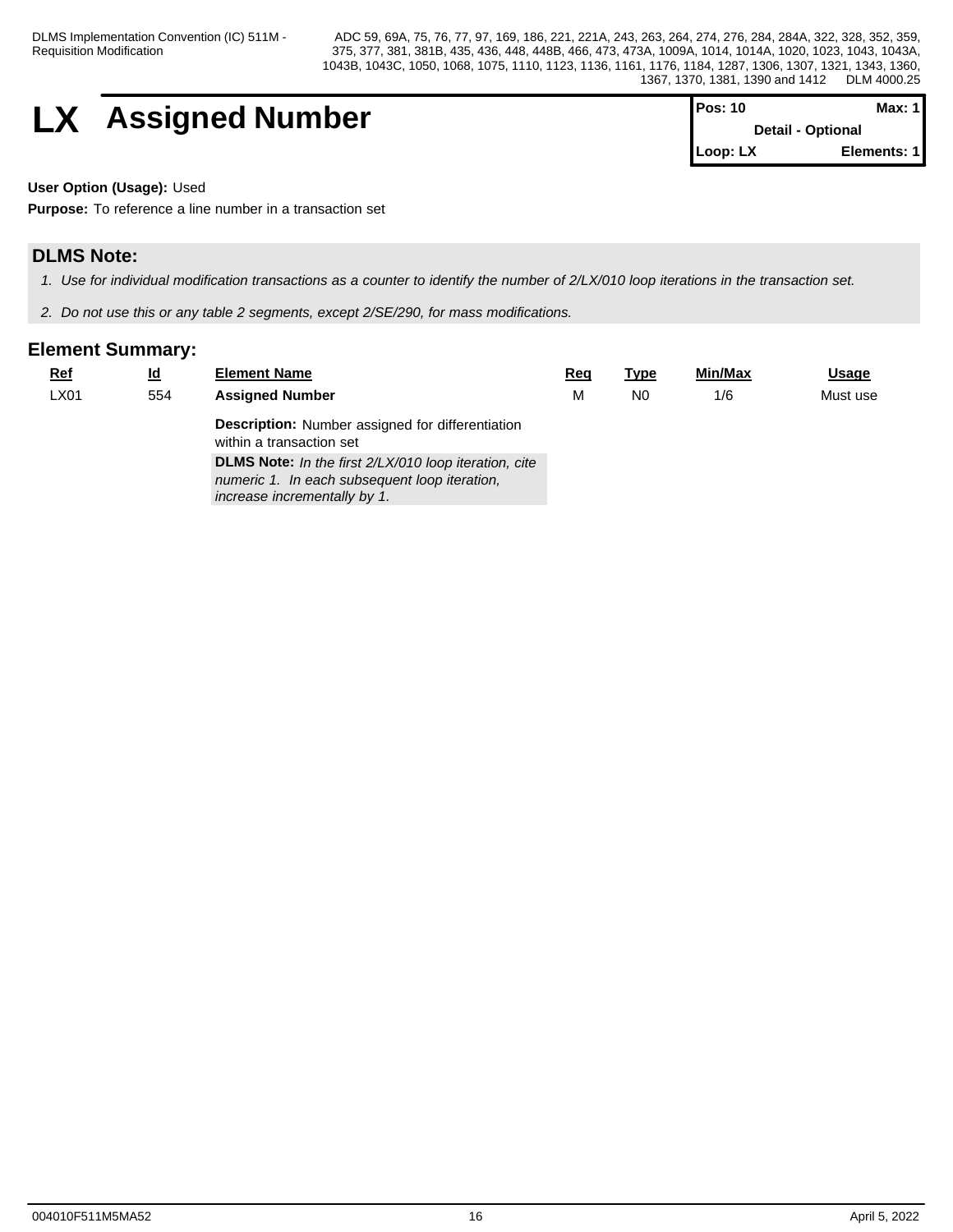## **N9** Reference Identification

| <b>Pos: 20</b> | Max: >1                   |
|----------------|---------------------------|
|                | <b>Detail - Mandatory</b> |
| Loop: LX       | Elements: 4               |

### **User Option (Usage):** Must use

**Purpose:** To transmit identifying information as specified by the Reference Identification Qualifier

## **Syntax Rules:**

- 1. R0203 At least one of N902 or N903 is required.
- 2. C0605 If N906 is present, then N905 is required.

## **Semantics:**

- 1. N906 reflects the time zone which the time reflects.
- 2. N907 contains data relating to the value cited in N902.

## **DLMS Note:**

*1. Must use in individual transactions to identify the transaction number of the requisition to be modified.* 

*2. Use additional repetitions to identify ancillary information related to the transaction.*

*3. The composition of each transaction number within the 511 transaction set is as follows: (1) the DoDAAC (or Security Assistance (SA) identification data, (2) a four position date consisting of the last digit of the calendar year and the ordinal day of the calendar year, and (3) the requisition serial number.*

*4. For Military Assistance Program/Grant Aid (MAP/GA) transactions, the SA identification data is a six position number consisting of Service Assignment Code in the first position, Country or International Organization Code in the second and third positions, Customer-Within-Country Code in the fourth position, zero in the fifth position, and Type of Assistance and Financing Code in the sixth position.* 

*5. For Foreign Military Sales (FMS) transactions, the SA identification data is a six position number consisting of Service Assignment Code in the first position, Country or International Organization Code in the second and third positions, Customer-Within-Country Code in the fourth position, Delivery Terms Code in the fifth position, and Type of Assistance and Financing Code in the sixth position. For Canada only, identify the customer-within-country with a two position code in the fourth and fifth positions.*

*6. Do not repeat the SA identification addressing information elsewhere in the transaction set.*

| Ref  | <u>ld</u> |    | <b>Element Name</b>                                                                                                                                                          | Req | <u>Type</u> | Min/Max | <u>Usage</u> |
|------|-----------|----|------------------------------------------------------------------------------------------------------------------------------------------------------------------------------|-----|-------------|---------|--------------|
| N901 | 128       |    | <b>Reference Identification Qualifier</b>                                                                                                                                    | м   | ID          | 2/3     | Must use     |
|      |           |    | <b>Description:</b> Code qualifying the Reference<br><b>Identification</b>                                                                                                   |     |             |         |              |
|      |           |    | <b>DLMS Note:</b> 1. Supply sources only use one of<br>codes CT or W4 to advise a procurement activity of<br>the contract or procurement request (PR)<br><i>information.</i> |     |             |         |              |
|      |           |    | 2. The following codes are authorized.                                                                                                                                       |     |             |         |              |
|      |           |    | Code Name                                                                                                                                                                    |     |             |         |              |
|      |           | 60 | <b>Account Suffix Code</b>                                                                                                                                                   |     |             |         |              |
|      |           |    | <b>DLMS Note:</b>                                                                                                                                                            |     |             |         |              |
|      |           |    | Use in conjunction with the DTID Number (N907 Code W1) to identify the DTID Number Suffix Code,<br>when applicable. DLMS enhancement, see ADC 466.                           |     |             |         |              |
|      |           | 86 | <b>Operation Number</b>                                                                                                                                                      |     |             |         |              |
|      |           |    | <b>DLMS Note:</b>                                                                                                                                                            |     |             |         |              |
|      |           |    | 1. Use to identify, or to modify, the Key Operation (KO) Number associated with the JO.                                                                                      |     |             |         |              |
|      |           |    | 2. Authorized DLMS enhancement under DLA industrial activity support agreement. Refer to ADC 381.                                                                            |     |             |         |              |
|      |           | 98 | Container/Packaging Specification Number                                                                                                                                     |     |             |         |              |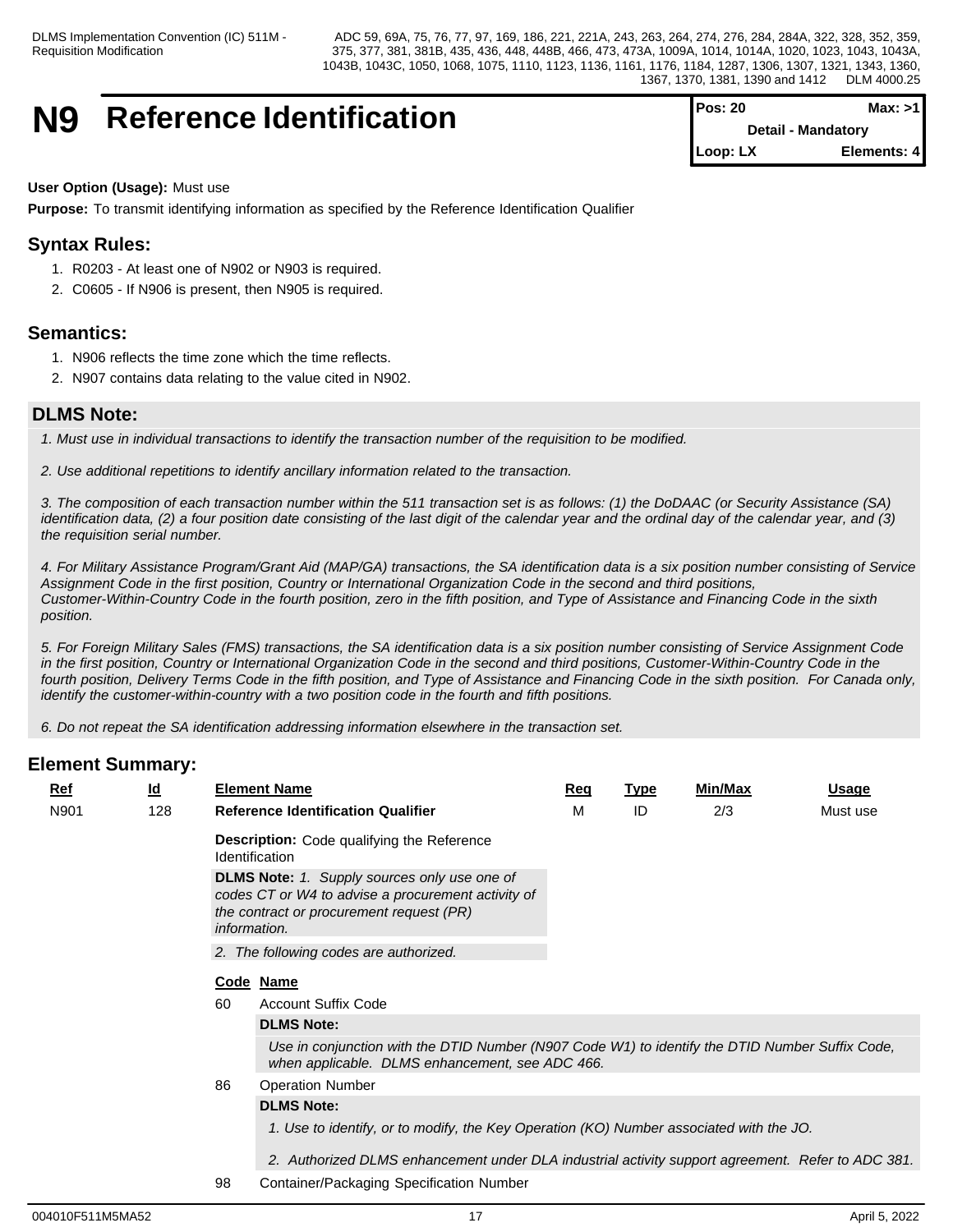#### **Code Name**

#### **DLMS Note:**

*DLA Disposition Services uses to identify the Disposition Services Container Identification (ID). DLA Disposition Services uses container ID on requisitions to link the DTID Number to the applicable container. DLMS enhancement; refer to ADC 466.*

9R Job Order Number

#### **DLMS Note:**

*1. Use to identify, or to modify, the Job Order (JO) Number.*

*2. Authorized DLMS enhancement under DLA industrial activity support agreement. Refer to ADC 381.*

*3. For DoD SLOA/Accounting Classification compliance the JO Number may be repeated as a Work Order Number (FA201 Qualifier WO). Refer to ADC 1043.*

#### AN Associated Purchase Orders

#### **DLMS Note:**

*1. Use for cross-reference to the customer's internal Purchase Order (PO) Number (one PO Number per requisition document number). When submitted, this value will be perpetuated to subsequent transactions. Authorized for DLA interface with the Exchange, NEXCOM, MCX, and non-DoD customers as required. (See ADC 473A)*

*2. Use to identify the FEMA Logistics Supply Chain Management System (LSCMS) Distribution Order Number. Refer to ADC 1306.*

CO Customer Order Number

#### **DLMS Note:**

*1. Use to identify the Customer Order Acceptance Record (COAR) applicable to the Job Order Number.*

*2. Authorized DLMS enhancement under DLA industrial activity support agreement. Refer to ADC 381 (or as applicable).*

#### CT Contract Number

#### **DLMS Note:**

*Use to identify the procurement instrument identifier (PIID) of the ordering instrument associated with the FedMall/part numbered catalog order.*

#### F8 Original Reference Number

#### **DLMS Note:**

*1. Use to identify the Prior Requisition Document Number when re-requisitioning materiel subsequent to purchase of materiel from DLA. Applicable when re-requisitioning is due to storage activity denial or receipt of quality deficient materiel.*

*2. Authorized DLMS enhancement for BRAC IMSP only. Refer to ADC 352 and ADC 359.*

IT Internal Customer Number

#### **DLMS Note:**

*Use to identify the DoD EMALL-generated customer identification or other authorized submitter of requisitions containing in-the-clear exception ship-to addressing.*

#### TN Transaction Reference Number

#### **DLMS Note:**

*1. Must use to identify the transaction number of the requisition. This is the document number.*

*2. When used in the requisition alert (BR06=83), this will be the requisition alert document number. The requisition alert document number is an authorized DLMS enhancement under DLA industrial activity support agreement. Refer to ADC 381.*

#### W4 Procurement Request Number

#### **DLMS Note:**

*Use to identify a procurement request associated with the requisition when no contract number is assigned.*

W6 Federal Supply Schedule Number

#### **DLMS Note:**

*DLMS enhancement; see introductory DLMS note 3a.*

#### WO Work Order Number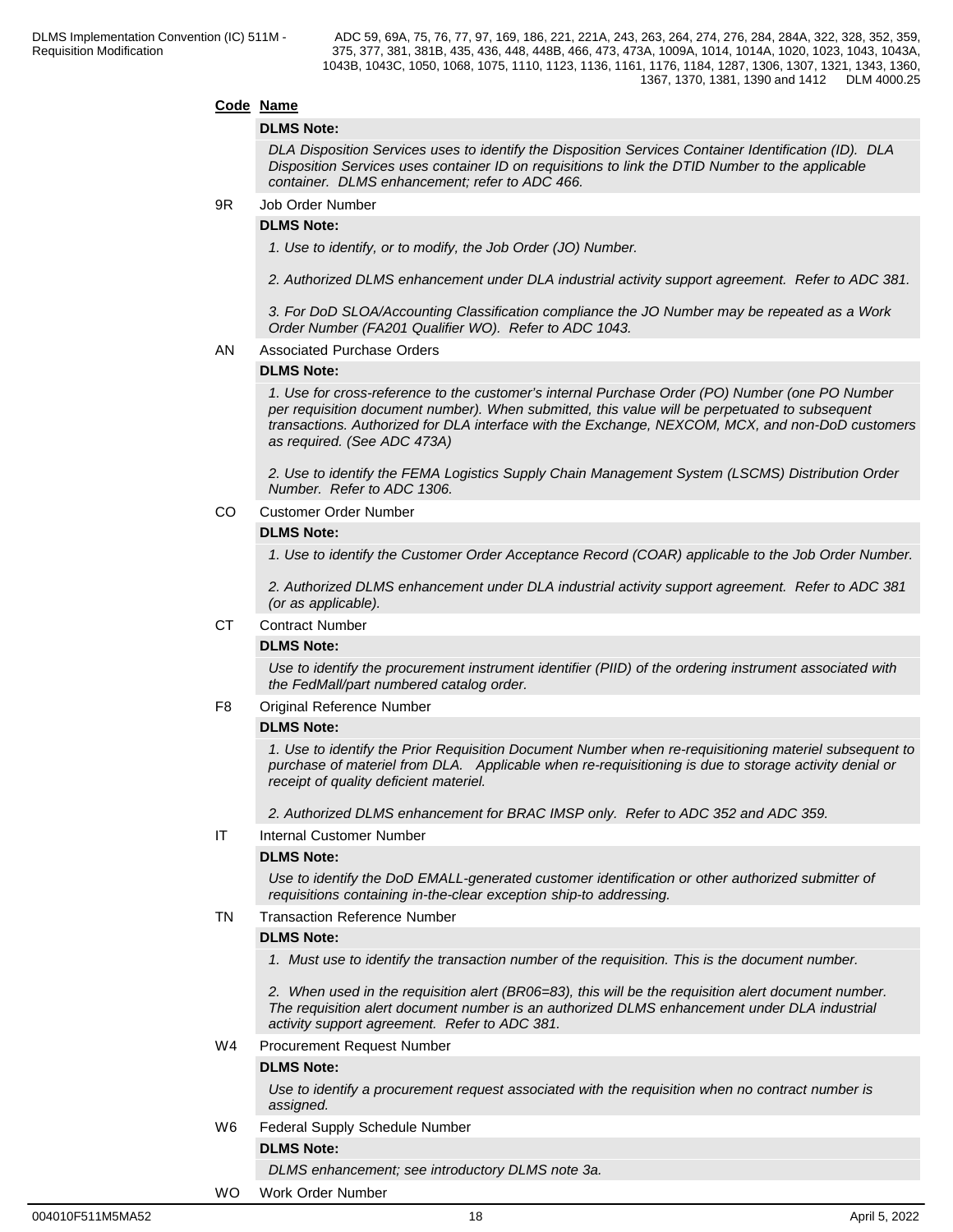|         |      |           | Code Name                                                                                                                                                                                                                                                                                                                                           |         |      |      |          |  |  |  |  |  |
|---------|------|-----------|-----------------------------------------------------------------------------------------------------------------------------------------------------------------------------------------------------------------------------------------------------------------------------------------------------------------------------------------------------|---------|------|------|----------|--|--|--|--|--|
|         |      |           | <b>DLMS Note:</b>                                                                                                                                                                                                                                                                                                                                   |         |      |      |          |  |  |  |  |  |
|         |      |           | 1. Use to identify a maintenance work order number.                                                                                                                                                                                                                                                                                                 |         |      |      |          |  |  |  |  |  |
|         |      |           | 2. DLMS enhancement; see introductory DLMS note 3a.                                                                                                                                                                                                                                                                                                 |         |      |      |          |  |  |  |  |  |
|         |      |           | 3. For DoD SLOA/Accounting Classification compliance the Work Order Number may be repeated at<br>FA201 Qualifier WO. Refer to ADC 1043.                                                                                                                                                                                                             |         |      |      |          |  |  |  |  |  |
|         |      | <b>WP</b> | Warehouse Pick Ticket Number                                                                                                                                                                                                                                                                                                                        |         |      |      |          |  |  |  |  |  |
|         |      |           | <b>DLMS Note:</b>                                                                                                                                                                                                                                                                                                                                   |         |      |      |          |  |  |  |  |  |
|         |      |           | 1. Use to identify, or to modify, the picklist control number assigned to identify a specific job for which<br>materiels are being requisitioned and assembled together in support of planned maintenance.                                                                                                                                          |         |      |      |          |  |  |  |  |  |
|         |      |           | 2. Cite the picklist control number in N903 due to field length.                                                                                                                                                                                                                                                                                    |         |      |      |          |  |  |  |  |  |
|         |      |           | 3. Authorized DLMS enhancement under DLA industrial activity support agreement. Refer to ADC 381.                                                                                                                                                                                                                                                   |         |      |      |          |  |  |  |  |  |
|         |      |           | PWC Preliminary Work Candidate Number                                                                                                                                                                                                                                                                                                               |         |      |      |          |  |  |  |  |  |
|         |      |           | <b>DLMS Note:</b>                                                                                                                                                                                                                                                                                                                                   |         |      |      |          |  |  |  |  |  |
|         |      |           | 1. Use to identify a Requisition Alert Document Number.                                                                                                                                                                                                                                                                                             |         |      |      |          |  |  |  |  |  |
|         |      |           | 2. Used by Navy Shipyards to associate the funded requisition modification with a previously submitted<br>requisition alert.                                                                                                                                                                                                                        |         |      |      |          |  |  |  |  |  |
|         |      |           | 3. Authorized DLMS enhancement under DLA industrial activity support agreement. Refer to ADC 381.                                                                                                                                                                                                                                                   |         |      |      |          |  |  |  |  |  |
| N902    | 127  |           | <b>Reference Identification</b>                                                                                                                                                                                                                                                                                                                     | X       | AN.  | 1/30 | Used     |  |  |  |  |  |
|         |      |           | Description: Reference information as defined for a<br>particular Transaction Set or as specified by the<br>Reference Identification Qualifier                                                                                                                                                                                                      |         |      |      |          |  |  |  |  |  |
| N903    | 369  |           | <b>Free-form Description</b>                                                                                                                                                                                                                                                                                                                        | X       | AN   | 1/45 | Used     |  |  |  |  |  |
|         |      |           | <b>Description:</b> Free-form descriptive text                                                                                                                                                                                                                                                                                                      |         |      |      |          |  |  |  |  |  |
| N907    | C040 |           | <b>Reference Identifier</b>                                                                                                                                                                                                                                                                                                                         | $\circ$ | Comp |      | Used     |  |  |  |  |  |
|         |      |           | <b>Description:</b> To identify one or more reference<br>numbers or identification numbers as specified by<br>the Reference Qualifier                                                                                                                                                                                                               |         |      |      |          |  |  |  |  |  |
| N907-01 | 128  |           | <b>Reference Identification Qualifier</b>                                                                                                                                                                                                                                                                                                           |         | ID   | 2/3  | Must use |  |  |  |  |  |
|         |      |           | <b>Description:</b> Code qualifying the Reference<br>Identification                                                                                                                                                                                                                                                                                 |         |      |      |          |  |  |  |  |  |
|         |      |           | Code Name                                                                                                                                                                                                                                                                                                                                           |         |      |      |          |  |  |  |  |  |
|         |      | 43        | <b>Supporting Document Number</b>                                                                                                                                                                                                                                                                                                                   |         |      |      |          |  |  |  |  |  |
|         |      |           | <b>DLMS Note:</b>                                                                                                                                                                                                                                                                                                                                   |         |      |      |          |  |  |  |  |  |
|         |      |           | 1. Use to identify the Special Program Requirement (SPR) transaction number.                                                                                                                                                                                                                                                                        |         |      |      |          |  |  |  |  |  |
|         |      |           | 2. Use with N901 code TN to identify the Special Program Requirement (SPR) transaction number and<br>establish an audit trail between the draw-down requisition and the original SPR against which the<br>requirement was established.                                                                                                              |         |      |      |          |  |  |  |  |  |
|         |      |           | 3. DLMS enhancement; see introductory DLMS note 3a.                                                                                                                                                                                                                                                                                                 |         |      |      |          |  |  |  |  |  |
|         |      | 55        | Sequence Number                                                                                                                                                                                                                                                                                                                                     |         |      |      |          |  |  |  |  |  |
|         |      |           | <b>DLMS Note:</b>                                                                                                                                                                                                                                                                                                                                   |         |      |      |          |  |  |  |  |  |
|         |      |           | DLA Disposition Services uses in conjunction with the Disposition Services Container ID in N901 to<br>identify the Disposition Services Container DTID Sequence Number. This is a sequential number<br>assigned for the requisitioned DTIDs that make up a container. Only applicable if an entire container is<br>requisitioned. Refer to ADC 466. |         |      |      |          |  |  |  |  |  |
|         |      | C7        | <b>Contract Line Item Number</b>                                                                                                                                                                                                                                                                                                                    |         |      |      |          |  |  |  |  |  |
|         |      |           | <b>DLMS Note:</b>                                                                                                                                                                                                                                                                                                                                   |         |      |      |          |  |  |  |  |  |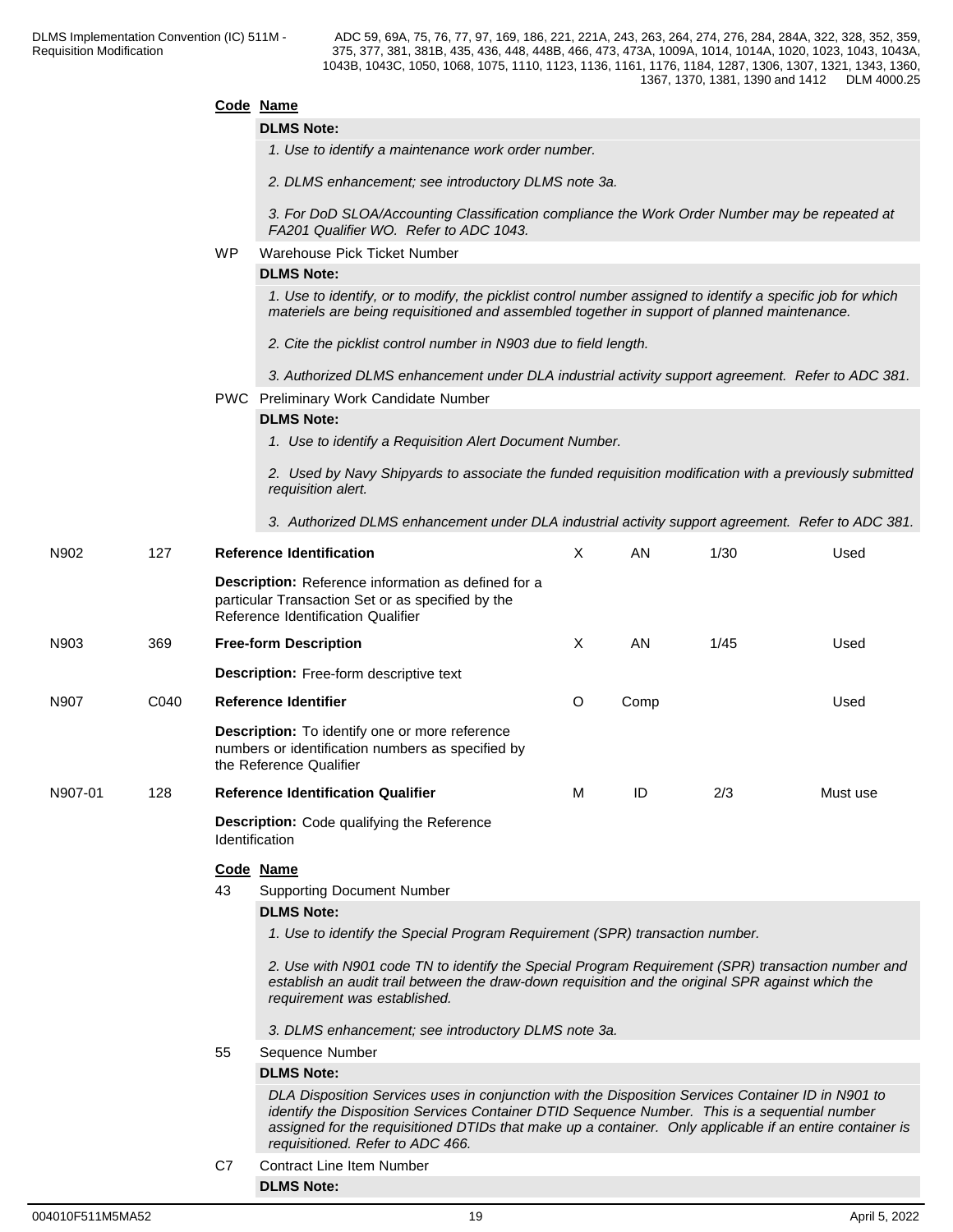#### **Code Name**

*Use with N901 code CT, to identify the associated contract line item number (CLIN), including the sub contract line item (SUBCLIN), or agreement line item number (ALIN), as appropriate.*

## IX Item Number

## **DLMS Note:**

*1. Use with N901 code W6 to indicate the Federal Supply Schedule Special Item Number.*

*2. DLMS enhancement; see introductory DLMS note 3a.*

#### W1 Disposal Turn-In Document Number

#### **DLMS Note:**

*1. Use in conjunction with the requisition document number (N901 Code TN) when requisitioning a specific item from DLA Disposition Services.*

*2. When there is no Suffix Code (N907 Code W8), associated with the customer's Document Number, enter the correlating DTID in the N907-02. If there is a Suffix Code, then enter the DTID in the N907-04. DLMS enhancement, see ADC 466.*

W8 Suffix **Suffix Suffix Suffix Suffix Suffix Suffix SUFFIX SUFFIX SUFFIX** 

#### **DLMS Note:**

*1. Use with N901 code TN to identify the document number suffix. Use when the initial 511R transaction is identified as a referral order with BR02 transaction type code BN and is referring a quantity less than the original requisition quantity to another supply source, with the exception of a modifications from the supply source to a procurement activity. For these modifications, enter the suffix as shown in the procurement request; otherwise leave blank.*

*2. Also authorized on an Intra-Army basis with N901 code TN for identification of the post-post partial issue of materiel by Army Single Stock Fund activities when the initial 511R transaction BR02 transaction type code is A0 and BR06 action code is "J".*

*3. Use with N901 Code F8 to identify the Prior requisition document number suffix if applicable. Authorized DLMS enhancement for BRAC IMSP only. Refer to ADC 352 and ADC 359.*

*4. When used in modification of the requisition alert (BR06=83), or when used in association with the Requisition Alert Document Number (Qualifier PWC, above), this will be the requisition alert document suffix. Use with BR02 Qualifier BN only. The requisition alert document number suffix is an authorized DLMS enhancement under DLA industrial activity support agreement. Refer to ADC 381.*

*5. DLA Disposition Services uses on an intra-DLA basis for requisitions processed between the RTD Web Application and DLA Disposition Services. The RTD Web-sequentially assigned suffix code is used for open requisition quantity on externally submitted requisitions when required to establish separate requisition transactions to DLA Disposition Services by DTID Number and, when applicable, the associated DTID Suffix Code. Refer to ADC 466.*

| N907-02 | 127 |                       | <b>Reference Identification</b>                                                                                                                                                                                                | м  | AN | 1/30 | Must use |
|---------|-----|-----------------------|--------------------------------------------------------------------------------------------------------------------------------------------------------------------------------------------------------------------------------|----|----|------|----------|
|         |     |                       | <b>Description:</b> Reference information as defined for a<br>particular Transaction Set or as specified by the<br>Reference Identification Qualifier                                                                          |    |    |      |          |
| N907-03 | 128 |                       | <b>Reference Identification Qualifier</b>                                                                                                                                                                                      | Χ  | ID | 2/3  | Used     |
|         |     | <b>Identification</b> | <b>Description:</b> Code qualifying the Reference                                                                                                                                                                              |    |    |      |          |
|         |     |                       | Code Name                                                                                                                                                                                                                      |    |    |      |          |
|         |     | W1                    | Disposal Turn-In Document Number                                                                                                                                                                                               |    |    |      |          |
|         |     |                       | <b>DLMS Note:</b>                                                                                                                                                                                                              |    |    |      |          |
|         |     |                       | 1. Use in conjunction with the requisition document number (N901 Code TN) when requisitioning a<br>specific item from DLA Disposition Services.                                                                                |    |    |      |          |
|         |     |                       | 2. When there is no Suffix Code associated with the customer's Document Number, enter the<br>correlating DTID in the N907-02. If there is a Suffix Code, then enter the DTID in the N907-04. DLMS<br>enhancement, see ADC 466. |    |    |      |          |
| N907-04 | 127 |                       | <b>Reference Identification</b>                                                                                                                                                                                                | X. | AN | 1/30 | Used     |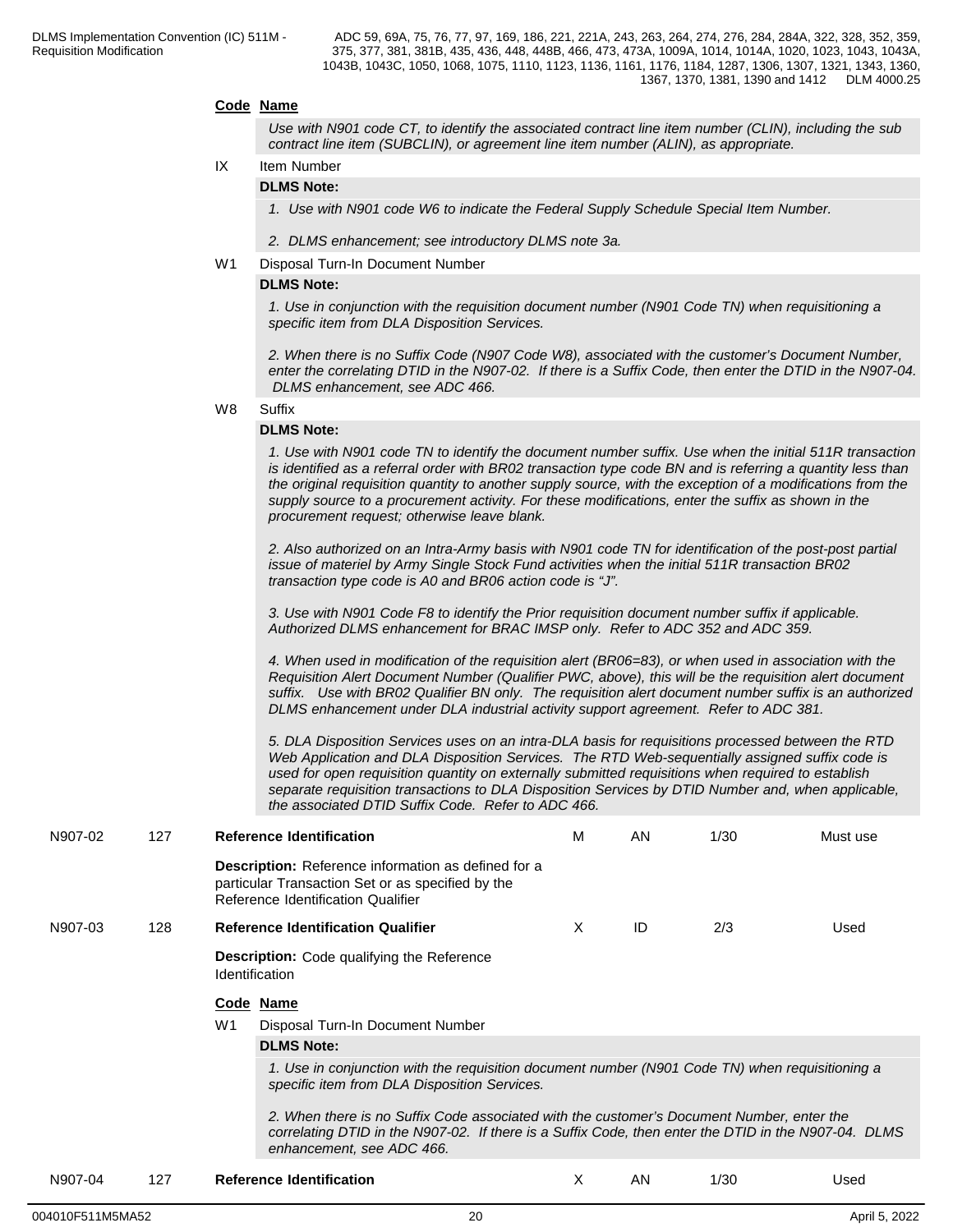DLMS Implementation Convention (IC) 511M - Requisition Modification

| Ref     | <u>ld</u> | <b>Element Name</b>                                                                                                                                   | Rec | <u>Type</u> | Min/Max | <b>Usage</b> |
|---------|-----------|-------------------------------------------------------------------------------------------------------------------------------------------------------|-----|-------------|---------|--------------|
|         |           | <b>Description:</b> Reference information as defined for a<br>particular Transaction Set or as specified by the<br>Reference Identification Qualifier |     |             |         |              |
| N907-05 | 128       | <b>Reference Identification Qualifier</b>                                                                                                             | X   | ID          | 2/3     | Used         |
|         |           | <b>Description:</b> Code qualifying the Reference<br>Identification                                                                                   |     |             |         |              |
| N907-06 | 127       | <b>Reference Identification</b>                                                                                                                       | X   | AN          | 1/30    | Used         |
|         |           | <b>Description:</b> Reference information as defined for a<br>particular Transaction Set or as specified by the<br>Reference Identification Qualifier |     |             |         |              |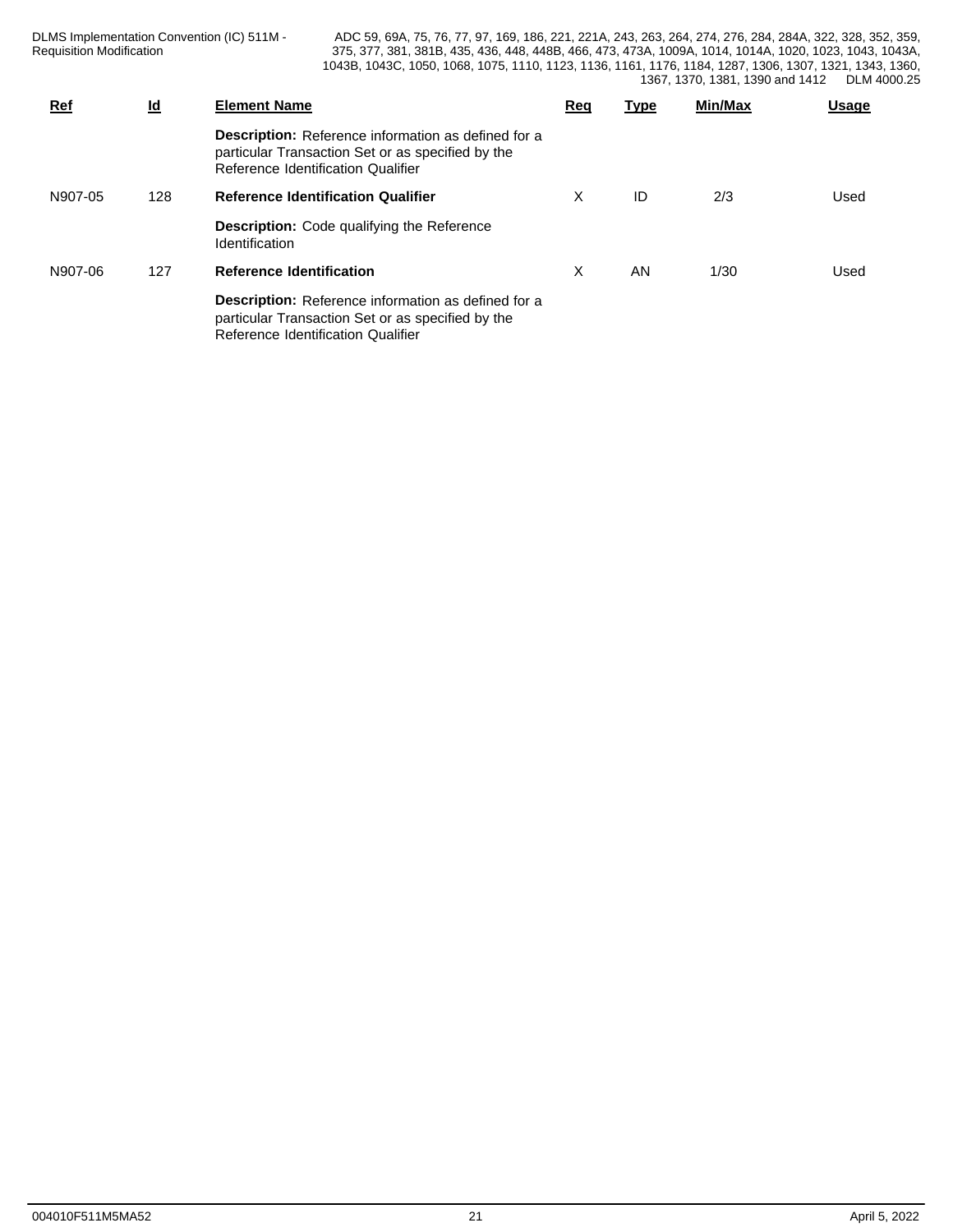## **PO1 Baseline Item Data PO1 Pos: 30 Max:** >1

**Detail - Optional Loop: LX Elements: 14**

#### **User Option (Usage):** Used

**Purpose:** To specify basic and most frequently used line item data

## **Syntax Rules:**

- 1. C0302 If PO103 is present, then PO102 is required.
- 2. C0504 If PO105 is present, then PO104 is required.
- 3. P0607 If either PO106 or PO107 is present, then the other is required.
- 4. P0809 If either PO108 or PO109 is present, then the other is required.
- 5. P1011 If either PO110 or PO111 is present, then the other is required.
- 6. P1213 If either PO112 or PO113 is present, then the other is required.
- 7. P1415 If either PO114 or PO115 is present, then the other is required.
- 8. P1617 If either PO116 or PO117 is present, then the other is required.
- 9. P1819 If either PO118 or PO119 is present, then the other is required.
- 10. P2021 If either PO120 or PO121 is present, then the other is required.
- 11. P2223 If either PO122 or PO123 is present, then the other is required.
- 12. P2425 If either PO124 or PO125 is present, then the other is required.

## **Comments:**

- 1. See the Data Element Dictionary for a complete list of IDs.
- 2. PO101 is the line item identification.
- 3. PO106 through PO125 provide for ten different product/service IDs per each item. For example: Case, Color, Drawing No., U.P.C. No., ISBN No., Model No., or SKU.

## **DLMS Note:**

*Must use this 2/PO1/030 segment to identify the materiel and other information required to process the modification as a requisition.*

| <b>Ref</b>        | <u>ld</u> | <b>Element Name</b>                                                                                                                                                                                  | Req | <b>Type</b> | Min/Max | <b>Usage</b> |
|-------------------|-----------|------------------------------------------------------------------------------------------------------------------------------------------------------------------------------------------------------|-----|-------------|---------|--------------|
| PO102             | 330       | <b>Quantity Ordered</b>                                                                                                                                                                              | X   | R           | 1/15    | Must use     |
|                   |           | <b>Description: Quantity ordered</b>                                                                                                                                                                 |     |             |         |              |
|                   |           | <b>DLMS Note:</b> 1. Must use to identify the<br>requisitioned quantity.                                                                                                                             |     |             |         |              |
|                   |           | 2. Express as a whole number with no decimal.                                                                                                                                                        |     |             |         |              |
|                   |           | 3. A field size exceeding 5 positions (7 positions for<br>FSG 13, ammunition) may not be received or<br>understood by the recipient's automated processing<br>system. See introductory DLMS note 3d. |     |             |         |              |
| PO <sub>103</sub> | 355       | Unit or Basis for Measurement Code                                                                                                                                                                   | O   | ID          | 2/2     | Used         |
|                   |           | Description: Code specifying the units in which a<br>value is being expressed, or manner in which a<br>measurement has been taken                                                                    |     |             |         |              |
|                   |           | <b>DLMS Note:</b> 1. Use to identify the unit of issue for<br>the materiel requisitioned.                                                                                                            |     |             |         |              |
|                   |           | 2. DLMS users see the DLMS Unit of Issue and<br>Purchase Unit Conversion Table for available codes.                                                                                                  |     |             |         |              |
| PO <sub>104</sub> | 212       | <b>Unit Price</b>                                                                                                                                                                                    | X   | R.          | 1/17    | Used         |
|                   |           | <b>Description:</b> Price per unit of product, service,<br>commodity, etc.                                                                                                                           |     |             |         |              |
|                   |           | <b>DLMS Note:</b> 1. For nonreimbursable materiel (free                                                                                                                                              |     |             |         |              |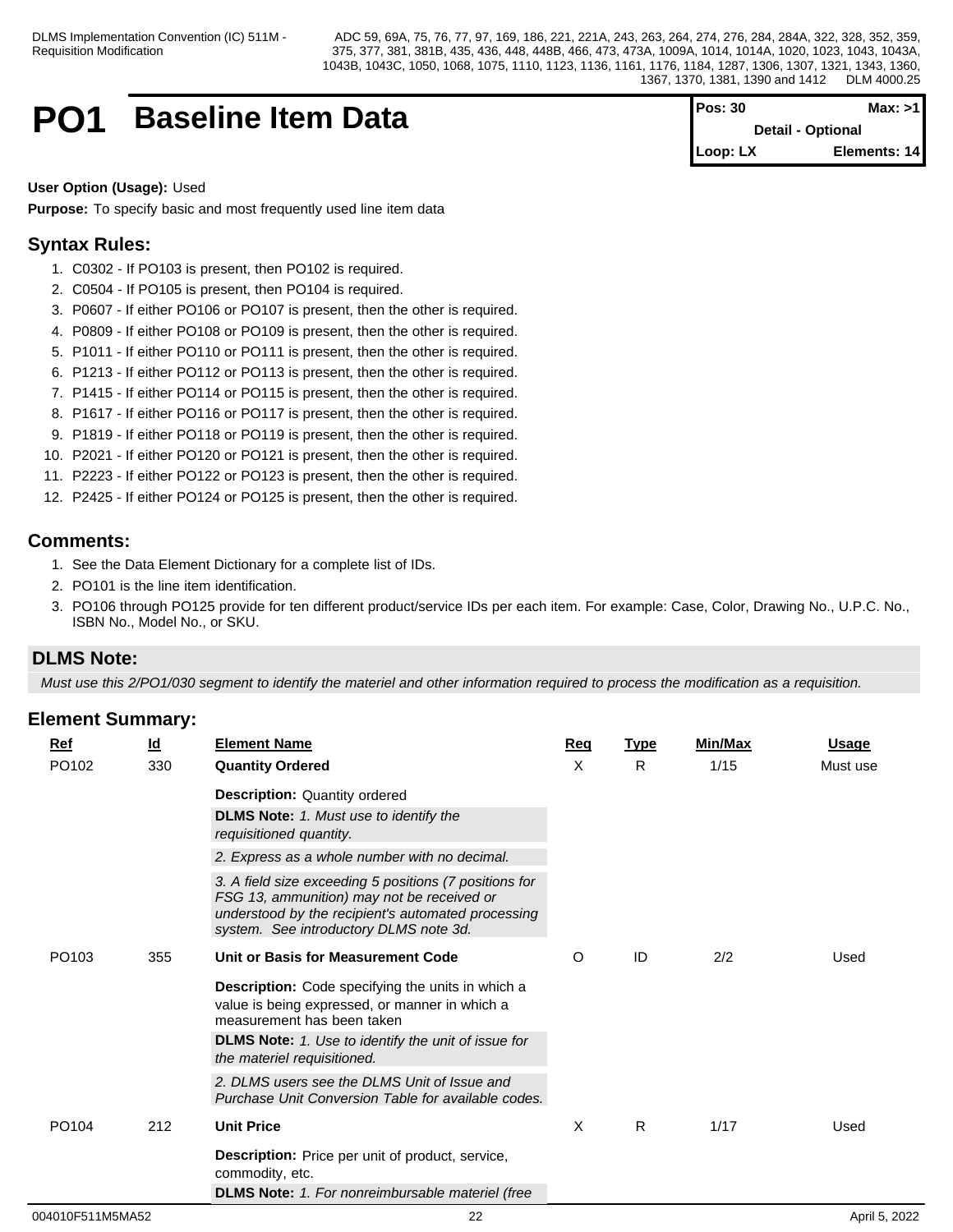| Ref               | $\underline{\mathsf{Id}}$ |             | <b>Element Name</b><br>issue), indicate 0 dollars. Use with P0105 Code NC,<br>No Charge. DLMS migration enhancement. This<br>usage is comparable to Signal Code D or M.                                                                                                                                                                                                       | <b>Reg</b> | Type | Min/Max | Usage    |
|-------------------|---------------------------|-------------|-------------------------------------------------------------------------------------------------------------------------------------------------------------------------------------------------------------------------------------------------------------------------------------------------------------------------------------------------------------------------------|------------|------|---------|----------|
|                   |                           |             | 2. Use for nonstandard materiel to indicate an<br>estimated price. Estimated unit price for<br>nonstandard materiel is a DLMS enhancement, see<br>introductory DLMS note 3a.                                                                                                                                                                                                  |            |      |         |          |
|                   |                           |             | 3. For intra-Air Force, the unit price will be<br>perpetuated to the requisition modifier.                                                                                                                                                                                                                                                                                    |            |      |         |          |
|                   |                           |             | 4. DLMS transactions authorize an expanded unit<br>price field size of 9 digits for dollars and 2 digits for<br>cents. The decimal point is passed in the<br>transaction. If conversion to MILS legacy format is<br>required, unit prices exceeding the legacy field size<br>constraint will not be perpetuated. Authorized<br>DLMS migration enhancement. Refer to ADC 221A. |            |      |         |          |
| PO <sub>105</sub> | 639                       |             | <b>Basis of Unit Price Code</b>                                                                                                                                                                                                                                                                                                                                               | O          | ID   | 2/2     | Used     |
|                   |                           | for an item | <b>Description:</b> Code identifying the type of unit price                                                                                                                                                                                                                                                                                                                   |            |      |         |          |
|                   |                           | unit price. | <b>DLMS Note:</b> Use for nonstandard and<br>nonreimbursable (free issue) materiel. For<br>nonstandard materiel, use to identify an estimated                                                                                                                                                                                                                                 |            |      |         |          |
|                   |                           |             | Code Name                                                                                                                                                                                                                                                                                                                                                                     |            |      |         |          |
|                   |                           | ES          | Estimated<br><b>DLMS Note:</b>                                                                                                                                                                                                                                                                                                                                                |            |      |         |          |
|                   |                           |             | Use to indicate an estimated unit price for the nonstandard materiel.                                                                                                                                                                                                                                                                                                         |            |      |         |          |
|                   |                           | <b>NC</b>   | No Charge                                                                                                                                                                                                                                                                                                                                                                     |            |      |         |          |
|                   |                           |             | <b>DLMS Note:</b>                                                                                                                                                                                                                                                                                                                                                             |            |      |         |          |
|                   |                           |             | Use to indicate nonreimbursable (free issue) materiel. DLMS migration enhancement. This usage is<br>comparable to Signal Code D or M.                                                                                                                                                                                                                                         |            |      |         |          |
|                   |                           | UM          | Price per Unit of Measure                                                                                                                                                                                                                                                                                                                                                     |            |      |         |          |
|                   |                           |             | <b>DLMS Note:</b><br>Use for intra-Air Force.                                                                                                                                                                                                                                                                                                                                 |            |      |         |          |
|                   |                           |             |                                                                                                                                                                                                                                                                                                                                                                               |            |      |         |          |
| PO <sub>106</sub> | 235                       |             | <b>Product/Service ID Qualifier</b>                                                                                                                                                                                                                                                                                                                                           | X          | ID   | 2/2     | Must use |
|                   |                           |             | Description: Code identifying the type/source of the<br>descriptive number used in Product/Service ID (234)<br>DLMS Note: 1. Use only one of codes A2, A4, FB,<br>FS, FT, MG, SW, YP or ZZ to identify the materiel<br>requisitioned. Must use the National Stock Number<br>(NSN) (code FS) when known, except when                                                           |            |      |         |          |
|                   |                           |             | appropriate for brand name subsistence items<br>identified by a Subsistence Identification Number.                                                                                                                                                                                                                                                                            |            |      |         |          |
|                   |                           |             | 2. The following codes are authorized.                                                                                                                                                                                                                                                                                                                                        |            |      |         |          |
|                   |                           |             | Code Name                                                                                                                                                                                                                                                                                                                                                                     |            |      |         |          |
|                   |                           | A2          | Department of Defense Identification Code (DoDIC)                                                                                                                                                                                                                                                                                                                             |            |      |         |          |
|                   |                           |             | <b>DLMS Note:</b>                                                                                                                                                                                                                                                                                                                                                             |            |      |         |          |
|                   |                           |             | 1. Use to identify ammunition items.                                                                                                                                                                                                                                                                                                                                          |            |      |         |          |
|                   |                           |             | 2. DLMS enhancement; see introductory DLMS note 3a.                                                                                                                                                                                                                                                                                                                           |            |      |         |          |
|                   |                           | A4          | Subsistence Identification Number                                                                                                                                                                                                                                                                                                                                             |            |      |         |          |
|                   |                           |             | <b>DLMS Note:</b>                                                                                                                                                                                                                                                                                                                                                             |            |      |         |          |
|                   |                           |             | Use to identify subsistence items.                                                                                                                                                                                                                                                                                                                                            |            |      |         |          |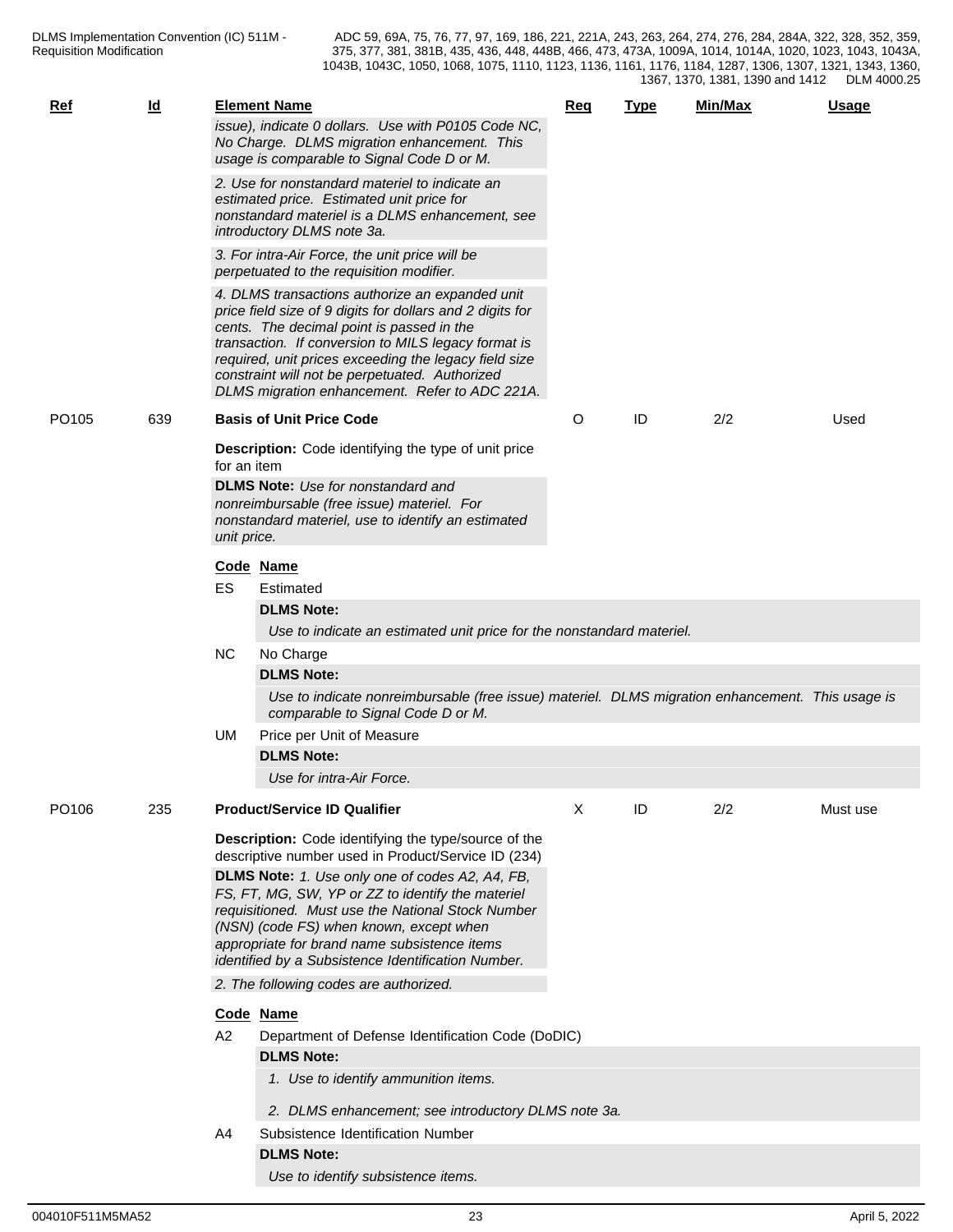#### **Code Name**

FB Form Number

#### **DLMS Note:**

*1. Use to identify the form stock number.*

- *2. DLMS enhancement; see introductory DLMS note 3a.*
- FS National Stock Number

## **DLMS Note:**

*1. Use to identify the NSN.* 

*2. When the unit of use indicator is included (1/BR01/20=ZZ), the NSN ordered will be interpreted as a unit of use requirement so that the order may be processed against the associated DLA-assigned LSN. The requested quantity is expressed in the unit of use for the LSN in lieu of the unit of issue for the identified NSN. Authorized DLMS enhancement under DLA industrial activity support agreement.*

#### FT Federal Supply Classification

#### **DLMS Note:**

*Use to identify the FSC of the nonstandard materiel when a part number is not available and materiel can only be ordered by description (e.g., non-NSN lumber products).*

#### MG Manufacturer's Part Number

#### **DLMS Note:**

*1. Use to identify nonstandard materiel.*

*2. May be used to identify the supplier-assigned part number when applicable to a DoD EMALL or GSA Advantage/Global internet order from a vendor catalog. Refer to ADC 1068.*

#### SW Stock Number

#### **DLMS Note:**

*1. Use to identify the local stock number (LSN).*

*2. Authorized DLMS enhancement under DLA industrial activity support agreement. Refer to ADC 381.*

### YP Publication Number

#### **DLMS Note:**

- *1. Use to identify the publication stock number.*
- *2. DLMS enhancement; see introductory DLMS note 3a.*
- ZZ Mutually Defined

#### **DLMS Note:**

*Use to identify nonstandard materiel when all other authorized codes do not apply (includes management control numbers and locally assigned control numbers). May be used for legacy MILSTRIP-to-DLMS conversion when the translator cannot determine a more appropriate code.*

*2. Use to identify the FEMA Logistics Supply Chain Management System (LSCMS) Item Name. Refer* 

| PO <sub>107</sub> | 234 | <b>Product/Service ID</b>                                                                                          | X | AN | 1/48 | Must use |
|-------------------|-----|--------------------------------------------------------------------------------------------------------------------|---|----|------|----------|
|                   |     | <b>Description:</b> Identifying number for a product or<br>service                                                 |   |    |      |          |
| PO <sub>108</sub> | 235 | <b>Product/Service ID Qualifier</b>                                                                                | X | ID | 2/2  | Used     |
|                   |     | <b>Description:</b> Code identifying the type/source of the<br>descriptive number used in Product/Service ID (234) |   |    |      |          |
|                   |     | <b>DLMS Note:</b> 1. Use only one of codes CN or ZB to<br>fully identify the materiel.                             |   |    |      |          |
|                   |     | 2. Use PO110 and PO111 when both one of CN or<br>ZB and JP is needed.                                              |   |    |      |          |
|                   |     | Code Name                                                                                                          |   |    |      |          |
|                   |     | <b>CN</b><br><b>Commodity Name</b>                                                                                 |   |    |      |          |
|                   |     | <b>DLMS Note:</b>                                                                                                  |   |    |      |          |
|                   |     | 1. Use with PO106 code FT to identify the materiel name or description.                                            |   |    |      |          |
|                   |     |                                                                                                                    |   |    |      |          |

004010F511M5MA52 24 April 5, 2022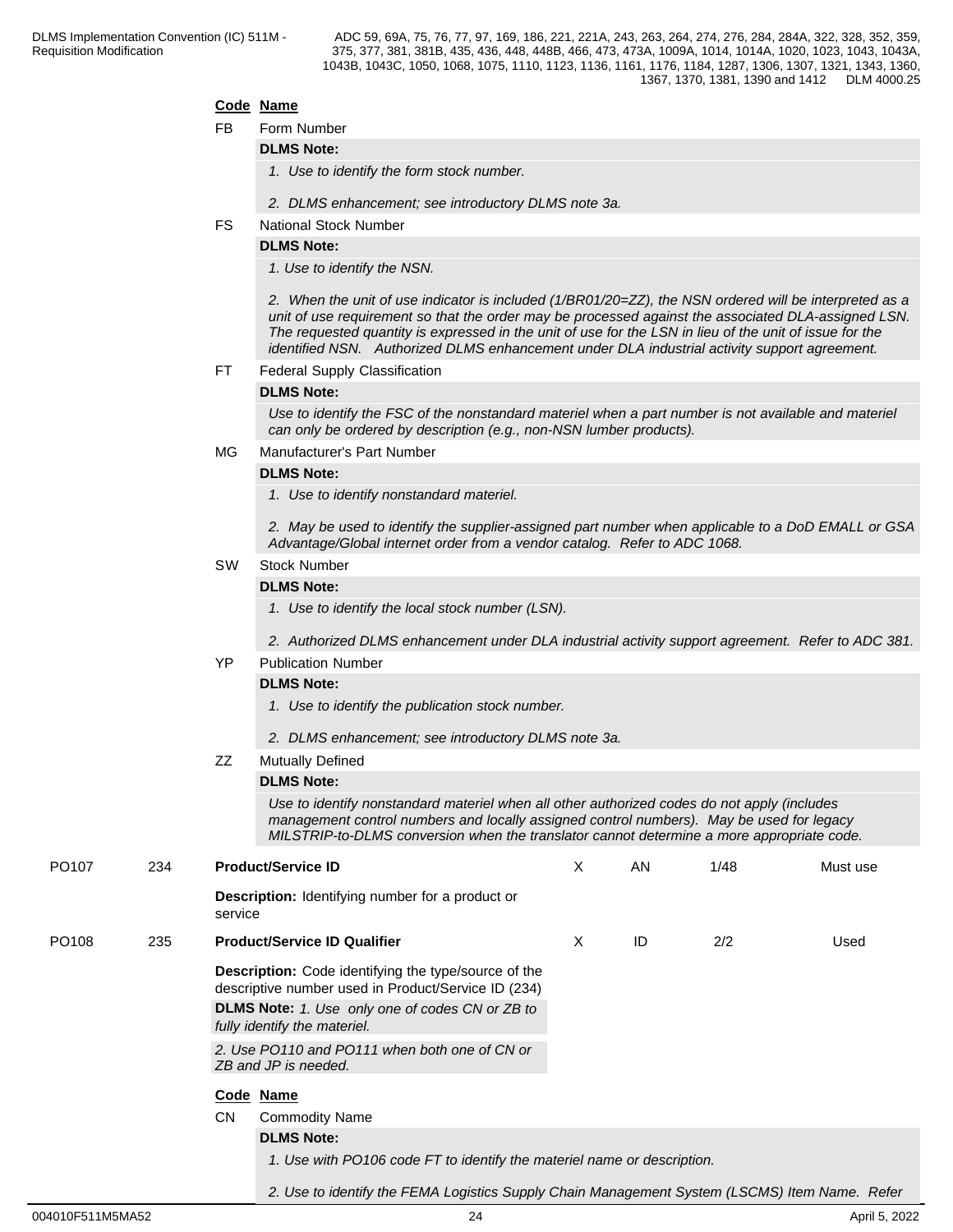|       |     | Code Name | to ADC 1306.                                                                                                                                                                                                                                                                                                                             |              |    |      |      |
|-------|-----|-----------|------------------------------------------------------------------------------------------------------------------------------------------------------------------------------------------------------------------------------------------------------------------------------------------------------------------------------------------|--------------|----|------|------|
|       |     | JP        | Package Type Code                                                                                                                                                                                                                                                                                                                        |              |    |      |      |
|       |     |           | <b>DLMS Note:</b>                                                                                                                                                                                                                                                                                                                        |              |    |      |      |
|       |     |           | Must use to indicate Outside Continental United States (OCONUS) shipment. When used, the paired<br>data element 234 will cite 1 indicating that packaging must meet OCONUS specifications.                                                                                                                                               |              |    |      |      |
|       |     | ΖB        | Commercial and Government Entity (CAGE) Code<br><b>DLMS Note:</b>                                                                                                                                                                                                                                                                        |              |    |      |      |
|       |     |           | 1. Use only with 2/PO1/030 PO106 code MG to uniquely identify a manufacturer's (or supplier's) part<br>number.                                                                                                                                                                                                                           |              |    |      |      |
|       |     |           | 2. May be used to identify the supplier CAGE when applicable to a DoD EMALL or GSA<br>Advantage/Global internet order from a vendor catalog.                                                                                                                                                                                             |              |    |      |      |
| PO109 | 234 |           | <b>Product/Service ID</b>                                                                                                                                                                                                                                                                                                                | X            | AN | 1/48 | Used |
|       |     | service   | <b>Description:</b> Identifying number for a product or                                                                                                                                                                                                                                                                                  |              |    |      |      |
| PO110 | 235 |           | <b>Product/Service ID Qualifier</b>                                                                                                                                                                                                                                                                                                      | Χ            | ID | 2/2  | Used |
|       |     |           | Description: Code identifying the type/source of the<br>descriptive number used in Product/Service ID (234)                                                                                                                                                                                                                              |              |    |      |      |
| PO111 | 234 |           | <b>Product/Service ID</b>                                                                                                                                                                                                                                                                                                                | Χ            | AN | 1/48 | Used |
|       |     | service   | <b>Description:</b> Identifying number for a product or                                                                                                                                                                                                                                                                                  |              |    |      |      |
| PO112 | 235 |           | <b>Product/Service ID Qualifier</b>                                                                                                                                                                                                                                                                                                      | $\times$     | ID | 2/2  | Used |
|       |     |           | Description: Code identifying the type/source of the<br>descriptive number used in Product/Service ID (234)<br><b>DLMS Note:</b> The following codes are authorized.                                                                                                                                                                     |              |    |      |      |
|       |     | Code Name |                                                                                                                                                                                                                                                                                                                                          |              |    |      |      |
|       |     | A3        | Locally Assigned Control Number<br><b>DLMS Note:</b>                                                                                                                                                                                                                                                                                     |              |    |      |      |
|       |     |           | 1. Defense Medical Logistics Standard Support (DMLSS)/Theater Enterprise-Wide Logistics System<br>(TEWLS) use to cite their Local Catalog Identification for subsequent use as the stock number<br>applicable to receipt and inventory processing.  Must be used with the manufacturer's part number and<br>associated CAGE cited above. |              |    |      |      |
|       |     |           | 2. DLMS enhancement; see introductory DLMS Note 3a. Refer to ADC 322.                                                                                                                                                                                                                                                                    |              |    |      |      |
|       |     |           | 3. Under DLMS, field length is restricted to a maximum of 30 positions.                                                                                                                                                                                                                                                                  |              |    |      |      |
| PO113 | 234 |           | <b>Product/Service ID</b>                                                                                                                                                                                                                                                                                                                | X            | AN | 1/48 | Used |
|       |     | service   | <b>Description:</b> Identifying number for a product or                                                                                                                                                                                                                                                                                  |              |    |      |      |
| PO114 | 235 |           | <b>Product/Service ID Qualifier</b>                                                                                                                                                                                                                                                                                                      | $\mathsf{X}$ | ID | 2/2  | Used |
|       |     |           | Description: Code identifying the type/source of the<br>descriptive number used in Product/Service ID (234)<br>DLMS Note: Use only one of codes EN, UK, or UP<br>to identify items by Global Trade Item Number.<br>Authorized for use by NEXCOM. Refer to ADC 1307.                                                                      |              |    |      |      |
|       |     | Code Name |                                                                                                                                                                                                                                                                                                                                          |              |    |      |      |
|       |     | EN        | European Article Number (EAN) (2-5-5-1)                                                                                                                                                                                                                                                                                                  |              |    |      |      |
|       |     |           | <b>DLMS Note:</b>                                                                                                                                                                                                                                                                                                                        |              |    |      |      |
|       |     |           | 1. This is the Global Trade Item Number (GTIN)-13.                                                                                                                                                                                                                                                                                       |              |    |      |      |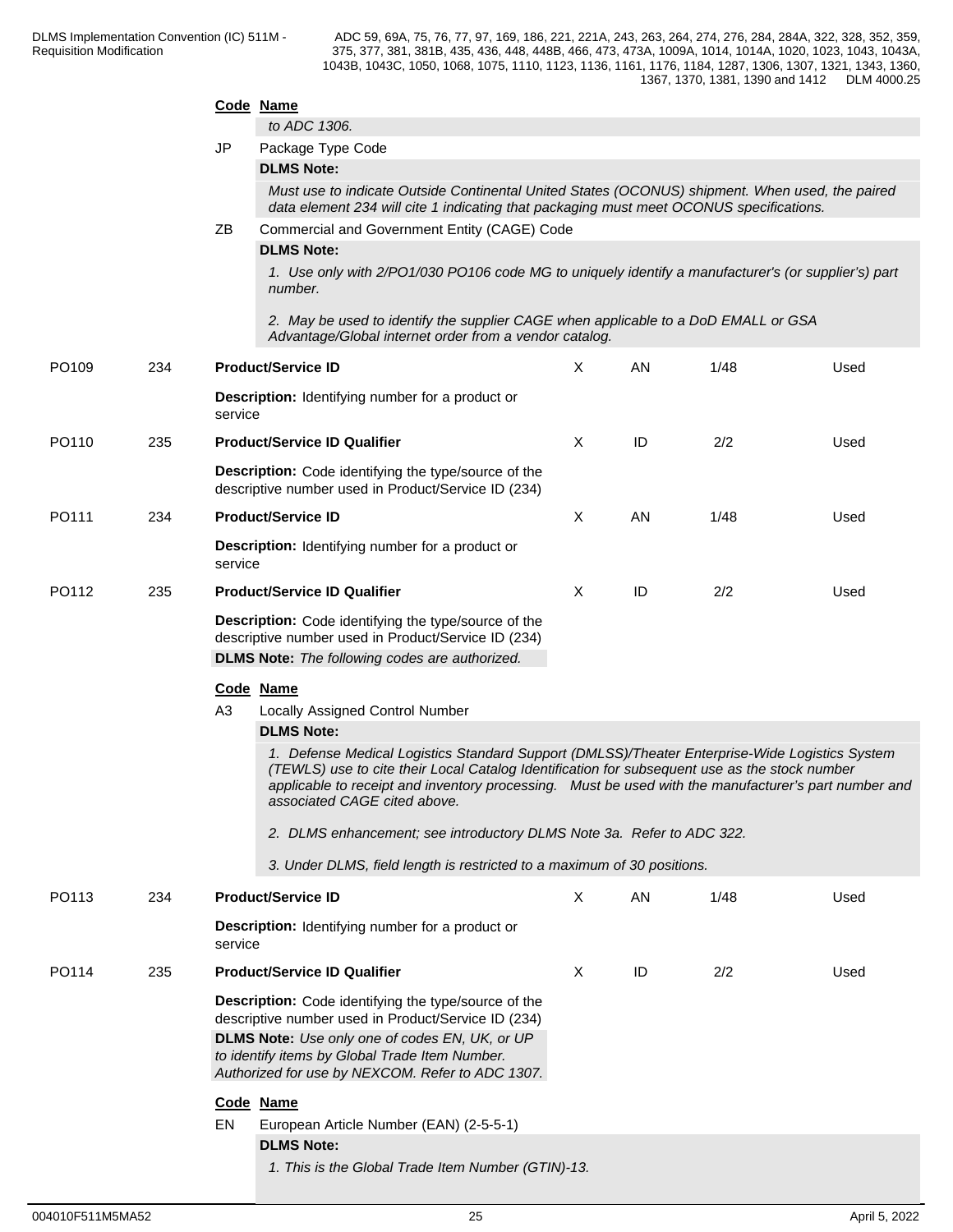|       |     | Code Name |                                                         |          |    |      |      |
|-------|-----|-----------|---------------------------------------------------------|----------|----|------|------|
|       |     |           | 2. DLMS enhancement. See introductory DLMS note 3a.     |          |    |      |      |
|       |     | UK        | U.P.C./EAN Shipping Container Code (1-2-5-5-1)          |          |    |      |      |
|       |     |           | <b>DLMS Note:</b>                                       |          |    |      |      |
|       |     |           | 1. This is the Global Trade Item Number (GTIN)-14       |          |    |      |      |
|       |     |           | 2. DLMS enhancement. See introductory DLMS note 3a.     |          |    |      |      |
|       |     | UP.       | U.P.C. Consumer Package Code (1-5-5-1)                  |          |    |      |      |
|       |     |           | <b>DLMS Note:</b>                                       |          |    |      |      |
|       |     |           | 1. This Global Trade Item Number (GTIN)-12.             |          |    |      |      |
|       |     |           | 2. DLMS enhancement. See introductory DLMS note 3a.     |          |    |      |      |
| PO115 | 234 |           | <b>Product/Service ID</b>                               | $\times$ | AN | 1/48 | Used |
|       |     | service   | <b>Description:</b> Identifying number for a product or |          |    |      |      |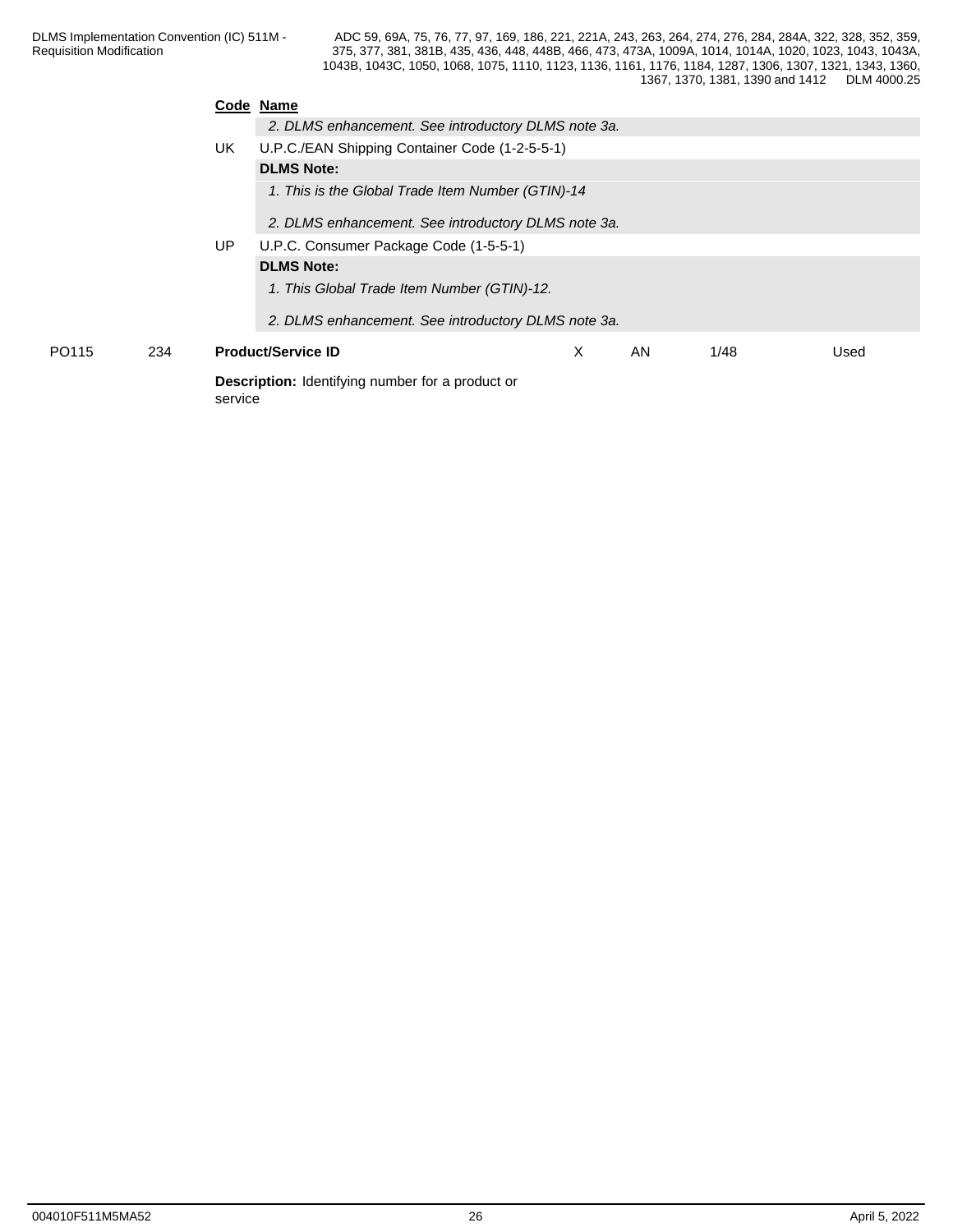

**Demand Detail Pos: 60 Max: 100 Max: 100 Detail - Optional Loop: LX Elements: 9**

#### **User Option (Usage):** Used

**Purpose:** To describe the type of demand and the intended use of material

## **Syntax Rules:**

- 1. C0201 If DD02 is present, then DD01 is required.
- 2. P030405 If either DD03, DD04 or DD05 are present, then the others are required.
- 3. C0605 If DD06 is present, then DD05 is required.
- 4. C1009 If DD10 is present, then DD09 is required.

## **Semantics:**

1. DD08 transmits the stock level indicator. A "Y" indicates that the material is normally carried in stock; an "N" indicates that the material is not normally stocked.

## **DLMS Note:**

*1. As an option, use multiple repetitions to stratify the quantity requisitioned by weapon system and associated demand code. The total quantity identified in all repetitions must equal the quantity in PO102.*

*2. Use to convey the demand code associated with the requisition and, as appropriate, to identify the applicable weapon system for which the item is being requisitioned.*

| Ref              | $\underline{\mathsf{Id}}$ | <b>Element Name</b>                                                                                                              | Req                       | <b>Type</b> | Min/Max | <b>Usage</b> |
|------------------|---------------------------|----------------------------------------------------------------------------------------------------------------------------------|---------------------------|-------------|---------|--------------|
| DD <sub>01</sub> | 1271                      | <b>Industry Code</b>                                                                                                             | X                         | <b>AN</b>   | 1/30    | Must use     |
|                  |                           | <b>Description:</b> Code indicating a code from a specific<br>industry code list                                                 |                           |             |         |              |
| DD <sub>02</sub> | 1270                      | <b>Code List Qualifier Code</b>                                                                                                  | O                         | ID          | 1/3     | Must use     |
|                  |                           | <b>Description:</b> Code identifying a specific industry<br>code list                                                            |                           |             |         |              |
|                  |                           | Code Name                                                                                                                        |                           |             |         |              |
|                  |                           | 74<br>Demand Code                                                                                                                |                           |             |         |              |
|                  |                           | <b>DLMS Note:</b>                                                                                                                |                           |             |         |              |
|                  |                           | 1. Must use to identify, or to modify, the applicable Demand Code indicating whether the demand is<br>recurring or nonrecurring. |                           |             |         |              |
|                  |                           | 2. Demand code added to the Referral Order (A4_) format by Approved MILSTRIP Change 44.                                          |                           |             |         |              |
|                  |                           | 3. Stratification of quantity by demand code is a potential future DLMS enhancement; see introductory<br>DLMS note 3a.           |                           |             |         |              |
| DD <sub>03</sub> | 128                       | <b>Reference Identification Qualifier</b>                                                                                        | $\boldsymbol{\mathsf{X}}$ | ID          | 2/3     | Used         |
|                  |                           | Description: Code qualifying the Reference<br>Identification                                                                     |                           |             |         |              |
|                  |                           | Code Name                                                                                                                        |                           |             |         |              |
|                  |                           | W <sub>2</sub><br>Weapon System Number                                                                                           |                           |             |         |              |
|                  |                           | <b>DLMS Note:</b>                                                                                                                |                           |             |         |              |
|                  |                           | 1. Use to identify the applicable weapon system designator code.                                                                 |                           |             |         |              |
|                  |                           | 2. DLMS enhancement; see introductory DLMS note 3a.                                                                              |                           |             |         |              |
|                  |                           |                                                                                                                                  |                           |             |         |              |
| DD <sub>04</sub> | 127                       | <b>Reference Identification</b>                                                                                                  | Χ                         | AN          | 1/30    | Used         |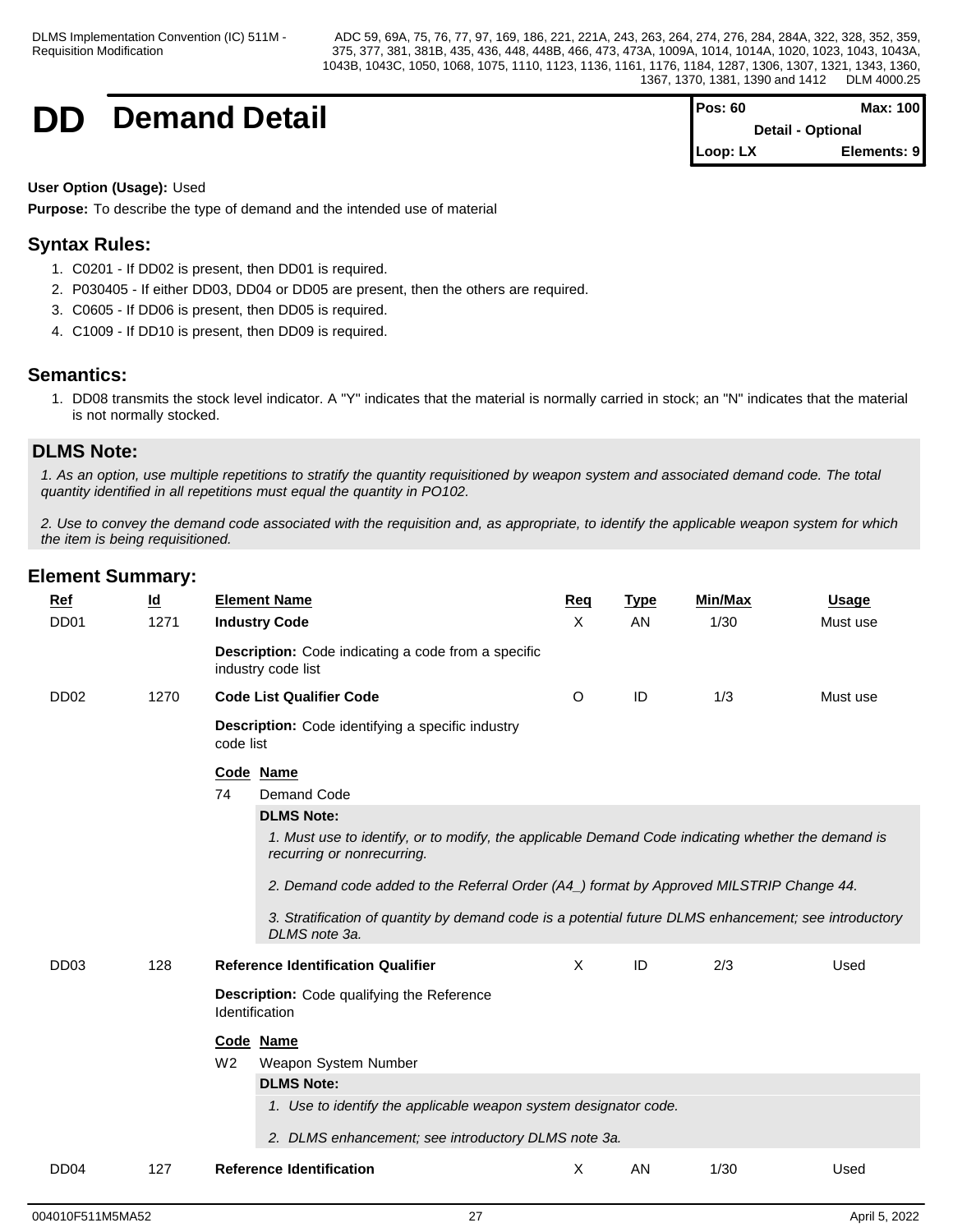| Ref              | $\underline{\mathsf{Id}}$ |           | <b>Element Name</b><br>Description: Reference information as defined for a<br>particular Transaction Set or as specified by the<br>Reference Identification Qualifier | Req | <b>Type</b>  | Min/Max | <b>Usage</b> |
|------------------|---------------------------|-----------|-----------------------------------------------------------------------------------------------------------------------------------------------------------------------|-----|--------------|---------|--------------|
| DD <sub>05</sub> | 1271                      |           | <b>Industry Code</b><br><b>Description:</b> Code indicating a code from a specific<br>industry code list<br><b>DLMS Note:</b> Use to identify the Service associated  | Χ   | AN           | 1/30    | Used         |
| DD <sub>06</sub> | 1270                      | reported. | with the weapon system for which this demand is<br><b>Code List Qualifier Code</b>                                                                                    | O   | ID           | 1/3     | Used         |
|                  |                           | code list | <b>Description:</b> Code identifying a specific industry                                                                                                              |     |              |         |              |
|                  |                           |           | Code Name                                                                                                                                                             |     |              |         |              |
|                  |                           | 71        | Service and Agency Code                                                                                                                                               |     |              |         |              |
|                  |                           |           | <b>DLMS Note:</b><br>1. Use to identify the Service/Agency code associated with the stratified demand data.                                                           |     |              |         |              |
|                  |                           |           | 2. DLMS enhancement; see introductory DLMS note 3a.                                                                                                                   |     |              |         |              |
| DD <sub>07</sub> | 380                       | Quantity  |                                                                                                                                                                       | O   | $\mathsf{R}$ | 1/15    | Used         |
|                  |                           | code.     | <b>Description:</b> Numeric value of quantity<br><b>DLMS Note:</b> Use to identify the quantity associated<br>with the weapon system and associated demand            |     |              |         |              |
| DD <sub>09</sub> | 1271                      |           | <b>Industry Code</b>                                                                                                                                                  | Χ   | AN           | 1/30    | Used         |
|                  |                           |           | <b>Description:</b> Code indicating a code from a specific<br>industry code list                                                                                      |     |              |         |              |
| <b>DD10</b>      | 1270                      |           | <b>Code List Qualifier Code</b>                                                                                                                                       | O   | ID           | 1/3     | Used         |
|                  |                           | code list | <b>Description:</b> Code identifying a specific industry                                                                                                              |     |              |         |              |
|                  |                           | 98        | Code Name<br>Reason for Requisitioning Code                                                                                                                           |     |              |         |              |
|                  |                           |           | <b>DLMS Note:</b>                                                                                                                                                     |     |              |         |              |
|                  |                           |           | 1. Use to identify, or to modify, the Reason for Requisitioning Code. Used by Naval IAs specifying use<br>of the materiel requirement.                                |     |              |         |              |
|                  |                           |           | 2. Authorized DLMS enhancement under DLA industrial activity support agreement. Refer to ADC 381.                                                                     |     |              |         |              |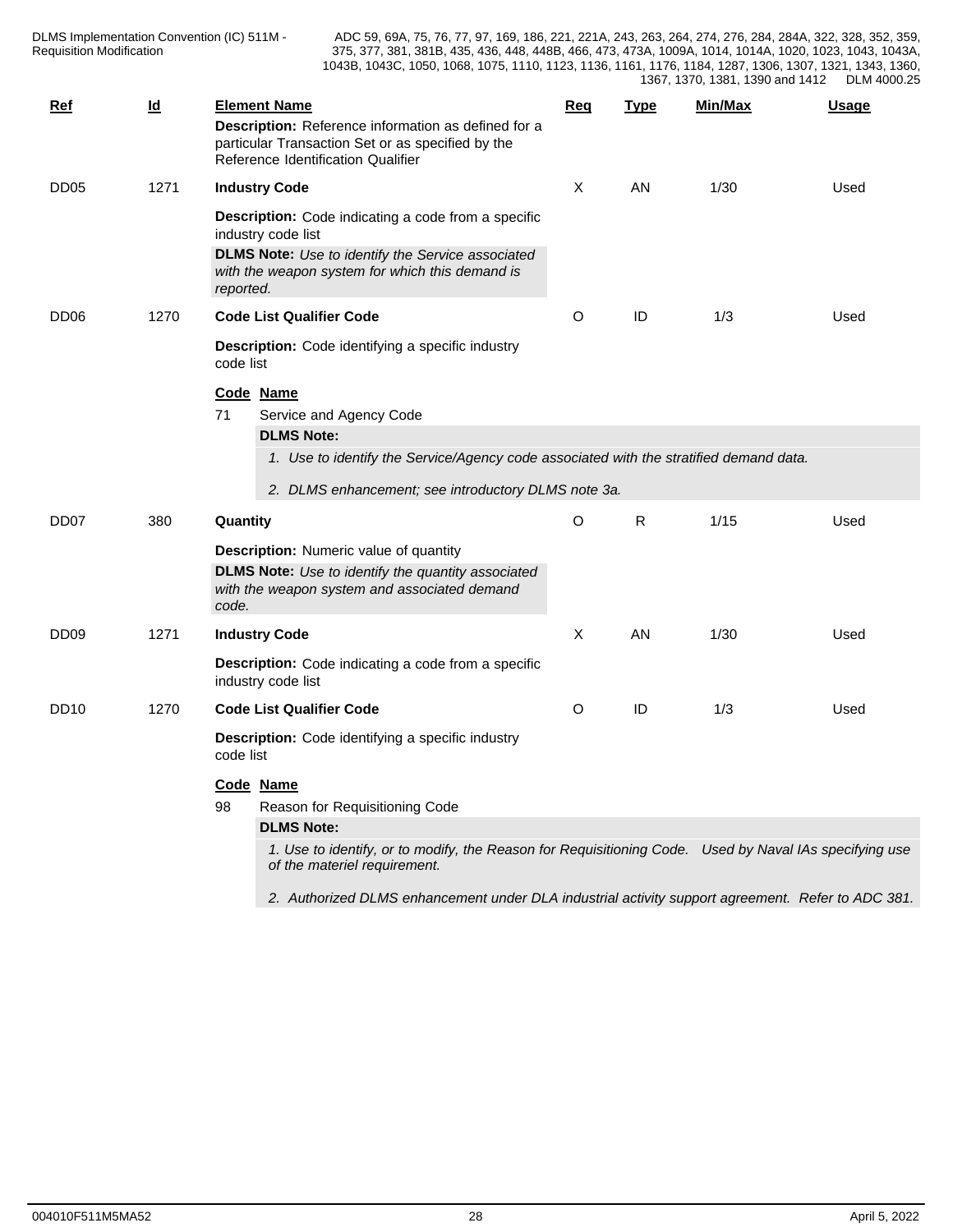## **GF** Furnished Goods and Services

| $Pos: 70$                | Max: $1$    |  |
|--------------------------|-------------|--|
| <b>Detail - Optional</b> |             |  |
| $\mathsf{I}$ Loop: LX    | Elements: 6 |  |

### **User Option (Usage):** Used

**Purpose:** To specify information related to furnished material, equipment, property, information, and services

## **Syntax Rules:**

- 1. P0102 If either GF01 or GF02 is present, then the other is required.
- 2. P0506 If either GF05 or GF06 is present, then the other is required.
- 3. P0809 If either GF08 or GF09 is present, then the other is required.

## **Semantics:**

1. GF04 is the value of government-furnished property.

## **DLMS Note:**

*1. Use in all Government Furnished Materiel (GFM) related transactions.*

*2. Must use to provide contract information applicable to the procurement source under which the contractor is authorized to receive GFP.* 

*3. May be used provide contract information applicable to the procurement source under which the contractor is authorized to purchase from a Government source when directed by the authorizing Service/Agency under CFM procedures.*

| $Ref$            | <u>ld</u> |                | <b>Element Name</b>                                                                                                                            | Req     | <b>Type</b> | Min/Max | <b>Usage</b> |
|------------------|-----------|----------------|------------------------------------------------------------------------------------------------------------------------------------------------|---------|-------------|---------|--------------|
| GF <sub>01</sub> | 128       |                | <b>Reference Identification Qualifier</b>                                                                                                      | X       | ID          | 2/3     | Used         |
|                  |           |                | <b>Description:</b> Code qualifying the Reference<br><b>Identification</b>                                                                     |         |             |         |              |
|                  |           | C <sub>7</sub> | Code Name<br><b>Contract Line Item Number</b>                                                                                                  |         |             |         |              |
|                  |           |                | <b>DLMS Note:</b>                                                                                                                              |         |             |         |              |
|                  |           |                | 1. Use to associate a Contract Line Item Number with the PIID.                                                                                 |         |             |         |              |
|                  |           |                | 2. Use in CAV transactions or as directed by the authorizing Service/Agency.                                                                   |         |             |         |              |
|                  |           |                | 3. When both the CLIN and the MDN are applicable, identify the CLIN in GF09. Refer to ADC 1014A.                                               |         |             |         |              |
|                  |           | W3             | <b>Manufacturing Directive Number</b>                                                                                                          |         |             |         |              |
|                  |           |                | <b>DLMS Note:</b>                                                                                                                              |         |             |         |              |
|                  |           |                | 1. Use to associate a Contract Line Item Number with the PIID.                                                                                 |         |             |         |              |
|                  |           |                | 2. Use as directed by the authorizing Service/Agency. Refer to ADC 1014.                                                                       |         |             |         |              |
|                  |           |                | 3. When both the CLIN and the MDN are applicable, identify the CLIN in GF09. Refer to ADC 1014A.                                               |         |             |         |              |
|                  |           |                |                                                                                                                                                |         |             |         |              |
| GF <sub>02</sub> | 127       |                | <b>Reference Identification</b>                                                                                                                | X       | AN          | 1/30    | Used         |
|                  |           |                | Description: Reference information as defined for a<br>particular Transaction Set or as specified by the<br>Reference Identification Qualifier |         |             |         |              |
|                  |           |                |                                                                                                                                                |         |             |         |              |
| GF <sub>03</sub> | 367       |                | <b>Contract Number</b>                                                                                                                         | $\circ$ | AN          | 1/30    | Used         |
|                  |           |                | <b>Description: Contract number</b>                                                                                                            |         |             |         |              |
|                  |           |                | <b>DLMS Note:</b> 1. Must use to identify the PIID for<br>GFM. Refer to ADC 1161.                                                              |         |             |         |              |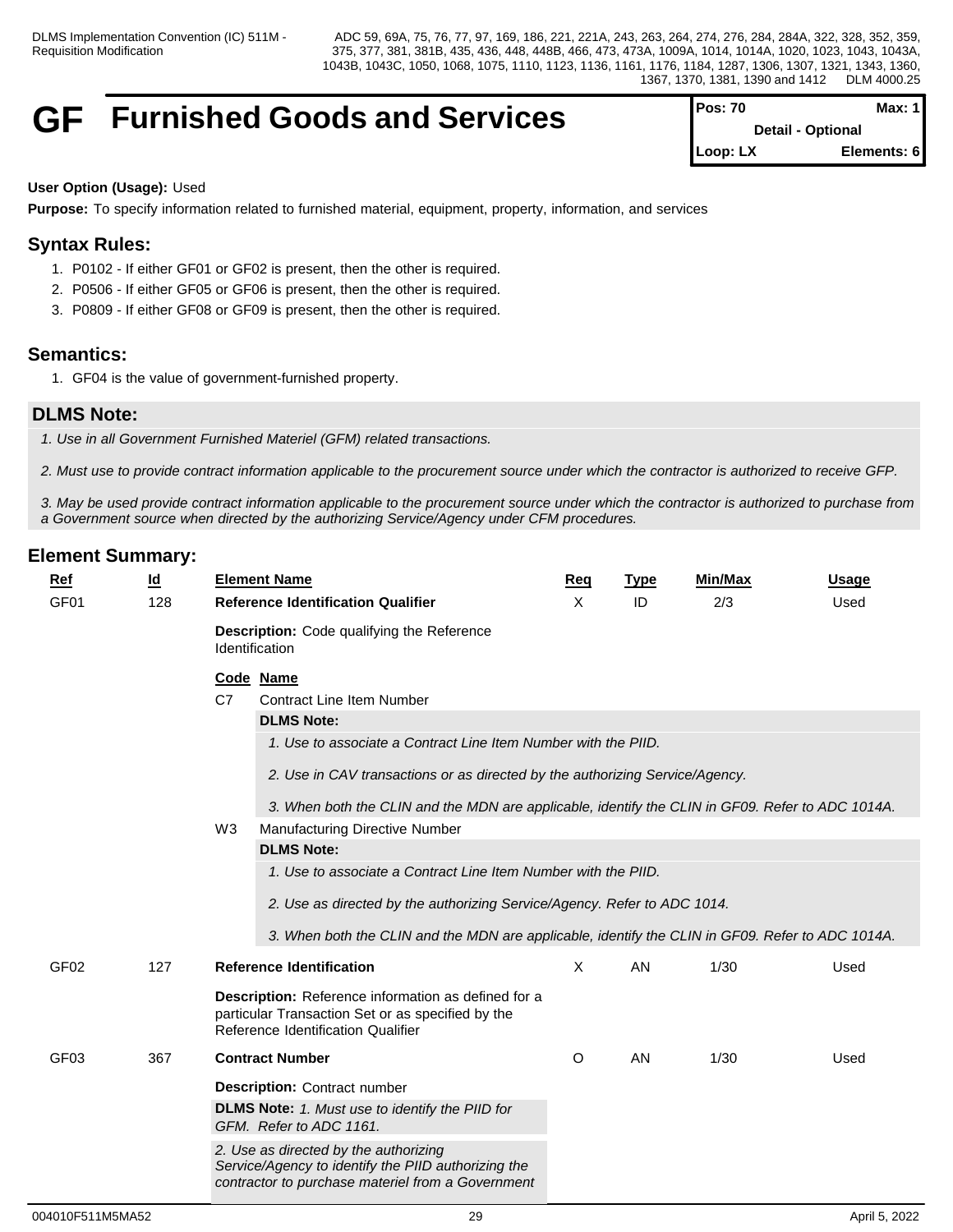| <b>Ref</b>       | $\underline{\mathsf{Id}}$ | <b>Element Name</b>                                                                                                                                                                                                                    | Req     | <b>Type</b> | Min/Max | <u>Usage</u> |
|------------------|---------------------------|----------------------------------------------------------------------------------------------------------------------------------------------------------------------------------------------------------------------------------------|---------|-------------|---------|--------------|
|                  |                           | source. Use the legacy procurement instrument<br>identification number (PIIN) pending transition to the<br>PIID. When GFM is authorized under a PIID<br>call/order number (F in 9th position), provide the<br>value in the PIID field. |         |             |         |              |
|                  |                           | 3. Fully compliant DLMS applications must support<br>identification of the thirteen-position PIID, rather<br>than the abridged contract number authorized for<br>legacy MILSTRIP. Refer to ADC 1014.                                   |         |             |         |              |
| GF07             | 328                       | <b>Release Number</b>                                                                                                                                                                                                                  | $\circ$ | AN          | 1/30    | Used         |
|                  |                           | Description: Number identifying a release against a<br>Purchase Order previously placed by the parties<br>involved in the transaction                                                                                                  |         |             |         |              |
|                  |                           | DLMS Note: 1. Use to identify the legacy<br>four-position call/order number associated with the<br>legacy PIIN.                                                                                                                        |         |             |         |              |
|                  |                           | 2. Do not use for the PIID call/order number. The<br>PIID call/order number is mapped to GF03. Refer to<br>ADC 1161.                                                                                                                   |         |             |         |              |
|                  |                           | 3. Use as directed by the authorizing<br>Service/Agency.                                                                                                                                                                               |         |             |         |              |
| GF <sub>08</sub> | 128                       | <b>Reference Identification Qualifier</b>                                                                                                                                                                                              | X       | ID          | 2/3     | Used         |
|                  |                           | Description: Code qualifying the Reference<br><b>Identification</b>                                                                                                                                                                    |         |             |         |              |
|                  |                           | Code Name<br>C7<br><b>Contract Line Item Number</b>                                                                                                                                                                                    |         |             |         |              |
|                  |                           | <b>DLMS Note:</b>                                                                                                                                                                                                                      |         |             |         |              |
|                  |                           | 1. Use to associate a Contract Line Item Number with the Contract Number when also identifying an<br>MDN (at GF01).                                                                                                                    |         |             |         |              |
|                  |                           | 2. Use as directed by the authorizing Service/Agency. Refer to ADC 1014A.                                                                                                                                                              |         |             |         |              |
| GF09             | 127                       | <b>Reference Identification</b>                                                                                                                                                                                                        | X       | AN          | 1/30    | Used         |
|                  |                           | Description: Reference information as defined for a<br>particular Transaction Set or as specified by the<br>Reference Identification Qualifier                                                                                         |         |             |         |              |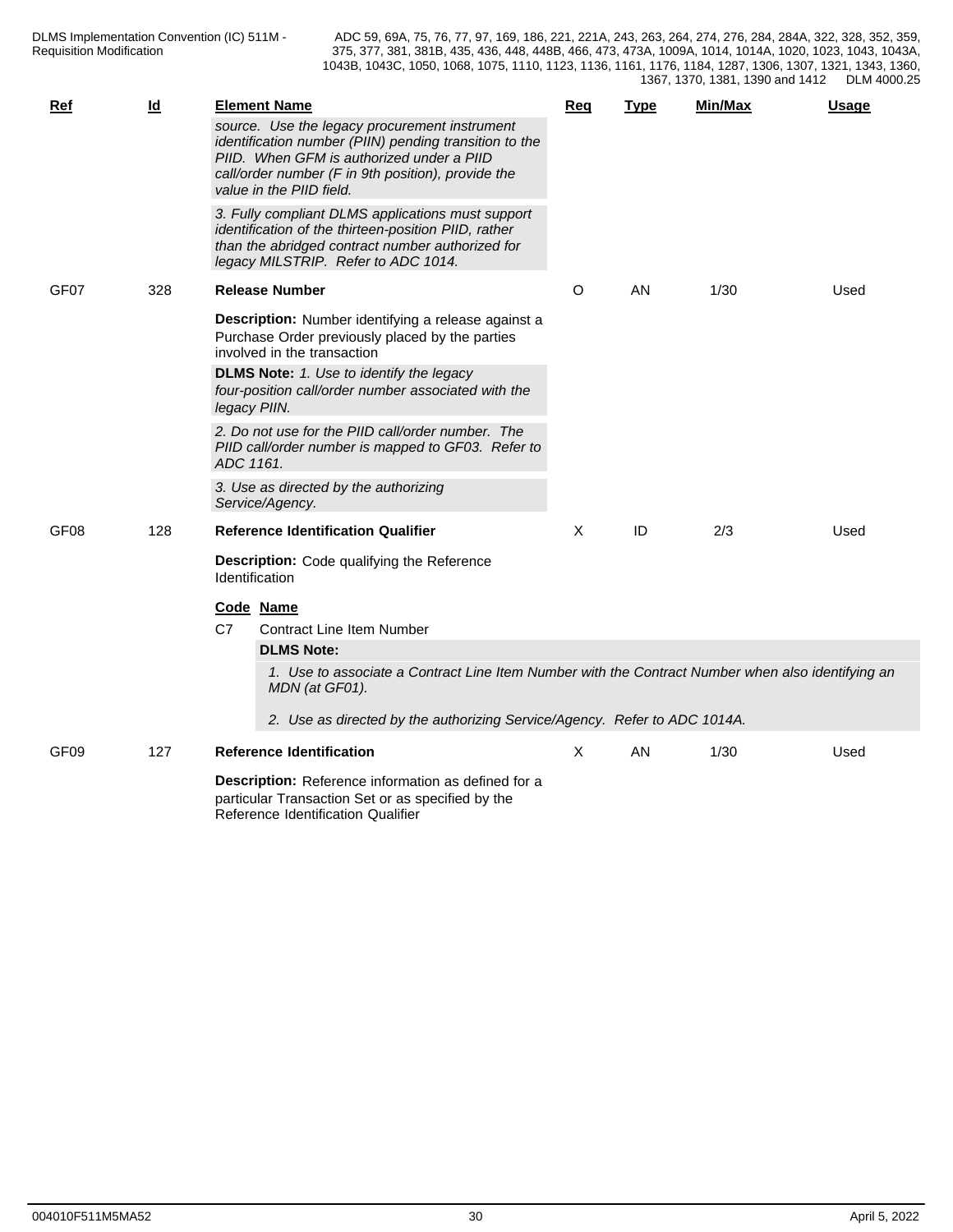## **G62 Date/Time**

| IPos: 80                 | Max: 20     |  |
|--------------------------|-------------|--|
| <b>Detail - Optional</b> |             |  |
| $Loop: LX$               | Elements: 2 |  |

### **User Option (Usage):** Used

**Purpose:** To specify pertinent dates and times

## **Syntax Rules:**

- 1. R0103 At least one of G6201 or G6203 is required.
- 2. P0102 If either G6201 or G6202 is present, then the other is required.
- 3. P0304 If either G6203 or G6204 is present, then the other is required.

## **DLMS Note:**

*Use multiple repetitions to identify unique dates or delivery periods associated with the requisitioner's requirements.*

| $Ref$ | $\underline{\mathsf{Id}}$ |             | <b>Element Name</b>                                                                                                                                                                                                                                                              | <b>Req</b> | <b>Type</b> | Min/Max | <b>Usage</b> |
|-------|---------------------------|-------------|----------------------------------------------------------------------------------------------------------------------------------------------------------------------------------------------------------------------------------------------------------------------------------|------------|-------------|---------|--------------|
| G6201 | 432                       |             | <b>Date Qualifier</b>                                                                                                                                                                                                                                                            | X          | ID          | 2/2     | Must use     |
|       |                           |             | <b>Description:</b> Code specifying type of date                                                                                                                                                                                                                                 |            |             |         |              |
|       |                           |             | Code Name                                                                                                                                                                                                                                                                        |            |             |         |              |
|       |                           | 53          | Deliver Not Before Date                                                                                                                                                                                                                                                          |            |             |         |              |
|       |                           |             | <b>DLMS Note:</b>                                                                                                                                                                                                                                                                |            |             |         |              |
|       |                           |             | Use to modify, or in the case of an unmatched modification, to identify the earliest acceptable delivery<br>date for the materiel requisitioned. For conventional ammunition requirements, it defines the earliest<br>acceptable delivery date for the required delivery period. |            |             |         |              |
|       |                           | 54          | Deliver No Later Than Date                                                                                                                                                                                                                                                       |            |             |         |              |
|       |                           |             | <b>DLMS Note:</b>                                                                                                                                                                                                                                                                |            |             |         |              |
|       |                           |             | Use to modify, or in the case of an unmatched modification, to identify the latest acceptable delivery<br>date for the materiel requisitioned. For conventional ammunition requirements, it defines the latest<br>acceptable delivery date for the required delivery period.     |            |             |         |              |
|       |                           | 68          | <b>Requested Delivery Date</b>                                                                                                                                                                                                                                                   |            |             |         |              |
|       |                           |             | <b>DLMS Note:</b>                                                                                                                                                                                                                                                                |            |             |         |              |
|       |                           |             | For DLA use only to identify the DLA-calculated delivery date used for internal processing of a<br>customer order.                                                                                                                                                               |            |             |         |              |
|       |                           | 85          | Date Issued                                                                                                                                                                                                                                                                      |            |             |         |              |
|       |                           |             | <b>DLMS Note:</b>                                                                                                                                                                                                                                                                |            |             |         |              |
|       |                           |             | 1, This is the date a drawing or drawing revision was issued.                                                                                                                                                                                                                    |            |             |         |              |
|       |                           |             | 2. Use only when requisitioning nonstandard materiel. Cite the effective date of the drawing number<br>(when only using code PT) or the drawing revision number (when using code DR with code PT)<br>identified in the 2/LIN/100 segment.                                        |            |             |         |              |
|       |                           |             | 3. DLMS enhancement.                                                                                                                                                                                                                                                             |            |             |         |              |
|       |                           | <b>BC</b>   | <b>Publication Date</b>                                                                                                                                                                                                                                                          |            |             |         |              |
|       |                           |             | <b>DLMS Note:</b>                                                                                                                                                                                                                                                                |            |             |         |              |
|       |                           |             | Use only when requisitioning nonstandard materiel to cite the manufacturer's catalog publication date<br>when a catalog is identified in the 2/LIN/100 segment.                                                                                                                  |            |             |         |              |
|       |                           | BD          | <b>Required By</b>                                                                                                                                                                                                                                                               |            |             |         |              |
|       |                           |             | <b>DLMS Note:</b>                                                                                                                                                                                                                                                                |            |             |         |              |
|       |                           |             | For FMS and MAP/GA requirements, use to modify, or in the case of an unmatched modification, to<br>identify the required availability date. For all other uses, it is the revised or required delivery date.                                                                     |            |             |         |              |
| G6202 | 373                       | <b>Date</b> |                                                                                                                                                                                                                                                                                  | X          | DT          | 8/8     | Must use     |
|       |                           |             |                                                                                                                                                                                                                                                                                  |            |             |         |              |
|       |                           |             | <b>Description:</b> Date expressed as CCYYMMDD                                                                                                                                                                                                                                   |            |             |         |              |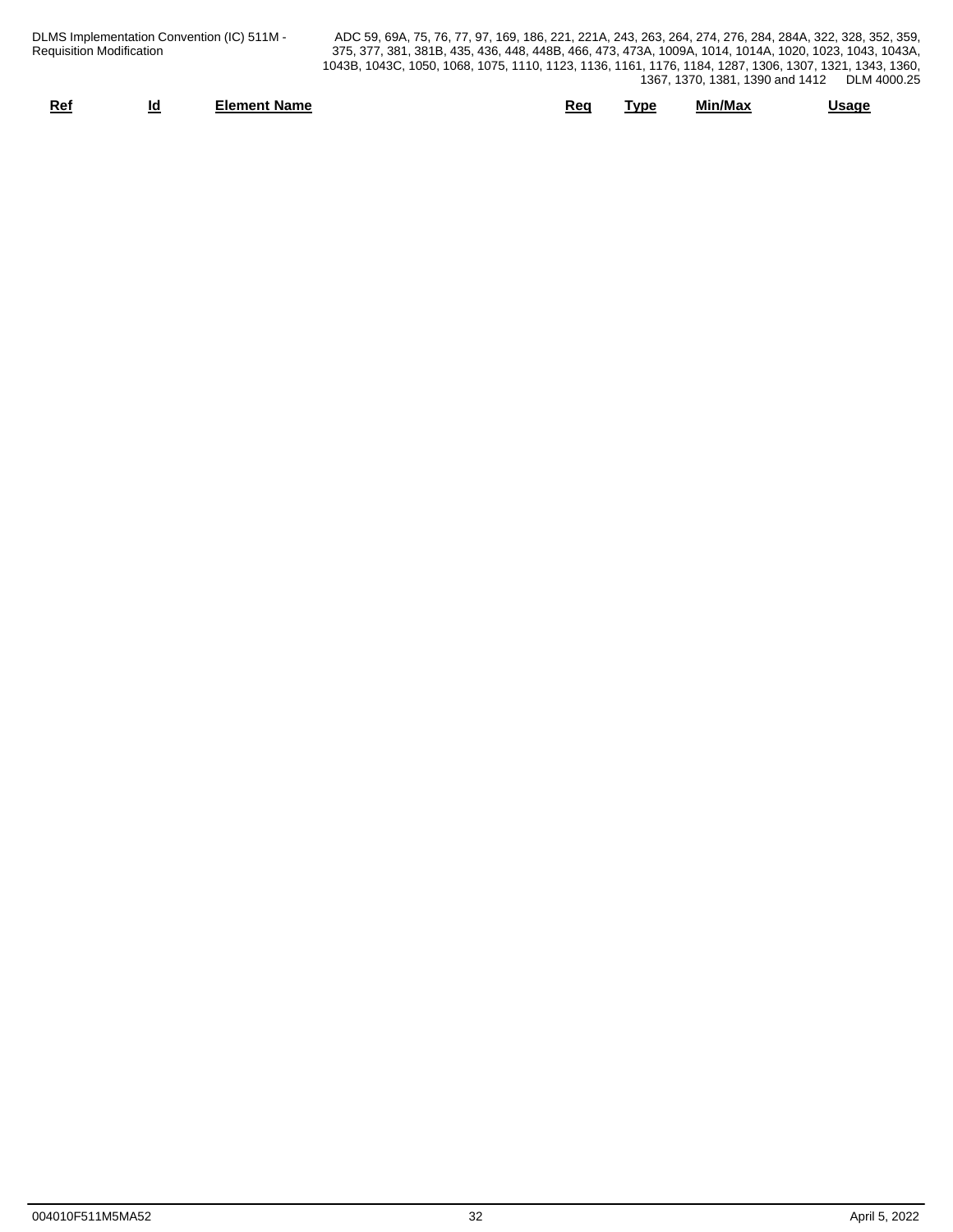## **LIN Item Identification Pos: 100 Max: >1**

**Detail - Optional Loop: LX Elements: 30**

#### **User Option (Usage):** Used

**Purpose:** To specify basic item identification data

## **Syntax Rules:**

- 1. P0405 If either LIN04 or LIN05 is present, then the other is required.
- 2. P0607 If either LIN06 or LIN07 is present, then the other is required.
- 3. P0809 If either LIN08 or LIN09 is present, then the other is required.
- 4. P1011 If either LIN10 or LIN11 is present, then the other is required.
- 5. P1213 If either LIN12 or LIN13 is present, then the other is required.
- 6. P1415 If either LIN14 or LIN15 is present, then the other is required.
- 7. P1617 If either LIN16 or LIN17 is present, then the other is required.
- 8. P1819 If either LIN18 or LIN19 is present, then the other is required.
- 9. P2021 If either LIN20 or LIN21 is present, then the other is required.
- 10. P2223 If either LIN22 or LIN23 is present, then the other is required.
- 11. P2425 If either LIN24 or LIN25 is present, then the other is required.
- 12. P2627 If either LIN26 or LIN27 is present, then the other is required.
- 13. P2829 If either LIN28 or LIN29 is present, then the other is required.
- 14. P3031 If either LIN30 or LIN31 is present, then the other is required.

### **Semantics:**

1. LIN01 is the line item identification

#### **Comments:**

- 1. See the Data Dictionary for a complete list of IDs.
- 2. LIN02 through LIN31 provide for fifteen different product/service IDs for each item. For example: Case, Color, Drawing No., U.P.C. No., ISBN No., Model No., or SKU.

## **DLMS Note:**

*1. Use to provide a detailed description of the nonstandard materiel identified in PO106 with code FT or MG. Use with the MEA, G62 (2/LX/010 loop, position 080), N1 (2/N1/180 loop), and G69 segments to fully identify the nonstandard materiel.*

*2. Use data element 235/234 pairs to identify data pertinent to the transaction. Present the information in any sequential order. Unless otherwise specified, the multiple codes listed for a single qualifier data element identify the range of possible data requirements. When needed, use the next available combination of data element 235/234 pairs to provide the necessary data.*

*3. Must use when requisitioning nonstandard materiel.*

| $Ref$             | <u>ld</u> |           | <b>Element Name</b>                                                                                                | <b>Req</b> | <b>Type</b> | Min/Max | <b>Usage</b> |
|-------------------|-----------|-----------|--------------------------------------------------------------------------------------------------------------------|------------|-------------|---------|--------------|
| LIN <sub>02</sub> | 235       |           | <b>Product/Service ID Qualifier</b>                                                                                | M          | ID          | 2/2     | Must use     |
|                   |           |           | <b>Description:</b> Code identifying the type/source of the<br>descriptive number used in Product/Service ID (234) |            |             |         |              |
|                   |           |           | <b>DLMS Note:</b> The following codes are authorized.                                                              |            |             |         |              |
|                   |           |           | Code Name                                                                                                          |            |             |         |              |
|                   |           | AB        | Assembly                                                                                                           |            |             |         |              |
|                   |           |           | <b>DLMS Note:</b>                                                                                                  |            |             |         |              |
|                   |           |           | Use to identify the assembly associated with the materiel.                                                         |            |             |         |              |
|                   |           | <b>BH</b> | Finish/Hand Standard Reference                                                                                     |            |             |         |              |
|                   |           |           | <b>DLMS Note:</b>                                                                                                  |            |             |         |              |
|                   |           |           | Use to identify the fabric of the nonstandard materiel ordered under Federal Supply Schedule.                      |            |             |         |              |
|                   |           |           |                                                                                                                    |            |             |         |              |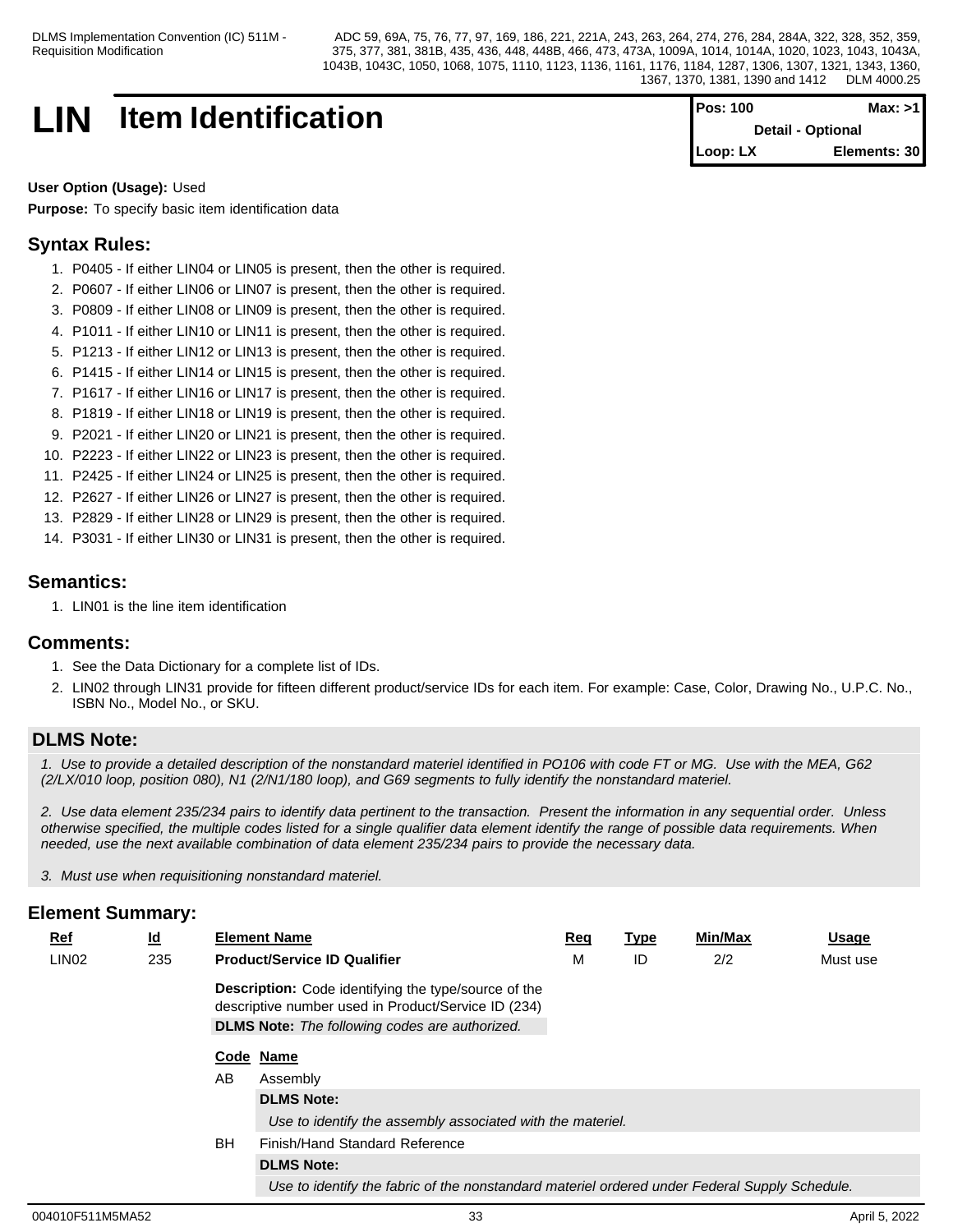#### **Code Name**

#### CL Color

CN Commodity Name

#### **DLMS Note:**

*1. Use to identify the nomenclature of the non-NSN materiel.*

*2. During the legacy MILSTRIP/DLMS transition, this field will be used to perpetuate/populate the Noun Description of Item on MILSTRIP part-numbered requisition (corresponds to A02/A0B with Identification Code C (rp 70)). During this time, a field length greater than 10 positions may be truncated or dropped by the receiving application.* 

*3. Under full DLMS, the field length shall be expanded to conform to this standard which allows 48 positions. DLMS-capable applications should plan to support this expanded field length as a DLMS enhancement. See introductory DLMS 3f.*

CR Contract Number

#### **DLMS Note:**

*Use to identify the PIID of the Federal Supply Schedule or related instrument when ordering nonstandard materiel. When procurement is authorized under a PIID call/order number (F in 9th position), provide the value in the PIID field.*

- DR Drawing Revision Number
- F1 Catalog Number

#### **DLMS Note:**

*Use to identify the manufacturer's catalog which references the nonstandard materiel. Cite the effective catalog publication date, if applicable, in the 2/G62/080 segment.*

### F2 Technical Order Number

#### **DLMS Note:**

*1. During the legacy MILSTRIP/DLMS transition, this field will be used to perpetuate/populate the Technical Order Number/Technical Manual Number identified on MILSTRIP part-numbered requisition (corresponds to AM2/AMB with Identification Code A (rp 70). During this time, a field length greater than 10 positions may be truncated or dropped by the receiving application.* 

*2. Under full DLMS, the field length shall be expanded to conform to this standard which allows 48 positions. DLMS-capable applications should plan to support this expanded field length as a DLMS enhancement. See introductory DLMS 3f.*

- F3 Technical Manual Number
- F4 Series Identifier

#### **DLMS Note:**

*Use to identify the manufacturer's series number of the end item.*

F7 End-Item Description

#### **DLMS Note:**

*1. Use to identify the applicable end item which applies to the non-NSN materiel. Description may include the NSN of the end item and/or nomenclature.*

*2. During the legacy MILSTRIP/DLMS transition, this field will be used to perpetuate/populate the End Item Identification on MILSTRIP part-numbered requisition (corresponds to A02/A0B with Identification Code B (rp 70)). During this time, a field length greater than 10 positions may be truncated or dropped by the receiving application.* 

*3. Under full DLMS, the field length shall be expanded to conform to this standard which allows 48 positions. DLMS-capable applications should plan to support this expanded field length as a DLMS enhancement. See introductory DLMS 3f.*

GS General Specification Number

#### **DLMS Note:**

*Use to identify a specification number, other than a Military Specification (MILSPEC), associated with the nonstandard materiel.*

## MF Manufacturer

## **DLMS Note:**

*Use to identify the manufacturer's make of the applicable end item for the nonstandard materiel.*

#### MN Model Number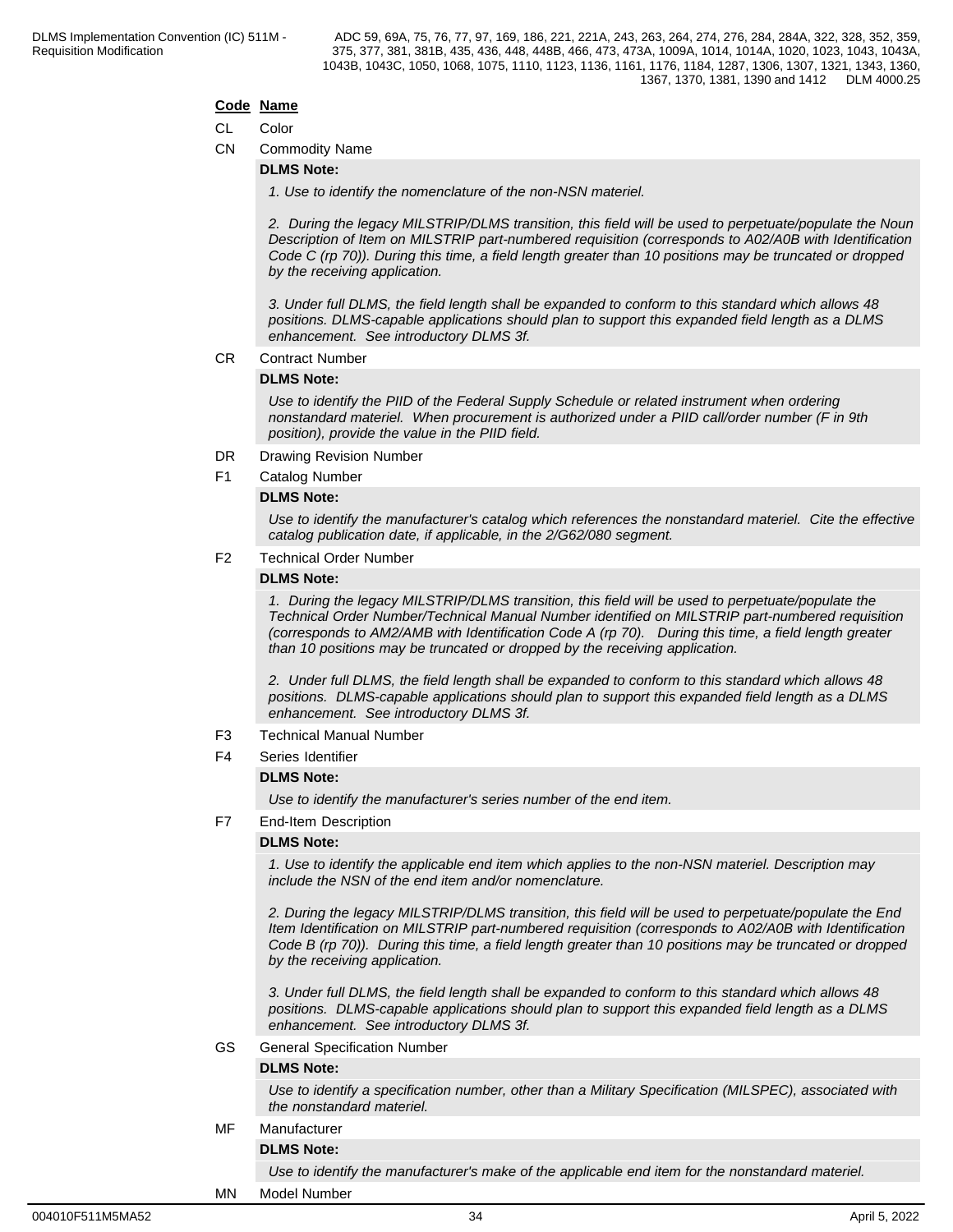#### **Code Name**

#### **DLMS Note:**

*Use to identify the manufacturer's model number of the end item.*

- MS Military Specification (MILSPEC) Number
- PR Process Number

#### **DLMS Note:**

*Use to identify a general operating specification which cannot be identified by use of the 2/MEA/105 segment. For example, the MEA use is primarily to identify physical sizes and dimensions of nonstandard materiel. Code PR use is to indicate specifications similar to output rated wattage and horsepower.*

### PT Print or Drawing

#### **DLMS Note:**

*1. Use to identify the applicable drawing numbers for the nonstandard materiel.*

*2. During the legacy MILSTRIP/DLMS transition, this field will be used to perpetuate/populate the Drawing or Specification Number on MILSTRIP part-numbered requisition (corresponds to A02/A0B with Identification Code D (rp 70)). During this time, a field length greater than 10 positions may be truncated or dropped by the receiving application.* 

*3. Under full DLMS, the field length shall be expanded to conform to this standard which allows 48 positions. DLMS-capable applications should plan to support this expanded field length as a DLMS enhancement. See introductory DLMS 3f.*

#### PW Part Drawing

#### **DLMS Note:**

*Use to identify the applicable figure numbers for the nonstandard materiel.*

#### SF Surface Finish

#### **DLMS Note:**

*Use to identify the finish of the nonstandard materiel ordered under Federal Supply Schedule.*

## SN Serial Number

**DLMS Note:**

*Use to identify the manufacturer's serial number of the end item.*

- VN Vendor's (Seller's) Item Number
- YP Publication Number

#### **DLMS Note:**

*Use to identify publications or catalogs.*

## ZZ Mutually Defined

### **DLMS Note:**

*Use to identify nonstandard materiel when all other authorized codes do not apply or cannot be determined.*

| LIN <sub>03</sub> | 234 | <b>Product/Service ID</b>                                                                                          | M | AN | 1/48 | Must use |
|-------------------|-----|--------------------------------------------------------------------------------------------------------------------|---|----|------|----------|
|                   |     | <b>Description:</b> Identifying number for a product or<br>service                                                 |   |    |      |          |
| LIN <sub>04</sub> | 235 | <b>Product/Service ID Qualifier</b>                                                                                | X | ID | 2/2  | Used     |
|                   |     | <b>Description:</b> Code identifying the type/source of the<br>descriptive number used in Product/Service ID (234) |   |    |      |          |
| LIN <sub>05</sub> | 234 | <b>Product/Service ID</b>                                                                                          | X | AN | 1/48 | Used     |
|                   |     | <b>Description:</b> Identifying number for a product or<br>service                                                 |   |    |      |          |
| LIN <sub>06</sub> | 235 | <b>Product/Service ID Qualifier</b>                                                                                | X | ID | 2/2  | Used     |
|                   |     | <b>Description:</b> Code identifying the type/source of the<br>descriptive number used in Product/Service ID (234) |   |    |      |          |
| LIN <sub>07</sub> | 234 | <b>Product/Service ID</b>                                                                                          | X | AN | 1/48 | Used     |
|                   |     |                                                                                                                    |   |    |      |          |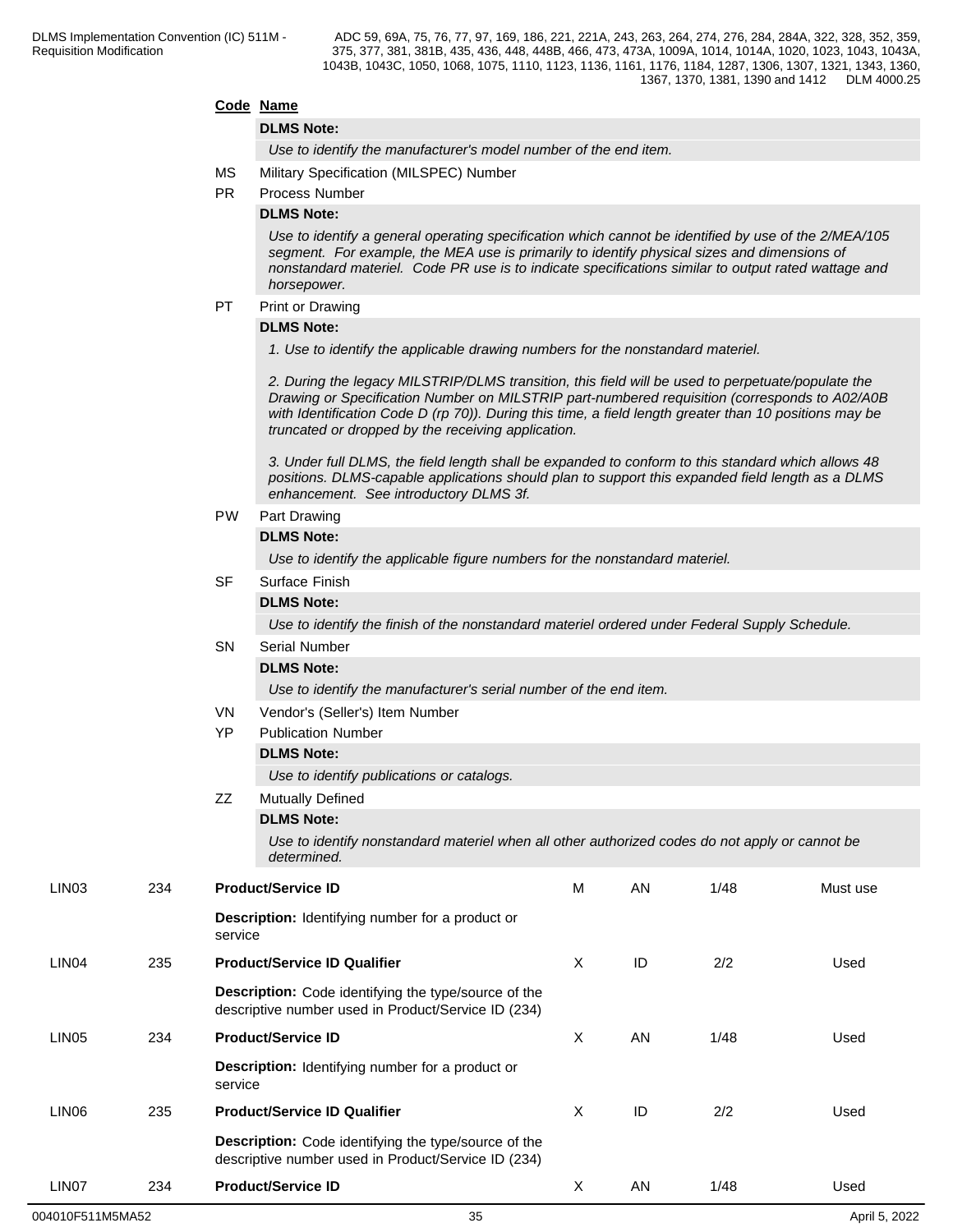| $Ref$             | $\underline{\mathsf{Id}}$ | <b>Element Name</b>                                                                                         | <b>Req</b>                | <b>Type</b> | Min/Max | <b>Usage</b> |  |
|-------------------|---------------------------|-------------------------------------------------------------------------------------------------------------|---------------------------|-------------|---------|--------------|--|
|                   |                           | Description: Identifying number for a product or<br>service                                                 |                           |             |         |              |  |
| LIN <sub>08</sub> | 235                       | <b>Product/Service ID Qualifier</b>                                                                         | X                         | ID          | 2/2     | Used         |  |
|                   |                           | Description: Code identifying the type/source of the<br>descriptive number used in Product/Service ID (234) |                           |             |         |              |  |
| LIN <sub>09</sub> | 234                       | <b>Product/Service ID</b>                                                                                   | X                         | AN          | 1/48    | Used         |  |
|                   |                           | Description: Identifying number for a product or<br>service                                                 |                           |             |         |              |  |
| <b>LIN10</b>      | 235                       | <b>Product/Service ID Qualifier</b>                                                                         | X                         | ID          | 2/2     | Used         |  |
|                   |                           | Description: Code identifying the type/source of the<br>descriptive number used in Product/Service ID (234) |                           |             |         |              |  |
| <b>LIN11</b>      | 234                       | <b>Product/Service ID</b>                                                                                   | $\boldsymbol{\mathsf{X}}$ | AN          | 1/48    | Used         |  |
|                   |                           | <b>Description:</b> Identifying number for a product or<br>service                                          |                           |             |         |              |  |
| <b>LIN12</b>      | 235                       | <b>Product/Service ID Qualifier</b>                                                                         | X                         | ID          | 2/2     | Used         |  |
|                   |                           | Description: Code identifying the type/source of the<br>descriptive number used in Product/Service ID (234) |                           |             |         |              |  |
| LIN <sub>13</sub> | 234                       | <b>Product/Service ID</b>                                                                                   | $\sf X$                   | AN          | 1/48    | Used         |  |
|                   |                           | Description: Identifying number for a product or<br>service                                                 |                           |             |         |              |  |
| <b>LIN14</b>      | 235                       | <b>Product/Service ID Qualifier</b>                                                                         | X                         | ID          | 2/2     | Used         |  |
|                   |                           | Description: Code identifying the type/source of the<br>descriptive number used in Product/Service ID (234) |                           |             |         |              |  |
| <b>LIN15</b>      | 234                       | <b>Product/Service ID</b>                                                                                   | $\boldsymbol{\mathsf{X}}$ | AN          | 1/48    | Used         |  |
|                   |                           | Description: Identifying number for a product or<br>service                                                 |                           |             |         |              |  |
| <b>LIN16</b>      | 235                       | <b>Product/Service ID Qualifier</b>                                                                         | X                         | ID          | 2/2     | Used         |  |
|                   |                           | Description: Code identifying the type/source of the<br>descriptive number used in Product/Service ID (234) |                           |             |         |              |  |
| LIN17             | 234                       | <b>Product/Service ID</b>                                                                                   | $\sf X$                   | AN          | 1/48    | Used         |  |
|                   |                           | Description: Identifying number for a product or<br>service                                                 |                           |             |         |              |  |
| <b>LIN18</b>      | 235                       | <b>Product/Service ID Qualifier</b>                                                                         | $\sf X$                   | $\sf ID$    | 2/2     | Used         |  |
|                   |                           | Description: Code identifying the type/source of the<br>descriptive number used in Product/Service ID (234) |                           |             |         |              |  |
| <b>LIN19</b>      | 234                       | <b>Product/Service ID</b>                                                                                   | $\sf X$                   | AN          | 1/48    | Used         |  |
|                   |                           | <b>Description:</b> Identifying number for a product or<br>service                                          |                           |             |         |              |  |
| <b>LIN20</b>      | 235                       | <b>Product/Service ID Qualifier</b>                                                                         | $\sf X$                   | ID          | 2/2     | Used         |  |
|                   |                           | Description: Code identifying the type/source of the<br>descriptive number used in Product/Service ID (234) |                           |             |         |              |  |
| <b>LIN21</b>      | 234                       | <b>Product/Service ID</b>                                                                                   | $\sf X$                   | AN          | 1/48    | Used         |  |
|                   |                           | <b>Description:</b> Identifying number for a product or<br>service                                          |                           |             |         |              |  |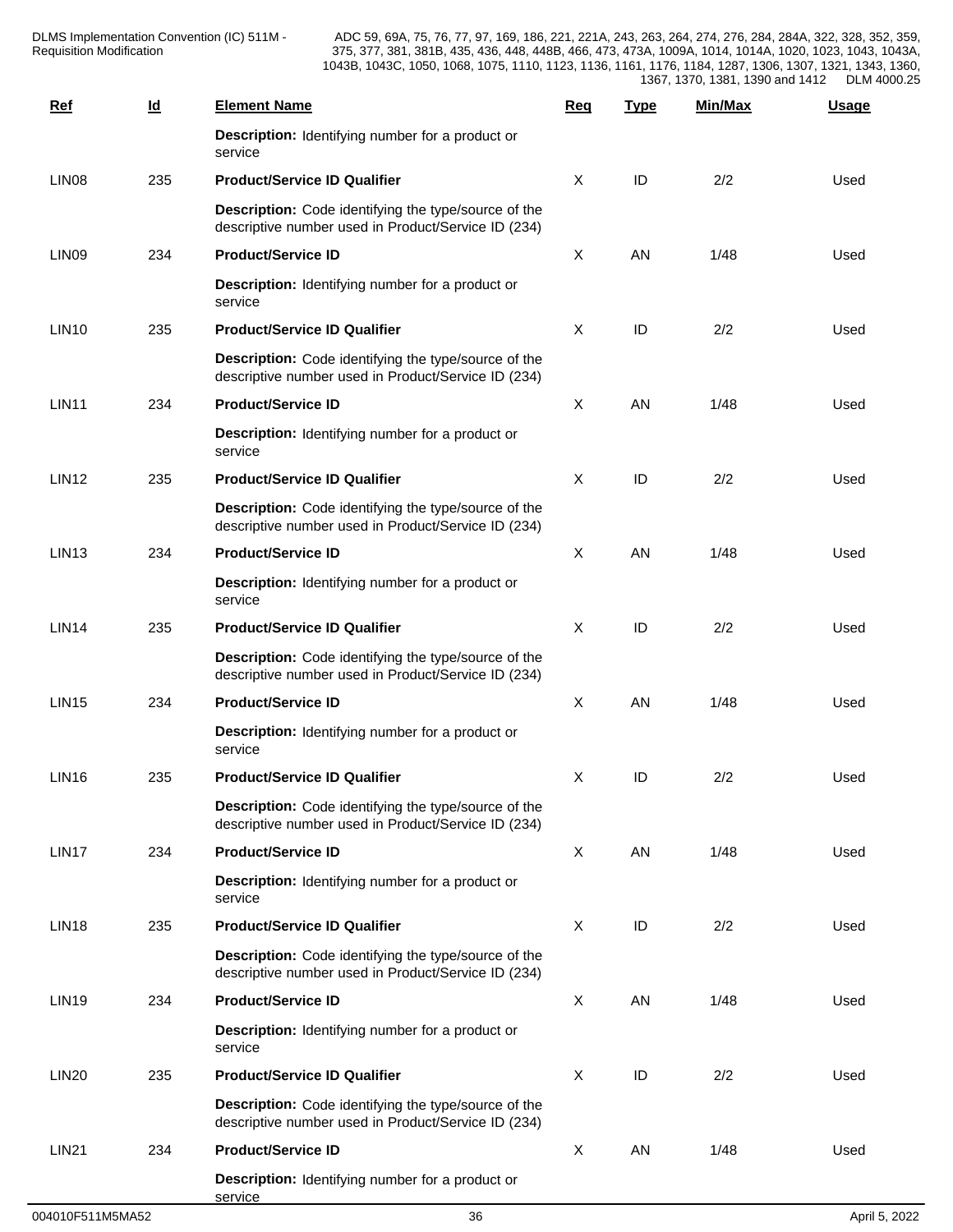| <b>Ref</b>   | $\underline{\mathsf{Id}}$ | <b>Element Name</b>                                                                                         | Req          | <b>Type</b> | Min/Max | <b>Usage</b> |
|--------------|---------------------------|-------------------------------------------------------------------------------------------------------------|--------------|-------------|---------|--------------|
| <b>LIN22</b> | 235                       | <b>Product/Service ID Qualifier</b>                                                                         | X            | ID          | 2/2     | Used         |
|              |                           | Description: Code identifying the type/source of the<br>descriptive number used in Product/Service ID (234) |              |             |         |              |
| <b>LIN23</b> | 234                       | <b>Product/Service ID</b>                                                                                   | $\mathsf{X}$ | <b>AN</b>   | 1/48    | Used         |
|              |                           | Description: Identifying number for a product or<br>service                                                 |              |             |         |              |
| <b>LIN24</b> | 235                       | <b>Product/Service ID Qualifier</b>                                                                         | X            | ID          | 2/2     | Used         |
|              |                           | Description: Code identifying the type/source of the<br>descriptive number used in Product/Service ID (234) |              |             |         |              |
| <b>LIN25</b> | 234                       | <b>Product/Service ID</b>                                                                                   | $\mathsf{X}$ | <b>AN</b>   | 1/48    | Used         |
|              |                           | Description: Identifying number for a product or<br>service                                                 |              |             |         |              |
| <b>LIN26</b> | 235                       | <b>Product/Service ID Qualifier</b>                                                                         | X            | ID          | 2/2     | Used         |
|              |                           | Description: Code identifying the type/source of the<br>descriptive number used in Product/Service ID (234) |              |             |         |              |
| <b>LIN27</b> | 234                       | <b>Product/Service ID</b>                                                                                   | $\mathsf{X}$ | <b>AN</b>   | 1/48    | Used         |
|              |                           | <b>Description:</b> Identifying number for a product or<br>service                                          |              |             |         |              |
| <b>LIN28</b> | 235                       | <b>Product/Service ID Qualifier</b>                                                                         | $\mathsf{X}$ | ID          | 2/2     | Used         |
|              |                           | Description: Code identifying the type/source of the<br>descriptive number used in Product/Service ID (234) |              |             |         |              |
| <b>LIN29</b> | 234                       | <b>Product/Service ID</b>                                                                                   | X            | AN          | 1/48    | Used         |
|              |                           | Description: Identifying number for a product or<br>service                                                 |              |             |         |              |
| <b>LIN30</b> | 235                       | <b>Product/Service ID Qualifier</b>                                                                         | X            | ID          | 2/2     | Used         |
|              |                           | Description: Code identifying the type/source of the<br>descriptive number used in Product/Service ID (234) |              |             |         |              |
| <b>LIN31</b> | 234                       | <b>Product/Service ID</b>                                                                                   | $\mathsf{X}$ | AN          | 1/48    | Used         |
|              |                           | <b>Description:</b> Identifying number for a product or<br>service                                          |              |             |         |              |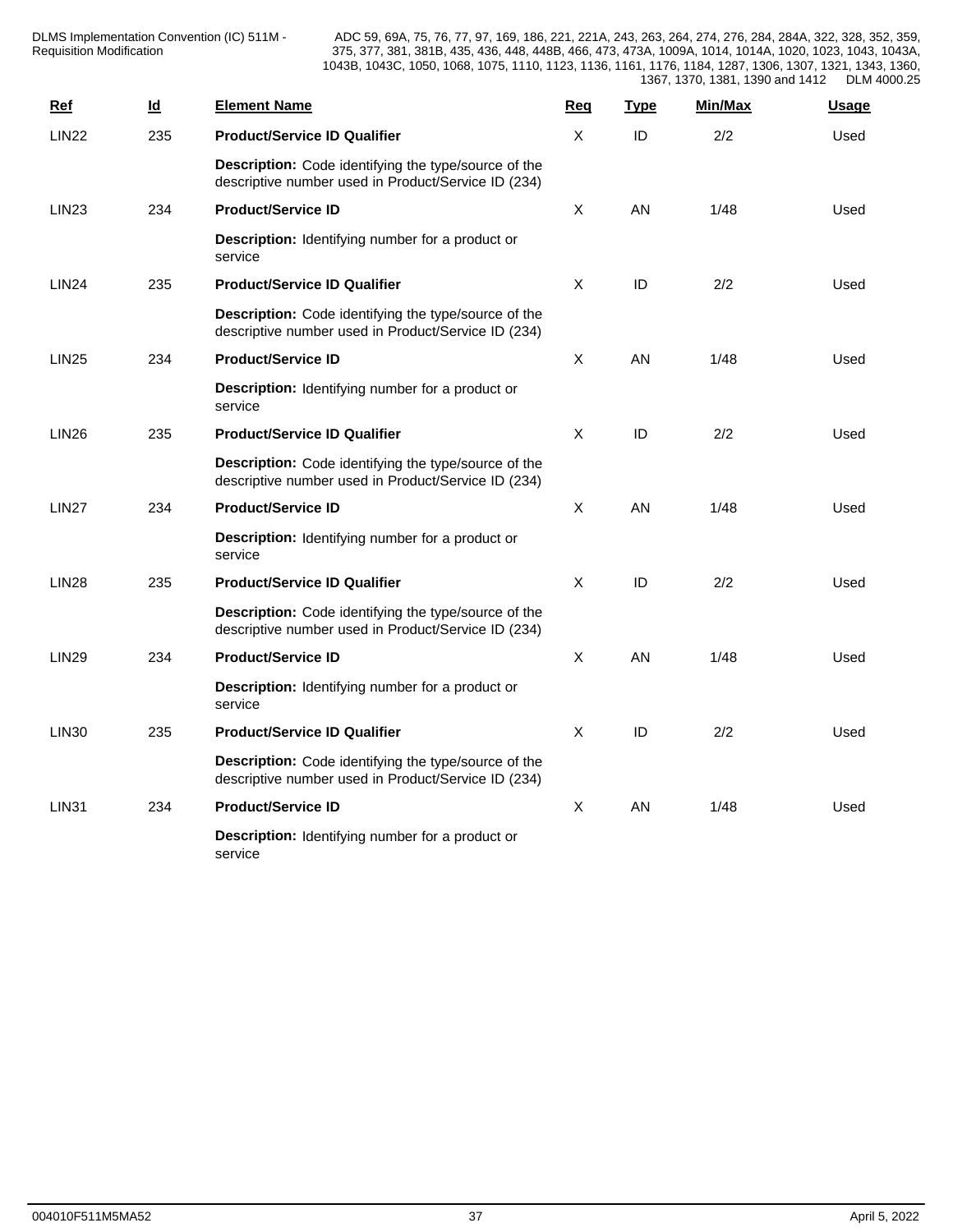# **MEA** Measurements

| $Pos: 105$               | Max: >11    |  |
|--------------------------|-------------|--|
| <b>Detail - Optional</b> |             |  |
| $Loop: LX$               | Elements: 3 |  |

### **User Option (Usage):** Used

**Purpose:** To specify physical measurements or counts, including dimensions, tolerances, variances, and weights(See Figures Appendix for example of use of C001)

## **Syntax Rules:**

- 1. R03050608 At least one of MEA03, MEA05, MEA06 or MEA08 is required.
- 2. C0504 If MEA05 is present, then MEA04 is required.
- 3. C0604 If MEA06 is present, then MEA04 is required.
- 4. L07030506 If MEA07 is present, then at least one of MEA03, MEA05 or MEA06 is required.
- 5. E0803 Only one of MEA08 or MEA03 may be present.

## **Semantics:**

1. MEA04 defines the unit of measure for MEA03, MEA05, and MEA06.

## **Comments:**

1. When citing dimensional tolerances, any measurement requiring a sign (+ or -), or any measurement where a positive (+) value cannot be assumed, use MEA05 as the negative (-) value and MEA06 as the positive (+) value.

## **DLMS Note:**

*Use multiple repetitions to identify any measurements/dimensions related to the nonstandard materiel.*

| Ref   | $\underline{\mathsf{Id}}$ |                   | <b>Element Name</b>                                                                                                                                                                                        | Req     | <b>Type</b> | Min/Max | <b>Usage</b> |  |
|-------|---------------------------|-------------------|------------------------------------------------------------------------------------------------------------------------------------------------------------------------------------------------------------|---------|-------------|---------|--------------|--|
| MEA02 | 738                       |                   | <b>Measurement Qualifier</b>                                                                                                                                                                               | $\circ$ | ID          | 1/3     | Used         |  |
|       |                           | applies<br>MEA04. | Description: Code identifying a specific product or<br>process characteristic to which a measurement<br><b>DLMS Note:</b> 1. Use to identify the specific<br>dimension/measurement quantified in MEA03 and |         |             |         |              |  |
|       |                           |                   | 2. The following codes are authorized.                                                                                                                                                                     |         |             |         |              |  |
|       |                           |                   | Code Name                                                                                                                                                                                                  |         |             |         |              |  |
|       |                           | DI                | Diameter                                                                                                                                                                                                   |         |             |         |              |  |
|       |                           | DN                | Density                                                                                                                                                                                                    |         |             |         |              |  |
|       |                           | DP                | Depth                                                                                                                                                                                                      |         |             |         |              |  |
|       |                           | FQ                | Frequency                                                                                                                                                                                                  |         |             |         |              |  |
|       |                           | GL                | Gloss                                                                                                                                                                                                      |         |             |         |              |  |
|       |                           | <b>HT</b>         | Height                                                                                                                                                                                                     |         |             |         |              |  |
|       |                           | ID                | Inside Diameter                                                                                                                                                                                            |         |             |         |              |  |
|       |                           | LN                | Length                                                                                                                                                                                                     |         |             |         |              |  |
|       |                           | <b>MD</b>         | Measurement Voltage                                                                                                                                                                                        |         |             |         |              |  |
|       |                           | OD                | <b>Outside Diameter</b>                                                                                                                                                                                    |         |             |         |              |  |
|       |                           | <b>PB</b>         | Pressure                                                                                                                                                                                                   |         |             |         |              |  |
|       |                           | <b>TF</b>         | Tensile                                                                                                                                                                                                    |         |             |         |              |  |
|       |                           | <b>TH</b>         | Thickness                                                                                                                                                                                                  |         |             |         |              |  |
|       |                           | VO                | Voltage                                                                                                                                                                                                    |         |             |         |              |  |
|       |                           | <b>WD</b>         | Width                                                                                                                                                                                                      |         |             |         |              |  |
|       |                           | WT                | Weight                                                                                                                                                                                                     |         |             |         |              |  |
|       |                           | <b>LPR</b>        | Line Pressure                                                                                                                                                                                              |         |             |         |              |  |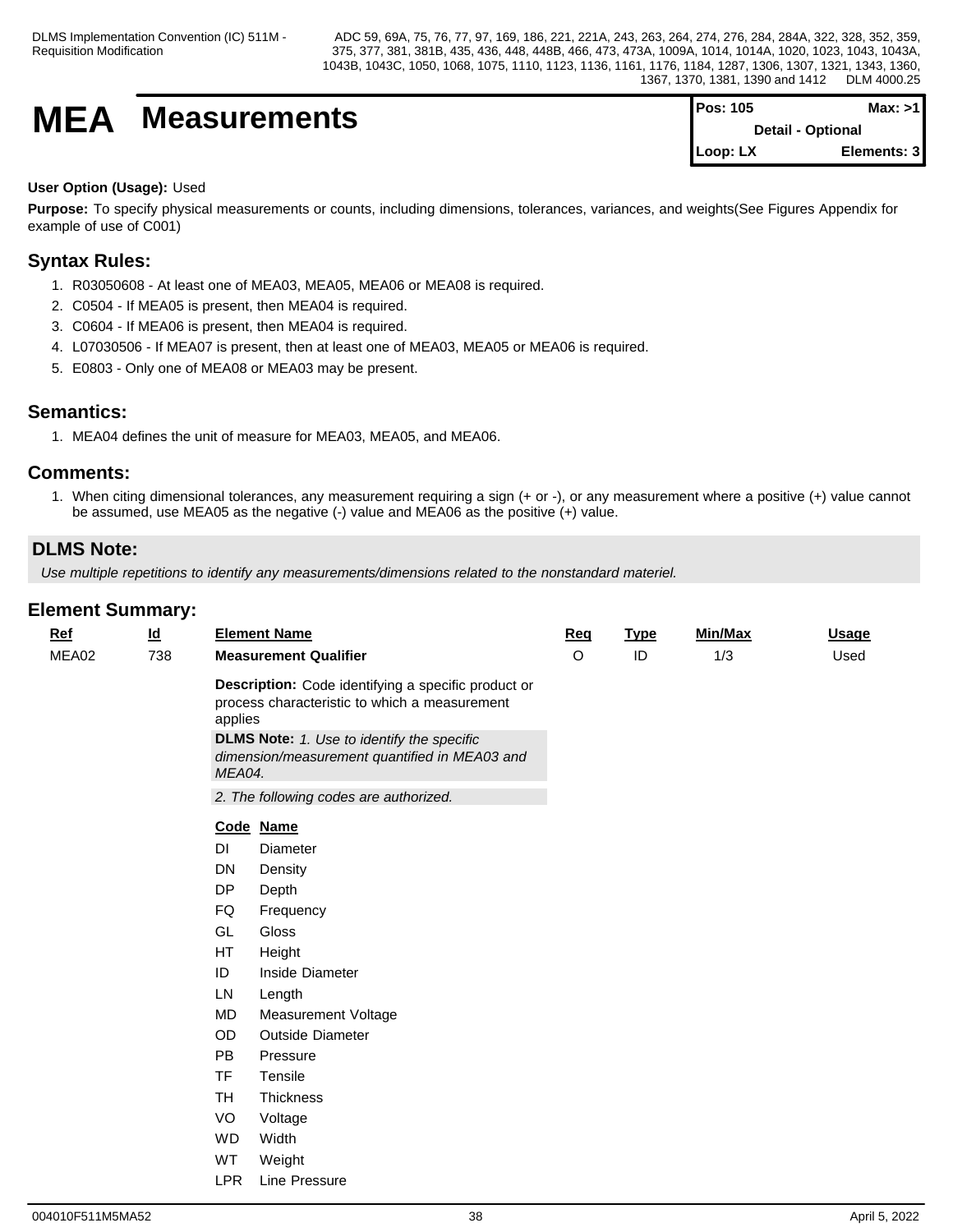|          |      | Code Name<br>UCB Cube<br>VOL Volume    |                                                                                                                                                                   |                           |           |      |          |
|----------|------|----------------------------------------|-------------------------------------------------------------------------------------------------------------------------------------------------------------------|---------------------------|-----------|------|----------|
| MEA03    | 739  | <b>Measurement Value</b>               |                                                                                                                                                                   | $\boldsymbol{\mathsf{X}}$ | ${\sf R}$ | 1/20 | Must use |
|          |      |                                        | Description: The value of the measurement                                                                                                                         |                           |           |      |          |
| MEA04    | C001 | <b>Composite Unit of Measure</b>       |                                                                                                                                                                   | $\boldsymbol{\mathsf{X}}$ | Comp      |      | Used     |
|          |      |                                        |                                                                                                                                                                   |                           |           |      |          |
|          |      | use)                                   | Description: To identify a composite unit of<br>measure(See Figures Appendix for examples of                                                                      |                           |           |      |          |
|          |      | MEA03 and FT in MEA04.                 | <b>DLMS Note:</b> Use to identify the value of the units<br>expressed in MEA03. For example, if the height of<br>the nonstandard materiel was six feet, cite 6 in |                           |           |      |          |
| MEA04-01 | 355  |                                        | Unit or Basis for Measurement Code                                                                                                                                | M                         | ID        | 2/2  | Must use |
|          |      | measurement has been taken             | Description: Code specifying the units in which a<br>value is being expressed, or manner in which a<br><b>DLMS Note:</b> The following codes are authorized.      |                           |           |      |          |
|          |      | Code Name                              |                                                                                                                                                                   |                           |           |      |          |
|          |      | 2G                                     | Volts (Alternating Current)                                                                                                                                       |                           |           |      |          |
|          |      | 2H                                     | Volts (Direct Current)                                                                                                                                            |                           |           |      |          |
|          |      | 21<br>2N<br>Decibels                   | British Thermal Units (BTUs) Per Hour                                                                                                                             |                           |           |      |          |
|          |      | 70<br>Volt                             |                                                                                                                                                                   |                           |           |      |          |
|          |      | 82<br>Ohm                              |                                                                                                                                                                   |                           |           |      |          |
|          |      | AD<br><b>Bytes</b>                     |                                                                                                                                                                   |                           |           |      |          |
|          |      | $\mathsf{A}\mathsf{Z}$                 | British Thermal Units (BTUs) per Pound                                                                                                                            |                           |           |      |          |
|          |      | B <sub>0</sub>                         | British Thermal Units (BTUs) per Cubic Foot                                                                                                                       |                           |           |      |          |
|          |      | B7<br>Cycles                           |                                                                                                                                                                   |                           |           |      |          |
|          |      | CI<br>Cubic Inches<br>CM<br>Centimeter |                                                                                                                                                                   |                           |           |      |          |
|          |      | ${\sf CR}$<br><b>Cubic Meter</b>       |                                                                                                                                                                   |                           |           |      |          |
|          |      | CY<br>Cubic Yard                       |                                                                                                                                                                   |                           |           |      |          |
|          |      | FT.<br>Foot                            |                                                                                                                                                                   |                           |           |      |          |
|          |      | GA<br>Gallon                           |                                                                                                                                                                   |                           |           |      |          |
|          |      | HJ<br>Horsepower                       |                                                                                                                                                                   |                           |           |      |          |
|          |      | IN<br>Inch                             |                                                                                                                                                                   |                           |           |      |          |
|          |      | KG<br>Kilogram                         |                                                                                                                                                                   |                           |           |      |          |
|          |      | <b>LB</b><br>Pound<br>LT.<br>Liter     |                                                                                                                                                                   |                           |           |      |          |
|          |      | <b>MR</b><br>Meter                     |                                                                                                                                                                   |                           |           |      |          |
|          |      | OZ<br>Ounce - Av                       |                                                                                                                                                                   |                           |           |      |          |
|          |      | <b>P1</b><br>Percent                   |                                                                                                                                                                   |                           |           |      |          |
|          |      | P <sub>2</sub><br>Pounds per Foot      |                                                                                                                                                                   |                           |           |      |          |
|          |      | PT<br>Pint                             |                                                                                                                                                                   |                           |           |      |          |
|          |      | QT<br>Quart                            |                                                                                                                                                                   |                           |           |      |          |
|          |      | R <sub>4</sub><br>Calorie              |                                                                                                                                                                   |                           |           |      |          |
|          |      | SF<br>Square Foot                      |                                                                                                                                                                   |                           |           |      |          |
|          |      | <b>SM</b><br><b>Square Meter</b><br>SY |                                                                                                                                                                   |                           |           |      |          |
|          |      | Square Yard<br>TG<br>Gross Ton         |                                                                                                                                                                   |                           |           |      |          |
|          |      |                                        |                                                                                                                                                                   |                           |           |      |          |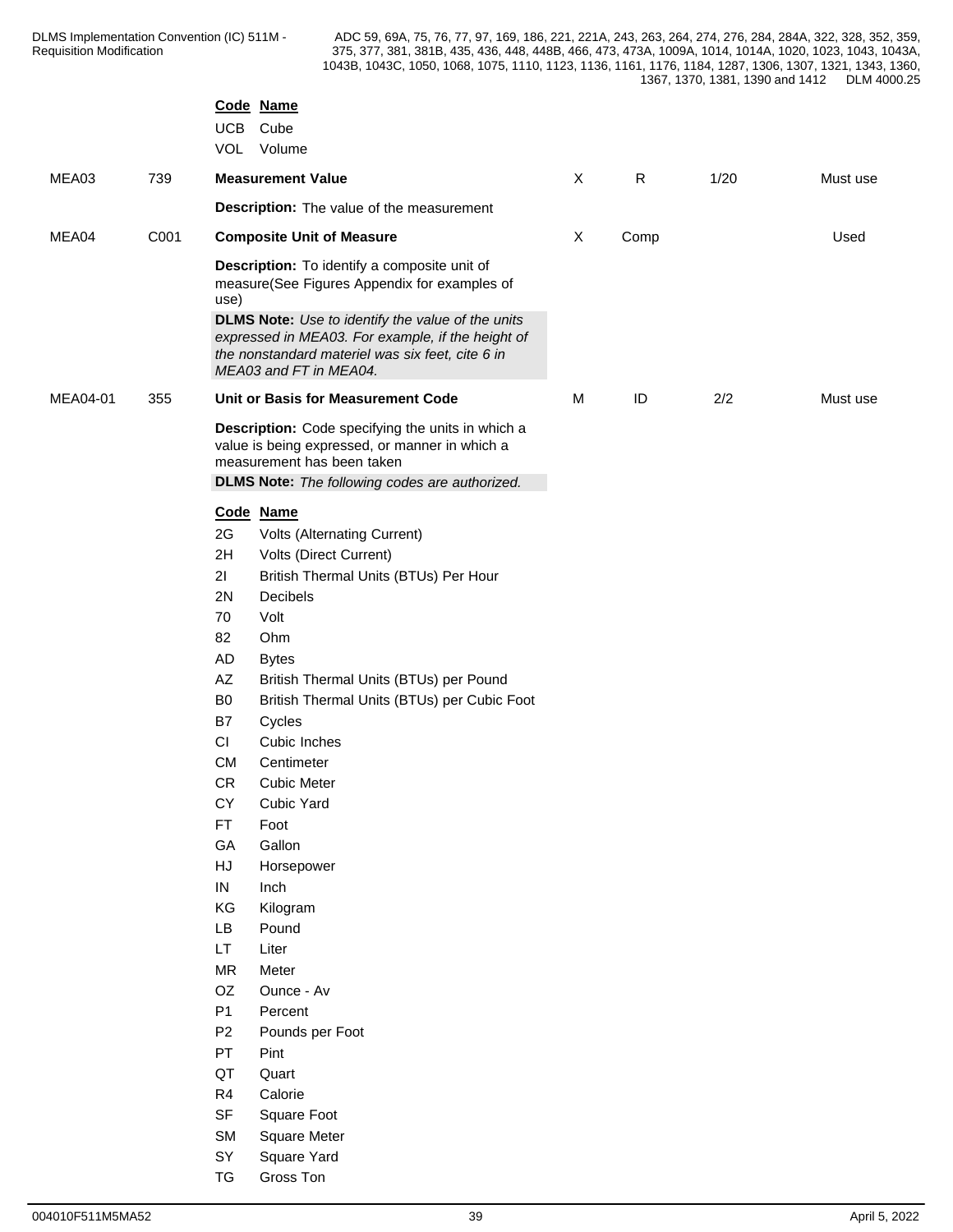## **Code Name**

- TN Net Ton (2,000 LB).
- VA Volt-ampere per Kilogram
- WA Watts per Kilogram
- YD Yard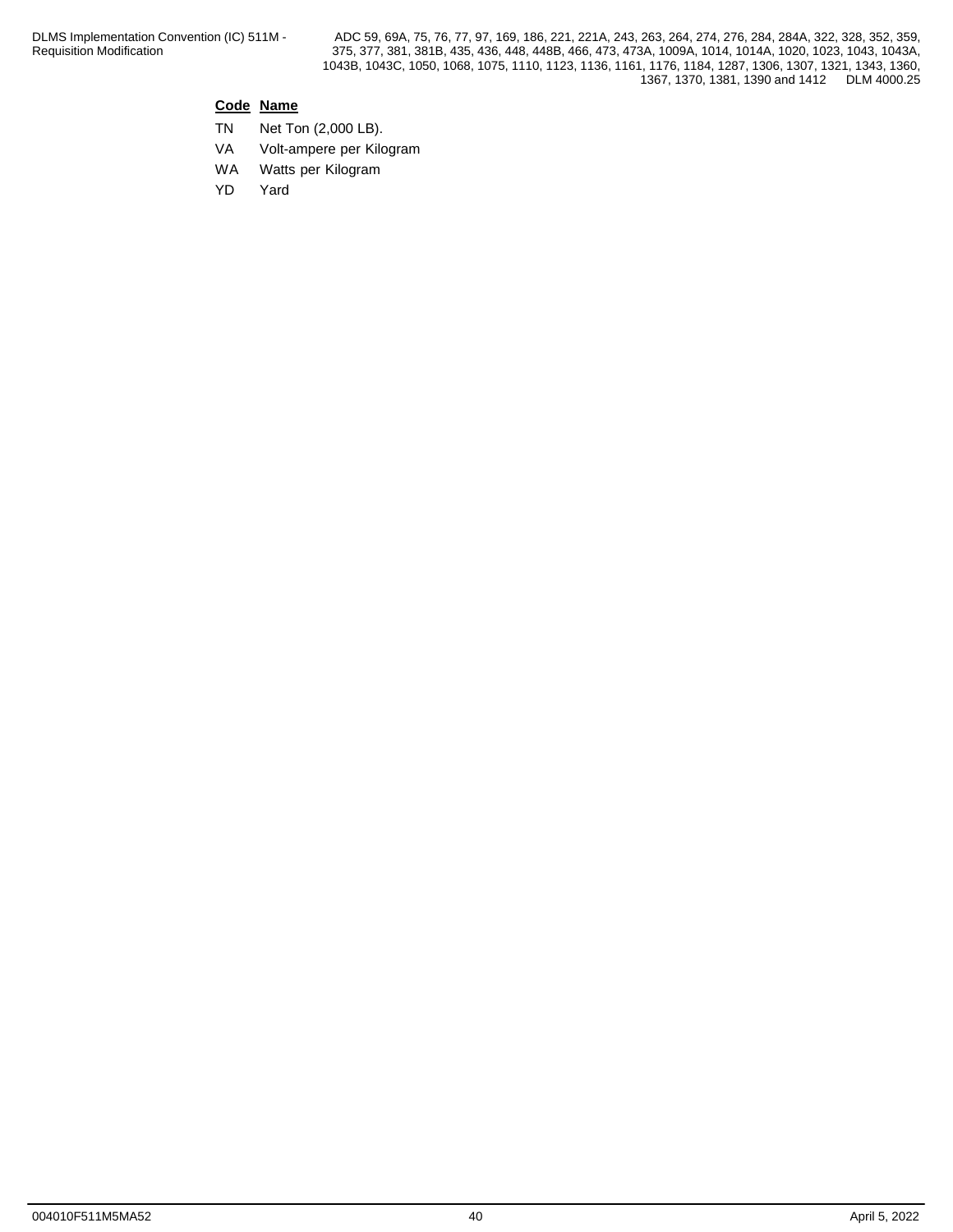## **G69** Line Item Detail - Description

| $Pos: 110$               | Max: >11     |  |
|--------------------------|--------------|--|
| <b>Detail - Optional</b> |              |  |
| $Loop: LX$               | Elements: 11 |  |

**User Option (Usage):** Used

**Purpose:** To describe an item in free-form format

## **DLMS Note:**

*Use to describe nonstandard materiel identified in PO106 only with code FT or MG when the 2/LIN/100 and 2/MEA/105 segments do not provide adequate descriptive capability. Use multiple repetitions to provide the narrative descriptive information.*

## **Element Summary:**

| Re    | Id<br>_ | Element Name                 | Rec  | ™vpe | Min/Max                 | <b>Usage</b> |  |
|-------|---------|------------------------------|------|------|-------------------------|--------------|--|
| G6901 | 369     | <b>Free-form Description</b> | ו שו | А٨   | $\sqrt{1 + r}$<br>ب47 - | Must use     |  |

**Description:** Free-form descriptive text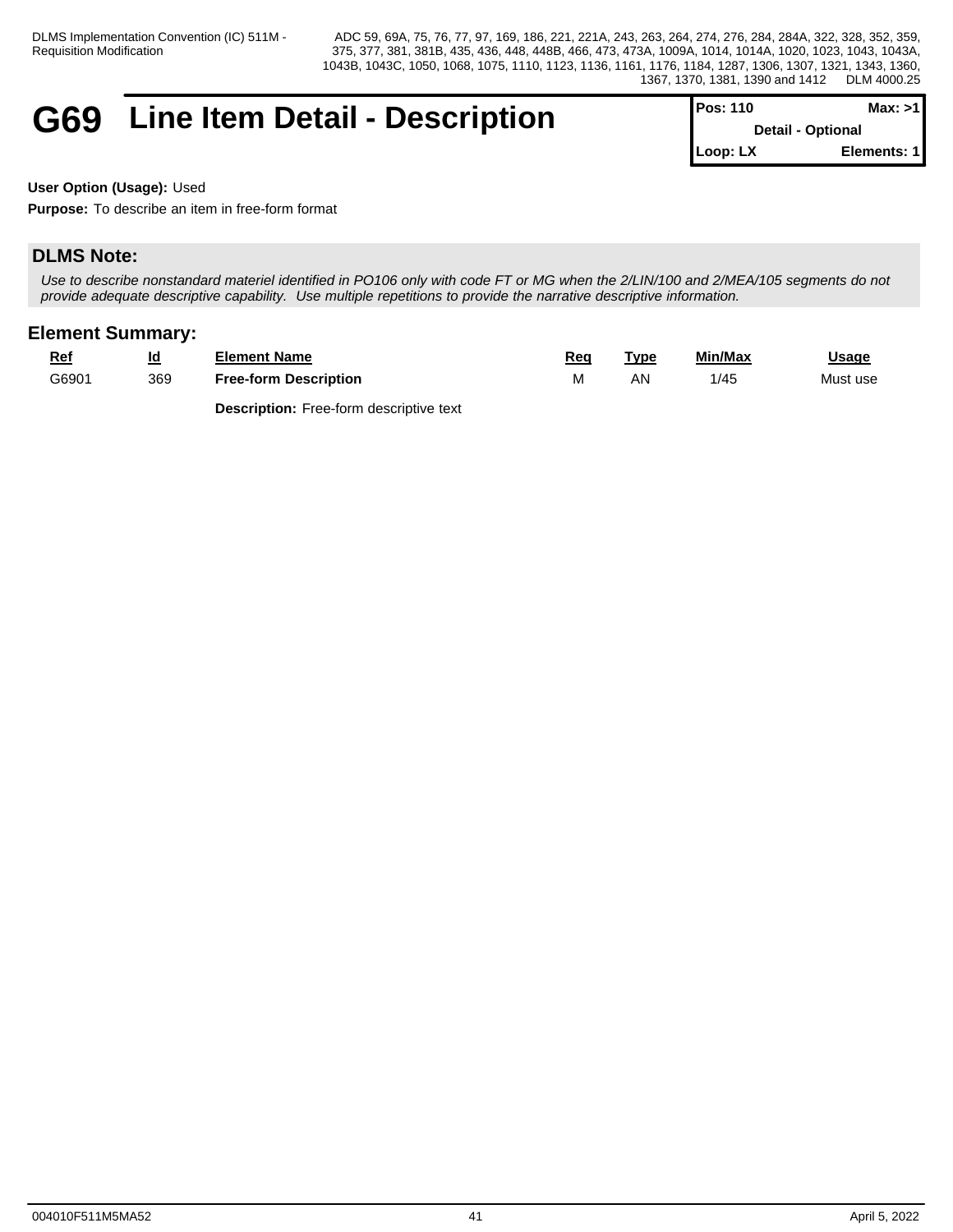## **NTE** Note/Special Instruction

| $Pos: 120$               | Max: >1     |  |
|--------------------------|-------------|--|
| <b>Detail - Optional</b> |             |  |
| $\mathsf{Loop: LX}$      | Elements: 2 |  |

#### **User Option (Usage):** Used

**Purpose:** To transmit information in a free-form format, if necessary, for comment or special instruction

## **Comments:**

1. The NTE segment permits free-form information/data which, under ANSI X12 standard implementations, is not machine processable. The use of the NTE segment should therefore be avoided, if at all possible, in an automated environment.

### **DLMS Note:**

*1. Use to identify exception data associated with the transaction. Use during extraordinary situations requiring manual intervention in the requisition processing routine.*

*2. Exception data associated with the requisition is a DLMS enhancement; see introductory DLMS note 3a.* 

*3. Use with Requisition Exception Data Transaction (DLA DIC YRZ) to indicate technical/descriptive exception information or pick, pack/special delivery instructions or extended part number. See introductory DLMS note 3f.*

## **Element Summary:**

| <u>Ref</u> | ıd<br>_ | Element Name               | Reg | <b>Tvpe</b> | Min/Max | Usaɑe |
|------------|---------|----------------------------|-----|-------------|---------|-------|
| NTE01      | 363     | <b>Note Reference Code</b> |     |             | 3/3     | Used  |
|            |         |                            |     |             |         |       |

**Description:** Code identifying the functional area or purpose for which the note applies

#### **Code Name**

ORI Order Instructions

#### **DLMS Note:**

*Use with Requisition Exception Data Transaction (DLA DIC YRZ-Line Counters 01-20) to indicate technical/ descriptive exception information for procurement purposes. Segment may be repeated up to 20 times with same NTE01 qualifier. A maximum of 60 positions (including spaces) may be sent for* each occurrence of the NTE01. A maximum of 1200 positions of text (including spaces) may be sent. *Pick, pack, and special delivery type instructions (DLA DIC YRZ-Line Counters 01-06) may also be entered as exception data to be forwarded to a DSS storage activity, as part of an exception MRO. This type of data is limited to 360 positions (including spaces) which would be the segment repeated up to 6 times with the same NTE01 qualifier. See introductory DLMS note 3f.*

PDS Product Specification

#### **DLMS Note:**

*Use with Requisition Exception Data Transaction (DLA DIC YRZ-Transaction Code PN) to indicate an extended part number. Only a single instance of the segment is used with this NTE01 qualifier. A maximum of 60 positions of text (including spaces) may be sent. See introductory DLMS note 3f.*

| NTE <sub>02</sub><br>352 | <b>Description</b>                                                                                                                                                                                                                                                                          | м | ΑN | 1/80 | Must use |
|--------------------------|---------------------------------------------------------------------------------------------------------------------------------------------------------------------------------------------------------------------------------------------------------------------------------------------|---|----|------|----------|
|                          | <b>Description:</b> A free-form description to clarify the<br>related data elements and their content                                                                                                                                                                                       |   |    |      |          |
|                          | <b>DLMS Note:</b> The field size is limited to a maximum<br>of 60 positions (including spaces) in each<br>occurrence of NTE02. The total positions allowed is<br>limited to 1200 (including spaces) which is a<br>maximum of 20 occurrences of the NTE02. See<br>introductory DLMS note 3d. |   |    |      |          |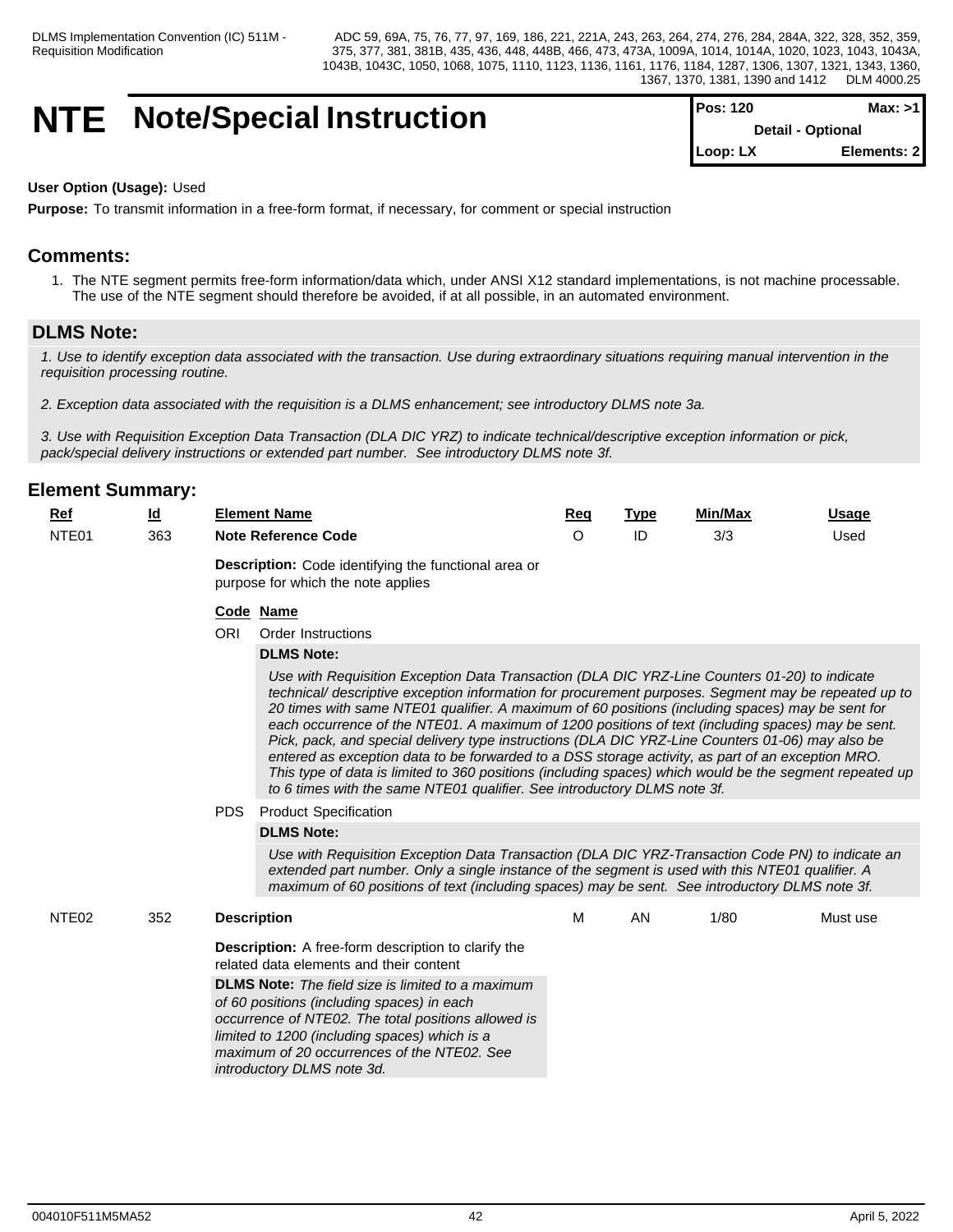## **LM** Code Source Information

| <b>IPos: 130</b>         | Max: 1      |
|--------------------------|-------------|
| <b>Detail - Optional</b> |             |
| ∥Loop: LM                | Elements: 1 |

**User Option (Usage):** Used

**Purpose:** To transmit standard code list identification information

## **Comments:**

1. LM02 identifies the applicable industry code list source information.

## **DLMS Note:**

- *1. Must use this 2/LM/130 loop to identify coded information maintained in department or agency documentation.*
- *2. Use this 2/LM/130 loop for individual modification requests to identify the desired coded data associated with the individual transactions.*

| <b>Ref</b> | $\underline{\mathsf{Id}}$ | <b>Element Name</b>                                                          | <u>Req</u> | <u>Type</u> | Min/Max | <b>Usage</b> |
|------------|---------------------------|------------------------------------------------------------------------------|------------|-------------|---------|--------------|
| LM01       | 559                       | <b>Agency Qualifier Code</b>                                                 | M          | ID          | 2/2     | Must use     |
|            |                           | <b>Description:</b> Code identifying the agency assigning<br>the code values |            |             |         |              |
|            |                           | Code Name                                                                    |            |             |         |              |
|            |                           | Department of Defense (DoD)<br>DF                                            |            |             |         |              |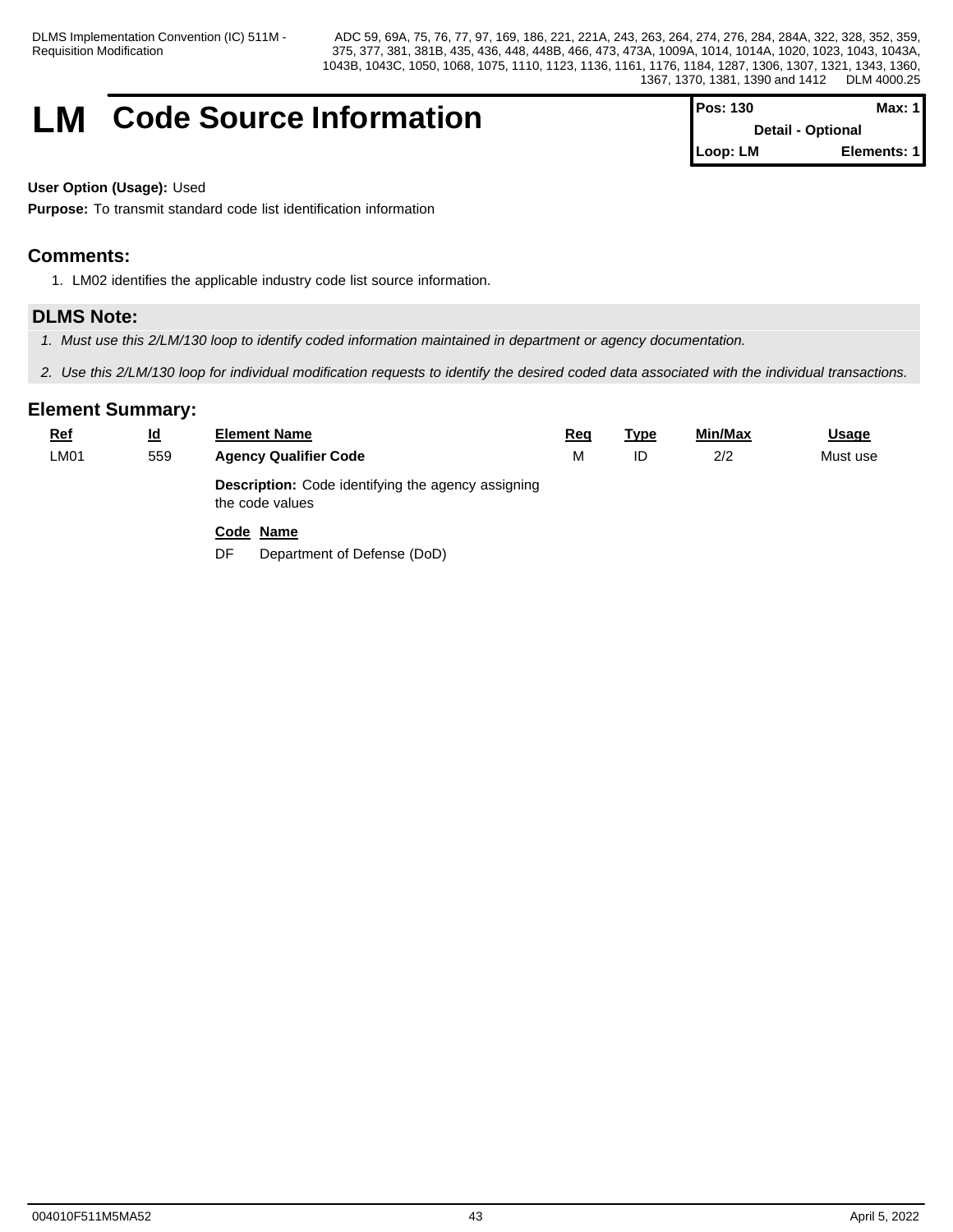

| <b>Pos: 140</b> | Max: 100                  |
|-----------------|---------------------------|
|                 | <b>Detail - Mandatory</b> |
| Loop: LM        | Elements: 2               |

#### **User Option (Usage):** Must use

**Purpose:** Code to transmit standard industry codes

## **Syntax Rules:**

1. C0102 - If LQ01 is present, then LQ02 is required.

## **DLMS Note:**

*Use to identify codes, as appropriate, consistent with management information requirements.*

## **Element Summary:**

| <u>Ref</u><br>LQ01 | <br>$\underline{\mathsf{Id}}$<br>1270 |           | <b>Element Name</b><br><b>Code List Qualifier Code</b>                                                                                                                                                                                                         | Req<br>$\circ$ | <b>Type</b><br>ID | Min/Max<br>1/3 | Usage<br>Must use |
|--------------------|---------------------------------------|-----------|----------------------------------------------------------------------------------------------------------------------------------------------------------------------------------------------------------------------------------------------------------------|----------------|-------------------|----------------|-------------------|
|                    |                                       | code list | <b>Description:</b> Code identifying a specific industry<br><b>DLMS Note:</b> The following codes are authorized.                                                                                                                                              |                |                   |                |                   |
|                    |                                       |           | Code Name                                                                                                                                                                                                                                                      |                |                   |                |                   |
|                    |                                       | $\Omega$  | Document Identification Code                                                                                                                                                                                                                                   |                |                   |                |                   |
|                    |                                       |           | <b>DLMS Note:</b>                                                                                                                                                                                                                                              |                |                   |                |                   |
|                    |                                       |           | 1. The MILSTRIP DIC is retained in the DLMS to facilitate transaction conversion in a mixed legacy<br>MILSTRIP/DLMS environment. Continued support of the DIC in a full DLMS environment will be<br>assessed at a future date.                                 |                |                   |                |                   |
|                    |                                       |           | 2. Use two iterations to identify requisition DIC and Requisition Exception Data Transaction (DLA DIC<br>YRZ), when applicable.                                                                                                                                |                |                   |                |                   |
|                    |                                       |           | 3. Future streamlined data; see introductory DLMS note 3c.                                                                                                                                                                                                     |                |                   |                |                   |
|                    |                                       | 67        | Type of Assistance Code                                                                                                                                                                                                                                        |                |                   |                |                   |
|                    |                                       |           | <b>DLMS Note:</b>                                                                                                                                                                                                                                              |                |                   |                |                   |
|                    |                                       |           | 1. For SA transactions, use when the coded address in the transaction number does not identify the<br>type of assistance and financing.<br>2. DLMS enhancement; see introductory DLMS note 3a.                                                                 |                |                   |                |                   |
|                    |                                       | 78        | Project Code                                                                                                                                                                                                                                                   |                |                   |                |                   |
|                    |                                       |           | <b>DLMS Note:</b>                                                                                                                                                                                                                                              |                |                   |                |                   |
|                    |                                       |           | 1. Use to modify, or in the case of an unmatched modification, use to identify special programs,<br>exercises, projects, operations, and other purposes.<br>2. For DoD SLOA/Accounting Classification compliance the Project Code may be repeated as a Project |                |                   |                |                   |
|                    |                                       |           | Identifier (FA201 Qualifier 90). Refer to ADC 1043.                                                                                                                                                                                                            |                |                   |                |                   |
|                    |                                       | 79        | <b>Priority Designator Code</b>                                                                                                                                                                                                                                |                |                   |                |                   |
|                    |                                       |           | <b>DLMS Note:</b>                                                                                                                                                                                                                                              |                |                   |                |                   |
|                    |                                       |           | Use to modify, or in the case of an unmatched modification, use to identify the priority designator of the<br>requisition.                                                                                                                                     |                |                   |                |                   |
|                    |                                       | 80        | <b>Advice Code</b>                                                                                                                                                                                                                                             |                |                   |                |                   |
|                    |                                       |           | <b>DLMS Note:</b>                                                                                                                                                                                                                                              |                |                   |                |                   |
|                    |                                       |           | Use to modify, or in the case of an unmatched modification, use to convey information to the supply<br>source which is considered essential to the supply action.                                                                                              |                |                   |                |                   |
|                    |                                       | 81        | <b>Status Code</b>                                                                                                                                                                                                                                             |                |                   |                |                   |
|                    |                                       |           | <b>DLMS Note:</b>                                                                                                                                                                                                                                              |                |                   |                |                   |
|                    |                                       |           | Used by internet ordering applications to notify DAAS that the requisition modification failed to receive                                                                                                                                                      |                |                   |                |                   |

*applicable. This is an authorized DLMS enhancement. Refer to ADC 328.*

*authorization for continued processing under funds verification procedures. Only Supply Status CX is*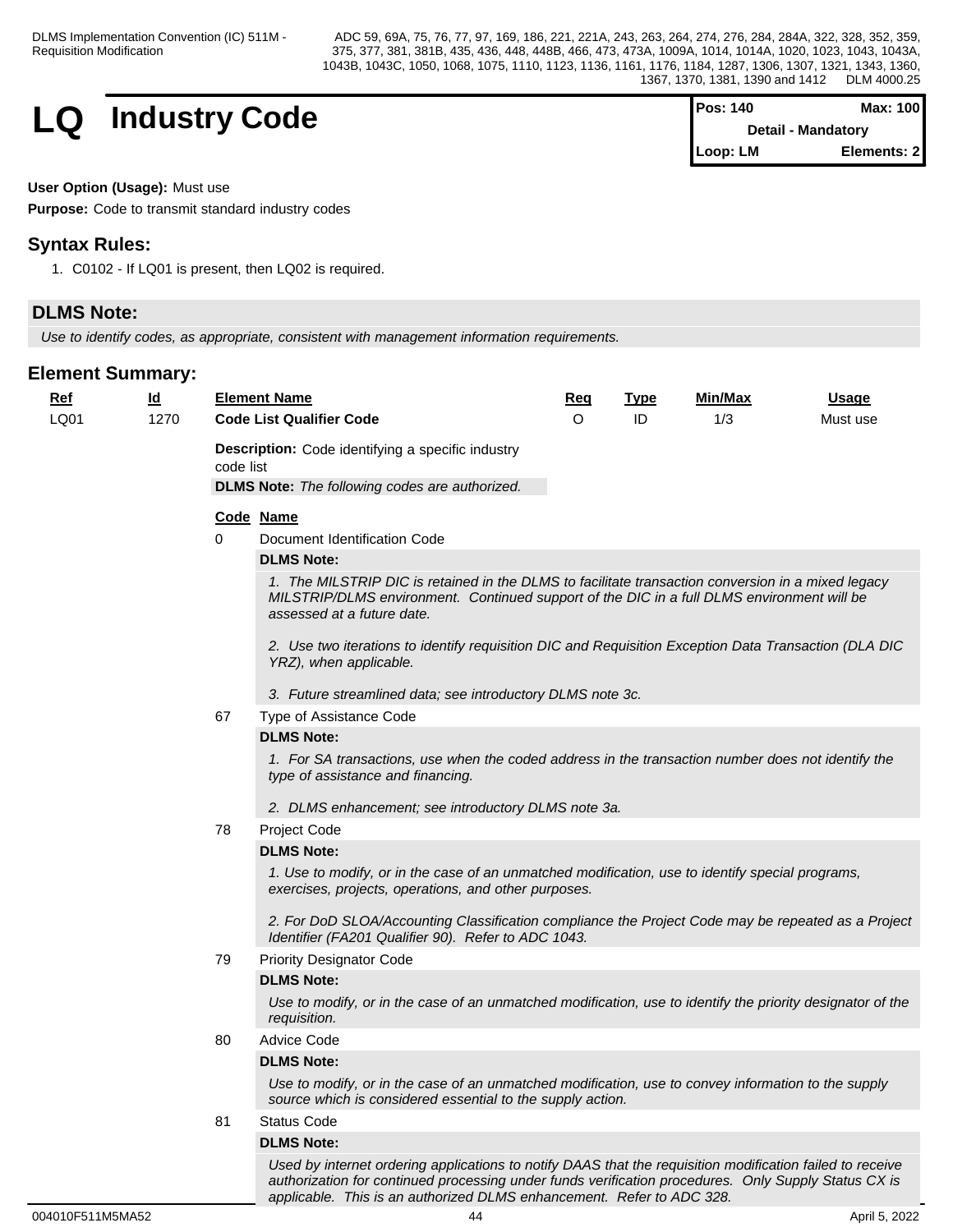#### **Code Name**

83 Supply Condition Code

#### **DLMS Note:**

*1. Use to indicate the lowest acceptable condition of materiel when requisitioning from DLA Disposition Services.*

*2. When requisitioning specific reparables for induction under Depot Maintenance Inter-Service Agreement (DMISA) or comparable inter-Service agreement, cite the supply condition code (SCC) applicable to the reparable item requested. Authorized SCCs include D, F, G, and Q. Requisitions for induction of a Product Quality Deficiency Report (PQDR) exhibit for warrantied maintenance will cite SCC Q. Refer to ADC 1176.*

#### 84 Management Code

#### **DLMS Note:**

*1. Authorized DLMS enhancement under DLA industrial activity support agreement. (Refer to ADC 352, ADC 359 and ADC 375)*

*2. Authorized on an Intra-Air Force basis with BR02 transaction type code AM to provided required management code information on the reason for the requisition. (Refer to ADC 1390)*

87 Subsistence Type of Pack Code

#### **DLMS Note:**

*Use with subsistence items.*

89 Cooperative Logistics Program Support Code

#### **DLMS Note:**

*For FMS transactions, must use to identify programmed, nonprogrammed, and termination/drawdown requirements.*

94 Identification Code

#### **DLMS Note:**

*Must use in FMS transactions to identify the customer country's requisitioning Service Code: B, D, K, P, or T. This is the SA program Customer Service Designator (codes derived from Qualifier 71, Service and Agency Code).*

*A data maintenance action was approved in version 5010. The approved code/name is "CSD - Customer*

*Service Designator".*

95 Offer and Release Option Code

#### **DLMS Note:**

*For FMS transactions, must use to modify, or in the case of an unmatched modification, use to advise the supply source of the type of notice required prior to shipping the materiel.*

97 Ultimate Recipient Code

#### **DLMS Note:**

*1. Use to identify the buyer of DoD materiel to allow full payment for materiel supplied to a non-DoD customer.*

- *2. DLMS enhancement; see introductory DLMS note 3a.*
- 99 Purpose Code

#### **DLMS Note:**

- *1. Use in CAV transactions.*
- *2. DLMS enhancement; see introductory DLMS note 3a.*

#### A1 Ownership Code

#### **DLMS Note:**

*1. Use in requisition or referral order to identify the ownership of previously purchased materiel. This is a restricted use applicable when a Service has entered into an MOA with DLA relative to Service-owned stocks, centrally-managed/stored by DLA (1BR06/020, Code RI).*

*2. Use on a referral order to initiate an inter-Service ammunition or ammunition-related ownership transfer with no physical movement of materiel. Use to identify the new/gaining (to) ownership code. DLMS enhancement. Refer to ADC 1020.*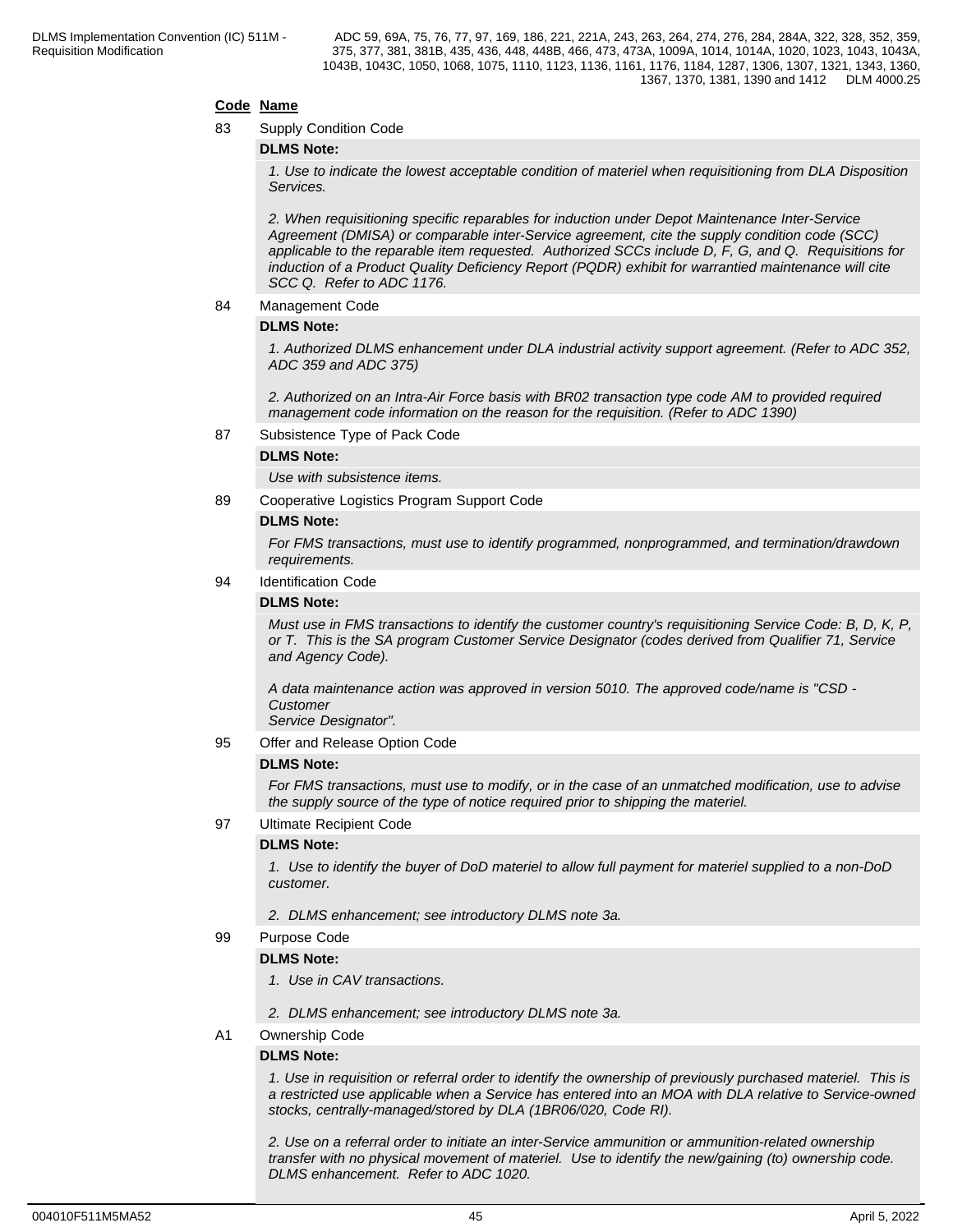#### **Code Name**

*3. Also authorized on an intra-Army basis with BR02 Transaction Type Code A0 and BR06 Action Code J for identification of the ownership of materiel post-post issued by Army Single Stock Fund activities.*

A2 Customer Within Country Code

#### **DLMS Note:**

*1. For SA transactions, use when the coded address in the transaction number does not identify the customer-within-country.*

- *2. DLMS enhancement; see introductory DLMS note 3a.*
- A3 Delivery Term Code

#### **DLMS Note:**

*For FMS transactions, use when the coded address in the transaction number does not identify the delivery term.*

A5 Subcase Number

#### **DLMS Note:**

*1. Use in FMS transactions based on Service requirements.*

- *2. DLMS enhancement; see introductory DLMS note 3a.*
- A6 Freight Forwarder Number

#### **DLMS Note:**

*Must use in FMS transactions to modify, or in the case of an unmatched modification, use to identify the country representative or freight forwarder to receive shipments and documentation.*

A7 Record Control Number

#### **DLMS Note:**

*Must use in MAP/GA transactions to identify the program line item number.*

A8 Program Year Code

#### **DLMS Note:**

*Must use in MAP/GA transactions to indicate the program year in which the requisitioned item was approved and funded.*

#### A9 Supplemental Data

#### **DLMS Note:**

*1. Use to identify, or to modify, supplementary address/supplemental data.*

*2. During the legacy MILSTRIP/DLMS transition, this field will be used to perpetuate/populate the MILSTRIP Supplementary Address (SUPADD) field. During this time, field size is restricted to 6 positions; see introductory DLMS note 3d.*

*3. Expanded use of this field for supplemental data without size restriction is a DLMS enhancement; see introductory DLMS note 3a.*

*4. Under full DLMS, the requirement to pass activity address information within the supplemental data field will be streamlined. Activity address data previously contained in the SUPADD will be reflected exclusively in the N1 segment. Future streamlined data; see introductory DLMS note 3c.*

*5. During legacy MILSTRIP/DLMS transition, use on a referral order modification to initiate an inter-Service ammunition or ammunition-related ownership transfer with no physical movement of materiel and no billing. Cite Signal Code M and Project Code CYK in conjunction with the supplemental data field constructed as follows: Service/Agency Code Y followed by the old (from) ownership code, the RIC to which ownership is transferred, and the new/gaining (to) ownership code. Refer to ADC 1020.*

#### AJ Utilization Code

#### **DLMS Note:**

*1. Use to identify a specialized purpose for which the requisition is submitted.*

*2. Under legacy MILSTRIP, this is the first position of the document serial number within the document number.*

*3. Authorized DLMS enhancement under DLA industrial activity support agreement. Refer to ADC 381.*

*4. DLMS enhancement; see introductory DLMS note.*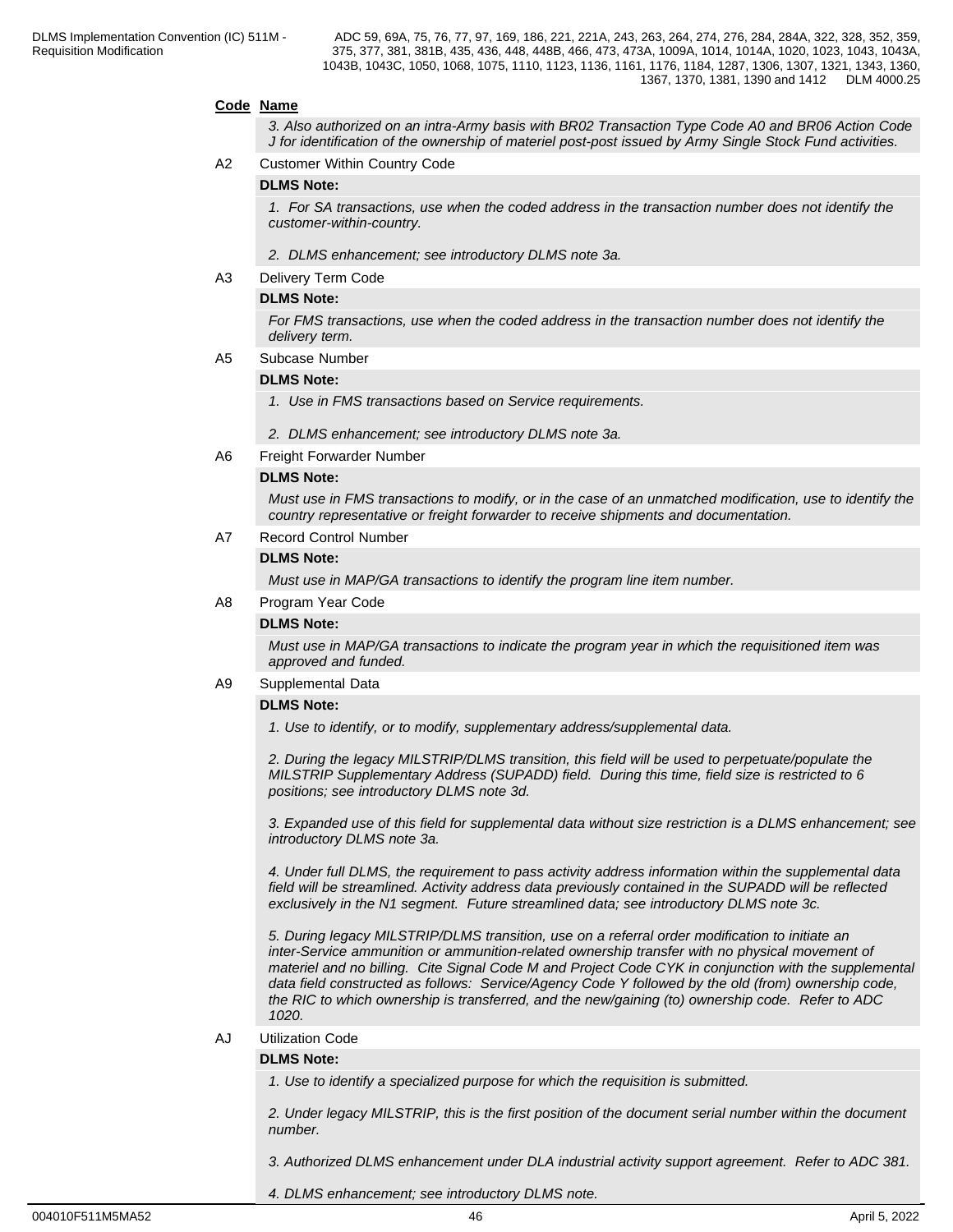#### **Code Name**

#### AK Distribution Code

#### **DLMS Note:**

*1. Use to modify, or in the case of an unmatched modification, use to identify the distribution code. Modifier transactions may not be used to change this field for Government Furnished Materiel (GFM) requisitions.*

*2. Future streamlined data; see introductory DLMS note 3c.*

AL Special Requirements Code

#### **DLMS Note:**

*1. Under legacy MILSTRIP, this is carried in the required delivery date field.*

*2. DLMS enhancement; see introductory DLMS note 3a.*

*3. Use in conjunction with 2/LQ01/Code RC, Requirement Code, to complete the Air Force unique NMCS/MICAP data requirement.*

#### BD Transportation Priority Code

#### **DLMS Note:**

*1. Use to identify a transportation priority which is different than that associated with the requisition priority.*

*2. DLMS enhancement; see introductory DLMS note 3a.*

#### DE Signal Code

#### **DLMS Note:**

*1. Use to modify, or in the case of an unmatched modification, use to identify the signal code. Modifier transactions may not be used to change this field for Government Furnished Materiel (GFM) requisitions.*

*2. Future streamlined data; see introductory DLMS note 3c.*

DF Media and Status Code

#### **DLMS Note:**

*1. Use to modify, or in the case of an unmatched modification, use to identify the media and status code. Modifier transactions may not be used to change this field for Government Furnished Materiel (GFM) requisitions.*

*2. Future streamlined data; see introductory DLMS note 3c.*

DJ Remedial Action Code

#### **DLMS Note:**

*Use temporary qualifier DJ - Remedial Action Code to identify Army Edit Action Code indicating the actions required by the receiving system in order to accurately process transactions and direct the types of follow-on actions authorized to occur. This is an Army unique data element, and is meaningful to the Army only. The code source is identified as the U.S. Army Materiel Command Single Stock Fund Functional User Manual, 3rd Edition. An ANSI data maintenance request has been prepared to establish a new data element 1270 code qualifier assignment for Army Edit Action Code.*

#### GQ Group Qualifier Code

#### **DLMS Note:**

*Use to identify the Materiel Management Aggregation Code (MMAC) for NSNs to be managed by a specific manager (i.e., system, program, aggregation, selected FSC, technology group). This is an Air Force-unique data element, meaningful to the Air Force only. Non-Air Force Components perpetuate without action.*

*A data maintenance action was approved in version 5010. The approved code/name is "MAC – Material Management Aggregation Code". The code source is identified as the Air Force Manual (AFMAN) 23-110, Volumes 1 and 2.*

## KJ Assured Delivery Indicator

## **DLMS Note:**

*1. Use to identify, or modify, the Delivery Priority/Special Processing Code for materiel that has an urgency of need within the maintenance shop and must be delivered within one hour of receipt of the issue request. Value will be X (1 hour issue) when applicable.*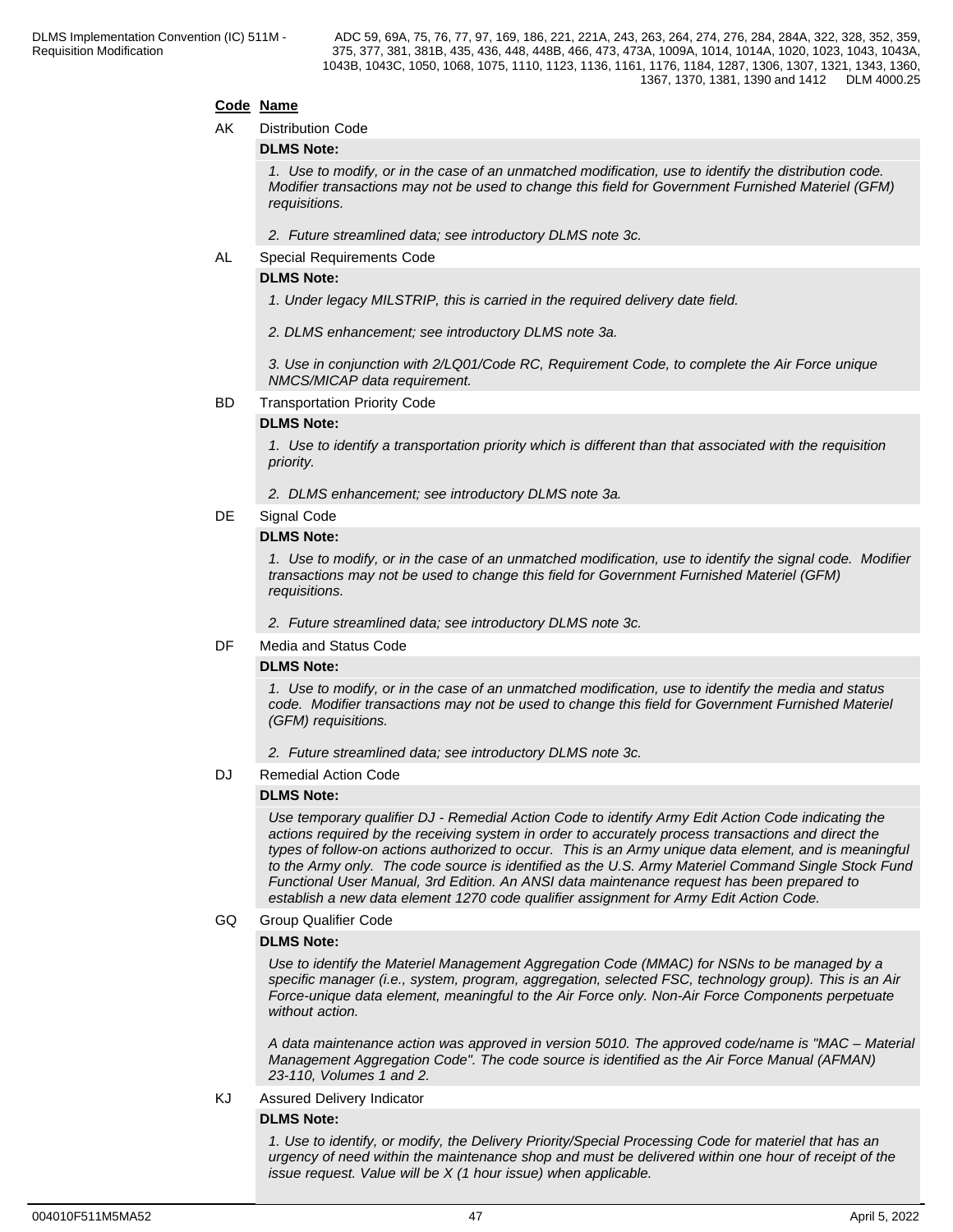#### **Code Name**

*2. Authorized DLMS enhancement under DLA industrial activity support agreement. Refer to ADC 381.*

*3. A data maintenance action was approved in version 5030. The approved code/name is DPC – Delivery Priority Code. DoD systems will continue to use Qualifier KJ to represent the Delivery Priority/Special Processing Code until such time as a new ADC directs otherwise.*

#### RC Requirement Code

#### **DLMS Note:**

*1. Use to identify the Air Force Urgency Justification Code indicating the urgency of need and type of requirement (justification) related to a Not Mission Capable Supply/Mission Impaired Capability Awaiting Parts (NMCS/MICAP) condition.*

*2. Use in conjunction with Special Requirements Code N (2/LQ01/Code AL or perpetuated from legacy MILSTRIP Required Delivery Date field). This is an Air Force unique data element, meaningful to the Air Force only. Non-Air Force Components perpetuate without action. The code source is identified as the Air Force Manual (AFMAN) 23-110, Volume 1 and 2.*

*A data maintenance action was approved in version 5010. The approved code/name is "UJC - Urgency Justification Code".*

#### RD Property Ownership Type Code

#### **DLMS Note:**

*Use only on a referral order modification to initiate an inter-Service ammunition or ammunition-related ownership transfer with no physical movement of materiel. Use to identify, or to modify, the old (from) ownership code. DLMS enhancement. Refer to ADC 1020.*

#### COG Cognizance Symbol

#### **DLMS Note:**

*1. Use to identify the material cognizance symbol (COG) of the end item. Indicate NSL for non-stock numbered listed items. This is a Navy-unique data element meaningful to Navy only; Non-Navy Components are to perpetuate without action.*

*2. DLMS enhancement.*

DSI Disposition Services Indicator

#### **DLMS Note:**

*1. DLA Disposition Services uses to provide (or modify) relevant information applicable to the DLA Disposition Services business process supported by this transaction on an intra-DLA basis. Use multiple repetitions of the LQ Segment to include all applicable codes. Authorized DLMS enhancement for use by DLA Disposition Services. Refer to ADC 466.*

*2. The following Disposition Services Indicator values are available for use in the requisition transaction: MRA – Materiel Receipt Acknowledgment Required. DMIL – DEMIL Certification Required. MUTL – Mutilation Certification Required. RCYL – Certificate of Recycling Required. CIF – Container Issued in Full. WALK – Walk-in Customer. PICK – Customer Pick-up Required. CS – DEMIL Condition of Sale Indicator*

*3. At this time a local code 'DSI' is established for use in 511M, version 4010. A data maintenance action has been submitted for establishment of 'DSI-Disposition Services Indicator' in a future version.*

#### EWR Evaluate Work Candidate Reason Lookup

#### **DLMS Note:**

*1. Use to identify, or to modify, the Requirement Churn Reason Code to identify materiel orders required by the industrial site to complete planned work above what was originally identified during the pre-planned process, ordered and delivered after the start of the availability.*

*2. Authorized DLMS enhancement under DLA industrial activity support agreement. Refer to ADC 381.*

IMC Item Management Code

#### **DLMS Note:**

*1. Use to identify the Item Management Code (IMC) for integrated material management. This is a Navy-unique data element meaningful to Navy only; Non-Navy Components are to perpetuate without action.*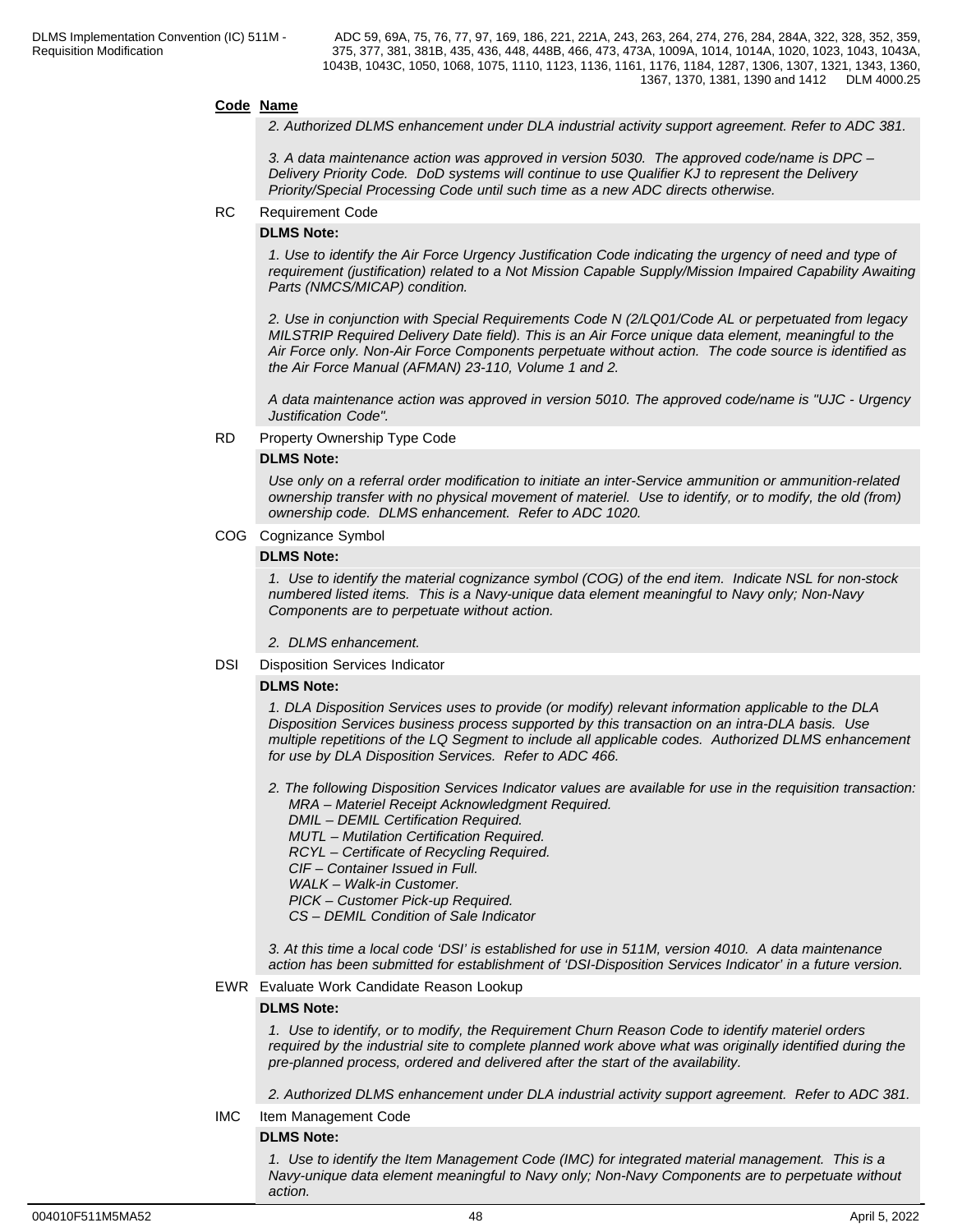#### **Code Name**

#### *2. DLMS enhancement.*

MCC Material Control Code

#### **DLMS Note:**

*1. Use to identify the Material Control Code (MCC) for special inventory reporting. This is a Navy-unique data element meaningful to Navy only; Non-Navy Components are to perpetuate without action.*

- *2. DLMS enhancement.*
- SEC Stock Exchange Code

#### **DLMS Note:**

*Use to identify the Exchange Pricing Indicator for intra-Army transactions to identify that the Customer and NIIN on the transaction are Exchange Pricing relevant. When applicable, cite code value EP (Exchange Pricing). Refer to ADC 274.*

*A data maintenance action was approved in version 6010. The approved code/name is "EPI – Exchange Pricing Indicator".*

#### SMI Special Material Identification Code

#### **DLMS Note:**

*1. Use to identify the Special Material Identification Code (SMIC) for an end item. This is a Navy-unique data element meaningful to Navy only; Non-Navy Components are to perpetuate without action.*

#### *2. DLMS enhancement.*

#### T05 Inspection Parameters

#### **DLMS Note:**

*1. Use to identify, or to modify, the Quality Inspection Code indicating the level of quality inspection to which the item must be procured and inspected.* 

*2. Authorized DLMS enhancement under DLA industrial activity support agreement. Refer to ADC 381.*

LQ02 1271 **Industry Code**

AN 1/30 Must use

**Description:** Code indicating a code from a specific industry code list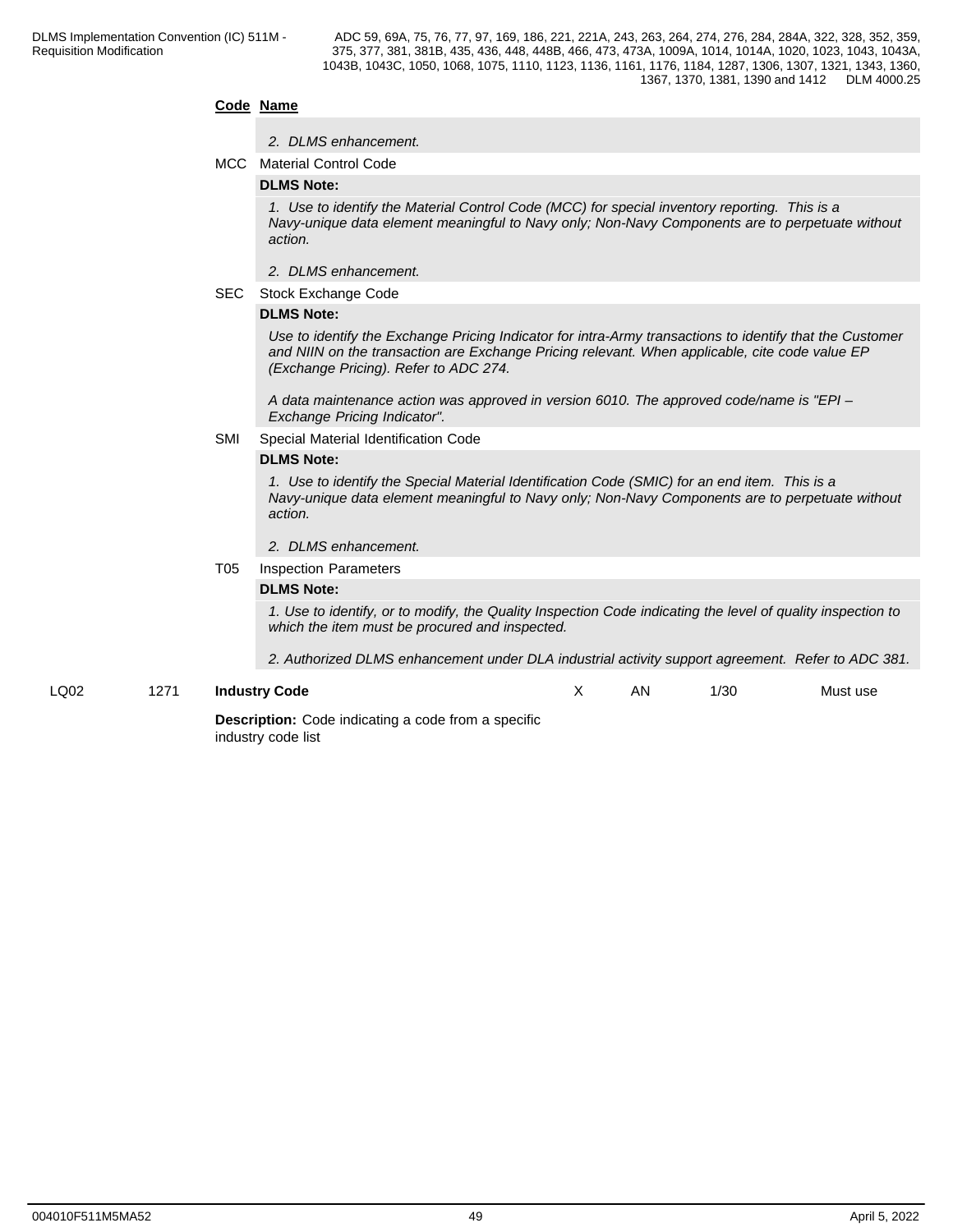# **QTY** Quantity

| $Pos: 150$               | Max: 1 I     |  |
|--------------------------|--------------|--|
| <b>Detail - Optional</b> |              |  |
| Loop: QTY                | Elements: 21 |  |

## **User Option (Usage):** Used

**Purpose:** To specify quantity information

## **Syntax Rules:**

- 1. R0204 At least one of QTY02 or QTY04 is required.
- 2. E0204 Only one of QTY02 or QTY04 may be present.

## **Semantics:**

1. QTY04 is used when the quantity is non-numeric.

| <b>Ref</b> | $\underline{\mathsf{Id}}$ | <b>Element Name</b>                                                                                                                                                                                                  | <b>Req</b> | <b>Type</b> | <b>Min/Max</b> | <b>Usage</b> |
|------------|---------------------------|----------------------------------------------------------------------------------------------------------------------------------------------------------------------------------------------------------------------|------------|-------------|----------------|--------------|
| QTY01      | 673                       | <b>Quantity Qualifier</b>                                                                                                                                                                                            | M          | ID          | 2/2            | Must use     |
|            |                           | <b>Description:</b> Code specifying the type of quantity                                                                                                                                                             |            |             |                |              |
|            |                           | Code Name                                                                                                                                                                                                            |            |             |                |              |
|            |                           | OC.<br>Order Count                                                                                                                                                                                                   |            |             |                |              |
|            |                           | <b>DLMS Note:</b>                                                                                                                                                                                                    |            |             |                |              |
|            |                           | DLA Disposition Services uses to identify the total number of DTIDs in a specified container (i.e., the<br>container count) when the entire container is being requisitioned. DLMS enhancement; Refer to ADC<br>466. |            |             |                |              |
| QTY02      | 380                       | Quantity                                                                                                                                                                                                             | X          | R           | 1/15           | Must use     |
|            |                           | <b>Description:</b> Numeric value of quantity                                                                                                                                                                        |            |             |                |              |
|            |                           | <b>DLMS Note:</b> Express as a whole number with no<br>decimal.                                                                                                                                                      |            |             |                |              |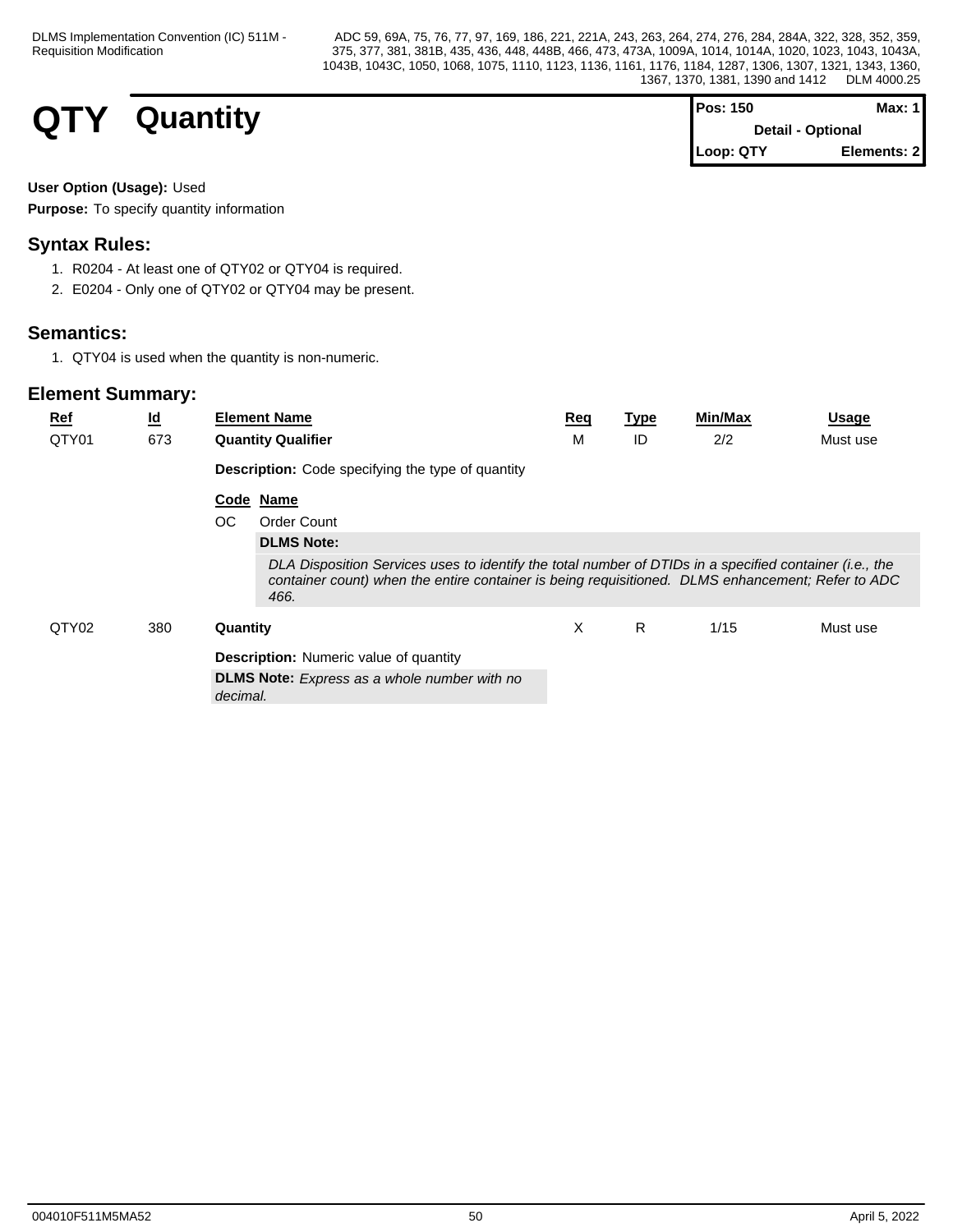| <b>N1</b> | <b>Name</b> | <b>Pos: 180</b>          | <b>Max: 1</b> |  |
|-----------|-------------|--------------------------|---------------|--|
|           |             | <b>Detail - Optional</b> |               |  |
|           |             | Loop: N1                 | Elements: 5   |  |

## **User Option (Usage):** Used

**Purpose:** To identify a party by type of organization, name, and code

## **Syntax Rules:**

- 1. R0203 At least one of N102 or N103 is required.
- 2. P0304 If either N103 or N104 is present, then the other is required.

## **Comments:**

- 1. This segment, used alone, provides the most efficient method of providing organizational identification. To obtain this efficiency the "ID Code" (N104) must provide a key to the table maintained by the transaction processing party.
- 2. N105 and N106 further define the type of entity in N101.

## **DLMS Note:**

*1. Must use one iteration of this 2/N1/180 loop to identify the organization to receive the transaction.*

*2. Use additional iterations to identify other organizations associated with the transaction.*

| Ref              | $\underline{\mathsf{Id}}$ |           | <b>Element Name</b>                                                                                                                                                                                                                                                                                                                                                                                                                                                                                                                                                                                                                            | Req | <b>Type</b> | Min/Max | <b>Usage</b> |
|------------------|---------------------------|-----------|------------------------------------------------------------------------------------------------------------------------------------------------------------------------------------------------------------------------------------------------------------------------------------------------------------------------------------------------------------------------------------------------------------------------------------------------------------------------------------------------------------------------------------------------------------------------------------------------------------------------------------------------|-----|-------------|---------|--------------|
| N <sub>101</sub> | 98                        |           | <b>Entity Identifier Code</b>                                                                                                                                                                                                                                                                                                                                                                                                                                                                                                                                                                                                                  | M   | ID          | 2/3     | Must use     |
|                  |                           |           | Description: Code identifying an organizational<br>entity, a physical location, property or an individual<br><b>DLMS Note:</b> The following codes are authorized.                                                                                                                                                                                                                                                                                                                                                                                                                                                                             |     |             |         |              |
|                  |                           |           | Code Name                                                                                                                                                                                                                                                                                                                                                                                                                                                                                                                                                                                                                                      |     |             |         |              |
|                  |                           | <b>BS</b> | Bill and Ship To                                                                                                                                                                                                                                                                                                                                                                                                                                                                                                                                                                                                                               |     |             |         |              |
|                  |                           |           | <b>DLMS Note:</b>                                                                                                                                                                                                                                                                                                                                                                                                                                                                                                                                                                                                                              |     |             |         |              |
|                  |                           |           | Use either this code, or both codes BT and ST, for reimbursable materiel. Use to modify, or in the case<br>of an unmatched modification, use to identify the organization which receives both the materiel and the<br>billing for the materiel. Modifier transactions may not be used to change this field for GFM requisitions.                                                                                                                                                                                                                                                                                                               |     |             |         |              |
|                  |                           | <b>BT</b> | Bill-to-Party                                                                                                                                                                                                                                                                                                                                                                                                                                                                                                                                                                                                                                  |     |             |         |              |
|                  |                           |           | <b>DLMS Note:</b>                                                                                                                                                                                                                                                                                                                                                                                                                                                                                                                                                                                                                              |     |             |         |              |
|                  |                           |           | 1. Use with code ST for reimbursable materiel. Use to modify, or in the case of an unmatched<br>modification, use to identify the organization to receive billing for materiel when different form the<br>organization receiving the materiel. Use precludes the use of Code BS for the Bill-to DoDAAC. Modifier<br>transactions may not be used to change this field for GFM requisitions.<br>2. Use for SFIS compliant systems to identify the BPN of the party to receive the bill. BPN may only be<br>used when the corresponding DoDAAC is also provided. This will require a second iteration of the N1<br>loop with the same qualifier. |     |             |         |              |
|                  |                           |           | 3. Authorized DLMS enhancement; see introductory DLMS note 3g.                                                                                                                                                                                                                                                                                                                                                                                                                                                                                                                                                                                 |     |             |         |              |
|                  |                           | DA        | <b>Delivery Address</b>                                                                                                                                                                                                                                                                                                                                                                                                                                                                                                                                                                                                                        |     |             |         |              |
|                  |                           |           | <b>DLMS Note:</b>                                                                                                                                                                                                                                                                                                                                                                                                                                                                                                                                                                                                                              |     |             |         |              |
|                  |                           |           | 1. Use with 2/N2/190, 2/N3/200, and 2/N4/210 to fully identify or modify in-the-clear exception ship-to<br>address information under authorized conditions.                                                                                                                                                                                                                                                                                                                                                                                                                                                                                    |     |             |         |              |
|                  |                           |           | 2. Use for Requisition Exception Data Transaction (DLA DIC YRZ-Transaction Code ST) for exception<br>ship-to address information. See introductory DLMS note 3f.                                                                                                                                                                                                                                                                                                                                                                                                                                                                               |     |             |         |              |
|                  |                           |           | 3. DLMS enhancement; see introductory DLMS note 3a.                                                                                                                                                                                                                                                                                                                                                                                                                                                                                                                                                                                            |     |             |         |              |
|                  |                           | DZ        | Delivery Zone                                                                                                                                                                                                                                                                                                                                                                                                                                                                                                                                                                                                                                  |     |             |         |              |
|                  |                           |           | <b>DLMS Note:</b>                                                                                                                                                                                                                                                                                                                                                                                                                                                                                                                                                                                                                              |     |             |         |              |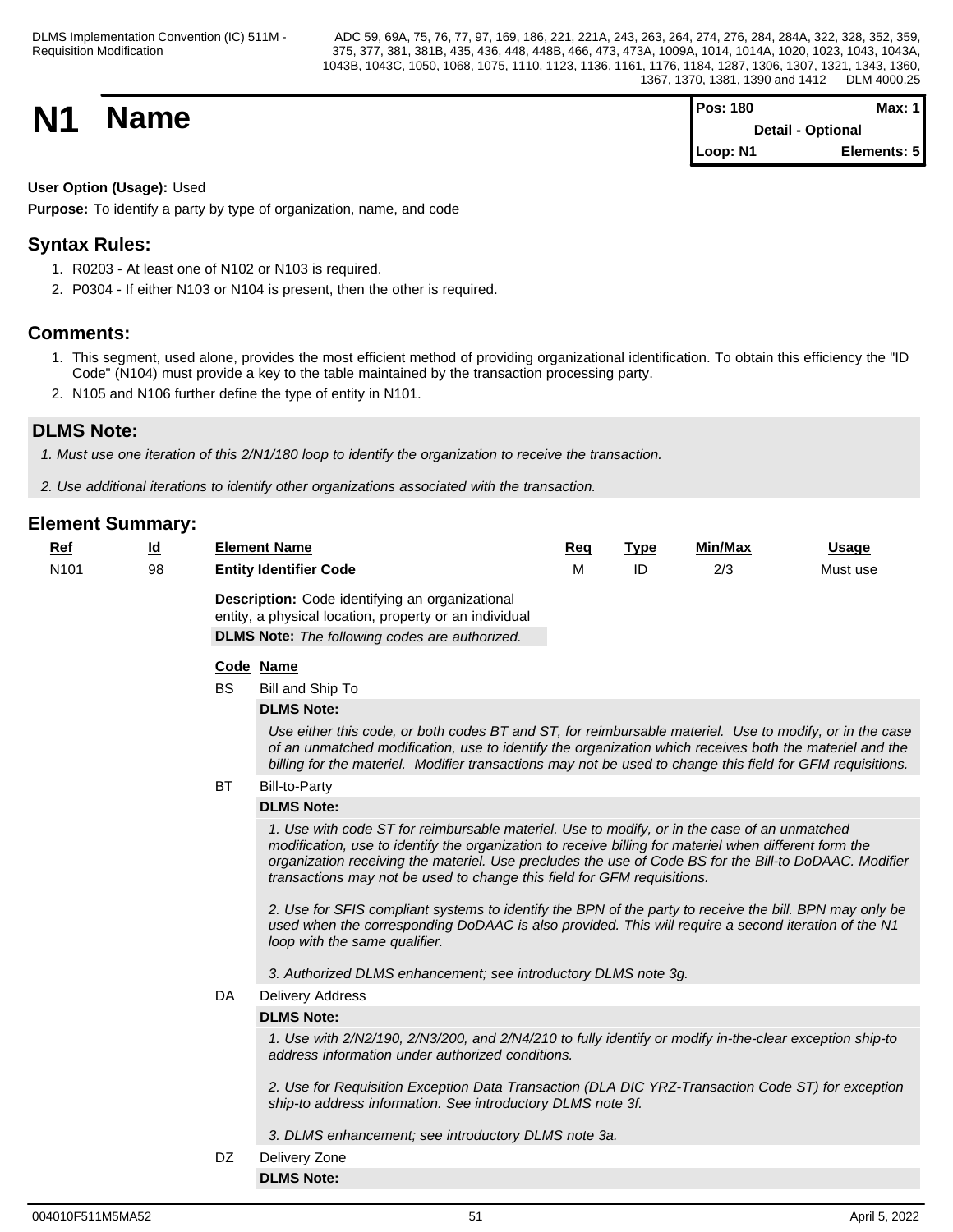#### **Code Name**

- *1. Use to provide the DELIVERY LOCATION indicating where the materiel is to be staged/stored.*
- *2. Authorized DLMS enhancement under DLA industrial activity support agreement. Refer to ADC 381.*
- IF International Freight Forwarder

#### **DLMS Note:**

*Use for Requisition Exception Data Transaction (DLA DIC YRZ-Transaction Code NA) Notice of Availability (NOA) address information. See introductory DLMS note 3f.*

- MF Manufacturer of Goods
- PK Party to Receive Copy

#### **DLMS Note:**

*1. Use as needed to identify an organization to be provided a copy of this transaction. Use with N103, qualifier M4 (Routing Identifier) and N106, qualifier To (Message To).*

*2. Must be used between Army and DLA for their integrated set assembly program, when an assembly component part being ordered by the Army is not managed by DLA, and DLA is acquiring it in support of the Army medical mission. Refer to ADC 276.*

*3. Used between Navy and DLA for Navy requisitions submitted directly to other Component SoS, so that DLA will be able to support follow-on actions on behalf of the Navy industrial activity (IA) under a DLA industrial activity support agreement. Refer to ADC 377.*

*4. DLMS enhancement; see introductory DLMS Note 3a.*

ST Ship To

#### **DLMS Note:**

*Use with code BT for reimbursable materiel. Use to modify, or in the case of an unmatched modification, use to identify the organization to receive the materiel when different from the activity being billed for the materiel. Use precludes the use of Code BS. Modifier transactions may not be used to change this field for GFM requisitions.*

#### UQ Subsequent Owner

#### **DLMS Note:**

*Use only on a referral order modification to initiate an inter-Service ammunition or ammunition-related ownership transfer with no physical movement of materiel. Use to identify, or to modify, the RIC to which ownership is being transferred (the New Owner RIC). DLMS enhancement. Refer to ADC 1020.*

XN Planning/Maintenance Organization

#### **DLMS Note:**

*1. Use between Service industrial/maintenance sites and DLA to identify, or to modify, the Shop Service Center (SSC) or Shop Store.*

*2. Authorized DLMS enhancement under DLA industrial activity support agreement. Refer to ADC 284A & 381.*

Z1 Party to Receive Status

#### **DLMS Note:**

*1. Use to modify, or in the case of an unmatched modification, use to identify the party to receive status when different from Service/Agency prescribed status recipient. Use multiple iterations to identify all status recipients, as required.*

*2. The DLMS provides the capability to carry additional status recipients beyond those identified by legacy MILSTRIP. The Media and Status Code and the Distribution Code will be retained in the DLMS to facilitate transaction conversion in a mixed legacy MILSTRIP/DLMS environment. Additional status recipients identified here cannot be passed to legacy MILSTRIP users.*

#### Z2 Unserviceable Material Consignee

#### **DLMS Note:**

*Use when requisitioning from a reclamation organization to indicate the consignee for unserviceable materiel.*

#### Z3 Potential Source of Supply

#### **DLMS Note:**

*Use when requisitioning nonstandard materiel identified in PO106 only with code FT or MG to identify potential supply sources.*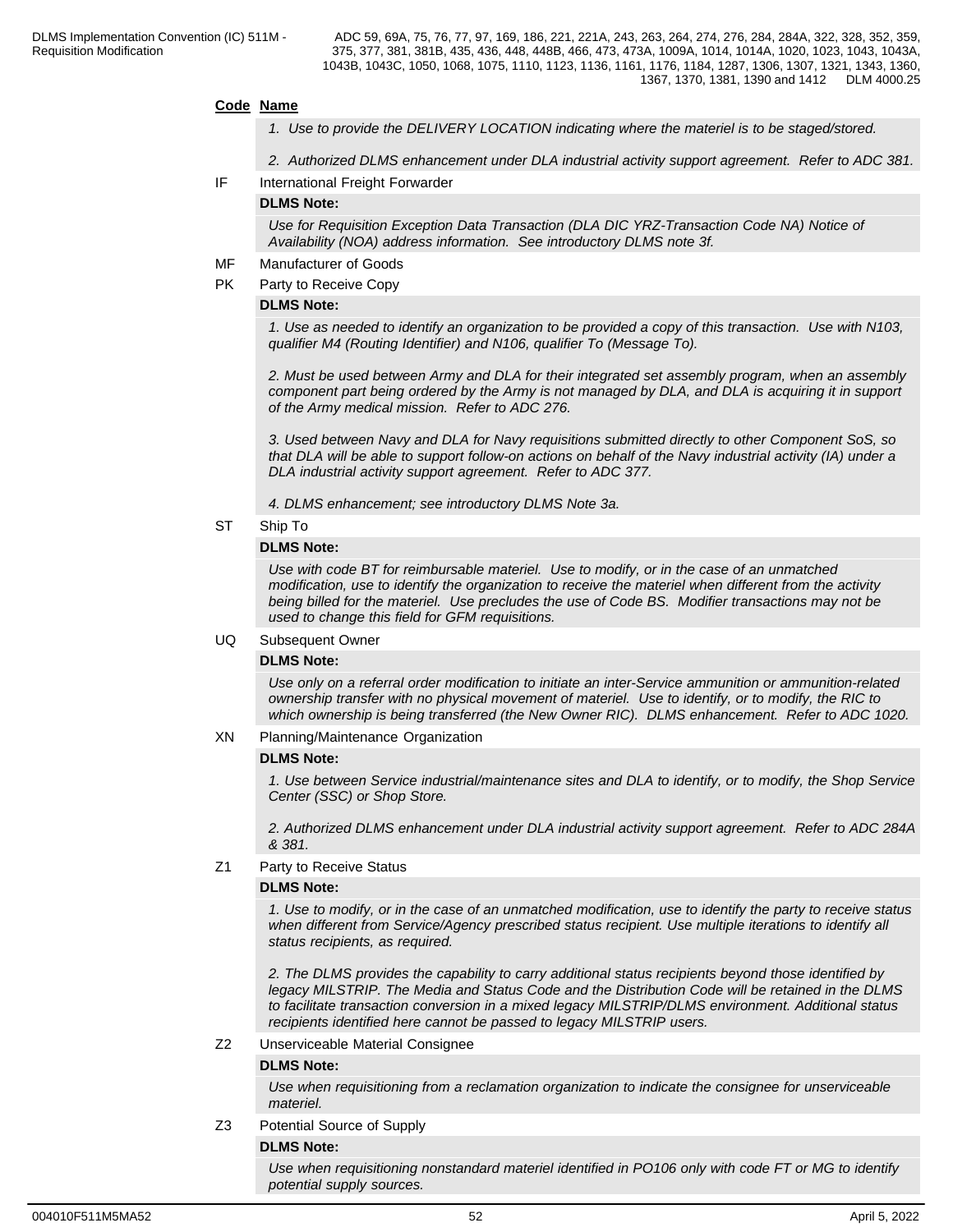#### **Code Name**

- Z4 Owning Inventory Control Point
	- **DLMS Note:**

*Must use to identify the owning ICP.*

Z5 Management Control Activity

#### **DLMS Note:**

*Use for GFM or CFM requisitions.*

Z7 Mark-for Party

#### **DLMS Note:**

*1. Use to identify or modify an entity located within the ship-to address that is to actually receive the materiel.*

*2. The Mark-for Party may be identified by DoDAAC, RIC, clear text, or a combination of these. Only one of DoDAAC or RIC may be used.* 

*3. Maximum length of the Mark-for Party is 24 positions: Mark-for clear text (with no DoDAAC or RIC) displays on DoD shipment documents as two lines of 12 characters each. If text is combined with a DoDAAC, up to 17 clear text characters will be allowed. If text is combined with a RIC, up to 20 clear text characters will be allowed. A slash (/) will be inserted during printing of shipment documentation to separate the DoDAAC or RIC from clear text; do not perpetuate the slash (/) in the DLMS transaction.*

*4. Authorized DLMS enhancement; see introductory DLMS note 3g. Refer to ADC 1009A.*

*5. Also use for Requisition Exception Data Transaction (DLA DIC YRZ-Transaction Code MF) to identify mark-for delivery information. See introductory DLMS note 3f.*

#### 003 Application Party

#### **DLMS Note:**

*Used with Supply Status CX to identify the Routing Identifier of the internet ordering application in notification to DAAS that the requisition modifier failed to receive authorization for continued processing under funds verification procedures. DAAS shall prepare CX Supply Status on behalf of the identified internet ordering application rather than continue processing the requisition modifier. Refer to ADC 328.*

#### IAD Foreign Office

#### **DLMS Note:**

*1. Use for clear-text exception data FMS in-country address.*

*2. Use for Requisition Exception Data Transaction (DLA DIC YRZ-Transaction Code MA) FOR FMS in-country mark-for address. See introductory DLMS note 3f.*

### N102 93 **Name Description:** Free-form name **DLMS Note:** *1. Use with 2/N1/180 N101 code MF to identify the manufacturer's name when the CAGE code is not available. When the CAGE code is available use N103 and N104. 2. Use with 2/N1/180 N101 code DA to identify the exception ship-to organization. 3. Use with N101 Code Z7 to identify the recipient of materiel. Total field length is restricted to 24 clear text characters, when not used in combination with a DoDAAC or RIC. If combined with a Mark-for DoDAAC, restrict clear text to 17 characters. If combined with a Mark-for RIC, restrict clear text to 20 characters. Authorized DLMS enhancement; see introductory DLMS note 3g. Refer to ADC 1009A. 4. Use for Requisition Exception Data Transaction (DLA DIC YRZ-Transaction Codes ST, MA, NA and MF) with N101 code DA, IAD, IF and Z7 to identify the exception address line 1. For Codes DA, IAD and IF a maximum of 35 positions (including spaces) is allowed. For code Z7 a maximum of 30*  X AN 1/60 Used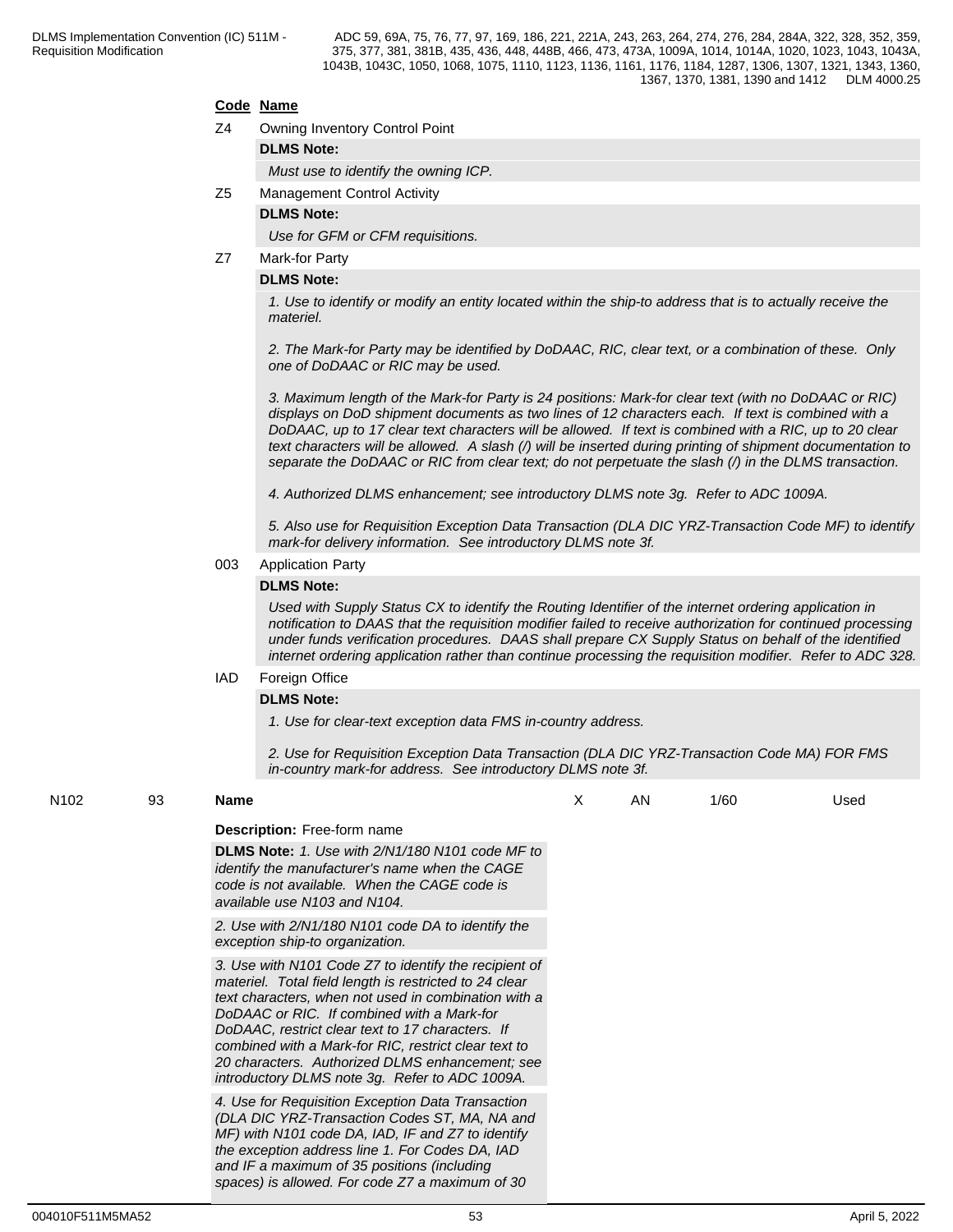| <b>Ref</b>       | $\underline{\mathsf{Id}}$ | <b>Element Name</b>                                                                                                       | Req      | <b>Type</b> | Min/Max | <b>Usage</b> |
|------------------|---------------------------|---------------------------------------------------------------------------------------------------------------------------|----------|-------------|---------|--------------|
|                  |                           | positions (including spaces) is allowed. See<br>introductory DLMS notes 3f.                                               |          |             |         |              |
|                  |                           | 5. Use to identify the delivery location (Qualifier DZ,<br>2/N101/180). Field length is 30 positions maximum.             |          |             |         |              |
| N <sub>103</sub> | 66                        | <b>Identification Code Qualifier</b>                                                                                      | X        | ID          | 1/2     | Used         |
|                  |                           | Description: Code designating the system/method<br>of code structure used for Identification Code (67)                    |          |             |         |              |
|                  |                           | Code Name                                                                                                                 |          |             |         |              |
|                  |                           | Department of Defense Activity Address Code (DODAAC)<br>10                                                                |          |             |         |              |
|                  |                           | <b>DLMS Note:</b>                                                                                                         |          |             |         |              |
|                  |                           | DLMS enhancement; see introductory DLMS note 3a.                                                                          |          |             |         |              |
|                  |                           | Commercial and Government Entity (CAGE)<br>33                                                                             |          |             |         |              |
|                  |                           | <b>Business License Number</b><br>50                                                                                      |          |             |         |              |
|                  |                           | <b>DLMS Note:</b>                                                                                                         |          |             |         |              |
|                  |                           | 1. Use for SFIS to map to SFIS Data element "Business Partner Number TP3". Enter the buyer's BPN<br>in N104.              |          |             |         |              |
|                  |                           | 2. Authorized DLMS enhancement; see introductory DLMS note 3g.                                                            |          |             |         |              |
|                  |                           | Assigned by Buyer or Buyer's Agent<br>92                                                                                  |          |             |         |              |
|                  |                           | <b>DLMS Note:</b>                                                                                                         |          |             |         |              |
|                  |                           | Use with N101 Code XN to identify the Shop Service Center or Shop Store. Refer to ADC 284A & 381.                         |          |             |         |              |
|                  |                           | Military Assistance Program Address Code (MAPAC)<br>A2                                                                    |          |             |         |              |
|                  |                           | <b>DLMS Note:</b>                                                                                                         |          |             |         |              |
|                  |                           | 1. Use to indicate the Security Assistance (SA) structured address data.                                                  |          |             |         |              |
|                  |                           | 2. DLMS enhancement; see introductory DLMS note 3a.                                                                       |          |             |         |              |
|                  |                           | Department of Defense Routing Identifier Code (RIC)<br>M4                                                                 |          |             |         |              |
| N <sub>104</sub> | 67                        | <b>Identification Code</b>                                                                                                | $\times$ | <b>AN</b>   | 2/80    | Used         |
|                  |                           | <b>Description:</b> Code identifying a party or other code                                                                |          |             |         |              |
| N <sub>106</sub> | 98                        | <b>Entity Identifier Code</b>                                                                                             | O        | ID          | 2/3     | Used         |
|                  |                           | Description: Code identifying an organizational<br>entity, a physical location, property or an individual                 |          |             |         |              |
|                  |                           | Code Name                                                                                                                 |          |             |         |              |
|                  |                           | TO<br>Message To                                                                                                          |          |             |         |              |
|                  |                           | <b>DLMS Note:</b>                                                                                                         |          |             |         |              |
|                  |                           | Must use with the appropriate 2/N101/180 code to indicate the organization cited in N104 is receiving<br>the transaction. |          |             |         |              |
|                  |                           |                                                                                                                           |          |             |         |              |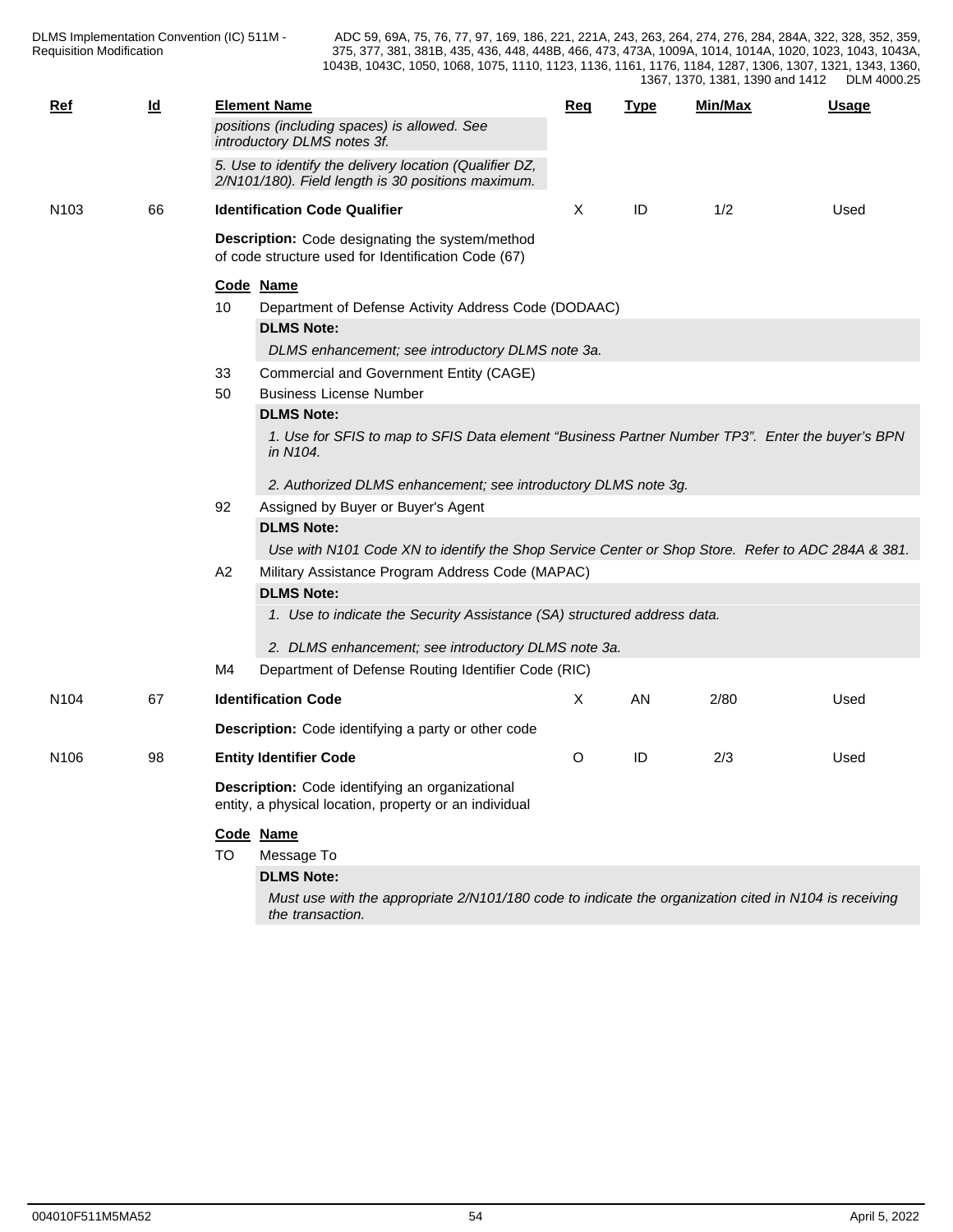## **N2** Additional Name Information

| <b>Pos: 190</b>         | Max: $2$                 |
|-------------------------|--------------------------|
|                         | <b>Detail - Optional</b> |
| $\blacksquare$ Loop: N1 | Elements: 2              |

#### **User Option (Usage):** Used

**Purpose:** To specify additional names or those longer than 35 characters in length

## **DLMS Note:**

*1. Use to identify additional name information as authorized.*

*2. Use with 2/N101/180 code DA to identify additional in-the-clear exception ship-to name information, with code MF to identify the manufacturer's name information, and with code ST to identify additional ship-to name information for excess plant property.*

*3. Use for Requisition Exception Data Transaction (DLA DIC YRZ) for mark-for, ship-to, FMS in-country mark-for and notice of availability address information. See introductory DLMS note 3f.*

*4. DLMS enhancement; see introductory DLMS note 3a.*

| 93<br>N201<br>M<br>AN<br>1/60<br><b>Name</b><br>Must use<br><b>Description:</b> Free-form name<br><b>DLMS Note:</b> Use for Requisition Exception Data<br>Transaction (DLA DIC YRZ-Transaction Codes ST,<br>MA, NA and MF) with N101 Codes DA, IAD, and IF<br>for address line 2, if not the final line and with Z7 for<br>address line 2. For Codes DA, IAD and IF a<br>maximum of 35 positions (including spaces) is<br>allowed. For code Z7 a maximum of 30 positions<br>(including spaces) is allowed. See introductory<br>DLMS note 3f.<br>O<br>AN<br>N202<br>93<br>1/60<br>Used<br><b>Name</b><br><b>Description:</b> Free-form name<br><b>DLMS Note:</b> Use for Requisition Exception Data<br>Transaction (DLA DIC YRZ-Transaction Codes ST,<br>MA, NA and MF) with N101 Codes DA, IAD, and IF<br>for address line 3, if not the final line and with Z7 for<br>address line 3. For Codes DA, IAD and IF a<br>maximum of 35 positions (including spaces) is<br>allowed. For code Z7 a maximum of 30 positions<br>(including spaces) is allowed. See introductory<br>DLMS note 3f. | $Ref$ | $\underline{\mathsf{Id}}$ | <b>Element Name</b> | <b>Req</b> | <b>Type</b> | Min/Max | <u>Usage</u> |
|------------------------------------------------------------------------------------------------------------------------------------------------------------------------------------------------------------------------------------------------------------------------------------------------------------------------------------------------------------------------------------------------------------------------------------------------------------------------------------------------------------------------------------------------------------------------------------------------------------------------------------------------------------------------------------------------------------------------------------------------------------------------------------------------------------------------------------------------------------------------------------------------------------------------------------------------------------------------------------------------------------------------------------------------------------------------------------------|-------|---------------------------|---------------------|------------|-------------|---------|--------------|
|                                                                                                                                                                                                                                                                                                                                                                                                                                                                                                                                                                                                                                                                                                                                                                                                                                                                                                                                                                                                                                                                                          |       |                           |                     |            |             |         |              |
|                                                                                                                                                                                                                                                                                                                                                                                                                                                                                                                                                                                                                                                                                                                                                                                                                                                                                                                                                                                                                                                                                          |       |                           |                     |            |             |         |              |
|                                                                                                                                                                                                                                                                                                                                                                                                                                                                                                                                                                                                                                                                                                                                                                                                                                                                                                                                                                                                                                                                                          |       |                           |                     |            |             |         |              |
|                                                                                                                                                                                                                                                                                                                                                                                                                                                                                                                                                                                                                                                                                                                                                                                                                                                                                                                                                                                                                                                                                          |       |                           |                     |            |             |         |              |
|                                                                                                                                                                                                                                                                                                                                                                                                                                                                                                                                                                                                                                                                                                                                                                                                                                                                                                                                                                                                                                                                                          |       |                           |                     |            |             |         |              |
|                                                                                                                                                                                                                                                                                                                                                                                                                                                                                                                                                                                                                                                                                                                                                                                                                                                                                                                                                                                                                                                                                          |       |                           |                     |            |             |         |              |
|                                                                                                                                                                                                                                                                                                                                                                                                                                                                                                                                                                                                                                                                                                                                                                                                                                                                                                                                                                                                                                                                                          |       |                           |                     |            |             |         |              |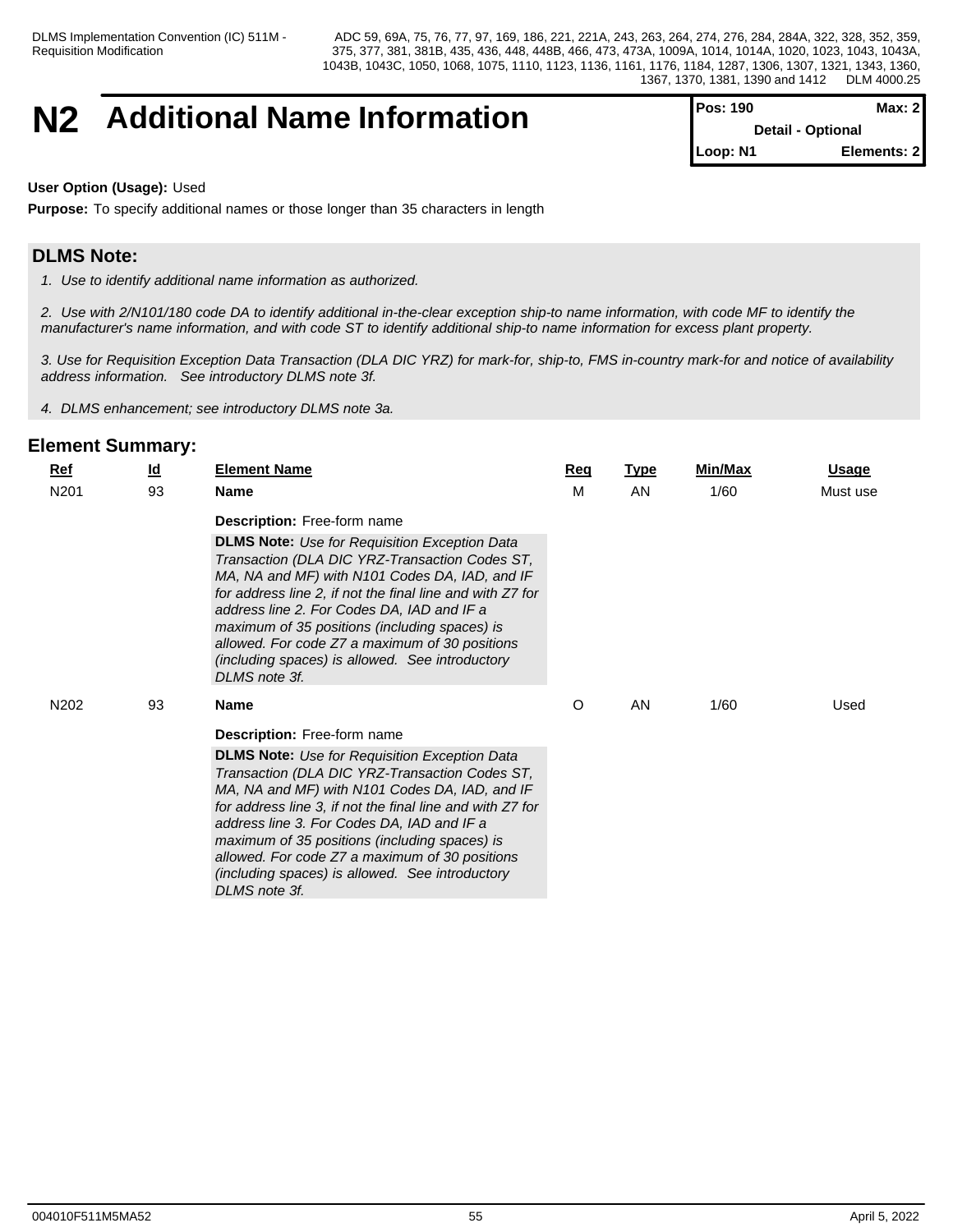# **N3** Address Information

| <b>Pos: 200</b>              | Max: 2I      |  |
|------------------------------|--------------|--|
| <b>Detail - Optional</b>     |              |  |
| $\mathsf{Loop}: \mathsf{N1}$ | Elements: 11 |  |

**User Option (Usage):** Used

**Purpose:** To specify the location of the named party

## **DLMS Note:**

*1. Use to identify additional address information as authorized.*

*2. Use with 2/N101/180 code DA to identify additional in-the-clear exception ship-to address information, with code MF to identify the manufacturer's geographical location information.*

*3. Use for Requisition Exception Data Transaction (DLA DIC YRZ) for mark-for delivery data. See introductory DLMS note 3f.*

*4. DLMS enhancement; see introductory DLMS note 3a.*

| <u>Ref</u> | <u>ld</u> | <b>Element Name</b>                                                                                   | Reg | Type | Min/Max | <b>Usage</b> |
|------------|-----------|-------------------------------------------------------------------------------------------------------|-----|------|---------|--------------|
| N301       | 166       | <b>Address Information</b>                                                                            | М   | AN   | 1/55    | Must use     |
|            |           | <b>Description: Address information</b>                                                               |     |      |         |              |
|            |           | <b>DLMS Note:</b> Use for Requisition Exception Data                                                  |     |      |         |              |
|            |           | Transaction (DLA DIC YRZ- Transaction Code MF)<br>with N101 code Z7 to reflect line 4 of the mark-for |     |      |         |              |
|            |           | delivery data. A maximum of 30 positions (including                                                   |     |      |         |              |
|            |           | spaces) is allowed.                                                                                   |     |      |         |              |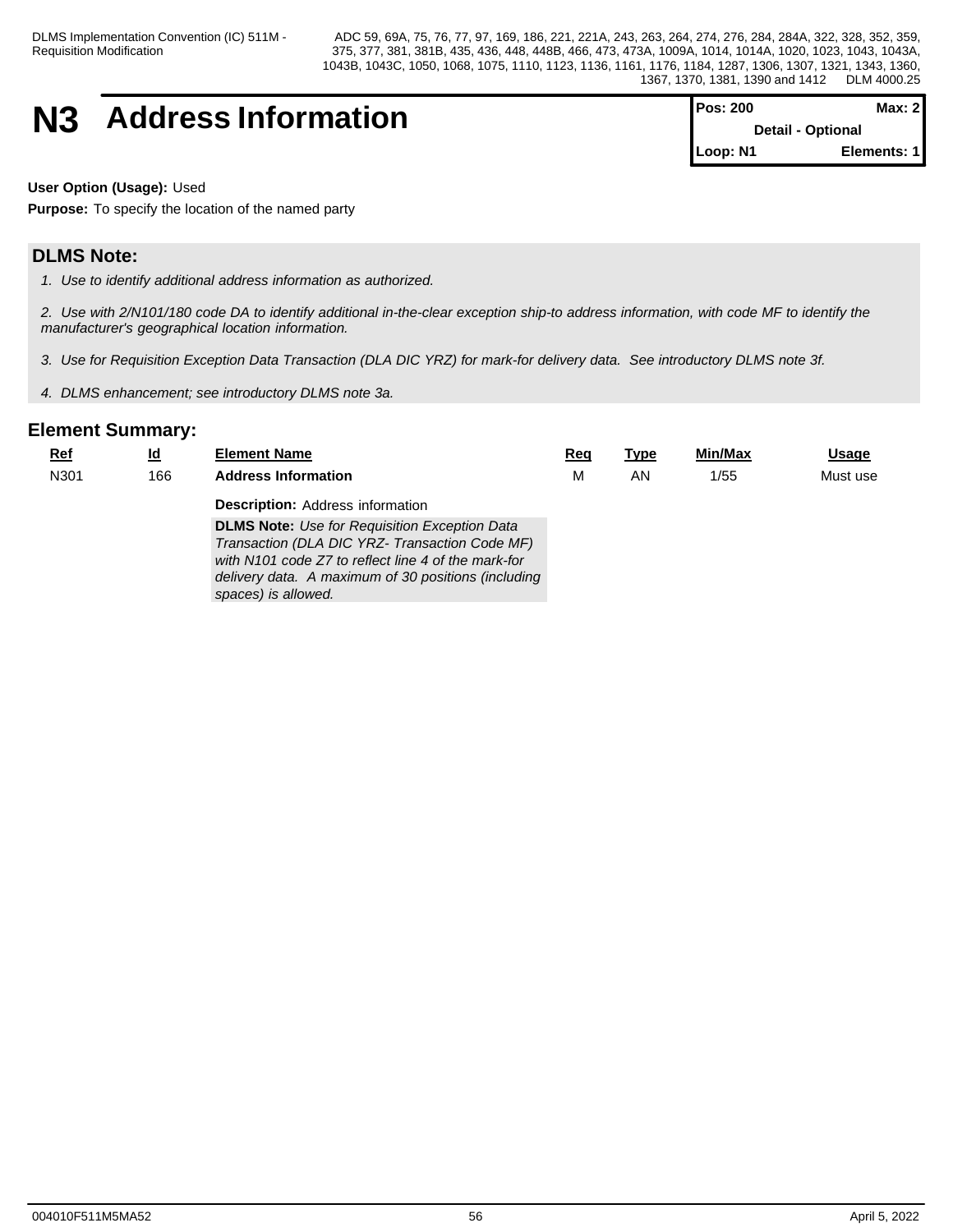## **N4 Geographic Location**

| Pos: 210 | Max: $1$                 |
|----------|--------------------------|
|          | <b>Detail - Optional</b> |
| Loop: N1 | Elements: 4              |

### **User Option (Usage):** Used

**Purpose:** To specify the geographic place of the named party

## **Syntax Rules:**

1. C0605 - If N406 is present, then N405 is required.

## **Comments:**

- 1. A combination of either N401 through N404, or N405 and N406 may be adequate to specify a location.
- 2. N402 is required only if city name (N401) is in the U.S. or Canada.

## **DLMS Note:**

*1. Use with 2/N101/180 code DA to identify in-the-clear exception ship-to geographic location information, with code MF to identify the manufacturer's geographical location information, and with code ST to provide the geographical location ship-to information for excess plant property.*

*2. Use for Requisition Exception Data Transaction to reflect address information. See introductory DLMS note 3f.*

*3. DLMS enhancement; see introductory DLMS note 3a.*

| Ref  | <u>ld</u> | <b>Element Name</b>                                                                                                                                                                                                                                                                                                                                                                                                                                                                                              | Req      | <b>Type</b> | Min/Max | <b>Usage</b> |
|------|-----------|------------------------------------------------------------------------------------------------------------------------------------------------------------------------------------------------------------------------------------------------------------------------------------------------------------------------------------------------------------------------------------------------------------------------------------------------------------------------------------------------------------------|----------|-------------|---------|--------------|
| N401 | 19        | <b>City Name</b>                                                                                                                                                                                                                                                                                                                                                                                                                                                                                                 | $\Omega$ | AN          | 2/30    | Used         |
|      |           | <b>Description:</b> Free-form text for city name                                                                                                                                                                                                                                                                                                                                                                                                                                                                 |          |             |         |              |
|      |           | <b>DLMS Note:</b> Use for Requisition Exception Data<br>Transaction (DLA DIC YRZ-Transaction Codes ST,<br>MA and NA) with N101 Codes DA, IF, and IAD for<br>final address line to reflect the city name. (DLA DIC<br>YRZ-City Name in field positions 22-41). A<br>maximum of 20 positions (including spaces) is<br>allowed. See introductory DLMS note 3f.                                                                                                                                                      |          |             |         |              |
| N402 | 156       | <b>State or Province Code</b>                                                                                                                                                                                                                                                                                                                                                                                                                                                                                    | O        | ID          | 2/2     | Used         |
|      |           | Description: Code (Standard State/Province) as<br>defined by appropriate government agency                                                                                                                                                                                                                                                                                                                                                                                                                       |          |             |         |              |
|      |           | <b>DLMS Note:</b> Use for Requisition Exception Data<br>Transaction (DLA DIC YRZ-Transaction Code ST)<br>with N101 code DA and IF for final address line to<br>indicate the state code associated with the ship to<br>address, when applicable. (DLA DIC YRZ-State<br>Code in field positions 43-44).                                                                                                                                                                                                            |          |             |         |              |
| N403 | 116       | <b>Postal Code</b>                                                                                                                                                                                                                                                                                                                                                                                                                                                                                               | O        | ID          | 3/15    | Used         |
|      |           | <b>Description:</b> Code defining international postal<br>zone code excluding punctuation and blanks (zip<br>code for United States)<br><b>DLMS Note:</b> Use for the Requisition Exception Data<br>Transaction (DLA DIC YRZ-Transaction Codes ST,<br>MA, and NA) with the N101 Codes DA, IF, and IAD<br>for final address line to reflect the postal code. (DLA<br>DIC YRZ-Postal Code in field positions 46-56). A<br>maximum of 11 positions (including spaces) is<br>allowed. See introductory DLMS note 3f. |          |             |         |              |
| N404 | 26        | <b>Country Code</b>                                                                                                                                                                                                                                                                                                                                                                                                                                                                                              | O        | ID          | 2/3     | Used         |
|      |           |                                                                                                                                                                                                                                                                                                                                                                                                                                                                                                                  |          |             |         |              |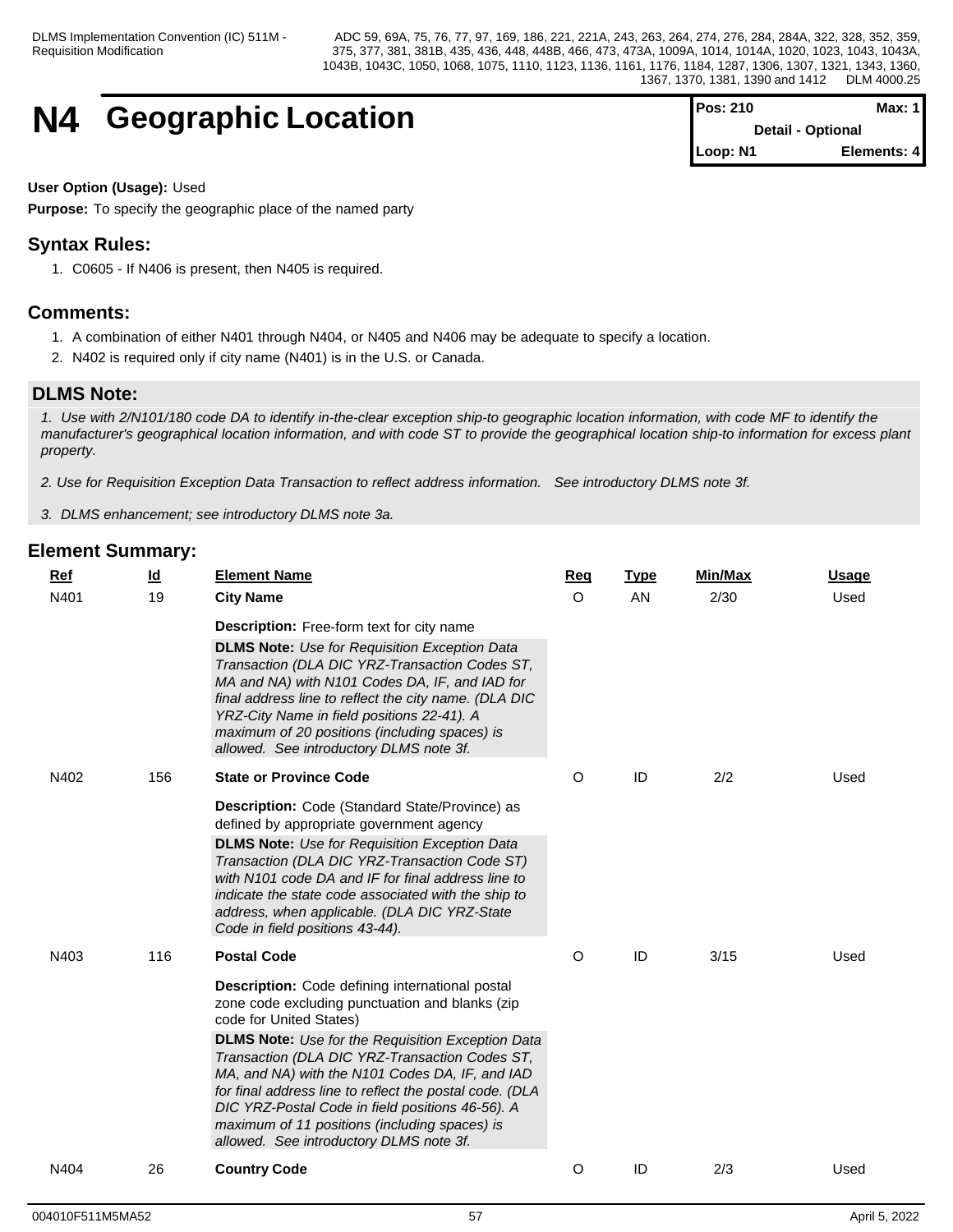| $Ref$ | <u>ld</u> | <b>Element Name</b>                                                                                                                                                                                                                                          | Reg | <u>Type</u> | Min/Max | <u>Usage</u> |
|-------|-----------|--------------------------------------------------------------------------------------------------------------------------------------------------------------------------------------------------------------------------------------------------------------|-----|-------------|---------|--------------|
|       |           | <b>Description:</b> Code identifying the country                                                                                                                                                                                                             |     |             |         |              |
|       |           | <b>DLMS Note:</b> 1. Use to identify the country. See<br>introductory DLMS note 5 (Refer to ADC 1075 for<br><i>implementation).</i>                                                                                                                          |     |             |         |              |
|       |           | 2. Use for the Requisition Exception Data<br>Transaction (DLA DIC YRZ-Transaction Codes ST,<br>MA and NA) with the N101 Codes DA and IF (when<br>other than U.S.), and IAD for final address line to<br>reflect the country code. May reflect DLA 3-position |     |             |         |              |

*country code, until ADC 1075 is implemented (April 1, 2014). (DLA DIC YRZ-Country Code in field positions 43-45). See Introductory DLMS note 3f.*

004010F511M5MA52 58 April 5, 2022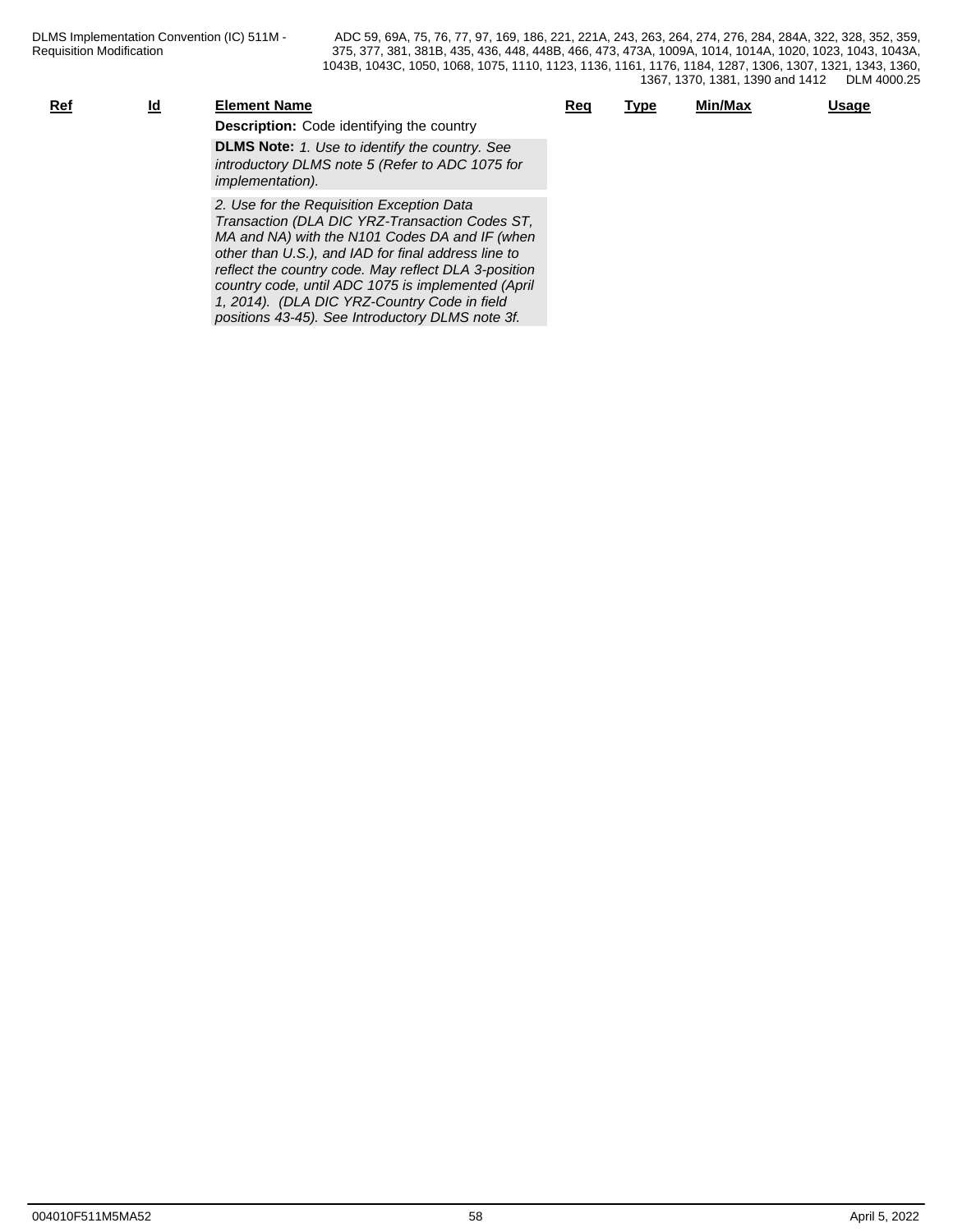## **REF** Reference Identification

| $Pos: 220$               | Max: $1$    |  |
|--------------------------|-------------|--|
| <b>Detail - Optional</b> |             |  |
| Loop: REF                | Elements: 3 |  |

#### **User Option (Usage):** Used

**Purpose:** To specify identifying information

## **Syntax Rules:**

1. R0203 - At least one of REF02 or REF03 is required.

## **Semantics:**

1. REF04 contains data relating to the value cited in REF02.

## **DLMS Note:**

*1. At this time, this loop is not authorized for use to provide IUID information. A PDC must be submitted and approved, documenting the requirement and procedures before using this transaction for transmitting IUID. All references to IUID data are placeholders for future use.*

*2. Use the 2/REF/220 loop in requisition modification transactions to supplement materiel identification in LIN03 of the 2/LIN/100 when requisitioning a specific item(s) identified by IUID.*

*3. This segment will supports item identification based upon the UII or the serial number.*

*4. This segment also provides for use of a batch/lot number, when applicable.*

*5. If UII and serial number, and/or batch/lot number are required for the item, enter the UII in REF01, and enter the serial number and/or batch/lot number in the subsequent N9 segment. If UII is not used, enter the serial number in REF01 and enter the batch/lot number in the subsequent N9 segment. If only batch/lot number is required, enter the batch/lot number in REF01.*

*6. The entire 2/REF/220 loop is a DLMS enhancement. See introductory DLMS note 3a.*

| Ref               | <u>ld</u> |                | <b>Element Name</b>                                                                                                                                                                                                                                                        | Req | <b>Type</b> | Min/Max | <b>Usage</b> |
|-------------------|-----------|----------------|----------------------------------------------------------------------------------------------------------------------------------------------------------------------------------------------------------------------------------------------------------------------------|-----|-------------|---------|--------------|
| REF01             | 128       |                | <b>Reference Identification Qualifier</b>                                                                                                                                                                                                                                  | м   | ID          | 2/3     | Must use     |
|                   |           |                | Description: Code qualifying the Reference<br>Identification                                                                                                                                                                                                               |     |             |         |              |
|                   |           |                | Code Name                                                                                                                                                                                                                                                                  |     |             |         |              |
|                   |           | <b>BT</b>      | <b>Batch Number</b>                                                                                                                                                                                                                                                        |     |             |         |              |
|                   |           |                | <b>DLMS Note:</b>                                                                                                                                                                                                                                                          |     |             |         |              |
|                   |           |                | Use to identify the manufacturer's batch/lot number or other number identifying the production run when<br>UII and/or serial number are not required. If UII and/or serial number are required in addition to the<br>batch/lot number, enter the batch/lot number in N901. |     |             |         |              |
|                   |           | <b>SE</b>      | Serial Number                                                                                                                                                                                                                                                              |     |             |         |              |
|                   |           |                | <b>DLMS Note:</b>                                                                                                                                                                                                                                                          |     |             |         |              |
|                   |           |                | Use to identify the serial number when UII is not required. If UII is required in addition to the serial<br>number, enter serial number in N901.                                                                                                                           |     |             |         |              |
|                   |           | U <sub>3</sub> | Unique Supplier Identification Number (USIN)                                                                                                                                                                                                                               |     |             |         |              |
|                   |           |                | <b>DLMS Note:</b>                                                                                                                                                                                                                                                          |     |             |         |              |
|                   |           |                | Use to identify the UII. Place UII value in REF03. A data maintenance action was approved in version<br>5020. The approved code/name is "UII - Department of Defense Unique Item Identifier".                                                                              |     |             |         |              |
| REF <sub>02</sub> | 127       |                | <b>Reference Identification</b>                                                                                                                                                                                                                                            | X   | AN          | 1/30    | Used         |
|                   |           |                | Description: Reference information as defined for a<br>particular Transaction Set or as specified by the<br>Reference Identification Qualifier<br><b>DLMS Note:</b> For use with REF01 codes BT and SE.                                                                    |     |             |         |              |
| REF03             | 352       |                | <b>Description</b>                                                                                                                                                                                                                                                         | X   | AN          | 1/80    | Used         |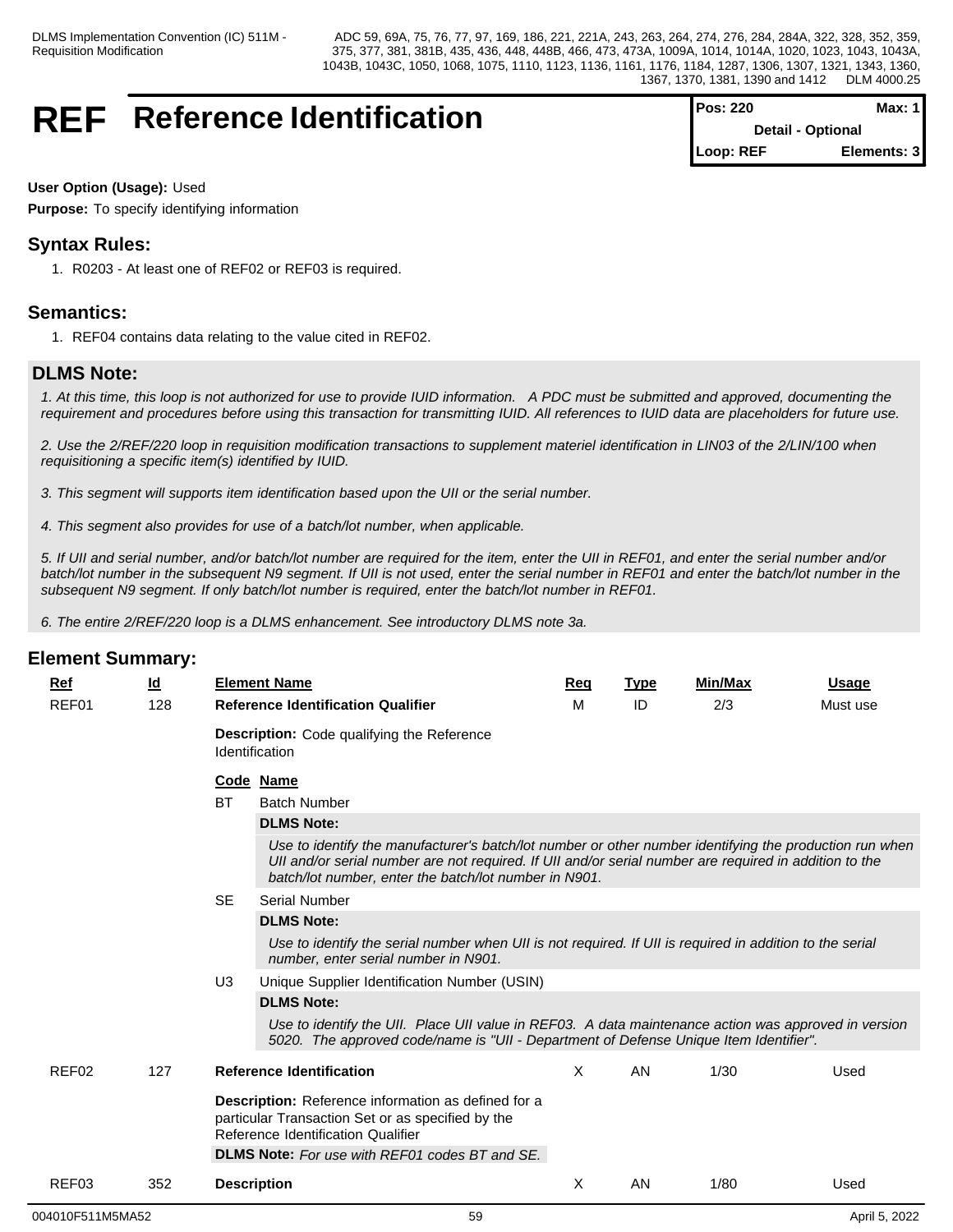| <u>Ref</u> | <u>Ιd</u> | <b>Element Name</b>                                                                                   | Reg | <b>Type</b> | Min/Max | <b>Usage</b> |
|------------|-----------|-------------------------------------------------------------------------------------------------------|-----|-------------|---------|--------------|
|            |           | <b>Description:</b> A free-form description to clarify the<br>related data elements and their content |     |             |         |              |
|            |           | <b>DLMS Note:</b> Use to indicate UII value when<br>$REFO1=U3$ .                                      |     |             |         |              |
|            |           |                                                                                                       |     |             |         |              |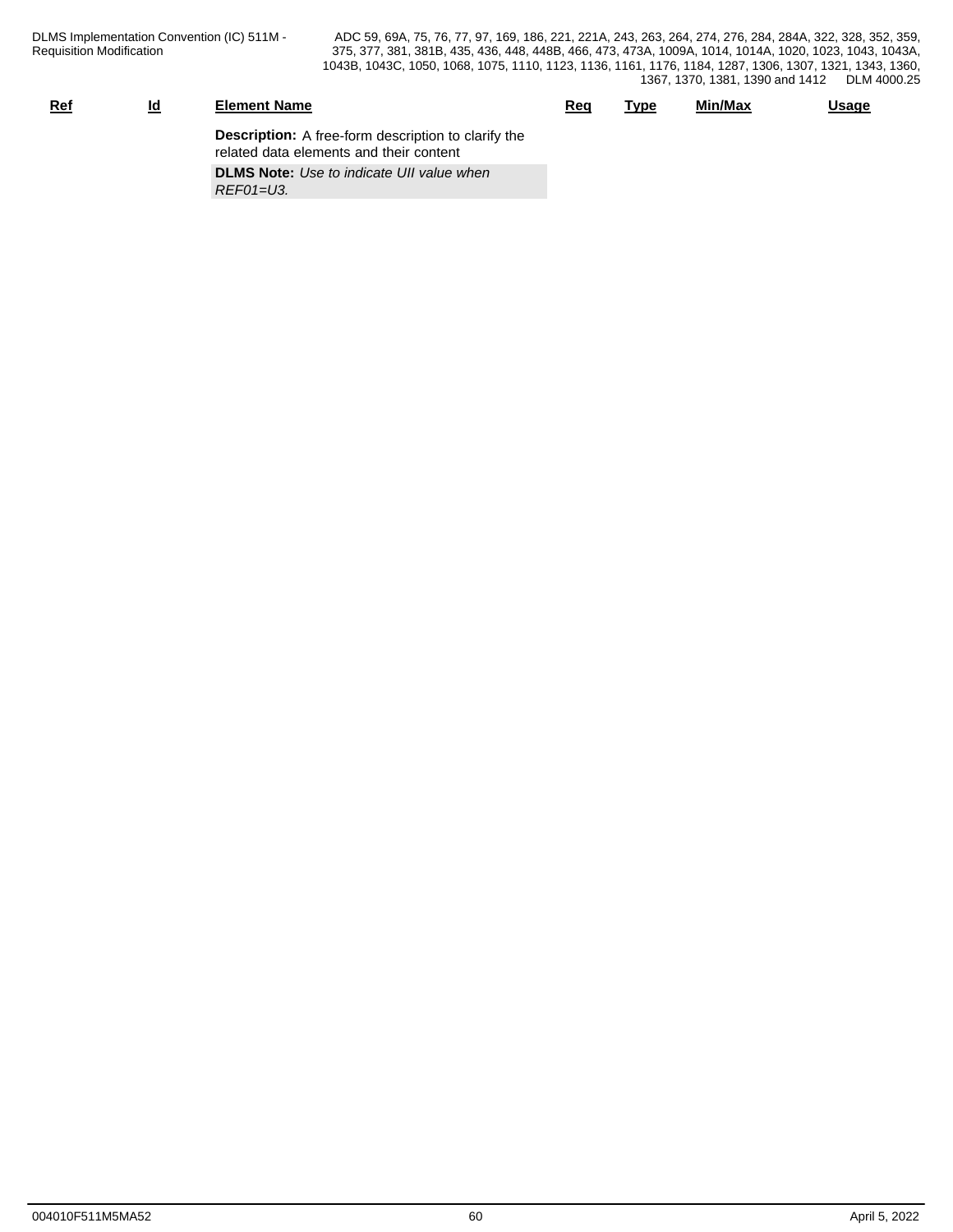## **N9** Reference Identification

| <b>Pos: 240</b> | Max: >1                  |
|-----------------|--------------------------|
|                 | <b>Detail - Optional</b> |
| Loop: REF       | Elements: 2              |

## **User Option (Usage):** Used

**Purpose:** To transmit identifying information as specified by the Reference Identification Qualifier

## **Syntax Rules:**

- 1. R0203 At least one of N902 or N903 is required.
- 2. C0605 If N906 is present, then N905 is required.

## **Semantics:**

- 1. N906 reflects the time zone which the time reflects.
- 2. N907 contains data relating to the value cited in N902.

## **DLMS Note:**

*1. Use multiple repetitions to identify the characteristic(s) not defined in the 2/REF/220 segment.*

*2. DLMS enhancement; see introductory DLMS note 3a.*

| $Ref$ | <u>ld</u> |           | <b>Element Name</b>                                                                                                                                                               | <b>Req</b> | <b>Type</b> | Min/Max | Usage    |
|-------|-----------|-----------|-----------------------------------------------------------------------------------------------------------------------------------------------------------------------------------|------------|-------------|---------|----------|
| N901  | 128       |           | <b>Reference Identification Qualifier</b>                                                                                                                                         | M          | ID          | 2/3     | Must use |
|       |           |           | <b>Description:</b> Code qualifying the Reference<br>Identification                                                                                                               |            |             |         |          |
|       |           |           | <b>DLMS Note:</b> The following codes are used to<br>identify the characteristic not defined in the<br>2/REF/220 segment.                                                         |            |             |         |          |
|       |           |           | Code Name                                                                                                                                                                         |            |             |         |          |
|       |           | <b>BT</b> | <b>Batch Number</b>                                                                                                                                                               |            |             |         |          |
|       |           |           | <b>DLMS Note:</b>                                                                                                                                                                 |            |             |         |          |
|       |           |           | Use to identify the manufacturer's batch/lot number or other number identifying the production run,<br>when UII or serial number is entered in REF01, and batch/lot is also used. |            |             |         |          |
|       |           | <b>SE</b> | <b>Serial Number</b>                                                                                                                                                              |            |             |         |          |
|       |           |           | <b>DLMS Note:</b>                                                                                                                                                                 |            |             |         |          |
|       |           |           | Use to identify the serial number when UII is entered in REF01 and serial number is also used.                                                                                    |            |             |         |          |
| N902  | 127       |           | <b>Reference Identification</b>                                                                                                                                                   | X          | AN          | 1/30    | Must use |
|       |           |           | <b>Description:</b> Reference information as defined for a<br>particular Transaction Set or as specified by the<br>Reference Identification Qualifier                             |            |             |         |          |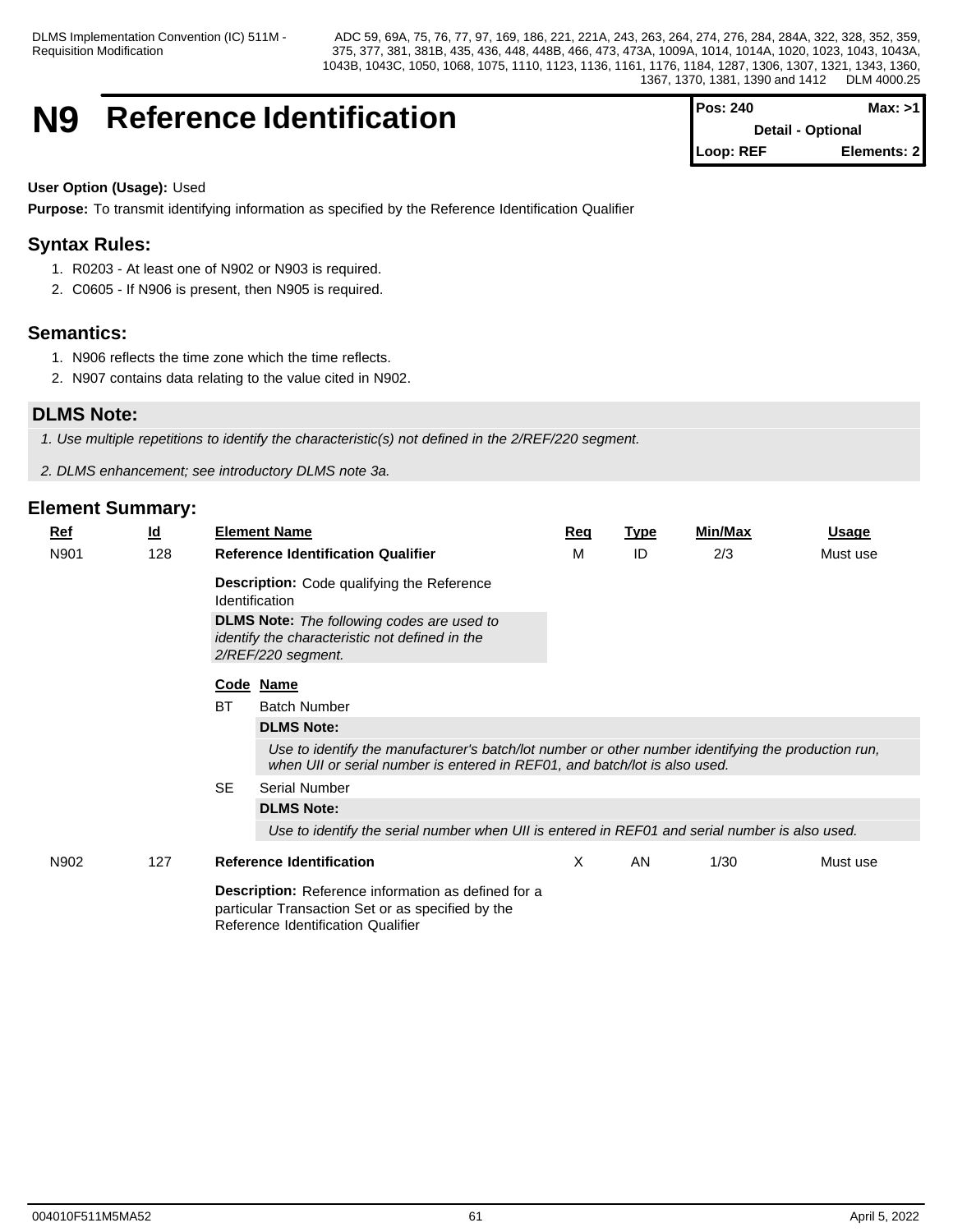**N1 Name Magnetic Max:** 1 **Detail - Optional Loop: REF Elements: 3**

## **User Option (Usage):** Used

**Purpose:** To identify a party by type of organization, name, and code

## **Syntax Rules:**

- 1. R0203 At least one of N102 or N103 is required.
- 2. P0304 If either N103 or N104 is present, then the other is required.

## **Comments:**

- 1. This segment, used alone, provides the most efficient method of providing organizational identification. To obtain this efficiency the "ID Code" (N104) must provide a key to the table maintained by the transaction processing party.
- 2. N105 and N106 further define the type of entity in N101.

## **DLMS Note:**

*1. Use to identify the manufacturer of the UIT item.*

*2. DLMS enhancement; see introductory DLMS note 3a.*

| $Ref$            | $\underline{\mathsf{Id}}$ | <b>Element Name</b>                                                                                              | Req | <u>Type</u> | Min/Max | <b>Usage</b> |  |
|------------------|---------------------------|------------------------------------------------------------------------------------------------------------------|-----|-------------|---------|--------------|--|
| N <sub>101</sub> | 98                        | <b>Entity Identifier Code</b>                                                                                    | M   | ID          | 2/3     | Must use     |  |
|                  |                           | <b>Description:</b> Code identifying an organizational<br>entity, a physical location, property or an individual |     |             |         |              |  |
|                  |                           | Code Name<br>MF<br>Manufacturer of Goods                                                                         |     |             |         |              |  |
| N <sub>103</sub> | 66                        | <b>Identification Code Qualifier</b>                                                                             | X   | ID          | 1/2     | Must use     |  |
|                  |                           | <b>Description:</b> Code designating the system/method<br>of code structure used for Identification Code (67)    |     |             |         |              |  |
|                  |                           | Code Name<br>33<br>Commercial and Government Entity (CAGE)                                                       |     |             |         |              |  |
| N <sub>104</sub> | 67                        | <b>Identification Code</b>                                                                                       | X   | <b>AN</b>   | 2/80    | Must use     |  |
|                  |                           | Description: Code identifying a party or other code                                                              |     |             |         |              |  |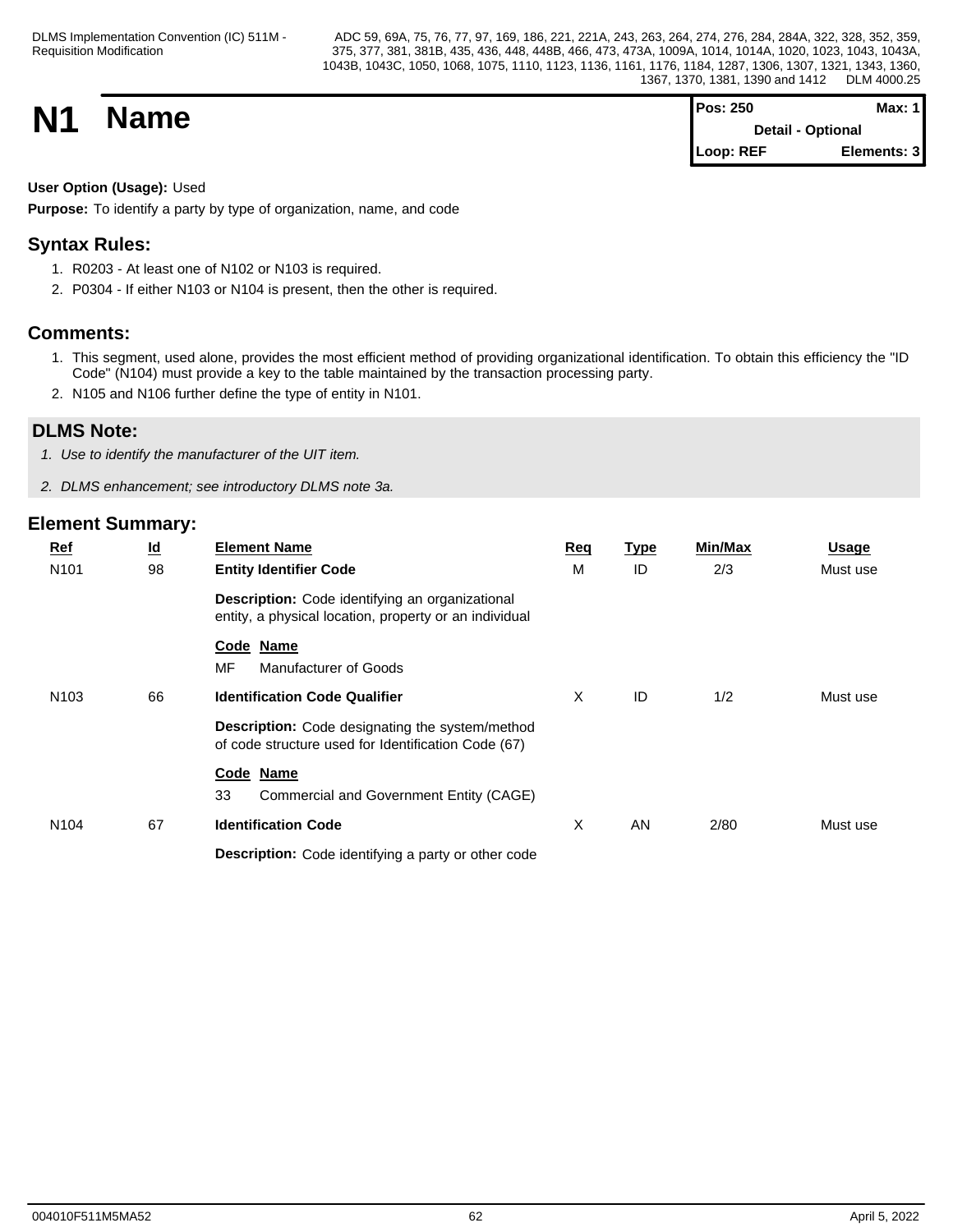## **FA1** Type of Financial Accounting Data

| $Pos: 285$               | Max: 1      |  |
|--------------------------|-------------|--|
| <b>Detail - Optional</b> |             |  |
| Loop: FA1                | Elements: 2 |  |

#### **User Option (Usage):** Used

**Purpose:** To specify the organization controlling the content of the accounting citation, and the purpose associated with the accounting citation

## **Semantics:**

- 1. FA101 Identifies the organization controlling the assignment of financial accounting information.
- 2. FA102 Identifies the purpose of the accounting allowance or charge information.

| <b>Ref</b><br>$\underline{\mathsf{Id}}$ |      | <b>Element Name</b>                                                                                                                                                                                                                                          | <u>Req</u> | <b>Type</b> | Min/Max | <b>Usage</b> |
|-----------------------------------------|------|--------------------------------------------------------------------------------------------------------------------------------------------------------------------------------------------------------------------------------------------------------------|------------|-------------|---------|--------------|
| FA101<br>559                            |      | <b>Agency Qualifier Code</b>                                                                                                                                                                                                                                 | M          | ID          | 2/2     | Must use     |
|                                         |      | Description: Code identifying the agency assigning<br>the code values                                                                                                                                                                                        |            |             |         |              |
|                                         |      | <b>DLMS Note:</b> This data element is required for X12<br>syntax. Select the code that corresponds to the<br>organization that is responsible for the assignment<br>of the DoDAAC used to construct the controlling<br>document number for the transaction. |            |             |         |              |
|                                         |      | Code Name                                                                                                                                                                                                                                                    |            |             |         |              |
|                                         | DF   | Department of Defense (DoD)                                                                                                                                                                                                                                  |            |             |         |              |
|                                         |      | <b>DLMS Note:</b>                                                                                                                                                                                                                                            |            |             |         |              |
|                                         |      | Use to indicate that the Component is a Department of Defense agency, including Defense Logistics<br>Agency. Refer to ADC 1043.                                                                                                                              |            |             |         |              |
|                                         |      | DN<br>Department of the Navy                                                                                                                                                                                                                                 |            |             |         |              |
|                                         |      | <b>DLMS Note:</b>                                                                                                                                                                                                                                            |            |             |         |              |
|                                         |      | Includes the United States Marine Corps.                                                                                                                                                                                                                     |            |             |         |              |
|                                         | DY   | Department of Air Force                                                                                                                                                                                                                                      |            |             |         |              |
|                                         | DZ   | Department of Army                                                                                                                                                                                                                                           |            |             |         |              |
|                                         | FG   | <b>Federal Government</b>                                                                                                                                                                                                                                    |            |             |         |              |
| FA102                                   | 1300 | Service, Promotion, Allowance, or Charge Code                                                                                                                                                                                                                | $\circ$    | ID          | 4/4     | Must use     |
|                                         |      | Description: Code identifying the service,<br>promotion, allowance, or charge                                                                                                                                                                                |            |             |         |              |
|                                         |      | Code Name                                                                                                                                                                                                                                                    |            |             |         |              |
|                                         |      | A170 Adjustments                                                                                                                                                                                                                                             |            |             |         |              |
|                                         |      | <b>DLMS Note:</b>                                                                                                                                                                                                                                            |            |             |         |              |
|                                         |      | Use only for adjustments not specified by any other code.                                                                                                                                                                                                    |            |             |         |              |
|                                         |      | A520 Base Charge                                                                                                                                                                                                                                             |            |             |         |              |
|                                         |      | <b>DLMS Note:</b>                                                                                                                                                                                                                                            |            |             |         |              |
|                                         |      | Use for materiel charges only.                                                                                                                                                                                                                               |            |             |         |              |
|                                         |      | C930 Export Shipping Charge                                                                                                                                                                                                                                  |            |             |         |              |
|                                         |      | D340 Goods and Services Charge                                                                                                                                                                                                                               |            |             |         |              |
|                                         |      | F060 Other Accessorial Service Charge                                                                                                                                                                                                                        |            |             |         |              |
|                                         |      | <b>Premium Transportation</b><br>F560                                                                                                                                                                                                                        |            |             |         |              |
|                                         |      | <b>Transportation Direct Billing</b><br>1260                                                                                                                                                                                                                 |            |             |         |              |
|                                         |      | <b>DLMS Note:</b>                                                                                                                                                                                                                                            |            |             |         |              |
|                                         |      | Use for non-premium transportation.                                                                                                                                                                                                                          |            |             |         |              |
|                                         |      | R060 Packing, Crating, and Handling Charge                                                                                                                                                                                                                   |            |             |         |              |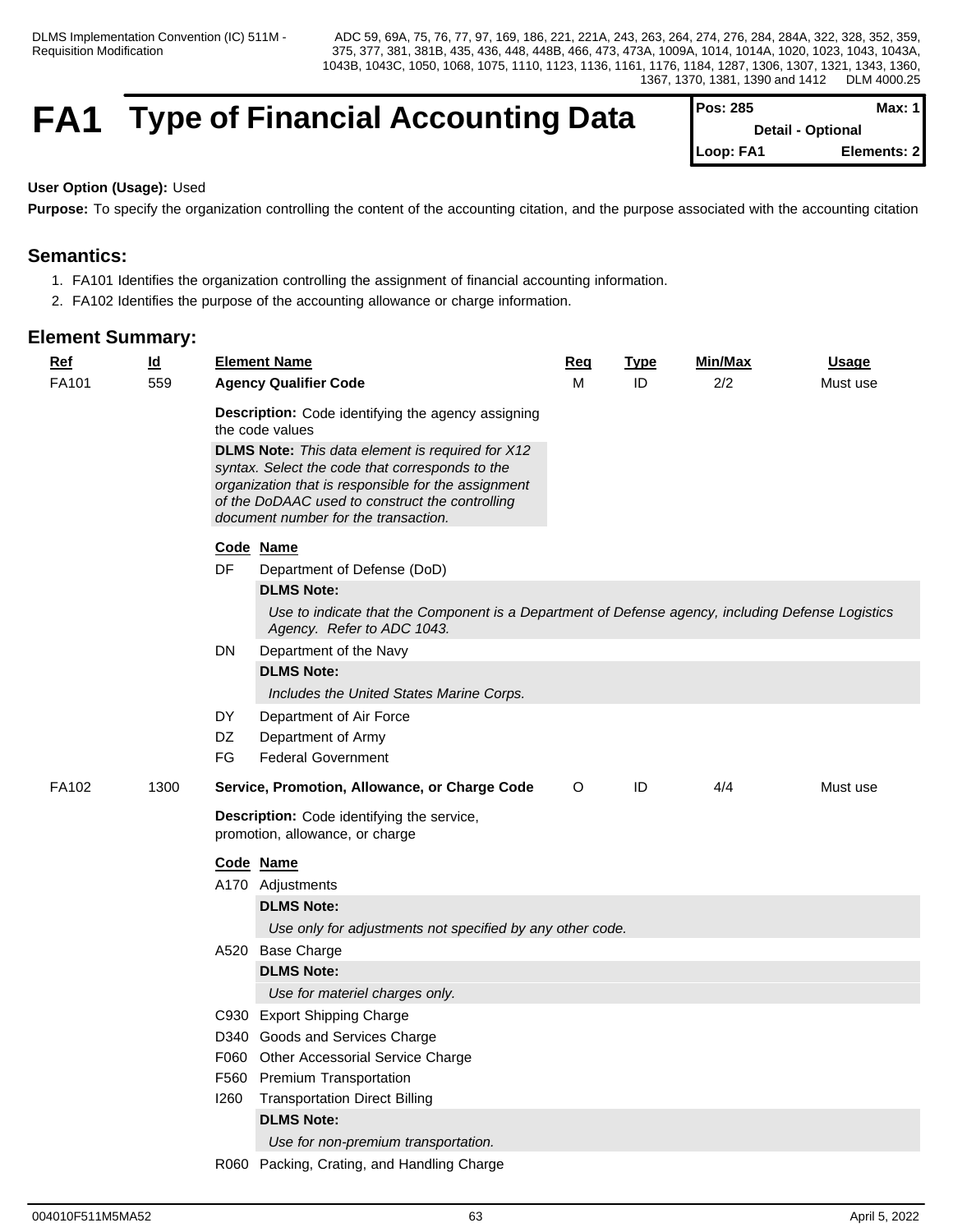| <b>FA2</b> | <b>Accounting Data</b> | <b>TPos: 286</b>   | Max: >1 |  |
|------------|------------------------|--------------------|---------|--|
|            |                        | Detail - Mandatory |         |  |

| IPos: 286                 | Max: >1     |  |
|---------------------------|-------------|--|
| <b>Detail - Mandatory</b> |             |  |
| Loop: FA1                 | Elements: 2 |  |

## **User Option (Usage):** Must use

**Purpose:** To specify the detailed accounting data

## **DLMS Note:**

*1. Use this 2/FA2/286 segment to identify the various components of the line of accounting.*

*2. Use this segment to comply with the DoD SLOA/Accounting Classification. Cost object elements Project Identifier, Funding Center Identifier, Functional Area, Cost Element Code, Cost Center Identifier, Activity Identifier, and Work Order Number are used as appropriate for the system.*

| Ref   | $\underline{\mathsf{Id}}$ |                                                                                            | <b>Element Name</b>                                                                                                                                            | <b>Req</b> | <b>Type</b> | Min/Max | <u>Usage</u> |  |  |  |
|-------|---------------------------|--------------------------------------------------------------------------------------------|----------------------------------------------------------------------------------------------------------------------------------------------------------------|------------|-------------|---------|--------------|--|--|--|
| FA201 | 1196                      |                                                                                            | <b>Breakdown Structure Detail Code</b>                                                                                                                         | м          | ID          | 2/2     | Must use     |  |  |  |
|       |                           | Description: Codes identifying details relating to a<br>reporting breakdown structure tree |                                                                                                                                                                |            |             |         |              |  |  |  |
|       |                           | Code Name                                                                                  |                                                                                                                                                                |            |             |         |              |  |  |  |
|       |                           | 18                                                                                         | Funds Appropriation                                                                                                                                            |            |             |         |              |  |  |  |
|       |                           |                                                                                            | <b>DLMS Note:</b>                                                                                                                                              |            |             |         |              |  |  |  |
|       |                           |                                                                                            | Use to indicate the basic appropriation number.                                                                                                                |            |             |         |              |  |  |  |
|       |                           | 89                                                                                         | Budget Line Item Identification                                                                                                                                |            |             |         |              |  |  |  |
|       |                           |                                                                                            | <b>DLMS Note:</b>                                                                                                                                              |            |             |         |              |  |  |  |
|       |                           |                                                                                            | 1. For DoD SLOA/Accounting Classification use to identify, or to modify, "Budget Line Item".                                                                   |            |             |         |              |  |  |  |
|       |                           |                                                                                            | 2. Qualifier 89 is a migration code approved for use in X12 version 4020. Refer to ADC 1043.<br>3. Authorized DLMS enhancement; see introductory DLMS note 3g. |            |             |         |              |  |  |  |
|       |                           | 90                                                                                         | Project/Task                                                                                                                                                   |            |             |         |              |  |  |  |
|       |                           |                                                                                            | <b>DLMS Note:</b>                                                                                                                                              |            |             |         |              |  |  |  |
|       |                           |                                                                                            | 1. For DoD SLOA/Accounting Classification use to identify, or to modify, "Project Identifier". Refer to<br>ADC 1043.                                           |            |             |         |              |  |  |  |
|       |                           |                                                                                            | 2. Qualifier 90 is a migration code approved for use in X12 version 4020.                                                                                      |            |             |         |              |  |  |  |
|       |                           |                                                                                            | 3. Authorized DLMS enhancement; see introductory DLMS note 3g.                                                                                                 |            |             |         |              |  |  |  |
|       |                           | A1                                                                                         | Department Indicator                                                                                                                                           |            |             |         |              |  |  |  |
|       |                           |                                                                                            | <b>DLMS Note:</b>                                                                                                                                              |            |             |         |              |  |  |  |
|       |                           |                                                                                            | 1. For DoD SLOA/Accounting Classification use to identify, or to modify, "Department Regular". Refer<br>to ADC 1043.                                           |            |             |         |              |  |  |  |
|       |                           |                                                                                            | 2. Authorized DLMS enhancement; see introductory DLMS note 3g.                                                                                                 |            |             |         |              |  |  |  |
|       |                           | A2                                                                                         | <b>Transfer from Department</b>                                                                                                                                |            |             |         |              |  |  |  |
|       |                           |                                                                                            | <b>DLMS Note:</b>                                                                                                                                              |            |             |         |              |  |  |  |
|       |                           |                                                                                            | 1. For DoD SLOA/Accounting Classification use to identify, or to modify, "Department Transfer". Refer<br>to ADC 1043.                                          |            |             |         |              |  |  |  |
|       |                           |                                                                                            | 2. Authorized DLMS enhancement; see introductory DLMS note 3g.                                                                                                 |            |             |         |              |  |  |  |
|       |                           | A4                                                                                         | <b>Basic Symbol Number</b>                                                                                                                                     |            |             |         |              |  |  |  |
|       |                           |                                                                                            | <b>DLMS Note:</b>                                                                                                                                              |            |             |         |              |  |  |  |
|       |                           |                                                                                            | 1. For DoD SLOA/Accounting Classification use to identify, or to modify, "Main Account". Refer to ADC<br>1043.                                                 |            |             |         |              |  |  |  |
|       |                           |                                                                                            | 2. Authorized DLMS enhancement; see introductory DLMS note 3g.                                                                                                 |            |             |         |              |  |  |  |
|       |                           | A <sub>5</sub>                                                                             | Sub-class                                                                                                                                                      |            |             |         |              |  |  |  |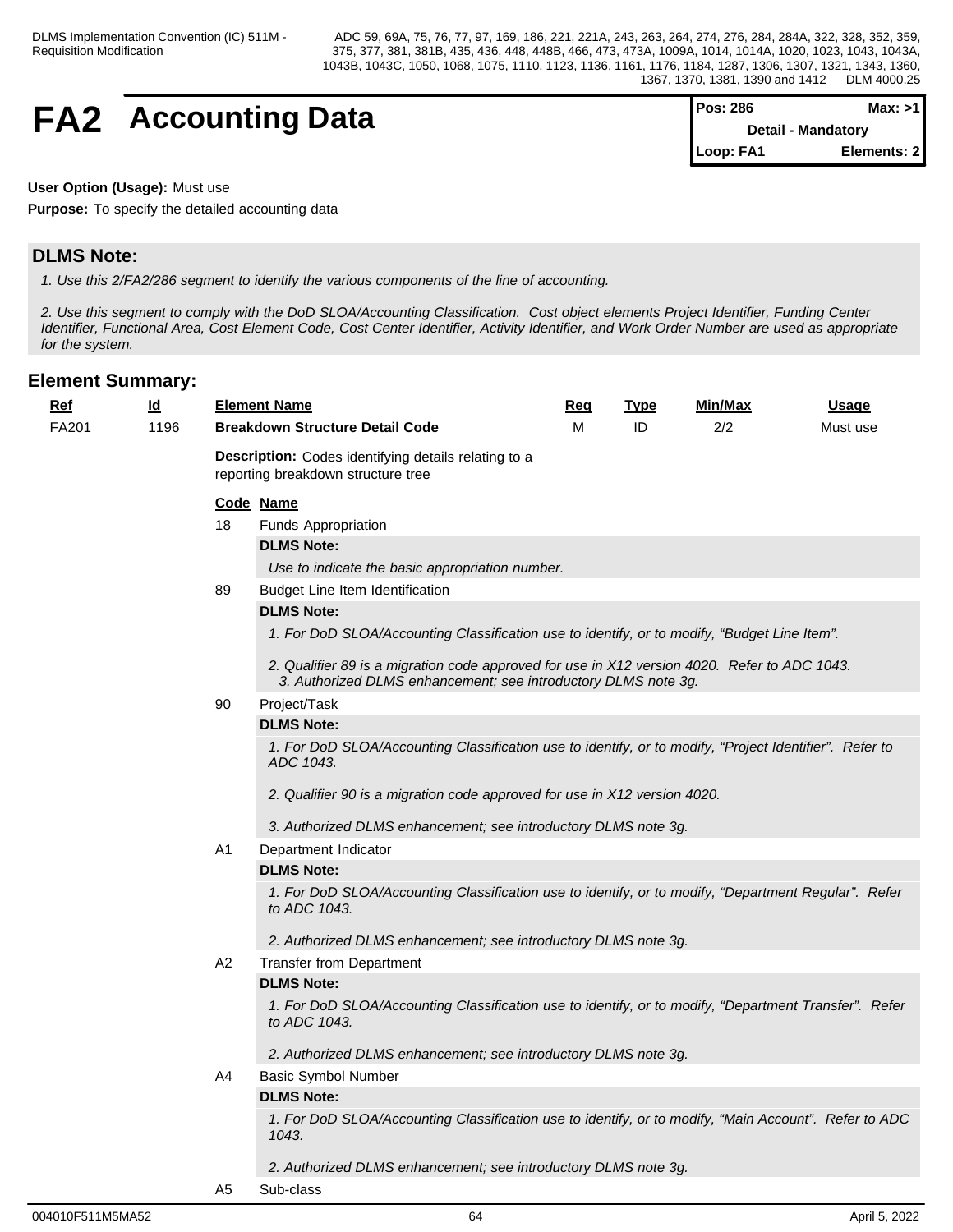#### **Code Name**

#### **DLMS Note:**

*1. Reserved for DoD SLOA/Accounting Classification use to identify, or to modify, "Sub Class". Refer to ADC 1043.*

*2. Sub Class is a potential future DLMS enhancement; see introductory DLMS note 3a.*

A6 Sub-Account Symbol

#### **DLMS Note:**

*1. For DoD SLOA/Accounting Classification use to identify, or to modify, "Sub Account". Refer to ADC 1043.*

#### *2. Authorized DLMS enhancement; see introductory DLMS note 3g.*

AI Activity Identifier

#### **DLMS Note:**

*1. For DoD SLOA/Accounting Classification use to identify, or to modify, "Activity Identifier". Refer to ADC 1043.*

*2. Authorized DLMS enhancement; see introductory DLMS note 3g.*

- *3. Qualifier AI is a migration code approved for use in X12 version 7020.*
- B2 Budget Sub-activity Number

#### **DLMS Note:**

*1. For DoD SLOA/Accounting Classification use to identify, or to modify, "Sub-Allocation (formerly known as Limit/Subhead)". Refer to ADC 1043.*

*2. Authorized DLMS enhancement; see introductory DLMS note 3g.*

#### B5 Fund Code

#### **DLMS Note:**

*Use to modify, or in the case of an unmatched modification, to identify the fund code. Modifier transactions may not be used to change this field for GFM requisitions.*

#### BE Business Event Type Code

#### **DLMS Note:**

*1. For DoD SLOA/Accounting Classification use to identify, or to modify, "Business Event Type Code". Refer to ADC 1043.*

 *2. Authorized DLMS enhancement; see introductory DLMS note 3g.*

*3. Qualifier BE is a migration code approved for use in X12 version 7020.*

C3 Budget Restriction

#### **DLMS Note:**

*1. For DoD SLOA/Accounting Classification use to identify, or to modify, "Availability Type". Refer to ADC 1043.*

*2. Authorized DLMS enhancement; see introductory DLMS note 3g.*

CC Cost Center Identifier

#### **DLMS Note:**

*1. For DoD SLOA/Accounting Classification use to identify, or to modify, "Cost Center Identifier". Refer to ADC 1043.*

- *2. Authorized DLMS enhancement; see introductory DLMS note 3g.*
- *3. Qualifier CC is a migration code approved for use in X12 version 7020.*
- F1 Object Class

#### **DLMS Note:**

*1. For DoD SLOA/Accounting Classification use to identify, or to modify, "Object Class". Refer to ADC 1043.*

*2. Authorized DLMS enhancement; see introductory DLMS note 3g.*

FA Functional Area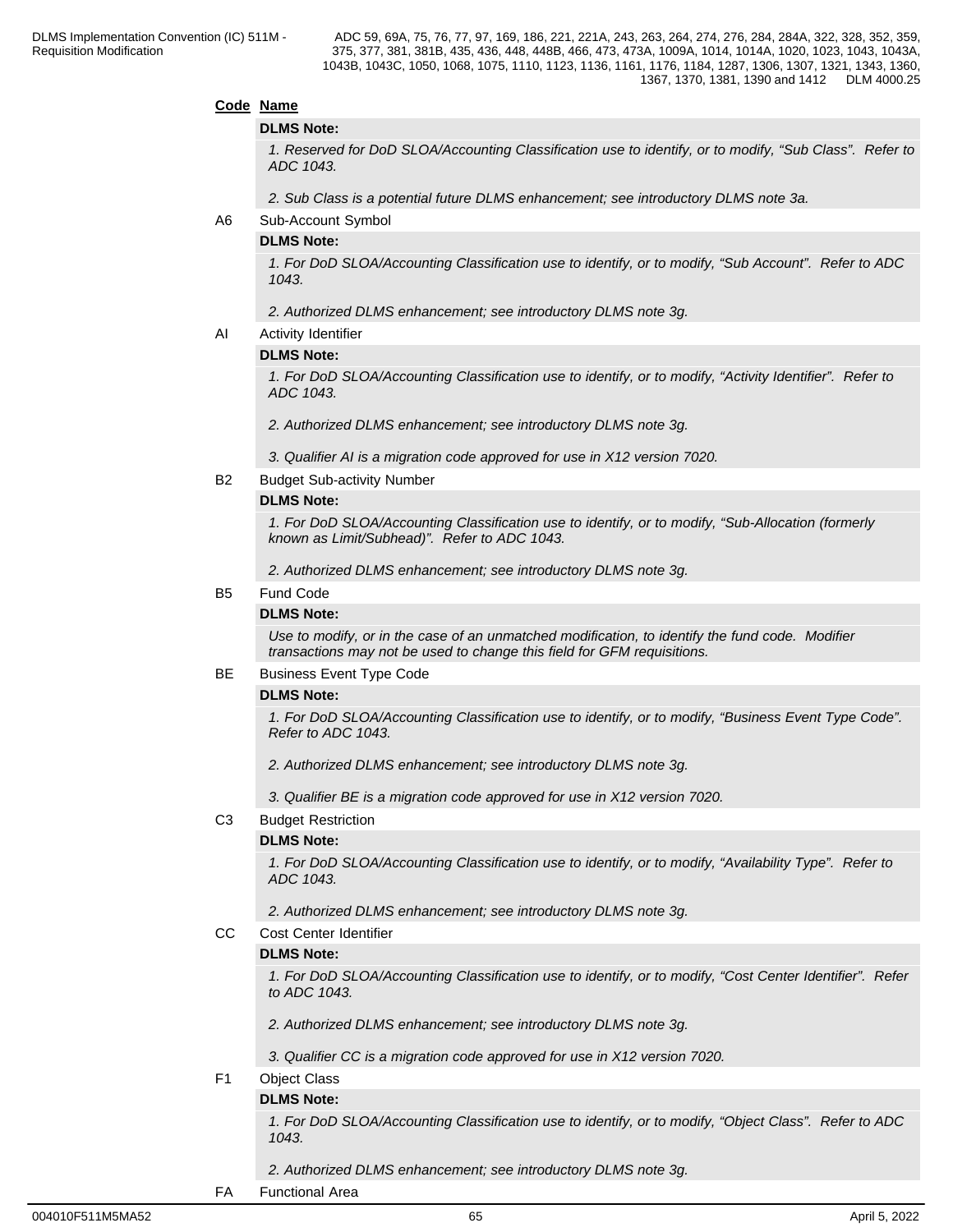#### **Code Name**

#### **DLMS Note:**

*1. For DoD SLOA/Accounting Classification use to identify, or to modify, "Functional Area". Refer to ADC 1043.*

*2. Authorized DLMS enhancement; see introductory DLMS note 3g.*

*3. Qualifier FA is a migration code approved for use in X12 version 7020.*

#### FC Funding Center Identifier

#### **DLMS Note:**

*1. For DoD SLOA/Accounting Classification use to identify, or to modify, "Funding Center Identifier". Refer to ADC 1043.*

*2. Authorized DLMS enhancement; see introductory DLMS note 3g.*

*3. Qualifier FC is a migration code approved for use in X12 version 7020.*

#### FT Funding Type

#### **DLMS Note:**

*1. For DoD SLOA/Accounting Classification use to identify, or to modify, "Reimbursable Flag". Refer to ADC 1043.* 

*2. Qualifier FT is an X12 Version Release 004030 Migration Code.* 

*3. Authorized DLMS enhancement; see introductory DLMS note 3g.*

#### H1 Cost Code

#### **DLMS Note:**

*1. For DoD SLOA/Accounting Classification use to identify, or to modify, "Cost Element Code". Refer to ADC 1043.*

*2. Authorized DLMS enhancement; see introductory DLMS note 3g.*

#### IA Security Cooperation Implementing Agency

#### **DLMS Note:**

*1. For DoD SLOA/Accounting Classification use to identify "Security Cooperation Implementing Agency". Refer to ADC 1043.*

*2. Authorized DLMS enhancement; see introductory DLMS note 3g.*

*3. Qualifier IA is a migration code approved for use in X12 version 7020.*

#### L1 Accounting Installation Number

#### **DLMS Note:**

*1. For DoD SLOA/Accounting Classification use to identify, or to modify, "Agency Accounting Identifier". Refer to ADC 1043.* 

*2. Authorized DLMS enhancement; see introductory DLMS note 3g.*

#### P1 Disbursing Station Number

#### **DLMS Note:**

*1. For DoD SLOA/Accounting Classification use to identify, or to modify, "Agency Dispersing Identifier Code". Refer to ADC 1043.*

*2. Authorized DLMS enhancement; see introductory DLMS note 3g.*

P5 Foreign Military Sales (FMS) Line Item Number

#### **DLMS Note:**

*1. For DoD SLOA/Accounting Classification use to identify "Security Cooperation Case Line Item Identifier". Refer to ADC 1043.*

*2. Authorized DLMS enhancement; see introductory DLMS note 3g.*

#### S1 Security Cooperation Customer Code

### **DLMS Note:**

*1. For DoD SLOA/Accounting Classification use to identify "Security Cooperation Customer Code".*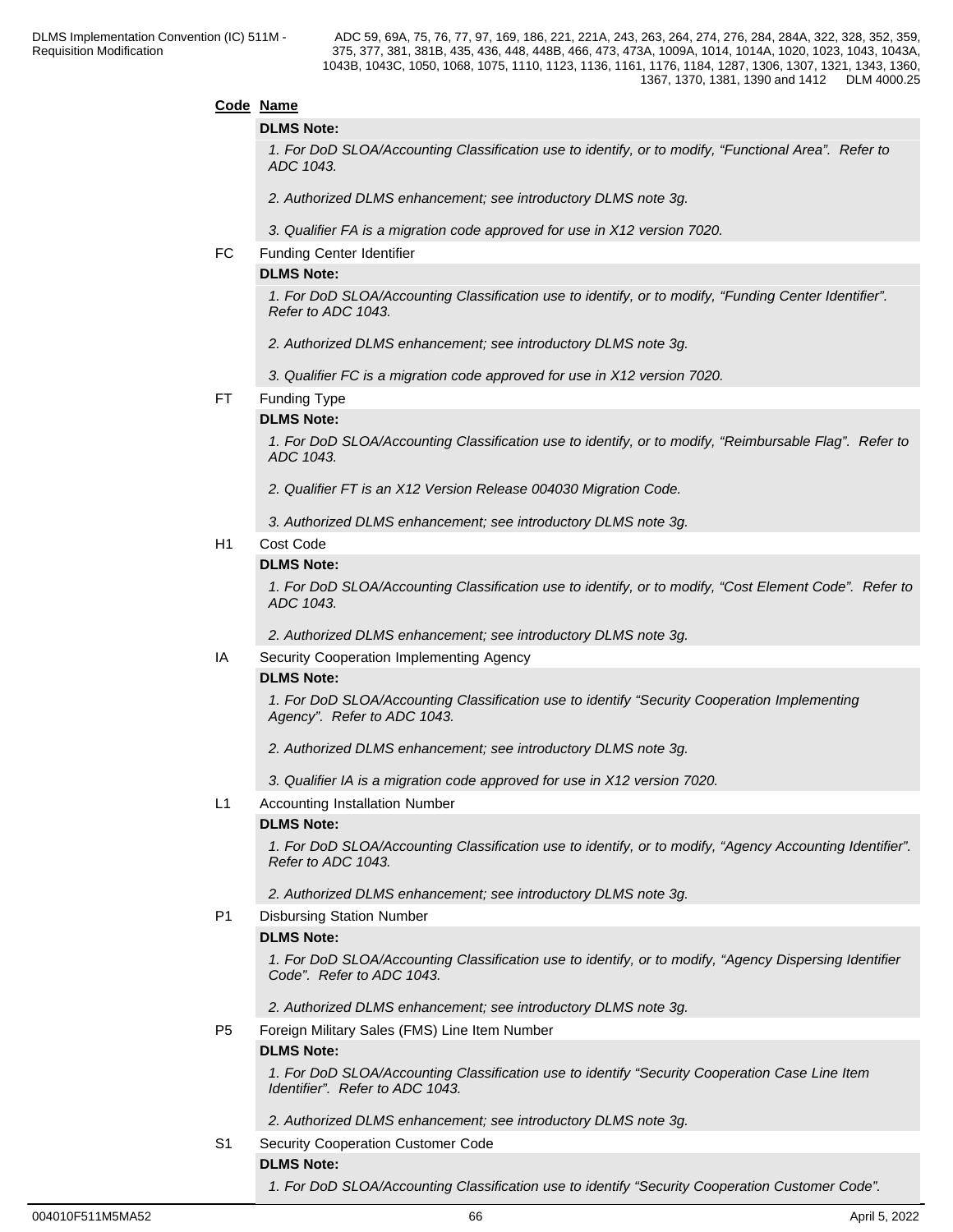#### **Code Name**

*Refer to ADC 1043.*

*2. DLMS enhancement; see introductory DLMS note 3d. A field size exceeding 2 positions is not supportable under current MILSTRIP and MAPAC processes. Three character codes are not authorized at this time.*

*3. Qualifier S1 is a migration code approved for use in X12 version 7020.*

S2 Security Cooperation Case Designator

#### **DLMS Note:**

*1. For DoD SLOA/Accounting Classification use to identify "Security Cooperation Case Designator". Refer to ADC 1043.*

*2. Authorized DLMS enhancement; see introductory DLMS note 3g. A field size exceeding 3 positions is not supportable under current MILSTRIP processes. Four character codes are not authorized at this time.*

*3. Qualifier S2 is a migration code approved for use in X12 version 7020.*

WO Work Order Number

#### **DLMS Note:**

*1. For DoD SLOA/Accounting Classification use to identify, or to modify, "Work Order Number". Refer to ADC 1043.*

- *2. Authorized DLMS enhancement; see introductory DLMS note 3g.*
- *3. Qualifier WO is a migration code approved for use in X12 version 7020.*

#### YB Beginning Period of Availability

### **DLMS Note:**

*1. For DoD SLOA/Accounting Classification use to identify, or to modify, "Beginning Period of Availability Fiscal Year Date". Refer to ADC 1043.*

*2. Use as appropriate to represent Program Year. Availability Type Code must be "X". Refer to ADC 1043B.*

*3. Authorized DLMS enhancement; see introductory DLMS note 3g.*

*4. Qualifier YB is a migration code approved for use in X12 version 7020.*

#### YE Ending Period of Availability

#### **DLMS Note:**

*1. For DoD SLOA/Accounting Classification use to identify, or to modify, "Ending Period of Availability Fiscal Year Date". Refer to ADC 1043.* 

- *2. Authorized DLMS enhancement; see introductory DLMS note 3g.*
- *3. Qualifier YE is a migration code approved for use in X12 version 7020.*

FA202 1195 **Financial Information Code**

**Description:** Code representing financial

accounting information

1/80 Must use